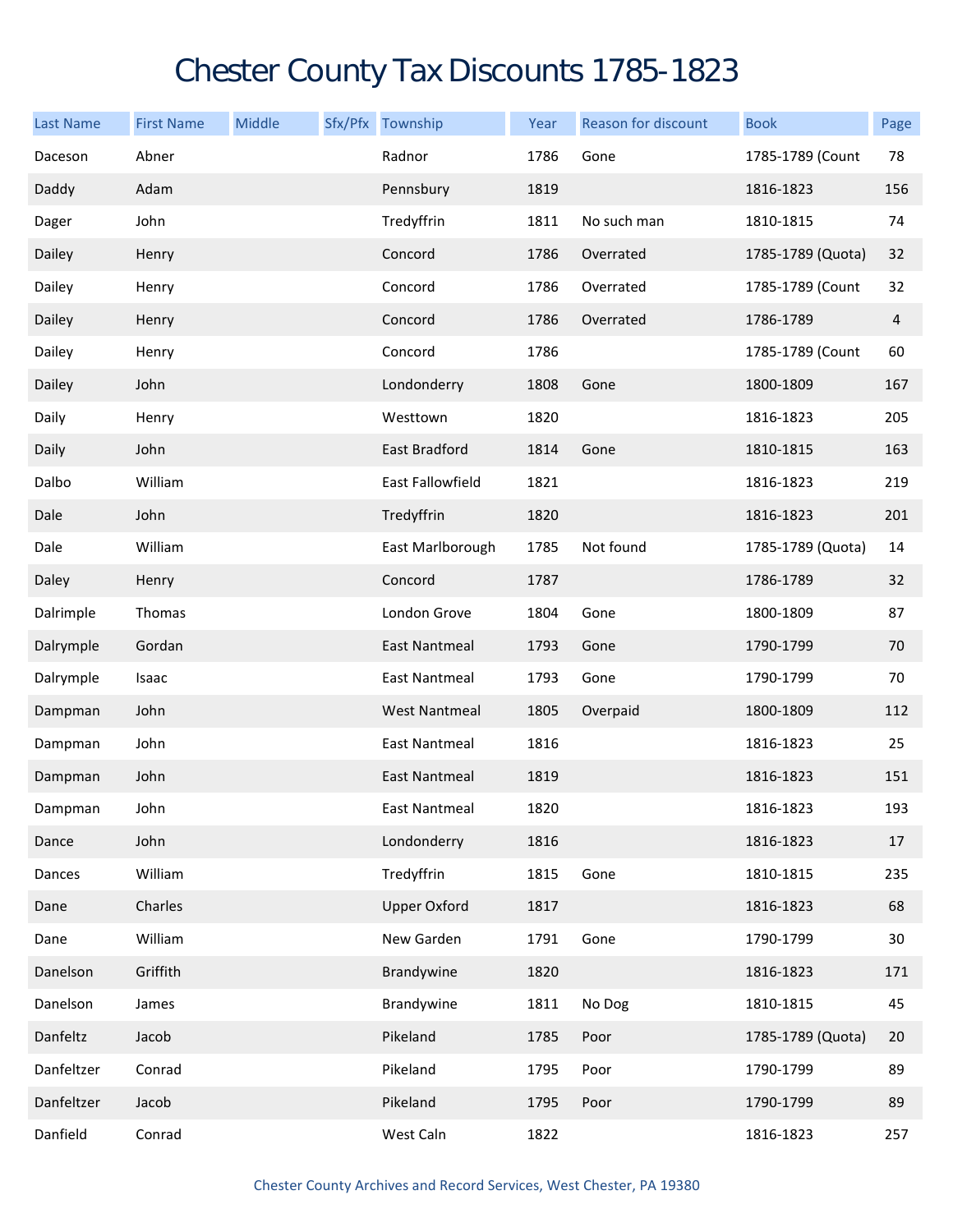| <b>Last Name</b> | <b>First Name</b> | Middle |     | Sfx/Pfx Township        | Year | <b>Reason for discount</b> | <b>Book</b>       | Page         |
|------------------|-------------------|--------|-----|-------------------------|------|----------------------------|-------------------|--------------|
| Danfield         | Isaac             |        |     | Honey Brook             | 1820 |                            | 1816-1823         | 181          |
| Danfield         | Jacob             |        |     | Pikeland                | 1789 | Poor                       | 1785-1789 (Count  | 162          |
| Daniel           | Andrew            |        |     | West Fallowfield        | 1801 | Not found                  | 1800-1809         | 25           |
| Daniel           | David             |        |     | Honey Brook             | 1817 | Unseated land              | 1816-1823         | 54           |
| Daniel           | James             |        |     | <b>West Bradford</b>    | 1801 | Under age                  | 1800-1809         | 21           |
| Daniel           | Jesse             |        |     | East Marlborough        | 1789 | Gone                       | 1785-1789 (Count  | 155          |
| Daniel           | Jesse             |        |     | East Marlborough        | 1789 | Gone                       | 1785-1789 (Quota) | 127          |
| Daniel           | John              |        |     | Kennett                 | 1785 | Gone                       | 1785-1789 (Count  | 11           |
| Daniel           | John              |        |     | Willistown              | 1787 | Gone                       | 1785-1789 (Count  | 110          |
| Daniel           | John              |        |     | Willistown              | 1789 | Gone                       | 1786-1789         | 82           |
| Daniel           | John              |        |     | Pennsbury               | 1797 | Inmate                     | 1790-1799         | 128          |
| Daniel           | John              |        |     | <b>East Fallowfield</b> | 1798 | Gone                       | 1790-1799         | 137          |
| Daniel           | John              |        |     | Newlin                  | 1801 | Gone                       | 1800-1809         | 30           |
| Daniel           | Samuel            |        |     | Tredyffrin              | 1805 | Gone                       | 1800-1809         | 115          |
| Daniel           | Samuel            |        |     | London Britain          | 1823 |                            | 1816-1823         | 312          |
| Danifeltzer      | Jacob             |        |     | Pikeland                | 1797 | Poor                       | 1790-1799         | 127          |
| Dannell          | Jesse             |        |     | Kennett                 | 1786 | Under age                  | 1785-1789 (Quota) | 39           |
| Dannelly         | John              |        |     | West Marlborough        | 1786 | Gone                       | 1785-1789 (Quota) | 43           |
| Darby Monthl     |                   |        |     | Lower Darby             | 1787 |                            | 1785-1789 (Count  | 92           |
| Darby Monthl     |                   |        |     | Lower Darby             | 1788 |                            | 1786-1789         | 64           |
| Darkenhine       | Philip            |        |     | Charlestown             | 1789 | Gone                       | 1785-1789 (Quota) | 118          |
| Darlin           | John              |        |     | Sadsbury                | 1808 | Poor                       | 1800-1809         | 175          |
| Darlin           | John              |        |     | Sadsbury                | 1809 | Poor                       | 1800-1809         | 195          |
| Darlin           | John              |        |     | Sadsbury                | 1810 | Gone                       | 1810-1815         | 31           |
| Darlin           | Samuel            |        |     | West Caln               | 1805 | Paid elsewhere             | 1800-1809         | 102          |
| Darlington       | Benedict          |        |     | Westtown                | 1823 |                            | 1816-1823         | 333          |
| Darlington       | George            |        |     | Pennsbury               | 1821 |                            | 1816-1823         | 239          |
| Darlington       | George            |        |     | Pennsbury               | 1823 |                            | 1816-1823         | 324          |
| Darlington       | Job               |        |     | East Bradford           | 1813 | One Dog                    | 1810-1815         | 123          |
| Darlington       | John              |        | Jr. | East Bradford           | 1799 | Head tax                   | 1790-1799         | 153          |
| Darlington       | John              |        | Jr. | East Bradford           | 1800 | Infirm                     | 1800-1809         | $\mathbf{1}$ |
| Darlington       | John              |        |     | Goshen                  | 1816 |                            | 1816-1823         | 12           |
| Darlington       | John              |        |     | Brandywine              | 1818 | Error                      | 1816-1823         | 87           |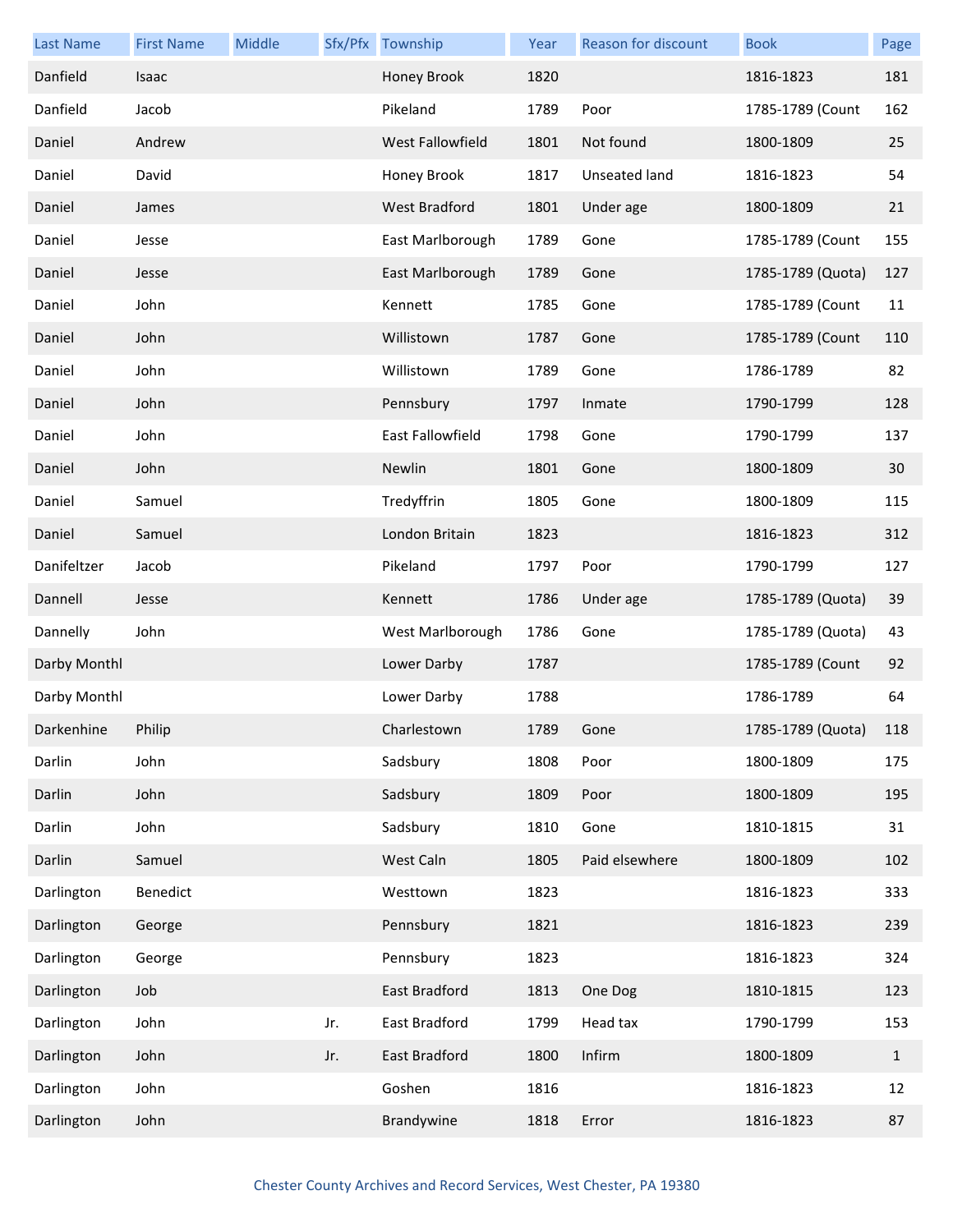| Last Name  | <b>First Name</b> | <b>Middle</b> | Sfx/Pfx Township    | Year | Reason for discount  | <b>Book</b>       | Page         |
|------------|-------------------|---------------|---------------------|------|----------------------|-------------------|--------------|
| Darlington | Joseph            |               | Brandywine          | 1809 | Dead                 | 1800-1809         | 181          |
| Darlington | Joshua            |               | West Whiteland      | 1822 |                      | 1816-1823         | 292          |
| Darlington | Robert            |               | Brandywine          | 1820 |                      | 1816-1823         | 171          |
| Darlington | Stephen           |               | East Bradford       | 1800 | Gone                 | 1800-1809         | $\mathbf{1}$ |
| Darlington | Theophilus        |               | Brandywine          | 1811 | No Dog               | 1810-1815         | 45           |
| Darlington | Theophilus        |               | Brandywine          | 1812 | Gone                 | 1810-1815         | 85           |
| Darlington | Theophlus         |               | Brandywine          | 1813 | Gone                 | 1810-1815         | 125          |
| Darlington | Thomas            |               | Goshen              | 1790 | Gone                 | 1790-1799         | 5            |
| Darlington | Thomas            |               | Westtown            | 1820 |                      | 1816-1823         | 205          |
| Darlington | William           |               | Birmingham          | 1808 | Paid in West Chester | 1800-1809         | 160          |
| Darymple   | Thomas            |               | Honey Brook         | 1800 | Gone                 | 1800-1809         | 7            |
| Dason      | Jacob             |               | East Nottingham     | 1813 | Gone                 | 1810-1815         | 144          |
| Date       | George            |               | Sadsbury            | 1817 |                      | 1816-1823         | 72           |
| Dauberman  | Andrew            |               | Vincent             | 1786 | Poor                 | 1785-1789 (Count  | 53           |
| Dausy      | Samuel            |               | London Britain      | 1810 | Gone                 | 1810-1815         | 17           |
| Davers     | Barny             |               | Londonderry         | 1797 | Gone                 | 1790-1799         | 121          |
| Davet      | James             |               | Sadsbury            | 1803 | Gone                 | 1800-1809         | 75           |
| David      | John              |               | Willistown          | 1786 | Gone                 | 1785-1789 (Count  | 54           |
| David      | John              |               | Willistown          | 1786 | Gone                 | 1785-1789 (Quota) | 54           |
| David      | John              |               | Willistown          | 1787 | Gone                 | 1786-1789         | 26           |
| David      | John              |               | New London          | 1805 | Gone                 | 1800-1809         | 110          |
| David      | William           |               | Brandywine          | 1802 | Paid in East Caln    | 1800-1809         | 42           |
| David      | William           |               | <b>Upper Oxford</b> | 1814 | Gone                 | 1810-1815         | 188          |
| Davidge    | Thomas            |               | Tredyffrin          | 1812 | Gone                 | 1810-1815         | 114          |
| Davidhiser | Henry             |               | East Nantmeal       | 1814 | Unseated land        | 1810-1815         | 186          |
| Davidson   | Adam              |               | New London          | 1796 | Gone                 | 1790-1799         | 104          |
| Davidson   | Adam              |               | New London          | 1812 | No Dog               | 1810-1815         | 102          |
| Davidson   | John              |               | West Caln           | 1785 | Gone                 | 1785-1789 (Count  | 6            |
| Davidson   | John              |               | Brandywine          | 1792 | Gone                 | 1790-1799         | 40           |
| Davidson   | Robert            |               | New London          | 1793 | Overrated            | 1790-1799         | 68           |
| Davidson   | Thomas            |               | Goshen              | 1797 | Gone                 | 1790-1799         | 119          |
| Davis      | (Widow)           |               | Tredyffrin          | 1788 | Charged to land      | 1785-1789 (Count  | 137          |
| Davis      | (Widow)           |               | Tredyffrin          | 1788 | Charged to land      | 1785-1789 (Quota) | 109          |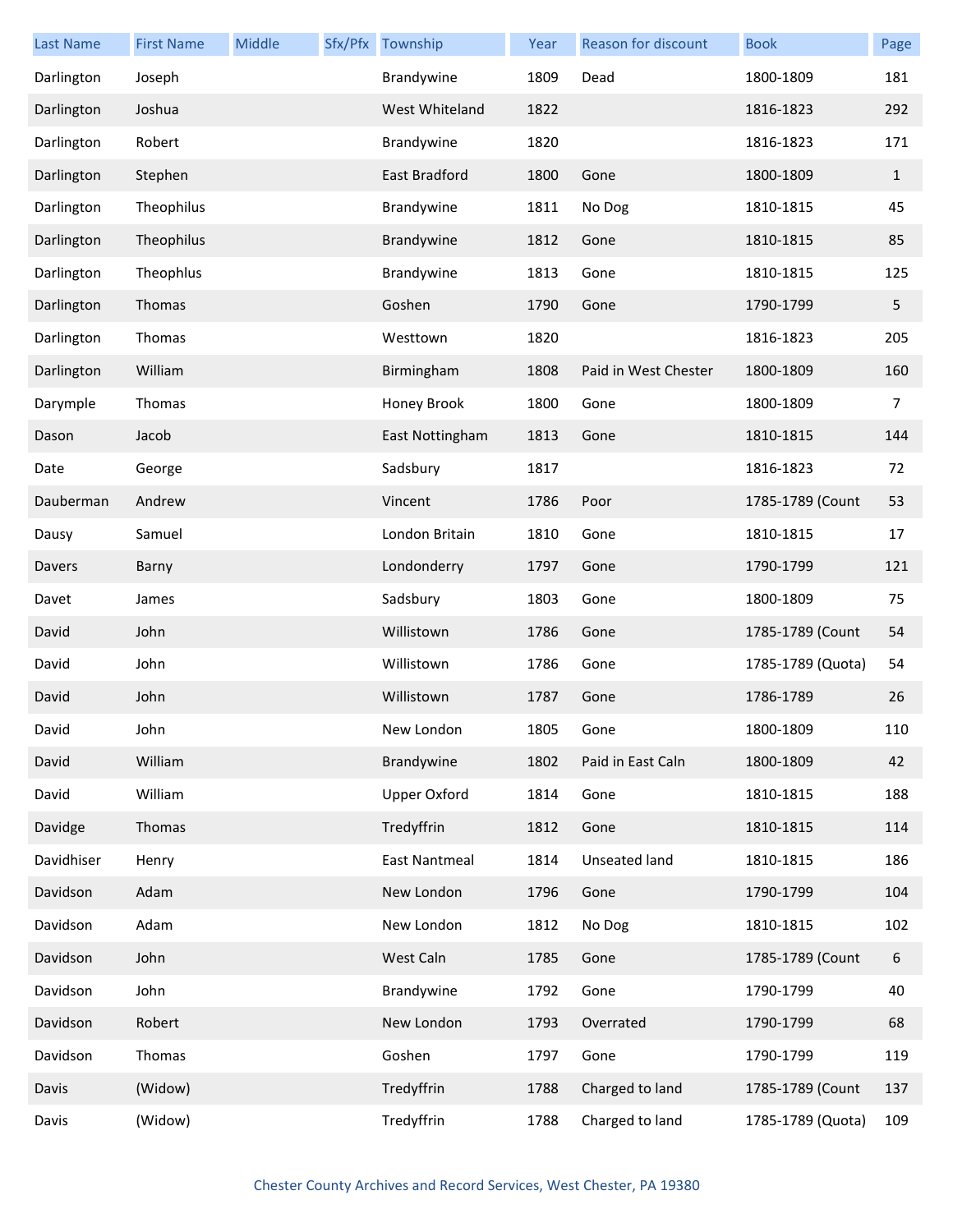| <b>Last Name</b> | <b>First Name</b> | <b>Middle</b> | Sfx/Pfx | Township                | Year | Reason for discount  | <b>Book</b>       | Page           |
|------------------|-------------------|---------------|---------|-------------------------|------|----------------------|-------------------|----------------|
| Davis            | Abraham           |               |         | <b>West Fallowfield</b> | 1801 | Error                | 1800-1809         | 25             |
| Davis            | Abram             |               |         | West Fallowfield        | 1808 | Gone                 | 1800-1809         | 165            |
| Davis            | Amos              |               |         | Uwchlan                 | 1805 | Gone                 | 1800-1809         | 116            |
| Davis            | Benjamin          |               |         | Tredyffrin              | 1785 | Error                | 1785-1789 (Quota) | 25             |
| Davis            | Benjamin          |               |         | Uwchlan                 | 1788 | Gone                 | 1785-1789 (Quota) | 110            |
| Davis            | Benjamin          |               |         | Uwchlan                 | 1788 | Gone                 | 1785-1789 (Count  | 138            |
| Davis            | Benjamin          |               |         | Tredyffrin              | 1791 | Barn burnt           | 1790-1799         | 35             |
| Davis            | Benjamin          |               |         | Uwchlan                 | 1791 | Poor                 | 1790-1799         | 36             |
| Davis            | Benjamin          |               |         | Brandywine              | 1800 | Overrated            | 1800-1809         | $\overline{2}$ |
| Davis            | Benjamin          |               |         | East Whiteland          | 1806 | Gone                 | 1800-1809         | 138            |
| Davis            | Benjamin          |               | Jr.     | West Caln               | 1809 | Paid in Brandywine   | 1800-1809         | 182            |
| Davis            | Benjamin          |               |         | Tredyffrin              | 1820 | <b>Unseated land</b> | 1816-1823         | 201            |
| Davis            | Cadwallader       |               |         | East Whiteland          | 1811 | Paid elsewhere       | 1810-1815         | 78             |
| Davis            | Caleb             |               |         | New London              | 1799 | Gone                 | 1790-1799         | 163            |
| Davis            | Caleb             |               |         | Honey Brook             | 1822 |                      | 1816-1823         | 265            |
| Davis            | Cheney            |               |         | Easttown                | 1808 | Gone                 | 1800-1809         | 164            |
| Davis            | Daniel            |               |         | Newtown                 | 1789 | Sick                 | 1785-1789 (Quota) | 128            |
| Davis            | Daniel            |               |         | Newtown                 | 1789 | Sick                 | 1785-1789 (Count  | 156            |
| Davis            | David             |               |         | Charlestown             | 1785 | Gone                 | 1785-1789 (Count  | 7              |
| Davis            | David             |               |         | <b>East Nantmeal</b>    | 1786 | Gone                 | 1785-1789 (Count  | 72             |
| Davis            | David             |               |         | East Nantmeal           | 1786 | Gone                 | 1785-1789 (Count  | 44             |
| Davis            | David             |               |         | <b>East Nantmeal</b>    | 1786 | Gone                 | 1785-1789 (Count  | 72             |
| Davis            | David             |               |         | <b>East Nantmeal</b>    | 1786 | Gone                 | 1785-1789 (Quota) | 44             |
| Davis            | David             |               |         | Aston                   | 1788 | Gone                 | 1785-1789 (Quota) | 85             |
| Davis            | David             |               |         | Goshen                  | 1788 | Lame                 | 1785-1789 (Quota) | 94             |
| Davis            | David             |               |         | Goshen                  | 1788 | Lame                 | 1785-1789 (Count  | 122            |
| Davis            | David             |               |         | Charlestown             | 1789 | Peculiar hardship    | 1785-1789 (Quota) | 118            |
| Davis            | David             |               |         | Charlestown             | 1790 | Poor                 | 1790-1799         | 3              |
| Davis            | David             |               |         | Charlestown             | 1790 | Gone                 | 1790-1799         | 3              |
| Davis            | David             |               |         | Coventry                | 1792 | Poor                 | 1790-1799         | 42             |
| Davis            | David             |               |         | Tredyffrin              | 1793 | Gone                 | 1790-1799         | 73             |
| Davis            | David             |               |         | East Whiteland          | 1799 | Not found            | 1790-1799         | 171            |
| Davis            | David             |               |         | Pikeland                | 1803 | Lame                 | 1800-1809         | 75             |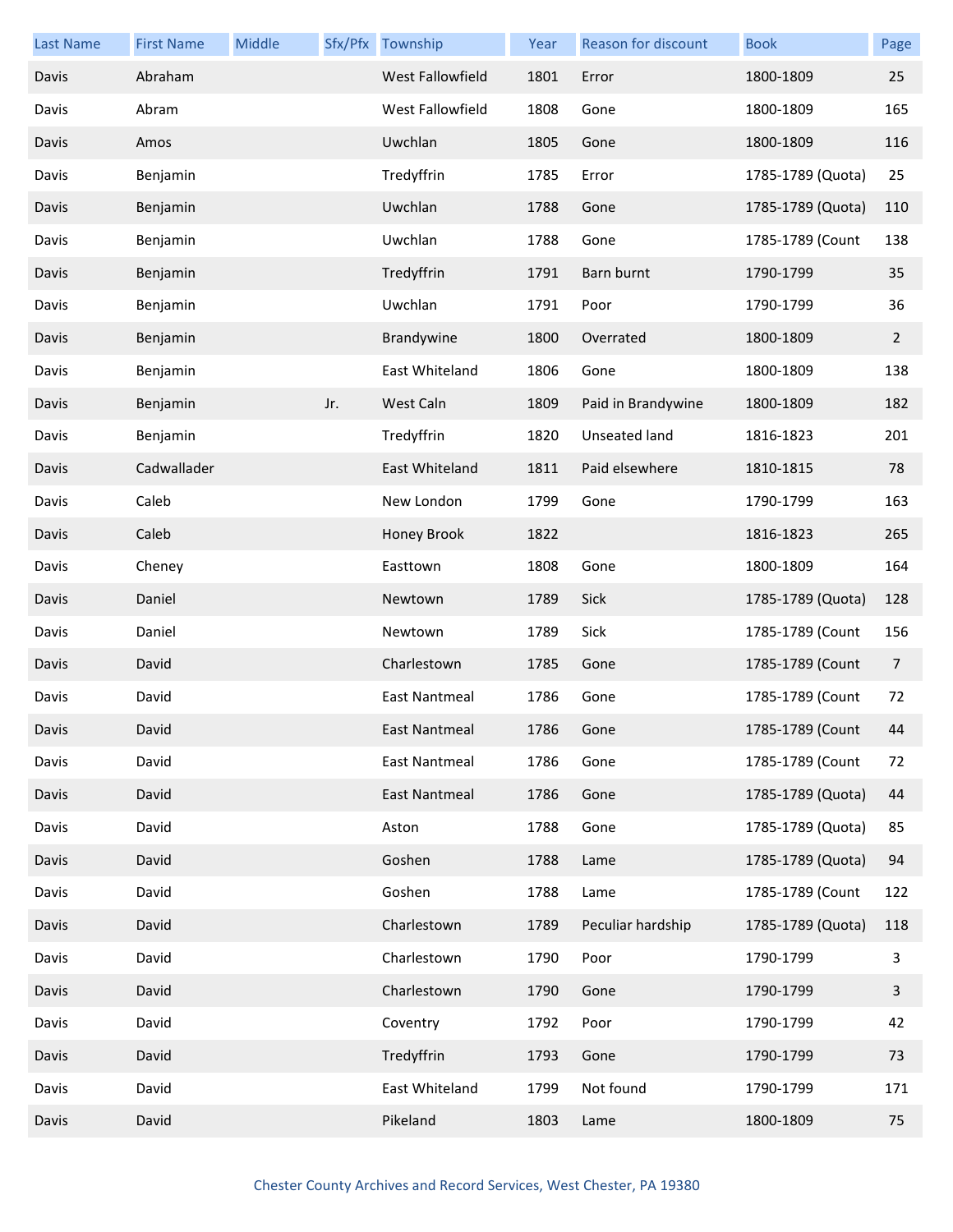| <b>Last Name</b> | <b>First Name</b> | Middle | Sfx/Pfx Township | Year | <b>Reason for discount</b> | <b>Book</b>       | Page           |
|------------------|-------------------|--------|------------------|------|----------------------------|-------------------|----------------|
| Davis            | David             |        | East Whiteland   | 1807 | Gone                       | 1800-1809         | 158            |
| Davis            | David             |        | Charlestown      | 1812 | Over taxed                 | 1810-1815         | 88             |
| Davis            | David             |        | Tredyffrin       | 1816 |                            | 1816-1823         | 32             |
| Davis            | David             |        | Tredyffrin       | 1816 |                            | 1816-1823         | 32             |
| Davis            | Edward            |        | Pikeland         | 1789 | Gone                       | 1785-1789 (Count  | 162            |
| Davis            | Edward            |        | Tredyffrin       | 1819 |                            | 1816-1823         | 159            |
| Davis            | Edward            |        | Tredyffrin       | 1820 |                            | 1816-1823         | 201            |
| Davis            | Eleanor           |        | Lower Darby      | 1786 | Overflowing of the tide    | 1785-1789 (Quota) | 36             |
| Davis            | Elias             |        | Kennett          | 1803 | Gone                       | 1800-1809         | 67             |
| Davis            | Elias             |        | Pennsbury        | 1816 | Imprisoned                 | 1816-1823         | 29             |
| Davis            | Elias             |        | Pennsbury        | 1820 | No Dog                     | 1816-1823         | 198            |
| Davis            | Elias             |        | Pennsbury        | 1823 |                            | 1816-1823         | 324            |
| Davis            | Elijah            |        | Tredyffrin       | 1786 | Gone to Maryland           | 1785-1789 (Quota) | 53             |
| Davis            | Elijah            |        | Tredyffrin       | 1786 | Gone                       | 1785-1789 (Count  | 81             |
| Davis            | Elijah            |        | Tredyffrin       | 1786 | Gone                       | 1785-1789 (Count  | 53             |
| Davis            | Elijah            |        | Tredyffrin       | 1787 | Gone                       | 1786-1789         | 25             |
| Davis            | Elijah            |        | Tredyffrin       | 1788 | Gone                       | 1786-1789         | 53             |
| Davis            | Elijah            |        | Uwchlan          | 1811 | Gone                       | 1810-1815         | 75             |
| Davis            | Elijah            |        | Tredyffrin       | 1812 | No Dog                     | 1810-1815         | 114            |
| Davis            | Elijah            |        | Tredyffrin       | 1813 | Gone                       | 1810-1815         | 154            |
| Davis            | Elijah            |        | Tredyffrin       | 1813 | Gone                       | 1810-1815         | 154            |
| Davis            | Elijah            |        | Tredyffrin       | 1818 |                            | 1816-1823         | 116            |
| Davis            | Elijah            |        | East Whiteland   | 1820 |                            | 1816-1823         | 206            |
| Davis            | Elisha            |        | Coventry         | 1790 | Gone                       | 1790-1799         | 8              |
| Davis            | Elisha            |        | Goshen           | 1791 | Gone                       | 1790-1799         | 25             |
| Davis            | Elisha            |        | New London       | 1792 | Poor                       | 1790-1799         | 49             |
| Davis            | Elisha            |        | Tredyffrin       | 1793 | Gone                       | 1790-1799         | 73             |
| Davis            | Elisha            |        | West Bradford    | 1821 |                            | 1816-1823         | 212            |
| Davis            | <b>Ellis</b>      |        | East Bradford    | 1810 | Gone                       | 1810-1815         | $\overline{2}$ |
| Davis            | Ellis             |        | Pennsbury        | 1811 | Not found                  | 1810-1815         | 70             |
| Davis            | <b>Ellis</b>      |        | Pennsbury        | 1811 | Not found                  | 1810-1815         | 70             |
| Davis            | Eloner            |        | Tredyffrin       | 1789 | Poor                       | 1785-1789 (Quota) | 136            |
| Davis            | Eloner            |        | Tredyffrin       | 1789 | Poor                       | 1785-1789 (Count  | 164            |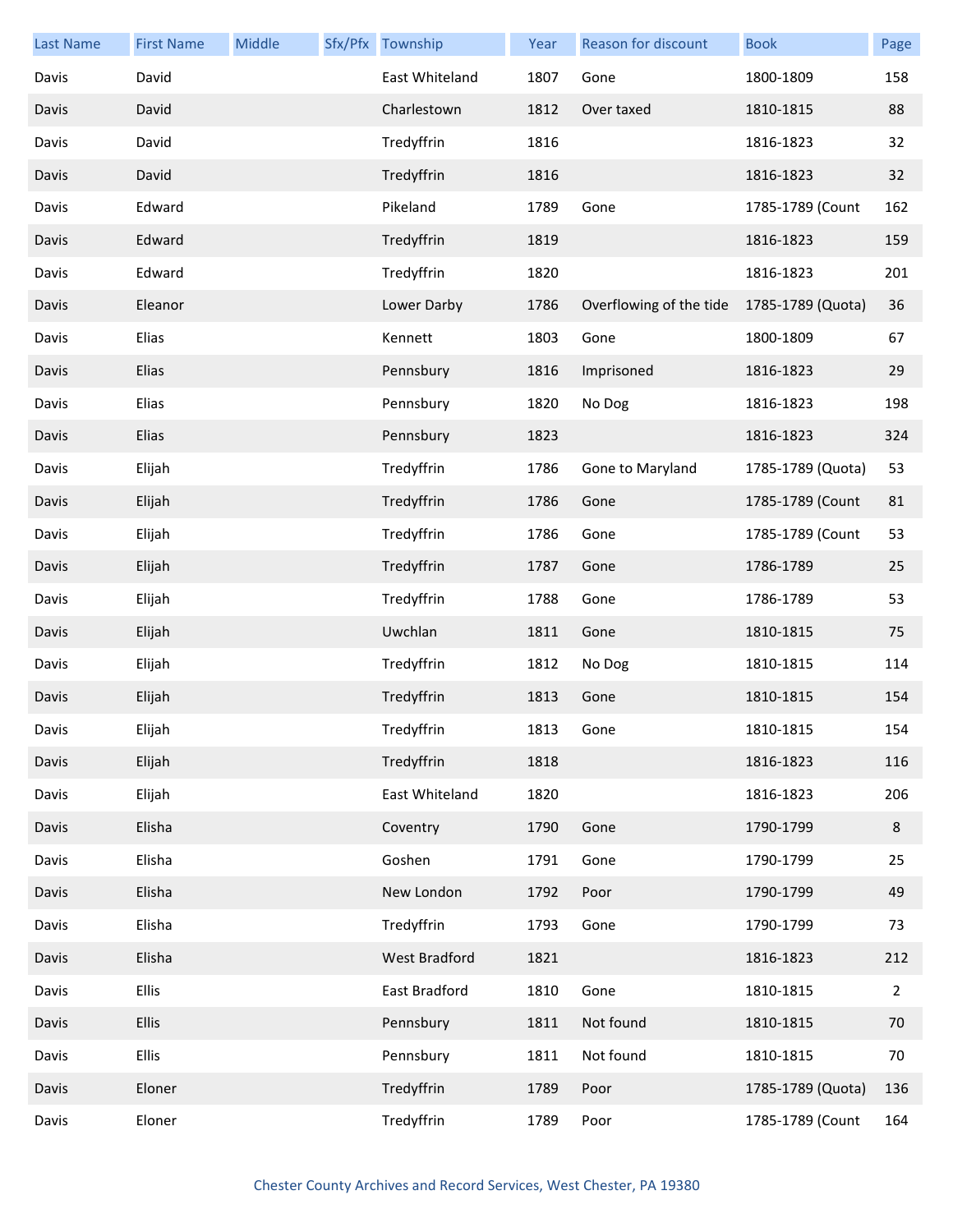| <b>Last Name</b> | <b>First Name</b> | Middle | Sfx/Pfx Township | Year | Reason for discount | <b>Book</b>       | Page           |
|------------------|-------------------|--------|------------------|------|---------------------|-------------------|----------------|
| Davis            | Enoch             |        | East Whiteland   | 1820 |                     | 1816-1823         | 206            |
| Davis            | Evan              |        | West Whiteland   | 1820 |                     | 1816-1823         | 207            |
| Davis            | Evan              |        | Easttown         | 1823 |                     | 1816-1823         | 303            |
| Davis            | Ezekiel           |        | Pikeland         | 1815 |                     | 1810-1815         | 233            |
| Davis            | George            |        | Thornbury        | 1785 | Gone                | 1785-1789 (Count  | 24             |
| Davis            | George            |        | Lower Chichester | 1786 | Error               | 1785-1789 (Count  | 61             |
| Davis            | George            |        | Lower Chichester | 1787 | Error               | 1786-1789         | 33             |
| Davis            | George            |        | Goshen           | 1788 | Overrated           | 1785-1789 (Count  | 122            |
| Davis            | George            |        | Goshen           | 1788 | Overrated           | 1785-1789 (Quota) | 94             |
| Davis            | George            |        | Goshen           | 1795 | Error               | 1790-1799         | 81             |
| Davis            | George            |        | East Whiteland   | 1818 |                     | 1816-1823         | 122            |
| Davis            | George            |        | East Whiteland   | 1820 |                     | 1816-1823         | 206            |
| Davis            | George            |        | West Chester     | 1821 |                     | 1816-1823         | 251            |
| Davis            | George            |        | London Britain   | 1823 |                     | 1816-1823         | 312            |
| Davis            | Hannah            |        | Charlestown      | 1812 | No Dog              | 1810-1815         | 88             |
| Davis            | Hezekiah          |        | West Caln        | 1801 | Gone                | 1800-1809         | 23             |
| Davis            | Isaac             |        | London Grove     | 1788 | Gone                | 1785-1789 (Quota) | 96             |
| Davis            | Isaac             |        | London Grove     | 1788 | Gone                | 1785-1789 (Count  | 124            |
| Davis            | Isaac             |        | Kennett          | 1789 | Gone                | 1785-1789 (Count  | 152            |
| Davis            | Isaac             |        | Kennett          | 1789 | Gone                | 1785-1789 (Quota) | 124            |
| Davis            | Isaac             |        | Goshen           | 1795 | Poor                | 1790-1799         | 81             |
| Davis            | Isaac             |        | Goshen           | 1796 | Poor                | 1790-1799         | 100            |
| Davis            | Isaac             |        | Goshen           | 1798 | Gone                | 1790-1799         | 138            |
| Davis            | Isaac             |        | West Fallowfield | 1799 | Gone                | 1790-1799         | 158            |
| Davis            | Isaac             |        | West Fallowfield | 1807 | Gone                | 1800-1809         | 145            |
| Davis            | Isaac             |        | Charlestown      | 1811 | No Dog              | 1810-1815         | 48             |
| Davis            | Isaac             |        | Charlestown      | 1812 | No Dog              | 1810-1815         | 88             |
| Davis            | Isaac             |        | East Bradford    | 1820 |                     | 1816-1823         | 169            |
| Davis            | Isaac             |        | West Goshen      | 1822 |                     | 1816-1823         | 264            |
| Davis            | Isaiah            |        | Coventry         | 1803 | Gone                | 1800-1809         | 77             |
| Davis            | Israel            |        | Charlestown      | 1785 | Poor                | 1785-1789 (Count  | $\overline{7}$ |
| Davis            | Israel            |        | East Caln        | 1788 | Gone                | 1785-1789 (Quota) | 90             |
| Davis            | Israel            |        | East Caln        | 1788 | Gone                | 1785-1789 (Count  | 118            |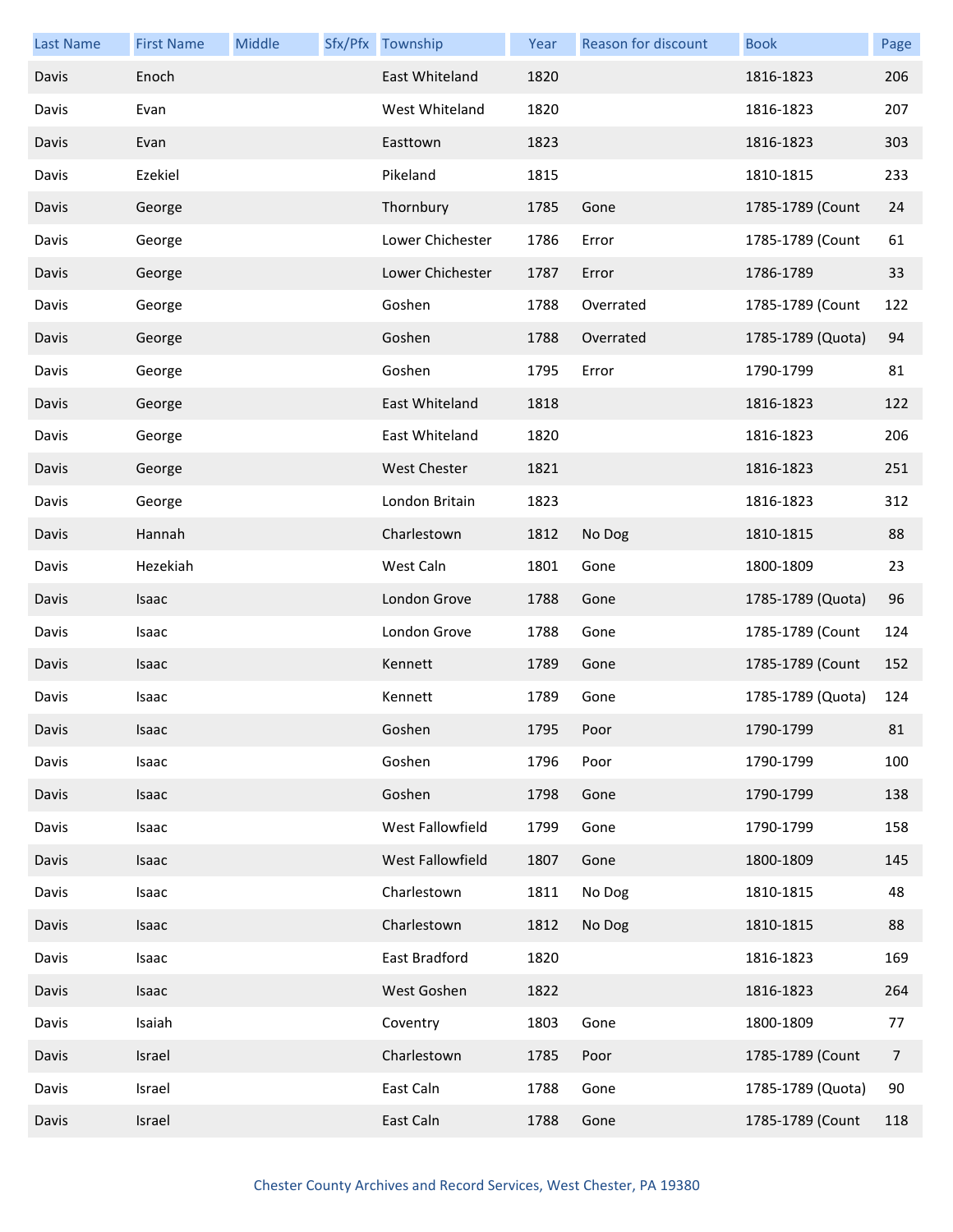| <b>Last Name</b> | <b>First Name</b> | Middle |     | Sfx/Pfx Township        | Year | <b>Reason for discount</b> | <b>Book</b>       | Page |
|------------------|-------------------|--------|-----|-------------------------|------|----------------------------|-------------------|------|
| Davis            | Israel            |        |     | Uwchlan                 | 1788 | Gone                       | 1785-1789 (Count  | 138  |
| Davis            | Israel            |        |     | Uwchlan                 | 1788 | Gone                       | 1785-1789 (Quota) | 110  |
| Davis            | Israel            |        |     | West Fallowfield        | 1797 | Gone                       | 1790-1799         | 119  |
| Davis            | Israel            |        |     | <b>West Fallowfield</b> | 1798 | Gone                       | 1790-1799         | 138  |
| Davis            | Israel            |        |     | Tredyffrin              | 1811 | One Dog                    | 1810-1815         | 74   |
| Davis            | Israel            |        |     | East Goshen             | 1822 |                            | 1816-1823         | 263  |
| Davis            | J.                | M.     |     | Tredyffrin              | 1823 |                            | 1816-1823         | 334  |
| Davis            | Jacob             |        |     | Kennett                 | 1816 | Poor                       | 1816-1823         | 14   |
| Davis            | Jacob             |        |     | Kennett                 | 1817 | Gone                       | 1816-1823         | 55   |
| Davis            | Jacob             |        |     | Sadsbury                | 1823 |                            | 1816-1823         | 327  |
| Davis            | James             |        |     | East Fallowfield        | 1789 | Gone                       | 1785-1789 (Quota) | 121  |
| Davis            | James             |        |     | <b>East Fallowfield</b> | 1789 | Gone                       | 1785-1789 (Count  | 149  |
| Davis            | James             |        |     | West Caln               | 1791 | Gone                       | 1790-1799         | 22   |
| Davis            | James             |        |     | Uwchlan                 | 1807 | Gone                       | 1800-1809         | 156  |
| Davis            | James             |        |     | Tredyffrin              | 1809 |                            | 1800-1809         | 196  |
| Davis            | James             |        |     | Uwchlan                 | 1809 | Gone                       | 1800-1809         | 196  |
| Davis            | James             |        |     | East Whiteland          | 1811 | No Dog                     | 1810-1815         | 78   |
| Davis            | James             |        |     | Goshen                  | 1813 | Gone                       | 1810-1815         | 133  |
| Davis            | James             |        |     | Vincent                 | 1816 |                            | 1816-1823         | 35   |
| Davis            | James             |        |     | East Fallowfield        | 1820 |                            | 1816-1823         | 177  |
| Davis            | James             |        |     | East Bradford           | 1822 |                            | 1816-1823         | 253  |
| Davis            | James             |        |     | Charlestown             | 1823 |                            | 1816-1823         | 301  |
| Davis            | Jarman            |        |     | Sadsbury                | 1809 |                            | 1800-1809         | 195  |
| Davis            | Jason             |        |     | West Marlborough        | 1787 | Gone to Maryland           | 1785-1789 (Count  | 99   |
| Davis            | Jason             |        |     | West Marlborough        | 1787 | Gone                       | 1785-1789 (Quota) | 71   |
| Davis            | Jason             |        |     | West Marlborough        | 1788 | Gone to Maryland           | 1786-1789         | 71   |
| Davis            | Jason             |        | Jr. | West Marlborough        | 1822 |                            | 1816-1823         | 271  |
| Davis            | Jerman            |        |     | Sadsbury                | 1788 | Overrated                  | 1785-1789 (Count  | 135  |
| Davis            | Jerman            |        |     | Sadsbury                | 1788 | Overrated                  | 1785-1789 (Quota) | 107  |
| Davis            | Jerman            |        |     | Sadsbury                | 1816 |                            | 1816-1823         | 31   |
| Davis            | Jesse             |        |     | Edgmont                 | 1785 | Gone                       | 1785-1789 (Count  | 8    |
| Davis            | Jesse             |        |     | Newtown                 | 1789 | Paid in Easttown           | 1785-1789 (Count  | 156  |
| Davis            | Jesse             |        |     | Newtown                 | 1789 | Paid in Easttown           | 1785-1789 (Quota) | 128  |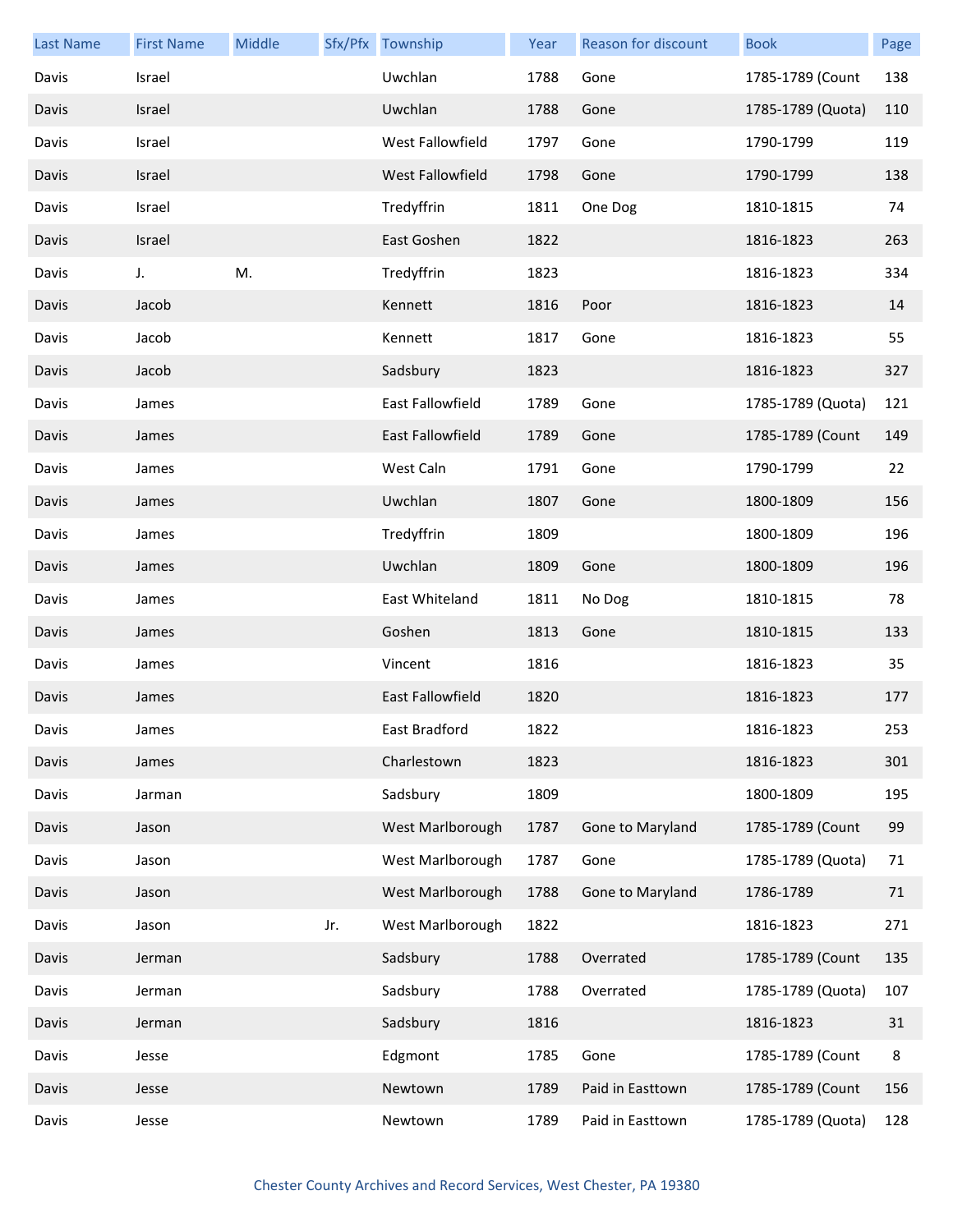| <b>Last Name</b> | <b>First Name</b> | Middle |     | Sfx/Pfx Township | Year | <b>Reason for discount</b> | <b>Book</b>       | Page           |
|------------------|-------------------|--------|-----|------------------|------|----------------------------|-------------------|----------------|
| Davis            | Jesse             |        |     | London Grove     | 1800 | Gone                       | 1800-1809         | $\bf 8$        |
| Davis            | Jesse             |        |     | Brandywine       | 1811 | Dog Dead                   | 1810-1815         | 45             |
| Davis            | Jesse             |        |     | Brandywine       | 1811 | Gone                       | 1810-1815         | 45             |
| Davis            | Jesse             |        |     | Brandywine       | 1813 | Poor                       | 1810-1815         | 125            |
| Davis            | Jesse             |        |     | Pennsbury        | 1823 |                            | 1816-1823         | 324            |
| Davis            | Job               |        |     | East Whiteland   | 1813 | Gone                       | 1810-1815         | 159            |
| Davis            | Joel              |        |     | Goshen           | 1807 | Error                      | 1800-1809         | 145            |
| Davis            | Joel              |        |     | Tredyffrin       | 1819 |                            | 1816-1823         | 158            |
| Davis            | John              |        |     | Coventry         | 1785 | Gone                       | 1785-1789 (Count  | $\overline{4}$ |
| Davis            | John              |        |     | Radnor           | 1785 | Gone                       | 1785-1789 (Quota) | 22             |
| Davis            | John              |        |     | Haverford        | 1785 | Poor                       | 1785-1789 (Quota) | 11             |
| Davis            | John              |        |     | Vincent          | 1785 | Paid in Virginia           | 1785-1789 (Quota) | 25             |
| Davis            | John              |        |     | Kennett          | 1788 | Gone                       | 1785-1789 (Quota) | 95             |
| Davis            | John              |        |     | Radnor           | 1788 | Gone                       | 1785-1789 (Quota) | 106            |
| Davis            | John              |        |     | Kennett          | 1788 | Gone                       | 1785-1789 (Count  | 123            |
| Davis            | John              |        |     | Radnor           | 1788 | Gone                       | 1785-1789 (Count  | 134            |
| Davis            | John              |        |     | Charlestown      | 1789 | Lame                       | 1785-1789 (Count  | 146            |
| Davis            | John              |        |     | Charlestown      | 1789 | Gone                       | 1785-1789 (Count  | 146            |
| Davis            | John              |        |     | Charlestown      | 1789 | Gone                       | 1785-1789 (Quota) | 118            |
| Davis            | John              |        |     | Haverford        | 1789 | Poor                       | 1785-1789 (Quota) | 123            |
| Davis            | John              |        |     | Coventry         | 1792 | Gone                       | 1790-1799         | 42             |
| Davis            | John              |        |     | Coventry         | 1793 | Gone                       | 1790-1799         | 61             |
| Davis            | John              |        |     | Tredyffrin       | 1800 | Error                      | 1800-1809         | 16             |
| Davis            | John              |        |     | Brandywine       | 1801 | Poor                       | 1800-1809         | 22             |
| Davis            | John              |        |     | East Bradford    | 1801 | Gone                       | 1800-1809         | 21             |
| Davis            | John              |        |     | Birmingham       | 1801 | Gone                       | 1800-1809         | 20             |
| Davis            | John              |        |     | Tredyffrin       | 1803 | Gone                       | 1800-1809         | 76             |
| Davis            | John              |        |     | Brandywine       | 1804 | Gone                       | 1800-1809         | 82             |
| Davis            | John              |        | Sr. | West Caln        | 1805 | Gone                       | 1800-1809         | 102            |
| Davis            | John              |        |     | West Caln        | 1806 | Gone                       | 1800-1809         | 122            |
| Davis            | John              |        |     | Pennsbury        | 1806 | Gone                       | 1800-1809         | 134            |
| Davis            | John              |        |     | Brandywine       | 1806 | Poor                       | 1800-1809         | 121            |
| Davis            | John              |        |     | Brandywine       | 1809 | Poor                       | 1800-1809         | 181            |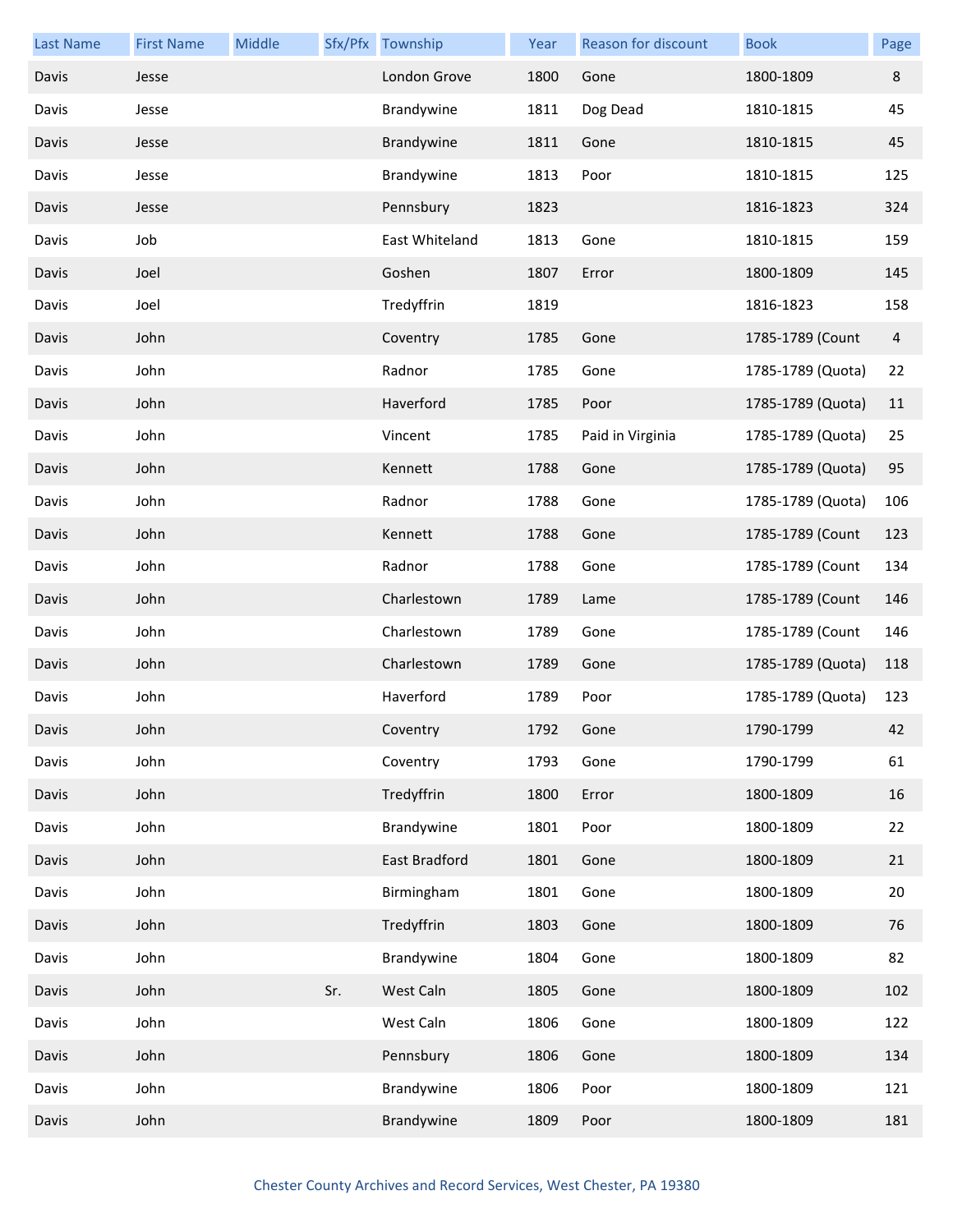| <b>Last Name</b> | <b>First Name</b> | Middle |        | Sfx/Pfx Township | Year | Reason for discount | <b>Book</b>       | Page |
|------------------|-------------------|--------|--------|------------------|------|---------------------|-------------------|------|
| Davis            | John              |        |        | East Whiteland   | 1810 | Gone                | 1810-1815         | 38   |
| Davis            | John              |        |        | London Grove     | 1810 | No such man         | 1810-1815         | 15   |
| Davis            | John              |        |        | Brandywine       | 1810 | Poor                | 1810-1815         | 4    |
| Davis            | John              |        |        | Brandywine       | 1811 | Poor                | 1810-1815         | 45   |
| Davis            | John              |        |        | Brandywine       | 1811 | No Dog              | 1810-1815         | 45   |
| Davis            | John              |        |        | West Caln        | 1811 | Enlisted            | 1810-1815         | 47   |
| Davis            | John              |        |        | Tredyffrin       | 1812 | Gone                | 1810-1815         | 114  |
| Davis            | John              |        |        | Brandywine       | 1812 | Enlisted            | 1810-1815         | 85   |
| Davis            | John              |        |        | New Garden       | 1813 | Gone                | 1810-1815         | 143  |
| Davis            | John              |        |        | Pikeland         | 1814 | Gone                | 1810-1815         | 191  |
| Davis            | John              |        |        | Uwchlan          | 1815 |                     | 1810-1815         | 236  |
| Davis            | John              |        |        | Honey Brook      | 1815 | Unseated land       | 1810-1815         | 215  |
| Davis            | John              |        |        | Easttown         | 1815 | Dog Dead            | 1810-1815         | 211  |
| Davis            | John              |        |        | Coventry         | 1820 |                     | 1816-1823         | 174  |
| Davis            | John              |        |        | Brandywine       | 1820 |                     | 1816-1823         | 171  |
| Davis            | John              |        |        | Coventry         | 1821 |                     | 1816-1823         | 216  |
| Davis            | John              |        |        | East Whiteland   | 1821 |                     | 1816-1823         | 249  |
| Davis            | John              |        |        | Coventry         | 1822 |                     | 1816-1823         | 259  |
| Davis            | John              |        | & Com  | London Britain   | 1823 |                     | 1816-1823         | 312  |
| Davis            | John              |        | Estate | New London       | 1823 | Unseated land       | 1816-1823         | 316  |
| Davis            | John              | Havard |        | Charlestown      |      | 1815 Unseated land  | 1810-1815         | 209  |
| Davis            | Jonathan          |        |        | Goshen           | 1800 | Poor                | 1800-1809         | 6    |
| Davis            | Jonathan          |        |        | Tredyffrin       | 1820 |                     | 1816-1823         | 201  |
| Davis            | Jonathan          |        |        | Charlestown      | 1822 |                     | 1816-1823         | 258  |
| Davis            | Joseph            |        |        | Edgmont          | 1787 | Gone                | 1785-1789 (Quota) | 64   |
| Davis            | Joseph            |        |        | Edgmont          | 1787 | Gone                | 1785-1789 (Count  | 93   |
| Davis            | Joseph            |        |        | West Marlborough | 1787 | Gone                | 1785-1789 (Count  | 99   |
| Davis            | Joseph            |        |        | West Marlborough | 1787 | Gone                | 1785-1789 (Quota) | 71   |
| Davis            | Joseph            |        |        | West Marlborough | 1788 | Gone                | 1786-1789         | 71   |
| Davis            | Joseph            |        |        | Edgmont          | 1788 | Gone                | 1786-1789         | 65   |
| Davis            | Joseph            |        | Jr.    | Willistown       | 1810 | No Dog              | 1810-1815         | 36   |
| Davis            | Joseph            |        |        | Tredyffrin       | 1820 |                     | 1816-1823         | 201  |
| Davis            | Joseph            |        |        | East Whiteland   | 1821 | Unseated land       | 1816-1823         | 249  |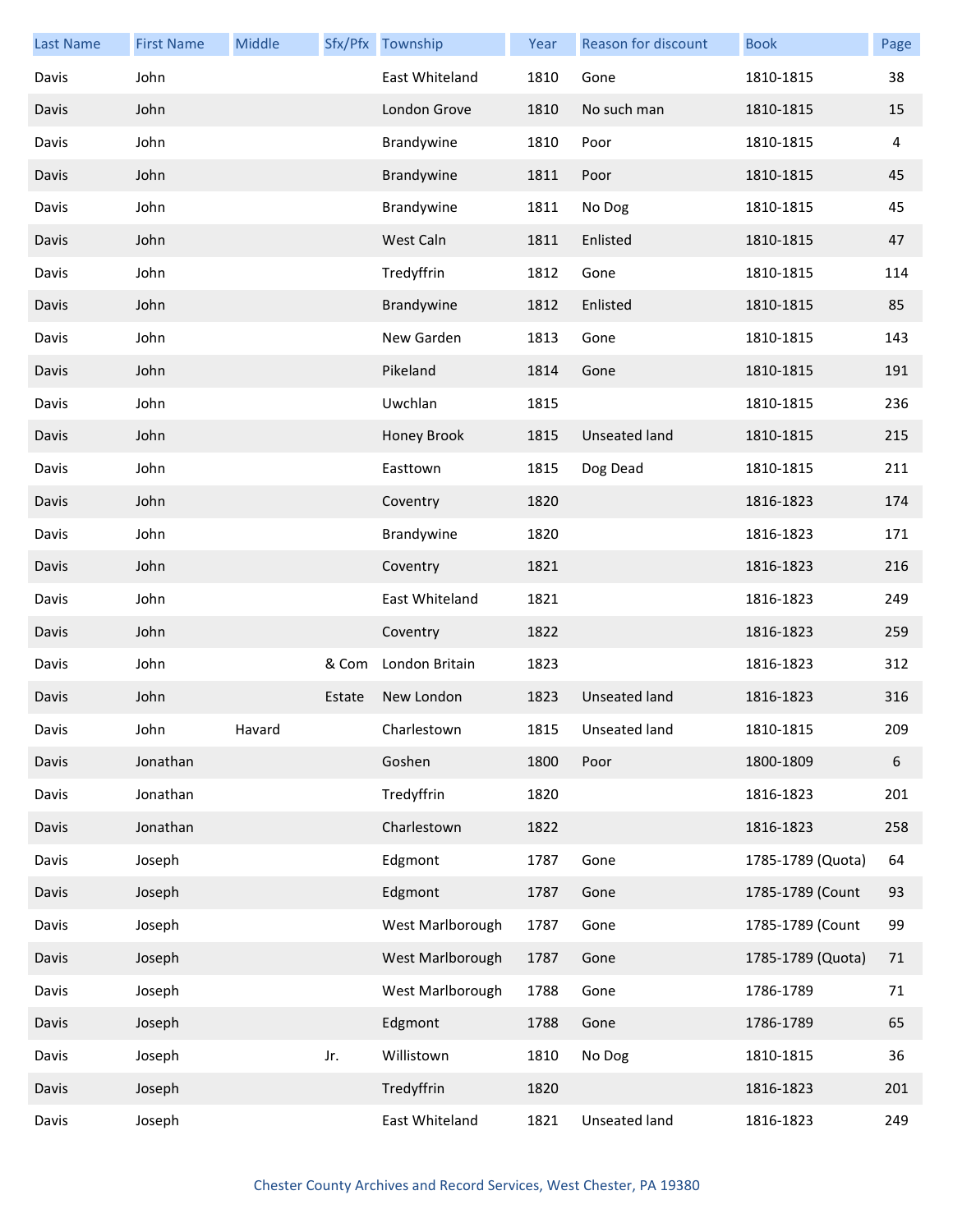| <b>Last Name</b> | <b>First Name</b> | Middle | Sfx/Pfx Township     | Year | Reason for discount  | <b>Book</b>       | Page |
|------------------|-------------------|--------|----------------------|------|----------------------|-------------------|------|
| Davis            | Joseph            |        | East Whiteland       | 1823 | <b>Unseated land</b> | 1816-1823         | 334  |
| Davis            | Joseph            |        | <b>West Nantmeal</b> | 1823 |                      | 1816-1823         | 321  |
| Davis            | Joseph            |        | Uwchlan              | 1823 |                      | 1816-1823         | 330  |
| Davis            | Joshua            |        | Tredyffrin           | 1796 | Removed              | 1790-1799         | 109  |
| Davis            | Joshua            |        | Tredyffrin           | 1812 | No Dog               | 1810-1815         | 114  |
| Davis            | Joshua            |        | West Caln            | 1817 |                      | 1816-1823         | 47   |
| Davis            | Joshua            |        | Honey Brook          | 1823 | <b>Unseated land</b> | 1816-1823         | 308  |
| Davis            | Judge             |        | Tredyffrin           | 1811 | One Dog              | 1810-1815         | 74   |
| Davis            | Kenedy            |        | West Caln            | 1822 |                      | 1816-1823         | 257  |
| Davis            | Levi              |        | Willistown           | 1787 | Gone                 | 1785-1789 (Count  | 110  |
| Davis            | Levi              |        | Willistown           | 1789 | Gone                 | 1786-1789         | 82   |
| Davis            | Lewis             |        | Brandywine           | 1797 | Gone                 | 1790-1799         | 115  |
| Davis            | Lewis             |        | Tredyffrin           | 1810 | Dead                 | 1810-1815         | 33   |
| Davis            | Marshall          |        | Tredyffrin           | 1804 | Gone                 | 1800-1809         | 96   |
| Davis            | Mary              |        | Tredyffrin           | 1811 | Gone                 | 1810-1815         | 74   |
| Davis            | Mathias           |        | Coventry             | 1816 |                      | 1816-1823         | 8    |
| Davis            | Mathusal          |        | Goshen               | 1789 | Gone                 | 1785-1789 (Count  | 150  |
| Davis            | Mathusal          |        | Goshen               | 1789 | Gone                 | 1785-1789 (Quota) | 122  |
| Davis            | Mathusala         |        | East Bradford        | 1788 | Gone                 | 1786-1789         | 58   |
| Davis            | Mathusalam        |        | East Bradford        | 1787 | Paid in Goshen       | 1785-1789 (Quota) | 59   |
| Davis            | Messack           |        | Tredyffrin           | 1803 | Gone                 | 1800-1809         | 76   |
| Davis            | Methuselah        |        | East Bradford        | 1787 | Gone                 | 1785-1789 (Count  | 86   |
| Davis            | Methuselah        |        | Uwchlan              | 1819 | Paid elsewhere       | 1816-1823         | 160  |
| Davis            | Miles             |        | Uwchlan              | 1787 | Overrated            | 1785-1789 (Count  | 110  |
| Davis            | Miles             |        | Uwchlan              | 1787 | Overrated            | 1785-1789 (Quota) | 82   |
| Davis            | Miles             |        | Uwchlan              | 1788 | Overrated            | 1786-1789         | 82   |
| Davis            | Mordecai          |        | Willistown           | 1790 | Gone                 | 1790-1799         | 18   |
| Davis            | Morton            |        | Willistown           | 1819 | Unseated land        | 1816-1823         | 162  |
| Davis            | Nathan            |        | Radnor               | 1789 | Under age            | 1785-1789 (Count  | 163  |
| Davis            | Nathan            |        | Radnor               | 1789 | Under age            | 1785-1789 (Quota) | 140  |
| Davis            | Nathan            |        | East Bradford        | 1820 |                      | 1816-1823         | 169  |
| Davis            | Nathan            |        | West Whiteland       | 1821 |                      | 1816-1823         | 250  |
| Davis            | Nathaniel         |        | West Caln            | 1792 | Poor                 | 1790-1799         | 41   |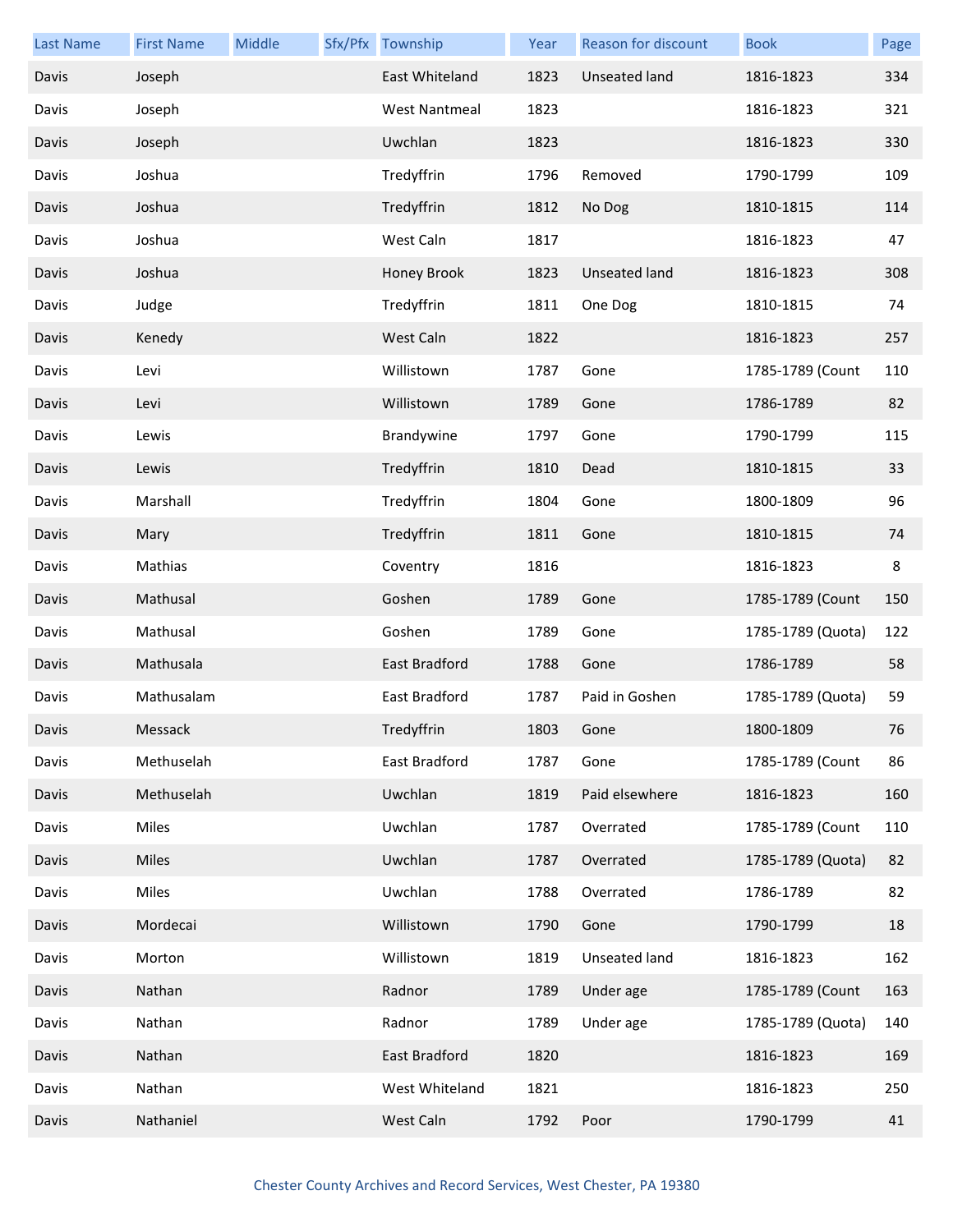| <b>Last Name</b> | <b>First Name</b> | Middle | Sfx/Pfx Township     | Year | Reason for discount | <b>Book</b>       | Page |
|------------------|-------------------|--------|----------------------|------|---------------------|-------------------|------|
| Davis            | Nathaniel         |        | West Caln            | 1793 | Gone                | 1790-1799         | 60   |
| Davis            | Nathaniel         |        | East Whiteland       | 1816 | Gone                | 1816-1823         | 38   |
| Davis            | Philip            |        | Tredyffrin           | 1805 | Gone                | 1800-1809         | 115  |
| Davis            | Philip            |        | East Nantmeal        | 1816 |                     | 1816-1823         | 25   |
| Davis            | Philip            |        | <b>East Nantmeal</b> | 1819 |                     | 1816-1823         | 151  |
| Davis            | Philip            |        | Pikeland             | 1820 |                     | 1816-1823         | 197  |
| Davis            | Pugh              |        | Tredyffrin           | 1803 | Gone                | 1800-1809         | 76   |
| Davis            | Pugh              |        | Tredyffrin           | 1808 | Gone                | 1800-1809         | 176  |
| Davis            | Rees              |        | East Whiteland       | 1801 | Gone                | 1800-1809         | 39   |
| Davis            | Richard           |        | Westtown             | 1786 | Poor                | 1785-1789 (Quota) | 55   |
| Davis            | Richard           |        | Westtown             | 1786 | Poor                | 1785-1789 (Count  | 55   |
| Davis            | Richard           |        | Westtown             | 1786 | Poor                | 1786-1789         | 27   |
| Davis            | Richard           |        | Thornbury            | 1788 | Gone                | 1785-1789 (Quota) | 108  |
| Davis            | Richard           |        | Thornbury            | 1788 | Gone                | 1785-1789 (Count  | 136  |
| Davis            | Robert            |        | Aston                | 1788 | Gone                | 1785-1789 (Quota) | 85   |
| Davis            | Robert            |        | Vincent              | 1789 | Gone                | 1785-1789 (Quota) | 138  |
| Davis            | Robert            |        | Vincent              | 1789 | Gone                | 1785-1789 (Count  | 166  |
| Davis            | Robert            |        | Brandywine           | 1792 | Overrated           | 1790-1799         | 40   |
| Davis            | Roger             |        | Charlestown          | 1785 | Gone                | 1785-1789 (Count  | 7    |
| Davis            | Sampsan           |        | Goshen               | 1793 | Poor                | 1790-1799         | 63   |
| Davis            | Sampson           |        | Willistown           |      | 1785 Under age      | 1785-1789 (Quota) | 26   |
| Davis            | Sampson           |        | Goshen               | 1792 | Gone                | 1790-1799         | 44   |
| Davis            | Sampson           |        | East Bradford        | 1796 | Gone                | 1790-1799         | 95   |
| Davis            | Sampson           |        | <b>Upper Oxford</b>  | 1812 | No Dog              | 1810-1815         | 108  |
| Davis            | Samuel            |        | Charlestown          | 1786 | Gone                | 1785-1789 (Quota) | 34   |
| Davis            | Samuel            |        | Charlestown          | 1786 | Gone                | 1785-1789 (Count  | 35   |
| Davis            | Samuel            |        | Charlestown          | 1786 | Gone                | 1786-1789         | 7    |
| Davis            | Samuel            |        | East Bradford        | 1806 | Gone                | 1800-1809         | 120  |
| Davis            | Samuel            |        | West Bradford        | 1807 | Paid in Westtown    | 1800-1809         | 141  |
| Davis            | Samuel            |        | Goshen               | 1811 | Poor                | 1810-1815         | 53   |
| Davis            | Samuel            |        | Charlestown          | 1816 |                     | 1816-1823         | 7    |
| Davis            | Samuel            |        | Uwchlan              | 1817 |                     | 1816-1823         | 74   |
| Davis            | Samuel            |        | East Bradford        | 1818 |                     | 1816-1823         | 85   |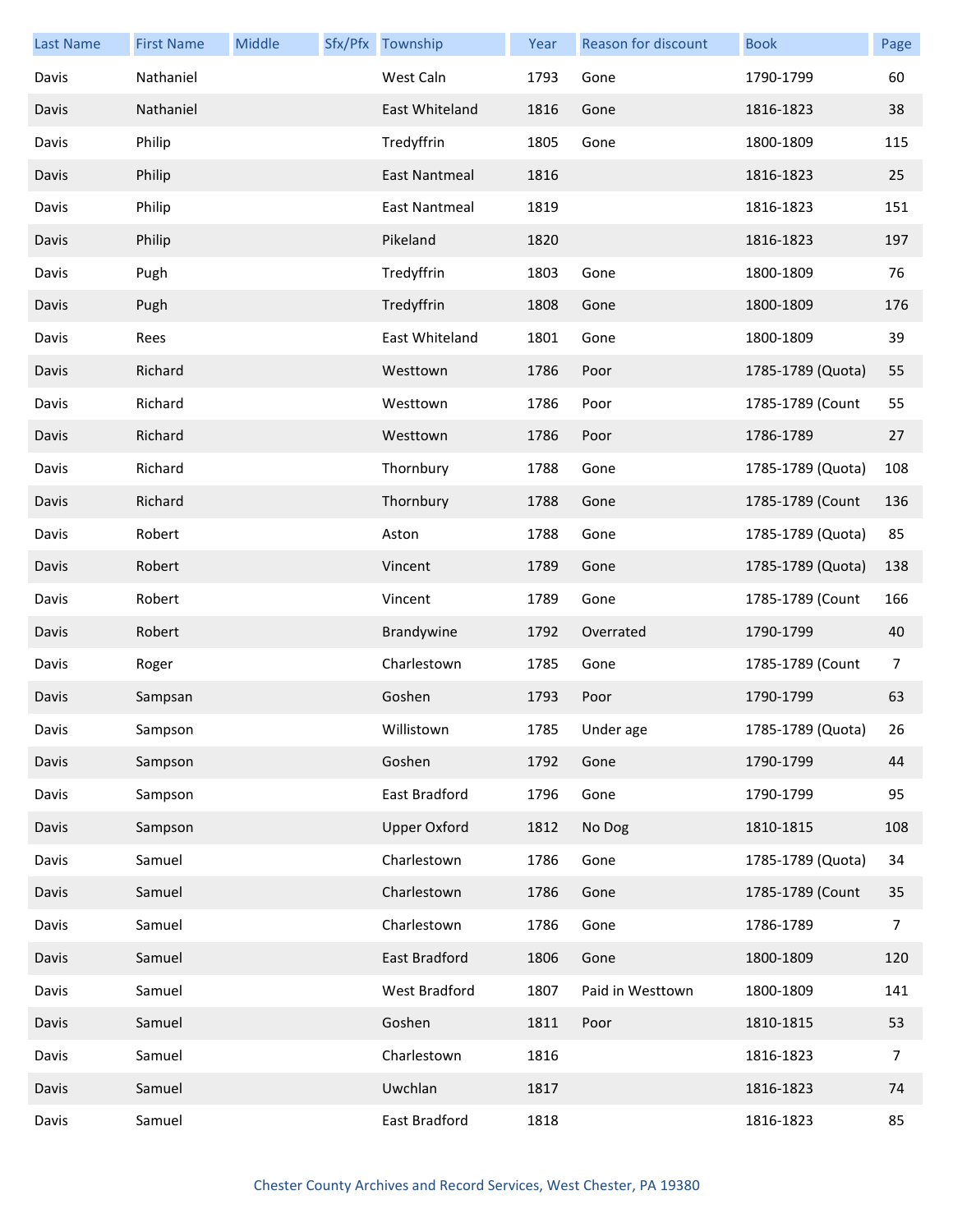| <b>Last Name</b> | <b>First Name</b> | Middle | Sfx/Pfx Township | Year | Reason for discount | <b>Book</b>      | Page |
|------------------|-------------------|--------|------------------|------|---------------------|------------------|------|
| Davis            | Samuel            |        | East Whiteland   | 1821 |                     | 1816-1823        | 249  |
| Davis            | Samuel            |        | Sadsbury         | 1822 |                     | 1816-1823        | 284  |
| Davis            | Seth              |        | Pikeland         | 1817 |                     | 1816-1823        | 71   |
| Davis            | Shannon           |        | Tredyffrin       | 1816 |                     | 1816-1823        | 32   |
| Davis            | <b>Thomas</b>     |        | London Britain   | 1785 | Gone                | 1785-1789 (Count | 12   |
| Davis            | Thomas            |        | Easttown         | 1785 | Twice taxed         | 1785-1789 (Count | 9    |
| Davis            | Thomas            |        | East Whiteland   | 1800 | Gone                | 1800-1809        | 19   |
| Davis            | Thomas            |        | Tredyffrin       | 1805 | Gone                | 1800-1809        | 115  |
| Davis            | Thomas            |        | Goshen           | 1806 | Gone                | 1800-1809        | 125  |
| Davis            | Thomas            |        | Charlestown      | 1808 | Gone                | 1800-1809        | 163  |
| Davis            | Thomas            |        | Charlestown      | 1811 | No Dog              | 1810-1815        | 48   |
| Davis            | Thomas            |        | Tredyffrin       | 1812 | No gentleman        | 1810-1815        | 114  |
| Davis            | Thomas            |        | West Nantmeal    | 1813 | Gone                | 1810-1815        | 147  |
| Davis            | Thomas            |        | Tredyffrin       | 1814 | Gone                | 1810-1815        | 194  |
| Davis            | Thomas            |        | West Whiteland   | 1817 |                     | 1816-1823        | 80   |
| Davis            | Thomas            |        | West Goshen      | 1818 |                     | 1816-1823        | 96   |
| Davis            | Thomas            |        | Easttown         | 1821 |                     | 1816-1823        | 218  |
| Davis            | Thomas            |        | West Whiteland   | 1822 |                     | 1816-1823        | 292  |
| Davis            | Thomas            |        | Uwchlan          | 1823 |                     | 1816-1823        | 330  |
| Davis            | Thomas            |        | Tredyffrin       | 1823 |                     | 1816-1823        | 334  |
| Davis            | Thomas            |        | Pikeland         | 1822 |                     | 1816-1823        | 282  |
| Davis            | William           |        | Coventry         | 1785 | Gone                | 1785-1789 (Count | 4    |
| Davis            | William           |        | Tredyffrin       | 1800 | Error               | 1800-1809        | 16   |
| Davis            | William           |        | Pennsbury        | 1800 | Gone                | 1800-1809        | 15   |
| Davis            | William           |        | Uwchlan          | 1803 | Gone                | 1800-1809        | 77   |
| Davis            | William           |        | Tredyffrin       | 1806 | Gone                | 1800-1809        | 135  |
| Davis            | William           |        | Sadsbury         | 1807 | Gone                | 1800-1809        | 155  |
| Davis            | William           |        | Tredyffrin       | 1809 | Gone                | 1800-1809        | 196  |
| Davis            | William           |        | Tredyffrin       | 1813 | Gone                | 1810-1815        | 154  |
| Davis            | William           |        | Willistown       | 1817 |                     | 1816-1823        | 77   |
| Davis            | William           |        | East Nottingham  | 1821 |                     | 1816-1823        | 233  |
| Davis            | William           |        | Sadsbury         | 1821 |                     | 1816-1823        | 242  |
| Davis            | William           |        | East Nottingham  | 1822 |                     | 1816-1823        | 275  |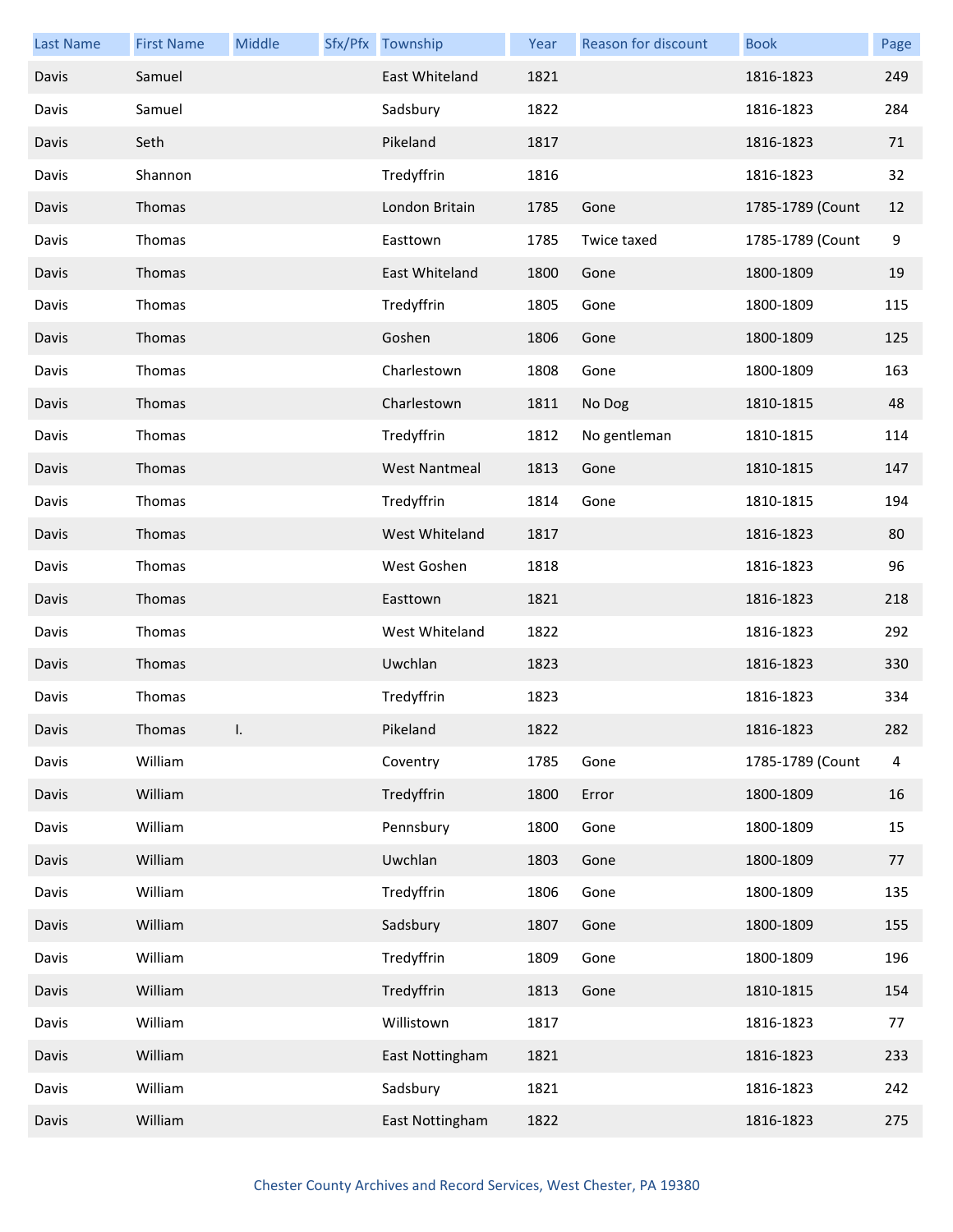| <b>Last Name</b> | <b>First Name</b> | Middle | Sfx/Pfx Township        | Year | Reason for discount | <b>Book</b>       | Page |
|------------------|-------------------|--------|-------------------------|------|---------------------|-------------------|------|
| Davis            | Willis            |        | Uwchlan                 | 1803 | Gone                | 1800-1809         | 77   |
| Davis            | Willis            |        | East Caln               | 1811 | Gone                | 1810-1815         | 46   |
| Davis            | Zachariah         |        | Tredyffrin              | 1799 | Gone                | 1790-1799         | 168  |
| Davis            | Zachariah         |        | Uwchlan                 | 1801 | Gone                | 1800-1809         | 37   |
| Davis            | Zachariah         |        | Tredyffrin              | 1803 | Gone                | 1800-1809         | 76   |
| Davis            | Zephania          |        | Sadsbury                | 1789 | Gone                | 1785-1789 (Quota) | 135  |
| Davis            | Zephania          |        | Sadsbury                | 1789 | Gone                | 1785-1789 (Count  | 164  |
| Davisher         | Benjamin          |        | New Garden              | 1786 | Poor                | 1785-1789 (Count  | 43   |
| Davison          | Abner             |        | Radnor                  | 1787 | Gone                | 1786-1789         | 50   |
| Davison          | Adam              |        | New London              | 1808 | Gone                | 1800-1809         | 170  |
| Davison          | Adam              |        | East Nottingham         | 1808 | Gone                | 1800-1809         | 171  |
| Davison          | Adam              |        | East Nottingham         | 1809 | Gone                | 1800-1809         | 191  |
| Davison          | Alexander         |        | Charlestown             | 1815 |                     | 1810-1815         | 209  |
| Davison          | James             |        | <b>East Fallowfield</b> | 1812 | Gone                | 1810-1815         | 91   |
| Davison          | William           |        | Charlestown             | 1815 |                     | 1810-1815         | 209  |
| Davison          | William           |        | West Caln               | 1818 |                     | 1816-1823         | 89   |
| Davison          | William           |        | West Caln               | 1820 |                     | 1816-1823         | 173  |
| Davison          | William           |        | West Caln               | 1823 |                     | 1816-1823         | 300  |
| Daw              | William           |        | London Grove            | 1823 |                     | 1816-1823         | 310  |
| Dawes            | Abiah             |        | Tredyffrin              | 1819 |                     | 1816-1823         | 159  |
| Daws             | Abraham           |        | East Nottingham         | 1815 | Gone                | 1810-1815         | 225  |
| Dawson           | Alexander         |        | East Marlborough        | 1785 | Gone                | 1785-1789 (Count  | 14   |
| Dawson           | Jacob             |        | West Nottingham         | 1813 | Gone                | 1810-1815         | 145  |
| Dawson           | Jane              |        | Sadsbury                | 1818 |                     | 1816-1823         | 115  |
| Dawson           | Margarett         |        | Sadsbury                | 1818 |                     | 1816-1823         | 115  |
| Dawson           | Ralph             |        | East Bradford           | 1802 | Gone                | 1800-1809         | 41   |
| Dawson           | Samuel            |        | New London              | 1812 | Not found           | 1810-1815         | 102  |
| Dawson           | Samuel            |        | Lower Oxford            | 1823 |                     | 1816-1823         | 323  |
| Dawson           | William           |        | Goshen                  | 1798 | Gone                | 1790-1799         | 138  |
| Dawson           | William           |        | Willistown              | 1818 |                     | 1816-1823         | 120  |
| Dayley           | John              |        | Londonderry             | 1809 | Gone                | 1800-1809         | 187  |
| Deal             | David             |        | Charlestown             | 1797 | Gone                | 1790-1799         | 117  |
| Deal             | John              |        | Tredyffrin              | 1821 |                     | 1816-1823         | 243  |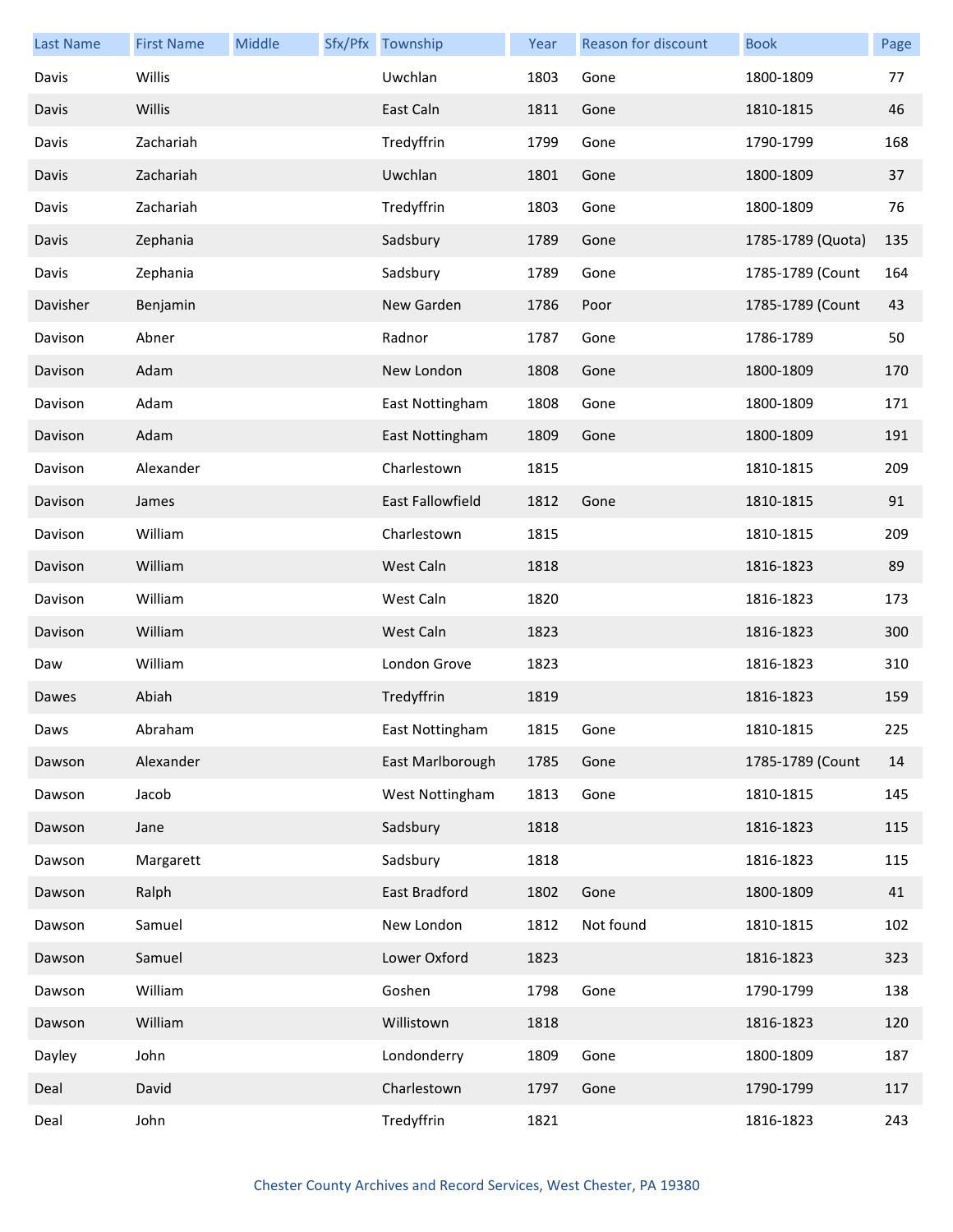| <b>Last Name</b> | <b>First Name</b> | Middle | Sfx/Pfx Township     | Year | Reason for discount | <b>Book</b>       | Page           |
|------------------|-------------------|--------|----------------------|------|---------------------|-------------------|----------------|
| Deal             | Nicholas          |        | Bethel               | 1785 | Gone                | 1785-1789 (Count  | $\mathbf{1}$   |
| Deam             | Philip            |        | Vincent              | 1787 | Gone                | 1785-1789 (Count  | 109            |
| Deam             | Philip            |        | Vincent              | 1787 | Gone                | 1785-1789 (Quota) | 81             |
| Deam             | Philip            |        | Vincent              | 1788 | Gone                | 1786-1789         | 81             |
| Dean             | Alexander         |        | Westtown             | 1790 | Gone                | 1790-1799         | 17             |
| Dean             | Charles           |        | Lower Oxford         | 1815 | Gone                | 1810-1815         | 230            |
| Dean             | Charles           |        | Sadsbury             | 1823 |                     | 1816-1823         | 327            |
| Dean             | Hugh              |        | Charlestown          | 1816 |                     | 1816-1823         | $\overline{7}$ |
| Dean             | Hugh              |        | Tredyffrin           | 1823 |                     | 1816-1823         | 334            |
| Dean             | Jacob             |        | Sadsbury             | 1812 | Gone                | 1810-1815         | 112            |
| Dean             | James             |        | East Marlborough     | 1799 | Gone                | 1790-1799         | 161            |
| Dean             | John              |        | West Marlborough     | 1804 | Gone                | 1800-1809         | 89             |
| Dean             | John              |        | East Whiteland       | 1807 | Gone                | 1800-1809         | 158            |
| Dean             | John              |        | Honey Brook          | 1808 | Gone                | 1800-1809         | 166            |
| Dean             | John              |        | Honey Brook          | 1809 | Gone                | 1800-1809         | 186            |
| Dean             | John              |        | <b>West Bradford</b> | 1816 |                     | 1816-1823         | 3              |
| Dean             | John              |        | Honey Brook          | 1820 |                     | 1816-1823         | 181            |
| Dean             | John              | R.     | Charlestown          | 1821 |                     | 1816-1823         | 217            |
| Dean             | Margaret          |        | West Fallowfield     | 1823 |                     | 1816-1823         | 305            |
| Dean             | Mathias           |        | Sadsbury             | 1823 |                     | 1816-1823         | 327            |
| Dean             | Matthias          |        | Sadsbury             | 1819 |                     | 1816-1823         | 157            |
| Dean             | Moses             |        | Vincent              | 1786 | Gone                | 1786-1789         | 25             |
| Dean             | Moses             |        | Vincent              | 1786 | Gone                | 1785-1789 (Count  | 53             |
| Dean             | Moses             |        | Vincent              | 1786 | Gone                | 1785-1789 (Quota) | 53             |
| Dean             | Moses             |        | Vincent              | 1787 | Gone                | 1785-1789 (Quota) | 81             |
| Dean             | Moses             |        | Vincent              | 1787 | Gone                | 1785-1789 (Count  | 109            |
| Dean             | Moses             |        | Vincent              | 1788 | Gone                | 1786-1789         | 81             |
| Dean             | Samuel            |        | Pennsbury            | 1809 | Gone                | 1800-1809         | 194            |
| Dean             | Samuel            |        | Sadsbury             | 1819 |                     | 1816-1823         | 157            |
| Dean             | William           |        | East Fallowfield     | 1808 |                     | 1800-1809         | 164            |
| Deane            | Hugh              |        | Charlestown          | 1804 | Gone                | 1800-1809         | 84             |
| Debillon         | Francis           |        | Honey Brook          | 1791 | Gone                | 1790-1799         | 26             |
| Debillon         | Francis           |        | Honey Brook          | 1792 | Gone                | 1790-1799         | 45             |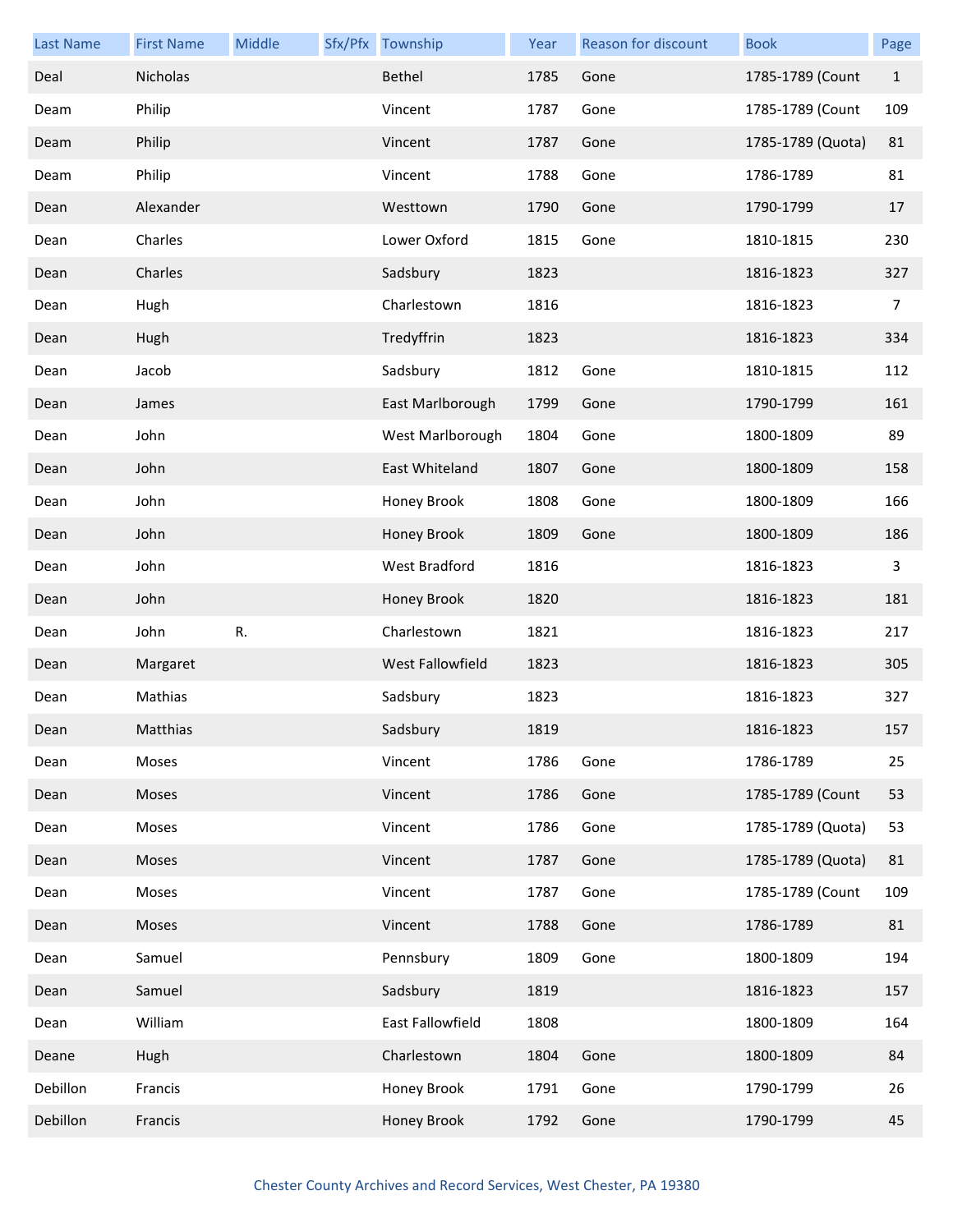| <b>Last Name</b> | <b>First Name</b> | Middle | Sfx/Pfx Township     | Year | Reason for discount | <b>Book</b>       | Page |
|------------------|-------------------|--------|----------------------|------|---------------------|-------------------|------|
| Deborah          | Hugh              |        | Brandywine           | 1797 | Gone                | 1790-1799         | 115  |
| Debra            | John              |        | Goshen               | 1810 | Gone                | 1810-1815         | 12   |
| Debrumple        | Gordon            |        | <b>East Nantmeal</b> | 1787 | Gone                | 1785-1789 (Count  | 100  |
| Decker           | Henry             |        | East Nantmeal        | 1786 | Gone                | 1785-1789 (Count  | 44   |
| Decker           | Henry             |        | East Nantmeal        | 1786 | Gone                | 1785-1789 (Count  | 72   |
| Decker           | John              |        | <b>West Chester</b>  | 1816 | Poor                | 1816-1823         | 40   |
| Dederick         | Frederick         |        | Tredyffrin           | 1804 | Gone                | 1800-1809         | 96   |
| Deeds            | John              |        | Willistown           | 1804 | Poor                | 1800-1809         | 86   |
| Deeds            | John              |        | Willistown           | 1804 | Poor                | 1800-1809         | 98   |
| Deeds            | John              |        | Tredyffrin           | 1812 | No Dog              | 1810-1815         | 114  |
| Deeds            | John              |        | Tredyffrin           | 1812 | Gone                | 1810-1815         | 114  |
| Deeds            | John              |        | Tredyffrin           | 1813 | No Dog              | 1810-1815         | 154  |
| Deeds            | John              |        | Tredyffrin           | 1823 |                     | 1816-1823         | 334  |
| Deemer           | Daniel            |        | Vincent              | 1810 | Gone                | 1810-1815         | 35   |
| Deemer           | George            |        | Coventry             | 1791 | Charged to land     | 1790-1799         | 23   |
| Deemer           | George            |        | Coventry             | 1793 | Error               | 1790-1799         | 61   |
| Deemer           | Michael           |        | Vincent              | 1822 |                     | 1816-1823         | 288  |
| Deemer           | Samuel            |        | Vincent              | 1819 |                     | 1816-1823         | 161  |
| Deep             | Henry             |        | Westtown             | 1791 | Paid elsewhere      | 1790-1799         | 37   |
| Deep             | Henry             |        | Westtown             | 1792 | Gone                | 1790-1799         | 56   |
| Deery            | George            |        | Vincent              | 1804 | Mistake             | 1800-1809         | 97   |
| Deets            | John              |        | Tredyffrin           | 1810 | Gone                | 1810-1815         | 33   |
| Defield          | Peter             |        | Marple               | 1785 | Moved away          | 1785-1789 (Count  | 13   |
| Defield          | Peter             |        | Chester              | 1786 |                     | 1785-1789 (Count  | 59   |
| Defield          | Peter             |        | Chester              | 1788 |                     | 1786-1789         | 59   |
| Defrain          | Peter             |        | Coventry             | 1810 | Twice taxed         | 1810-1815         | 8    |
| Defrederick      | Philip            |        | Charlestown          | 1799 | Overrated           | 1790-1799         | 156  |
| Dehart           | David             |        | Vincent              | 1811 | No Dog              | 1810-1815         | 76   |
| Dehart           | David             |        | Vincent              | 1814 | Gone                | 1810-1815         | 196  |
| Dehart           | David             |        | Vincent              | 1815 | Gone                | 1810-1815         | 237  |
| Dehaven          | Andrew            |        | Marple               | 1786 | Gone                | 1785-1789 (Quota) | 41   |
| Dehaven          | Jesse             |        | New Garden           | 1816 |                     | 1816-1823         | 22   |
| Dehaven          | John              |        | Coventry             | 1815 | Gone                | 1810-1815         | 210  |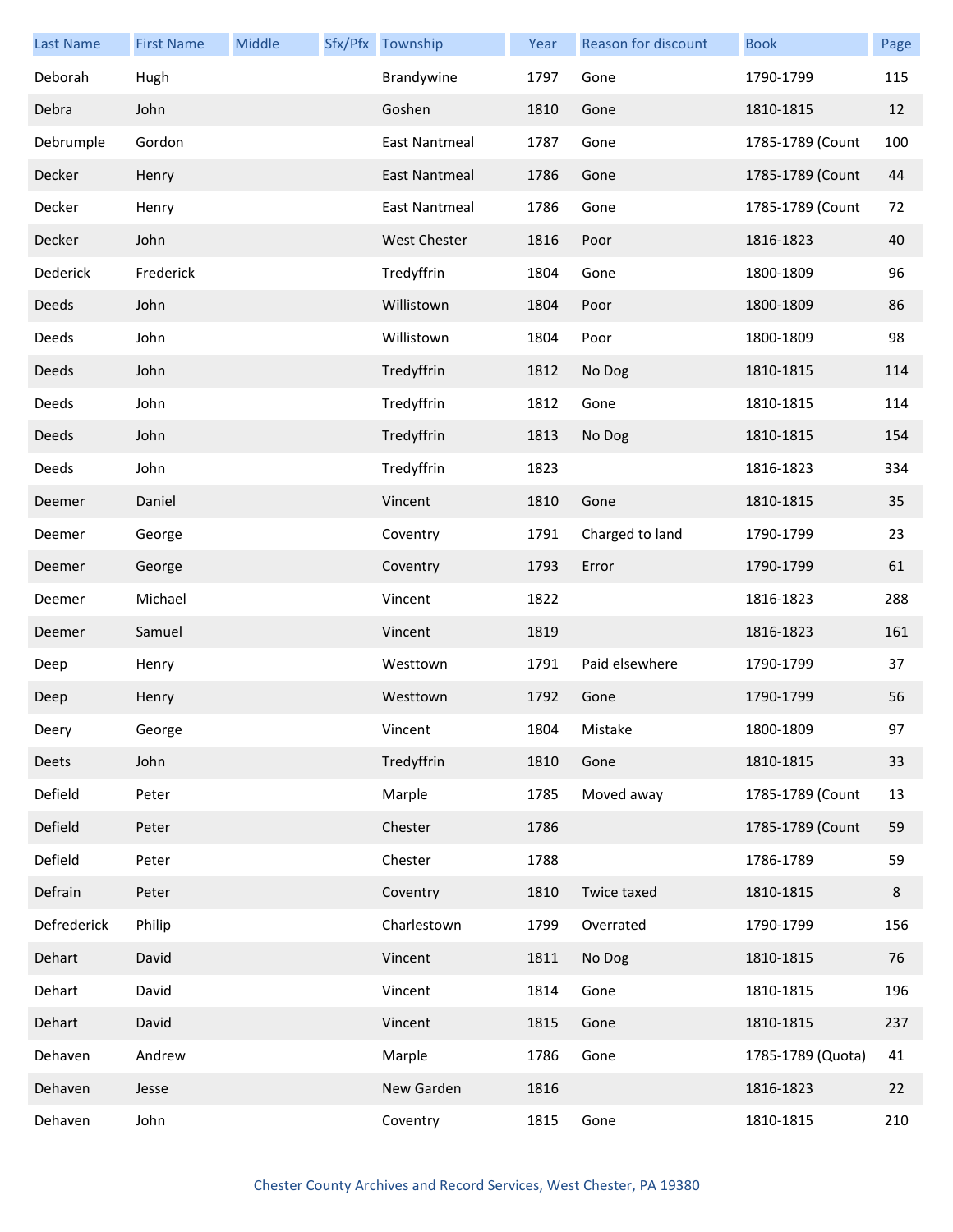| <b>Last Name</b> | <b>First Name</b> | Middle | Sfx/Pfx Township        | Year | Reason for discount | <b>Book</b>       | Page |
|------------------|-------------------|--------|-------------------------|------|---------------------|-------------------|------|
| Dehaven          | Jonathan          |        | Pikeland                | 1811 | Gone                | 1810-1815         | 71   |
| Dehaven          | Joseph            |        | London Britain          | 1816 | Gone                | 1816-1823         | 16   |
| Deimer           | George            |        | Coventry                | 1792 | Gone                | 1790-1799         | 42   |
| Delamar          | Joseph            |        | West Caln               | 1814 |                     | 1810-1815         | 167  |
| Delaney          | Joseph            |        | Radnor                  | 1789 | Poor                | 1785-1789 (Count  | 163  |
| Delaney          | Joseph            |        | Radnor                  | 1789 | Poor                | 1785-1789 (Quota) | 140  |
| Delaver          | John              |        | Pikeland                | 1816 |                     | 1816-1823         | 30   |
| Delinger         | Frederick         |        | Coventry                | 1820 |                     | 1816-1823         | 174  |
| Delinger         | Frederick         |        | Coventry                | 1821 |                     | 1816-1823         | 216  |
| Delinger         | George            |        | Coventry                | 1822 |                     | 1816-1823         | 259  |
| <b>Delkes</b>    | Samuel            |        | <b>East Fallowfield</b> | 1815 | Gone                | 1810-1815         | 212  |
| Dell             | Philip            |        | Coventry                | 1823 |                     | 1816-1823         | 302  |
| Delle            | John              |        | Sadsbury                | 1792 | Gone                | 1790-1799         | 53   |
| Dellimar         | Joseph            |        | West Caln               | 1813 | Gone                | 1810-1815         | 127  |
| Dellinger        | Frederick         |        | Coventry                | 1822 |                     | 1816-1823         | 259  |
| Dellzell         | William           |        | London Grove            | 1788 | Gone                | 1785-1789 (Count  | 124  |
| Dellzell         | William           |        | London Grove            | 1788 | Gone                | 1785-1789 (Quota) | 96   |
| Deloy            | John              |        | Sadsbury                | 1793 | Gone                | 1790-1799         | 72   |
| Delzel           | Thomas            |        | <b>West Nantmeal</b>    | 1822 |                     | 1816-1823         | 278  |
| Delzel           | Thomas            |        | <b>West Nantmeal</b>    | 1823 |                     | 1816-1823         | 321  |
| Demont           | John              |        | West Bradford           | 1786 | Gone                | 1785-1789 (Quota) | 31   |
| Dempsey          | Cornelius         |        | Willistown              | 1804 | Gone                | 1800-1809         | 86   |
| Dempsey          | Cornelius         |        | Willistown              | 1804 | Gone                | 1800-1809         | 98   |
| Dempsey          | Cornelius         |        | Tredyffrin              | 1805 | Gone                | 1800-1809         | 115  |
| Dempsey          | John              |        | <b>West Nantmeal</b>    | 1804 | Gone                | 1800-1809         | 93   |
| Dempsey          | Richard           |        | Pennsbury               | 1807 | Gone                | 1800-1809         | 154  |
| Dempsey          | William           |        | Pennsbury               | 1786 | Gone                | 1785-1789 (Quota) | 48   |
| Dempsey          | William           |        | Charlestown             | 1814 | Dead                | 1810-1815         | 168  |
| Dempsy           | John              |        | Tredyffrin              | 1815 | No Dog              | 1810-1815         | 235  |
| Dempsy           | William           |        | Pennsbury               | 1788 |                     | 1786-1789         | 20   |
| Demsey           | Dennis            |        | Charlestown             | 1795 | Poor                | 1790-1799         | 80   |
| Demsey           | James             |        | Tredyffrin              | 1810 | Gone                | 1810-1815         | 33   |
| Demsey           | John              |        | Willistown              | 1797 | Gone                | 1790-1799         | 131  |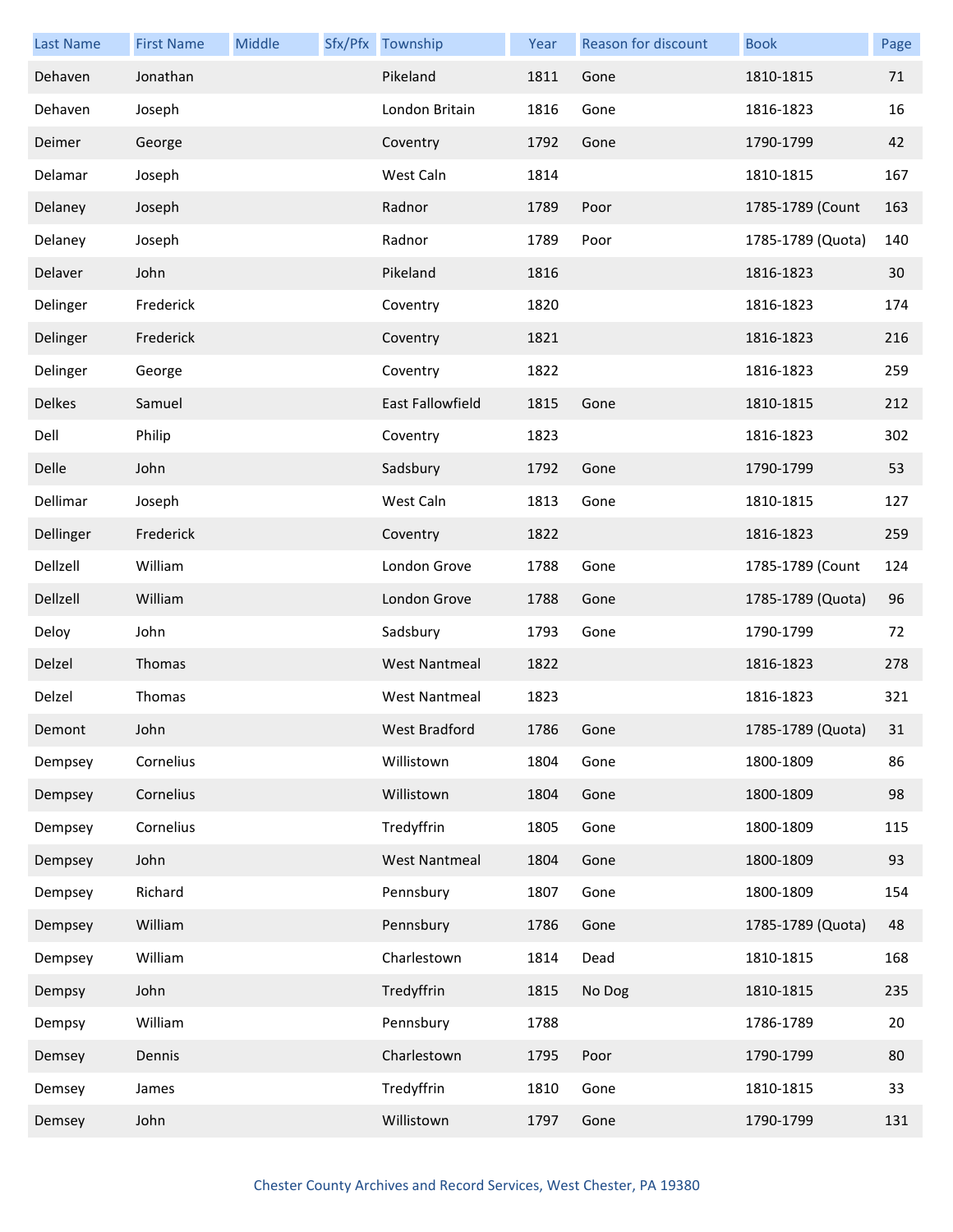| <b>Last Name</b> | <b>First Name</b> | Middle | Sfx/Pfx Township        | Year | <b>Reason for discount</b> | <b>Book</b>       | Page |
|------------------|-------------------|--------|-------------------------|------|----------------------------|-------------------|------|
| Demsey           | John              |        | Tredyffrin              | 1813 | No Dog                     | 1810-1815         | 154  |
| Demsey           | John              |        | Tredyffrin              | 1815 |                            | 1810-1815         | 235  |
| Deneven          | John              |        | West Whiteland          | 1802 | Gone                       | 1800-1809         | 59   |
| Dening           | Robert            |        | London Grove            | 1803 | Gone                       | 1800-1809         | 67   |
| Denison          | Joseph            |        | Lower Oxford            | 1823 |                            | 1816-1823         | 323  |
| Denison          | Robert            |        | Uwchlan                 | 1795 | Gone                       | 1790-1799         | 91   |
| Denning          | Charles           |        | West Whiteland          | 1803 | Gone                       | 1800-1809         | 79   |
| Denning          | James             |        | <b>Upper Chichester</b> | 1785 | Paid in Chester            | 1785-1789 (Quota) | 5    |
| Dennis           | Isaac             |        | Ridley                  | 1789 | Gone                       | 1785-1789 (Count  | 162  |
| Dennis           | Isaac             |        | Ridley                  | 1789 | Gone                       | 1785-1789 (Quota) | 134  |
| Dennis           | Isaac             |        | Charlestown             | 1819 | No Dog                     | 1816-1823         | 132  |
| Dennis           | William           |        | Bethel                  | 1789 | Mistake                    | 1785-1789 (Count  | 141  |
| Dennis           | William           |        | Bethel                  | 1789 | Mistake                    | 1785-1789 (Quota) | 113  |
| Denny            | Dennis            |        | Willistown              | 1822 |                            | 1816-1823         | 289  |
| Denny            | James             |        | Uwchlan                 | 1788 | Married                    | 1785-1789 (Quota) | 110  |
| Denny            | James             |        | Uwchlan                 | 1788 | Married                    | 1785-1789 (Count  | 138  |
| Denny            | James             |        | Honey Brook             | 1804 | Gone                       | 1800-1809         | 86   |
| Denny            | John              |        | West Chester            | 1823 |                            | 1816-1823         | 336  |
| Denny            | William           |        | Uwchlan                 | 1785 | Overrated                  | 1785-1789 (Quota) | 26   |
| Denny            | William           |        | <b>West Bradford</b>    | 1805 | Not found                  | 1800-1809         | 101  |
| Denvee           | John              |        | Tredyffrin              | 1805 | Gone                       | 1800-1809         | 115  |
| Deram            | John              |        | Newlin                  | 1791 | Poor                       | 1790-1799         | 29   |
| Deran            | John              |        | East Fallowfield        | 1808 | Dead                       | 1800-1809         | 164  |
| Derborah         | James             |        | Uwchlan                 | 1817 |                            | 1816-1823         | 74   |
| Derborah         | Parker            |        | East Whiteland          | 1818 | No Dog                     | 1816-1823         | 122  |
| Derborough       | James             |        | Uwchlan                 | 1814 | Gone                       | 1810-1815         | 195  |
| Derborough       | Parker            |        | East Whiteland          | 1821 |                            | 1816-1823         | 249  |
| Derborough       | Parker            |        | East Whiteland          | 1823 |                            | 1816-1823         | 334  |
| Derborough       | William           |        | Vincent                 | 1820 |                            | 1816-1823         | 203  |
| Derborow         | Daniel            |        | East Whiteland          | 1812 | Dead                       | 1810-1815         | 119  |
| Derborow         | Parker            |        | East Whiteland          | 1811 | No Dog                     | 1810-1815         | 78   |
| Derborow         | William           |        | East Whiteland          | 1817 |                            | 1816-1823         | 79   |
| Derborrough      | Hugh              |        | West Whiteland          | 1790 | Poor                       | 1790-1799         | 19   |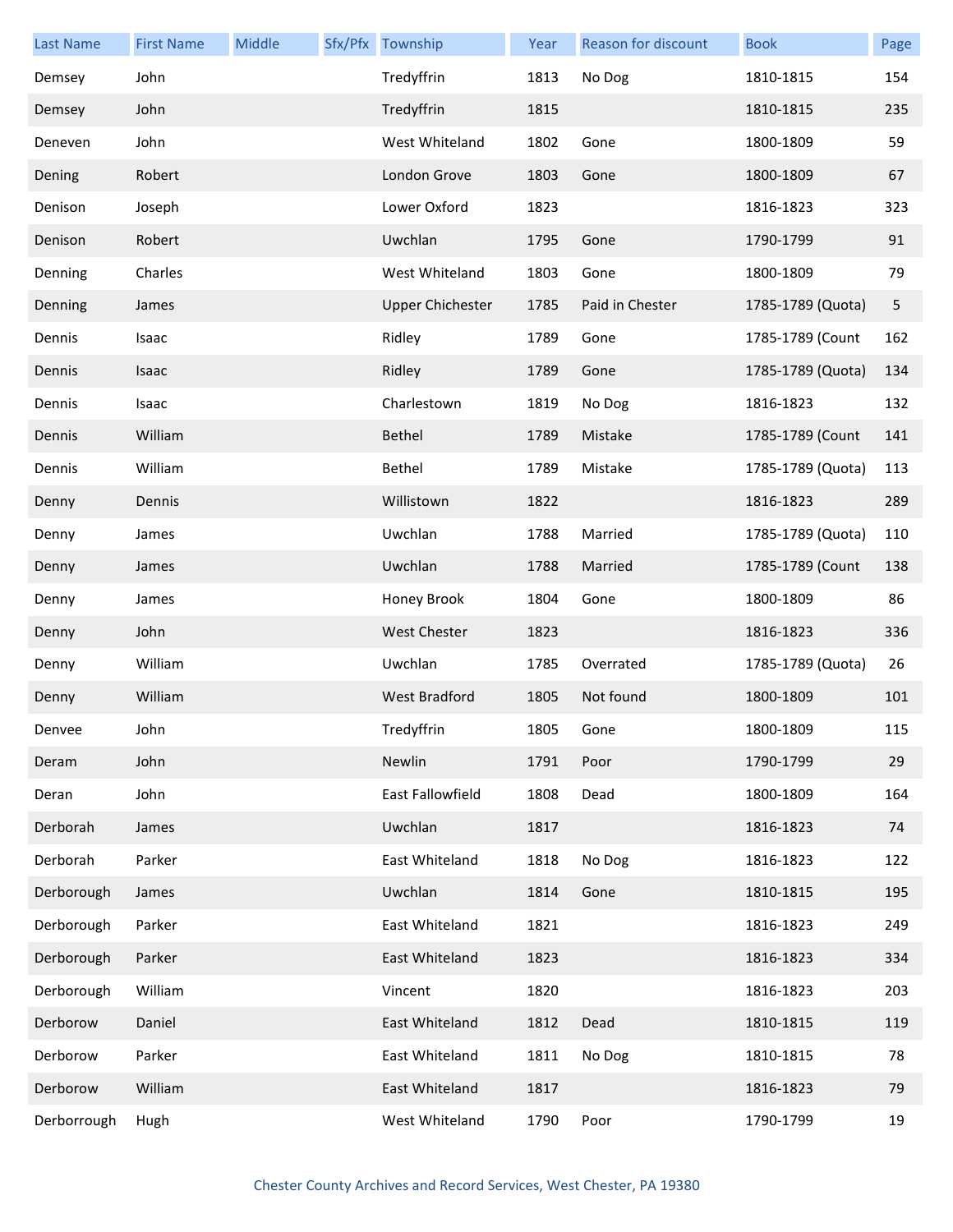| <b>Last Name</b> | <b>First Name</b> | Middle |              | Sfx/Pfx Township        | Year | Reason for discount  | <b>Book</b>       | Page           |
|------------------|-------------------|--------|--------------|-------------------------|------|----------------------|-------------------|----------------|
| Derham           | John              |        |              | <b>East Fallowfield</b> | 1801 | Poor                 | 1800-1809         | 25             |
| Derham           | Parker            |        |              | Uwchlan                 | 1807 | Gone                 | 1800-1809         | 156            |
| Derimple         | Gordon            |        |              | <b>East Nantmeal</b>    | 1791 | Gone                 | 1790-1799         | 32             |
| Deringer         | Frederick         |        |              | Charlestown             | 1791 | Gone                 | 1790-1799         | 23             |
| Deringer         | Frederick         |        |              | Charlestown             | 1792 | Gone                 | 1790-1799         | 42             |
| Derrah           | Mark              |        |              | <b>West Nantmeal</b>    | 1820 |                      | 1816-1823         | 194            |
| Derram           | Parker            |        |              | Brandywine              | 1808 | Muster               | 1800-1809         | 161            |
| Derram           | Parker            |        |              | <b>West Nantmeal</b>    | 1818 |                      | 1816-1823         | 110            |
| Derram           | Parker            |        |              | <b>West Nantmeal</b>    | 1819 |                      | 1816-1823         | 152            |
| Derram           | Parker            |        |              | <b>West Nantmeal</b>    | 1820 |                      | 1816-1823         | 194            |
| Derrick          | John              |        |              | Charlestown             | 1810 | Gone                 | 1810-1815         | $\overline{7}$ |
| Derrick          | Philip            |        |              | Goshen                  | 1798 | Paid in Philadelphia | 1790-1799         | 138            |
| Derrick          | Richard           |        |              | <b>Upper Chichester</b> | 1785 | Gone                 | 1785-1789 (Count  | 5              |
| Derricks         | C.                |        |              | New London              | 1811 | Gone                 | 1810-1815         | 65             |
| Derricks         | Charles           |        |              | East Nottingham         | 1810 |                      | 1810-1815         | 23             |
| Derricks         | Charles           |        |              | West Chester            | 1818 |                      | 1816-1823         | 124            |
| Derrickson       | William           |        |              | East Whiteland          | 1821 |                      | 1816-1823         | 249            |
| Derringer        | Frederick         |        |              | Charlestown             | 1793 | Gone                 | 1790-1799         | 61             |
| Derrix           | Peter             |        |              | <b>West Chester</b>     | 1813 | Gone                 | 1810-1815         | 161            |
| Derrum           | John              |        |              | West Bradford           | 1785 | Poor                 | 1785-1789 (Count  | 3              |
| Derrum           | John              |        |              | West Bradford           | 1785 | Poor                 | 1785-1789 (Quota) | $\mathbf{3}$   |
| Derrum           | John              |        |              | East Fallowfield        | 1796 | Poor                 | 1790-1799         | 118            |
| Derry            |                   |        | <b>Black</b> | <b>East Fallowfield</b> | 1808 | Poor                 | 1800-1809         | 164            |
| Derry            |                   |        | <b>Black</b> | East Fallowfield        | 1810 |                      | 1810-1815         | 10             |
| Derry            |                   |        | <b>Black</b> | East Fallowfield        | 1815 |                      | 1810-1815         | 212            |
| Derry            |                   |        | <b>Black</b> | East Fallowfield        | 1819 |                      | 1816-1823         | 135            |
| Derry            | London            |        |              | Brandywine              | 1818 |                      | 1816-1823         | 87             |
| Desaugh          | Samuel            |        |              | Charlestown             | 1821 |                      | 1816-1823         | 217            |
| Deshield         | Charles           |        |              | Honey Brook             | 1823 |                      | 1816-1823         | 308            |
| Deshields        | William           |        |              | Goshen                  | 1810 | Gone                 | 1810-1815         | 12             |
| Desmont          | John              |        |              | West Bradford           | 1786 | Gone                 | 1785-1789 (Count  | 31             |
| Desmont          | John              |        |              | West Bradford           | 1787 | Gone                 | 1786-1789         | 3              |
| Detwiler         | Jacob             |        |              | East Nantmeal           | 1816 |                      | 1816-1823         | 25             |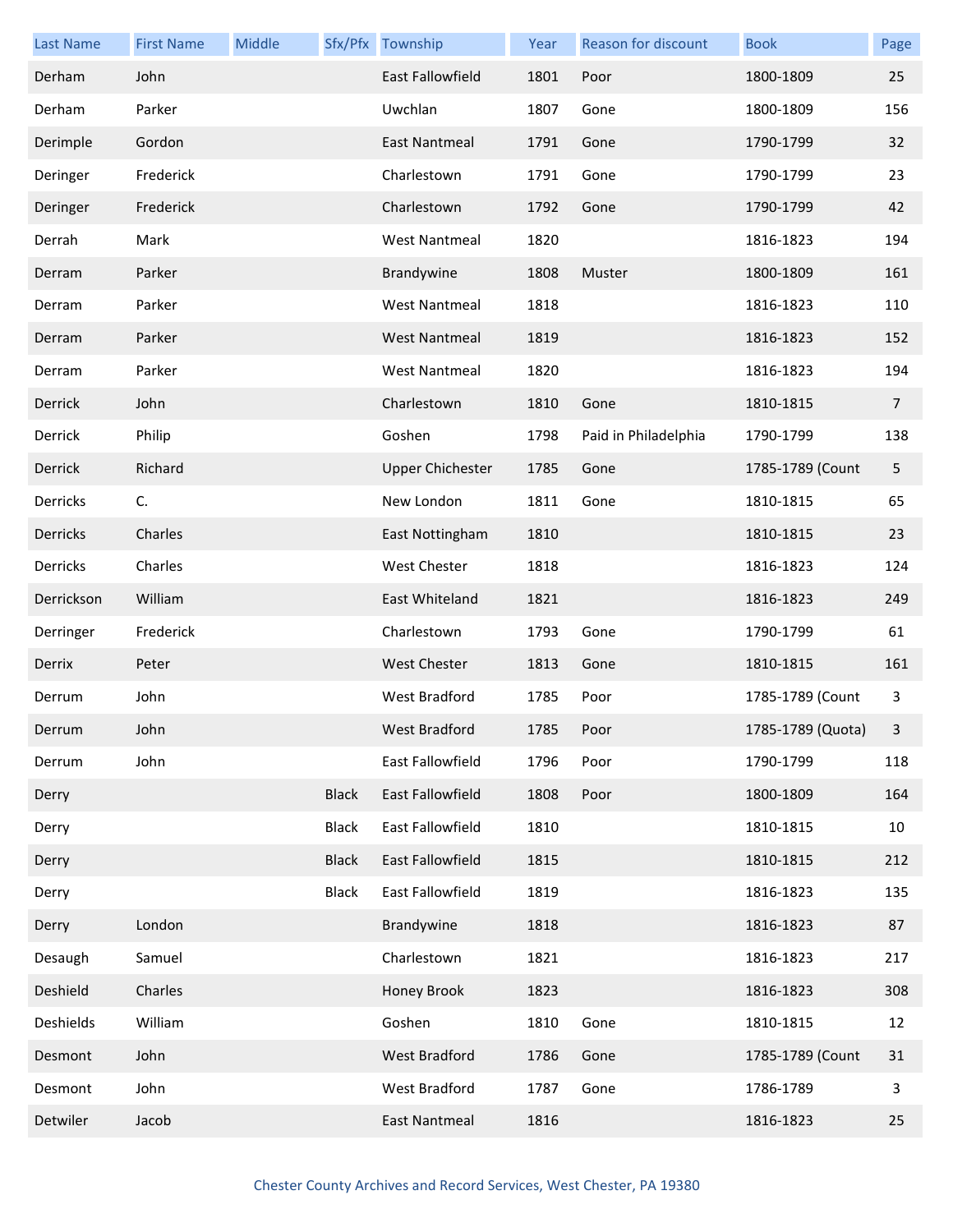| <b>Last Name</b> | <b>First Name</b> | Middle | Sfx/Pfx Township     | Year | <b>Reason for discount</b> | <b>Book</b>       | Page           |
|------------------|-------------------|--------|----------------------|------|----------------------------|-------------------|----------------|
| Devall           | John              |        | West Marlborough     | 1817 | Gone                       | 1816-1823         | 60             |
| Devan            | James             |        | West Caln            | 1818 |                            | 1816-1823         | 89             |
| Devaniah         | Gregory           |        | Charlestown          | 1813 | Gone                       | 1810-1815         | 128            |
| Devat            | Charles           |        | Easttown             | 1813 | Gone                       | 1810-1815         | 130            |
| Devaugh          | John              |        | Charlestown          | 1815 |                            | 1810-1815         | 209            |
| Devault          | Cornelius         |        | <b>West Bradford</b> | 1803 | Gone                       | 1800-1809         | 61             |
| Develin          | Michael           |        | West Marlborough     | 1801 | Gone                       | 1800-1809         | 29             |
| Deven            | Edward            |        | Birmingham           | 1812 | Gone                       | 1810-1815         | 82             |
| Dever            | Hugh              |        | East Nantmeal        | 1811 | Gone                       | 1810-1815         | 61             |
| Devin            | Samuel            |        | Sadsbury             | 1797 | Poor                       | 1790-1799         | 128            |
| Devin            | William           |        | West Caln            | 1823 |                            | 1816-1823         | 300            |
| Devine           | William           |        | East Caln            | 1797 | Gone                       | 1790-1799         | 116            |
| Devinny          | <b>Barnabas</b>   |        | West Caln            | 1793 | Gone                       | 1790-1799         | 60             |
| Devinny          | Barney            |        | West Caln            | 1791 | Gone                       | 1790-1799         | 22             |
| Devinny          | Barny             |        | West Caln            | 1792 |                            | 1790-1799         | 41             |
| Devinny          | Edward            |        | West Caln            | 1791 | Gone                       | 1790-1799         | 22             |
| Devinny          | Edward            |        | West Caln            | 1792 |                            | 1790-1799         | 41             |
| Devinny          | Edward            |        | West Caln            | 1793 | Gone                       | 1790-1799         | 60             |
| Devlin           | Charles           |        | New Garden           | 1809 | Gone                       | 1800-1809         | 190            |
| Devlin           | Charles           |        | New Garden           | 1814 | Gone                       | 1810-1815         | 183            |
| Devlin           | James             |        | East Nottingham      | 1806 | Gone                       | 1800-1809         | 131            |
| Devlin           | John              |        | East Caln            | 1785 | Poor                       | 1785-1789 (Count  | 6              |
| Devlin           | John              |        | New Garden           | 1816 |                            | 1816-1823         | 22             |
| Devlin           | Robert            |        | East Caln            | 1788 | Poor                       | 1785-1789 (Quota) | 90             |
| Devlin           | Roger             |        | East Caln            | 1786 | Poor                       | 1785-1789 (Count  | 34             |
| Devlin           | Roger             |        | East Caln            | 1786 | Poor                       | 1785-1789 (Count  | 62             |
| Devlin           | Roger             |        | East Caln            | 1788 | Poor                       | 1785-1789 (Count  | 118            |
| Devlin           | Roger             |        | East Caln            | 1788 | Poor                       | 1786-1789         | 34             |
| Devlin           | Roger             |        | East Caln            | 1788 | Poor                       | 1786-1789         | 6              |
| Devo             | Jonathan          |        | Charlestown          | 1816 |                            | 1816-1823         | $\overline{7}$ |
| Devor            | Hugh              |        | New London           | 1791 | Gone                       | 1790-1799         | 30             |
| Devour           | Hugh              |        | East Nantmeal        | 1810 | Gone                       | 1810-1815         | 25             |
| Dewart           | Robert            |        | West Caln            | 1808 |                            | 1800-1809         | 162            |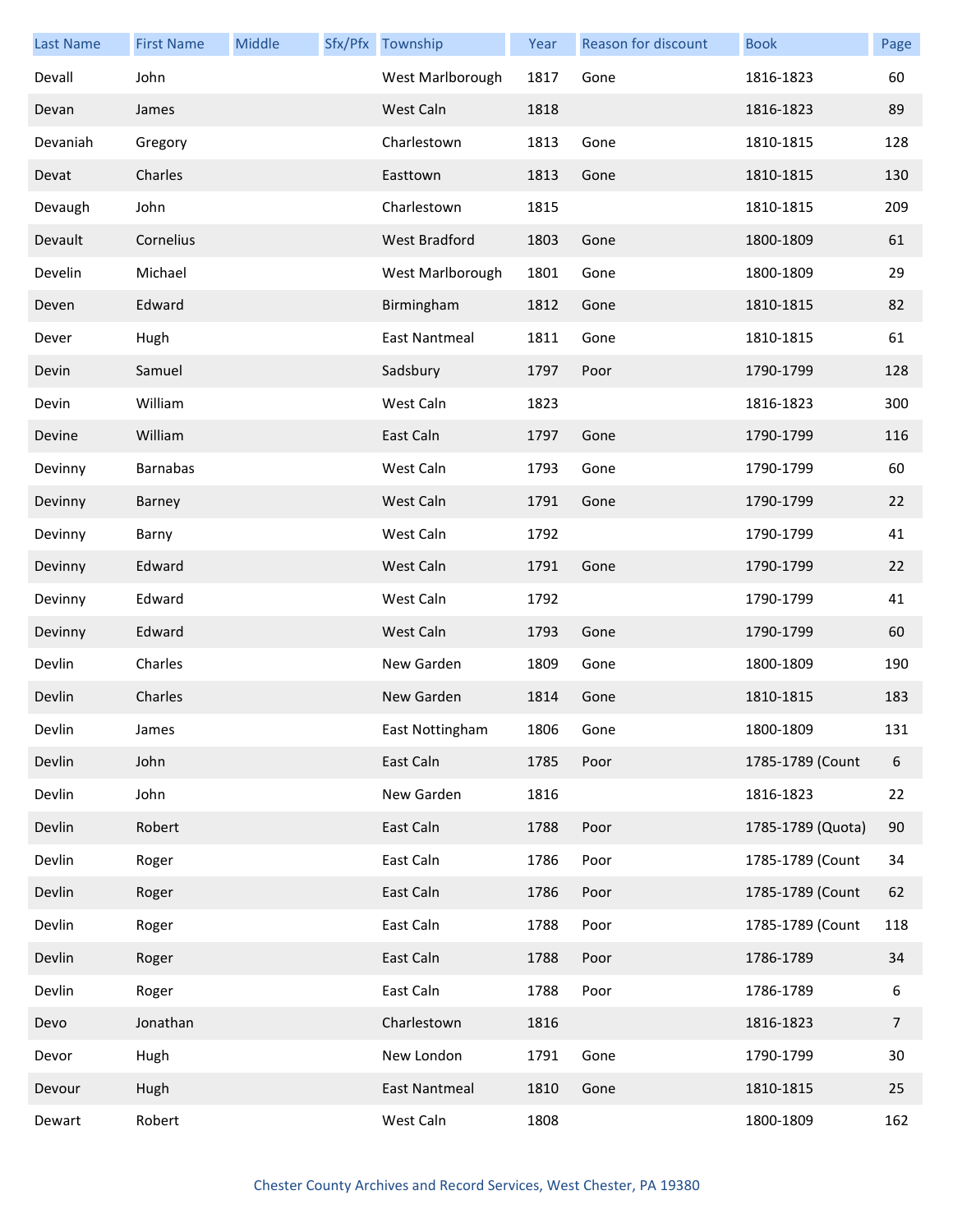| <b>Last Name</b> | <b>First Name</b> | Middle |     | Sfx/Pfx Township         | Year | Reason for discount | <b>Book</b>       | Page |
|------------------|-------------------|--------|-----|--------------------------|------|---------------------|-------------------|------|
| Dewees           | Benjamin          |        |     | <b>Nether Providence</b> | 1785 | Gone                | 1785-1789 (Count  | 21   |
| Dewees           | Benjamin          |        |     | Tredyffrin               | 1787 | Gone                | 1785-1789 (Quota) | 81   |
| Dewees           | Benjamin          |        |     | Tredyffrin               | 1788 |                     | 1786-1789         | 81   |
| Dewees           | Benjamin          |        |     | Charlestown              | 1792 | Gone                | 1790-1799         | 42   |
| Dewees           | Cornelius         |        |     | East Caln                | 1797 | Poor                | 1790-1799         | 116  |
| Dewees           | Daniel            |        |     | West Marlborough         | 1813 | Gone                | 1810-1815         | 140  |
| Dewees           | George            |        |     | Tredyffrin               | 1800 | Gone                | 1800-1809         | 16   |
| Dewees           | Jacob             |        |     | East Caln                | 1820 |                     | 1816-1823         | 172  |
| Dewees           | Walters           |        |     | East Fallowfield         | 1807 |                     | 1800-1809         | 144  |
| Dewees           | Walters           |        |     | West Fallowfield         | 1821 |                     | 1816-1823         | 220  |
| Dewees           | Waters            |        |     | East Fallowfield         | 1822 |                     | 1816-1823         | 261  |
| Dewees           | William           |        |     | Tredyffrin               | 1788 | Losses              | 1785-1789 (Count  | 137  |
| Dewees           | William           |        |     | Tredyffrin               | 1788 | Loss                | 1785-1789 (Quota) | 109  |
| Dewees           | William           |        |     | West Caln                | 1812 | Twice taxed         | 1810-1815         | 87   |
| Deweese          | Benjamin          |        |     | Tredyffrin               | 1787 |                     | 1785-1789 (Count  | 109  |
| Dewolf           | Thomas            |        |     | Westtown                 | 1815 | Gone                | 1810-1815         | 239  |
| Diamond          | Bernard           |        |     | West Fallowfield         | 1798 |                     | 1790-1799         | 138  |
| Diamond          | Bernard           |        | Jr. | West Fallowfield         | 1800 | Poor                | 1800-1809         | 6    |
| Diamond          | John              |        |     | West Fallowfield         | 1799 | Poor                | 1790-1799         | 158  |
| Dice             | Mary              |        |     | Tredyffrin               | 1820 | Error               | 1816-1823         | 201  |
| <b>Dick</b>      | John              |        |     | West Nottingham          | 1816 | Gone                | 1816-1823         | 24   |
| <b>Dick</b>      | John              |        |     | Kennett                  | 1823 |                     | 1816-1823         | 309  |
| Dick             | Thomas            |        |     | Goshen                   | 1789 | Gone                | 1785-1789 (Count  | 150  |
| <b>Dick</b>      | Thomas            |        |     | Goshen                   | 1789 | Gone                | 1785-1789 (Quota) | 122  |
| <b>Dick</b>      | William           |        |     | East Whiteland           | 1812 | Not found           | 1810-1815         | 119  |
| Dicke            | John              |        |     | East Caln                | 1788 | Gone off            | 1786-1789         | 6    |
| Dickenson        | James             |        |     | Sadsbury                 | 1809 | Unseated land       | 1800-1809         | 195  |
| Dickenson        | James             |        |     | Sadsbury                 | 1814 | Unseated land       | 1810-1815         | 192  |
| Dickenson        | Thomas            |        |     | West Whiteland           | 1818 |                     | 1816-1823         | 123  |
| Dickey           | German            |        |     | Tredyffrin               | 1791 | Poor                | 1790-1799         | 35   |
| Dickey           | German            |        |     | Tredyffrin               | 1792 | Poor                | 1790-1799         | 54   |
| Dickey           | German            |        |     | Tredyffrin               | 1796 | Poor                | 1790-1799         | 109  |
| Dickey           | Isaac             |        |     | Kennett                  | 1811 | Gone                | 1810-1815         | 55   |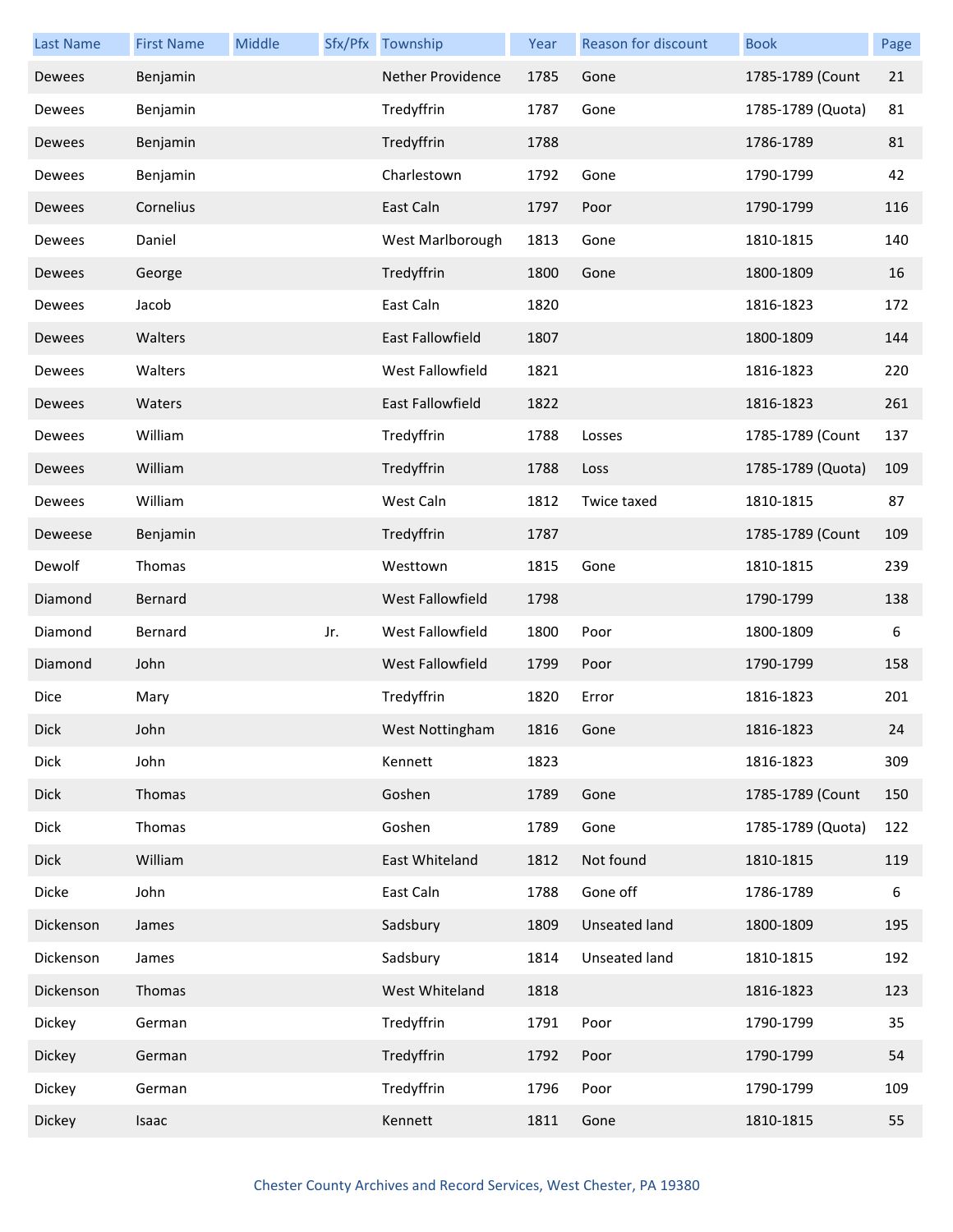| <b>Last Name</b> | <b>First Name</b> | Middle | Sfx/Pfx Township    | Year | <b>Reason for discount</b> | <b>Book</b>       | Page |
|------------------|-------------------|--------|---------------------|------|----------------------------|-------------------|------|
| Dickey           | James             |        | <b>Upper Oxford</b> | 1816 | Overcharged                | 1816-1823         | 27   |
| Dickey           | Joseph            |        | West Nottingham     | 1785 | Gone                       | 1785-1789 (Quota) | 19   |
| Dickey           | Joseph            |        | West Nottingham     | 1786 | Gone                       | 1785-1789 (Count  | 47   |
| Dickey           | Joseph            |        | West Nottingham     | 1786 | Gone                       | 1785-1789 (Quota) | 47   |
| Dickey           | Joseph            |        | West Nottingham     | 1787 | Gone                       | 1786-1789         | 19   |
| Dickey           | Joseph            |        | <b>Upper Oxford</b> | 1820 |                            | 1816-1823         | 195  |
| Dickey           | Thomas            |        | East Caln           | 1785 | Gone                       | 1785-1789 (Quota) | 6    |
| Dickey           | William           |        | Springfield         | 1786 | Poor                       | 1785-1789 (Count  | 79   |
| Dickey           | William           |        | Sadsbury            | 1787 | Poor                       | 1786-1789         | 51   |
| Dickey           | William           |        | <b>Upper Oxford</b> | 1819 | Gone                       | 1816-1823         | 153  |
| Dickey           | William           |        | Sadsbury            | 1822 |                            | 1816-1823         | 284  |
| Dickinson        | Adam              |        | West Caln           | 1823 |                            | 1816-1823         | 300  |
| Dickinson        | David             |        | Goshen              | 1797 | Gone                       | 1790-1799         | 119  |
| Dickinson        | James             |        | Charlestown         | 1796 | Poor                       | 1790-1799         | 97   |
| Dickinson        | James             |        | Sadsbury            | 1811 | Unseated land              | 1810-1815         | 72   |
| Dickinson        | James             |        | Sadsbury            | 1812 | Unseated land              | 1810-1815         | 112  |
| Dickinson        | John              |        | West Marlborough    | 1797 | Gone                       | 1790-1799         | 123  |
| Dickinson        | John              |        | Charlestown         | 1806 | Gone                       | 1800-1809         | 123  |
| Dickinson        | John              |        | Tredyffrin          | 1809 | Gone                       | 1800-1809         | 196  |
| <b>Dicks</b>     | James             |        | Springfield         | 1785 | Gone                       | 1785-1789 (Quota) | 23   |
| <b>Dicks</b>     | James             |        | Springfield         | 1785 | Gone                       | 1785-1789 (Count  | 23   |
| <b>Dicks</b>     | James             |        | West Goshen         | 1821 | Error                      | 1816-1823         | 222  |
| <b>Dicks</b>     | Job               |        | Nether Providence   | 1789 | Overrated                  | 1785-1789 (Count  | 161  |
| <b>Dicks</b>     | Job               |        | Nether Providence   | 1789 | Overrated                  | 1785-1789 (Quota) | 133  |
| <b>Dicks</b>     | John              |        | East Caln           | 1786 | Gone                       | 1785-1789 (Count  | 34   |
| <b>Dicks</b>     | John              |        | East Caln           | 1786 | Gone                       | 1785-1789 (Quota) | 34   |
| <b>Dicks</b>     | John              |        | East Caln           | 1786 | Not found                  | 1785-1789 (Count  | 62   |
| <b>Dicks</b>     | John              |        | East Caln           | 1788 | Not to be found            | 1786-1789         | 34   |
| <b>Dicks</b>     | Joseph            |        | West Goshen         | 1819 |                            | 1816-1823         | 138  |
| <b>Dicks</b>     | Peter             |        | Marple              | 1786 | Gone                       | 1786-1789         | 13   |
| <b>Dicks</b>     | Peter             |        | Marple              | 1786 | Gone                       | 1785-1789 (Count  | 41   |
| <b>Dicks</b>     | West              |        | Tredyffrin          | 1819 |                            | 1816-1823         | 158  |
| <b>Dicks</b>     | William           |        | East Caln           | 1814 | Gone                       | 1810-1815         | 166  |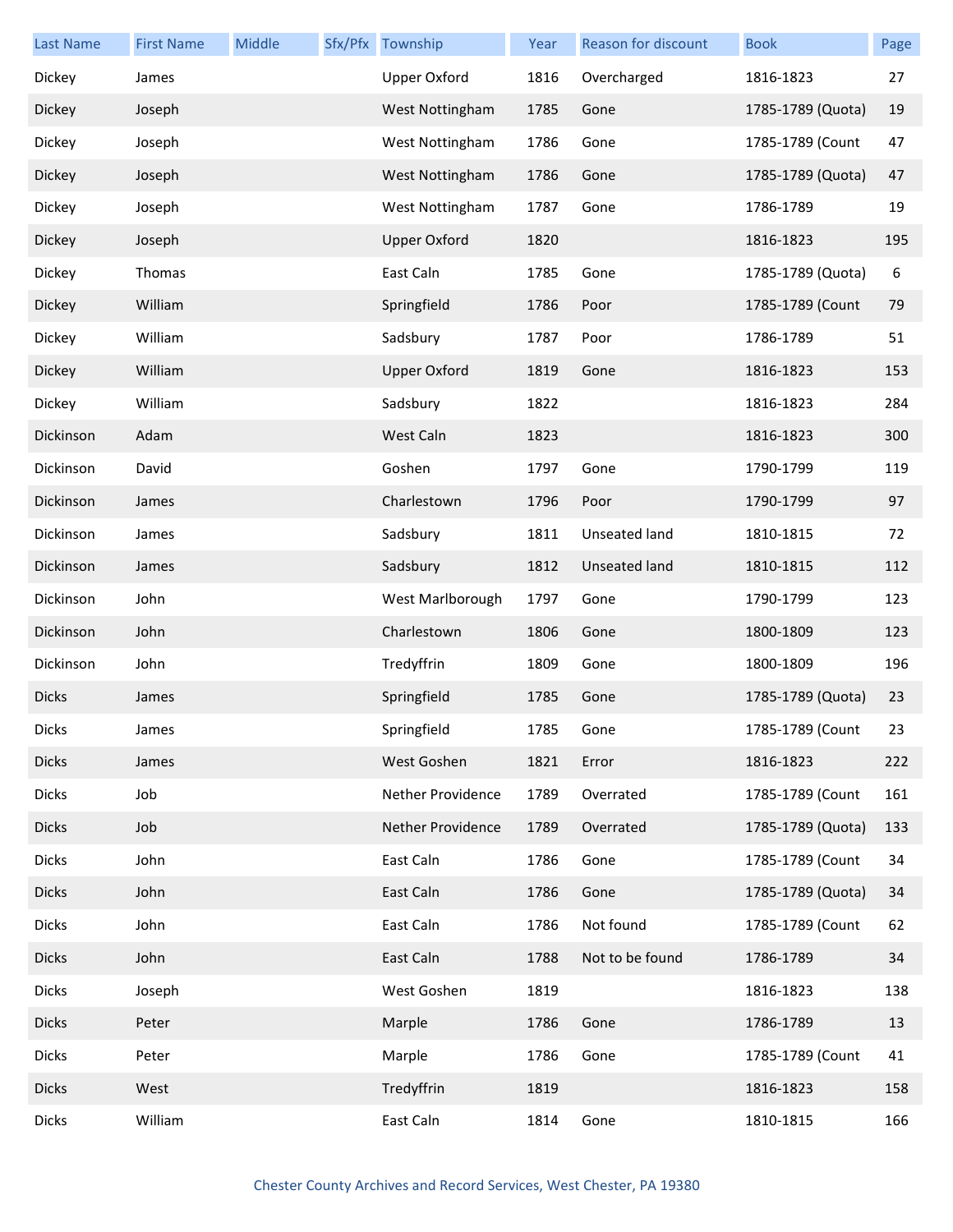| Last Name      | <b>First Name</b> | Middle |     | Sfx/Pfx Township        | Year | Reason for discount               | <b>Book</b>       | Page         |
|----------------|-------------------|--------|-----|-------------------------|------|-----------------------------------|-------------------|--------------|
| Diggan         | John              |        |     | <b>East Nantmeal</b>    | 1789 | Gone                              | 1785-1789 (Count  | 157          |
| Diggans        | Elenor            |        |     | Brandywine              | 1820 |                                   | 1816-1823         | 171          |
| Diggens        | John              |        |     | <b>West Fallowfield</b> | 1811 | Gone                              | 1810-1815         | 52           |
| Diggens        | John              |        |     | West Fallowfield        | 1811 | Gone                              | 1810-1815         | 52           |
| <b>Diggins</b> | George            |        |     | Brandywine              | 1820 |                                   | 1816-1823         | 171          |
| Diggins        | John              |        |     | <b>West Fallowfield</b> | 1810 | <b>Blind</b>                      | 1810-1815         | 11           |
| <b>Digle</b>   | Jacob             |        |     | West Chester            | 1819 | Gone                              | 1816-1823         | 166          |
| Dignan         | John              |        |     | East Nantmeal           | 1789 | Gone                              | 1785-1789 (Quota) | 129          |
| Dignan         | John              |        |     | East Nantmeal           | 1790 | Gone                              | 1790-1799         | 12           |
| Dill           | Thomas            |        |     | Charlestown             | 1817 |                                   | 1816-1823         | 48           |
| Dillan         | Alexander         |        |     | Easttown                | 1796 | Gone                              | 1790-1799         | 98           |
| Dillen         | Isaiah            |        |     | Coventry                | 1809 | Gone                              | 1800-1809         | 183          |
| Dillman        | Frederick         |        |     | East Whiteland          | 1787 | Gone                              | 1785-1789 (Quota) | 83           |
| Dillon         | James             |        |     | London Grove            | 1810 |                                   | 1810-1815         | 15           |
| Dillon         | Owen              |        |     | Uwchlan                 | 1806 | Gone                              | 1800-1809         | 136          |
| Dillon         | William           |        |     | Charlestown             | 1804 | Gone                              | 1800-1809         | 84           |
| Dilworth       | Caleb             |        |     | Birmingham              | 1808 | Error                             | 1800-1809         | 160          |
| Dilworth       | Charles           |        |     | Birmingham              | 1798 |                                   | 1790-1799         | 133          |
| Dilworth       | Charles           |        | Jr. | <b>West Chester</b>     | 1801 | Pays land tax in West W 1800-1809 |                   | 40           |
| Dilworth       | George            |        |     | Birmingham              | 1787 | Infirm                            | 1785-1789 (Quota) | 58           |
| Dilworth       | George            |        |     | Birmingham              | 1788 | Poor                              | 1785-1789 (Count  | 114          |
| Dilworth       | George            |        |     | Birmingham              | 1788 | Poor                              | 1785-1789 (Quota) | 86           |
| Dilworth       | James             |        |     | Birmingham              | 1811 | No Dog                            | 1810-1815         | 42           |
| Dilworth       | James             |        |     | Birmingham              | 1815 | Mistake                           | 1810-1815         | 203          |
| Dilworth       | John              |        |     | East Bradford           | 1787 | Poor                              | 1785-1789 (Quota) | 59           |
| Dilworth       | John              |        |     | East Bradford           | 1788 | Overrated                         | 1785-1789 (Quota) | 86           |
| Dilworth       | John              |        |     | East Bradford           | 1789 | Overrated                         | 1785-1789 (Quota) | 114          |
| Dilworth       | John              |        |     | East Bradford           | 1789 | Overrated                         | 1785-1789 (Count  | 142          |
| Dilworth       | John              |        |     | Birmingham              | 1790 | Gone                              | 1790-1799         | $\mathbf{1}$ |
| Dilworth       | John              |        |     | East Bradford           | 1800 | Overrated                         | 1800-1809         | $\mathbf{1}$ |
| Dilworth       | John              |        |     | East Bradford           | 1809 |                                   | 1800-1809         | 180          |
| Dilworth       | John              |        |     | East Bradford           | 1822 |                                   | 1816-1823         | 253          |
| Dilworth       | Joseph            |        |     | West Bradford           | 1785 | Overrated                         | 1785-1789 (Quota) | 3            |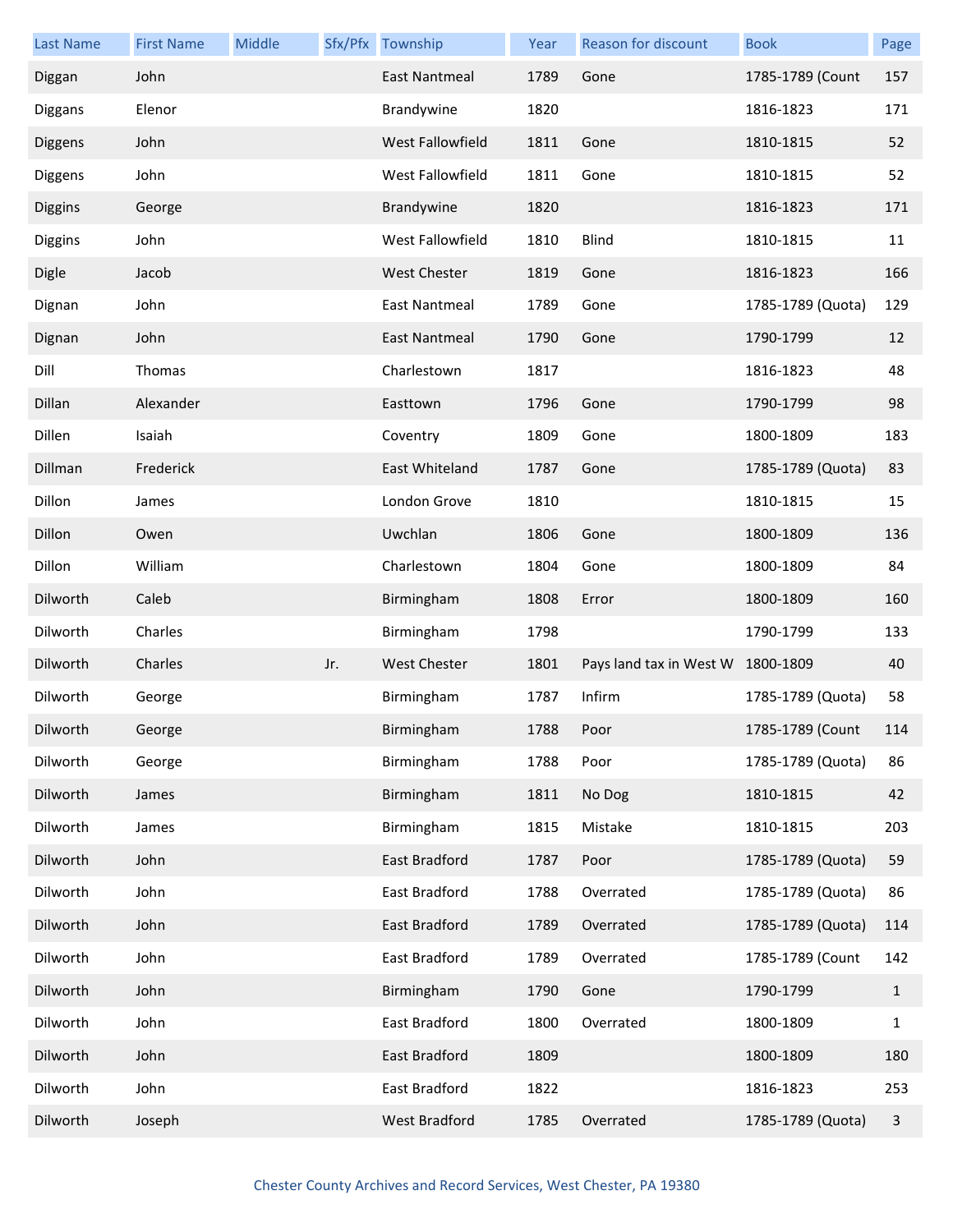| <b>Last Name</b> | <b>First Name</b> | Middle | Sfx/Pfx Township        | Year | Reason for discount | <b>Book</b>       | Page |
|------------------|-------------------|--------|-------------------------|------|---------------------|-------------------|------|
| Dilworth         | Joseph            |        | Goshen                  | 1791 | Dead                | 1790-1799         | 25   |
| Dilworth         | Joseph            |        | Birmingham              | 1792 | Dead                | 1790-1799         | 39   |
| Dilworth         | Joseph            |        | Pennsbury               | 1816 | Gone                | 1816-1823         | 29   |
| Dilworth         | Lydia             |        | Birmingham              | 1786 | Infirm              | 1785-1789 (Quota) | 30   |
| Dilworth         | Lydia             |        | Birmingham              | 1786 | Infirm              | 1785-1789 (Count  | 30   |
| Dilworth         | Lydia             |        | Birmingham              | 1787 | Infirm              | 1785-1789 (Count  | 86   |
| Dilworth         | Lydia             |        | Birmingham              | 1787 | Infirm              | 1785-1789 (Quota) | 58   |
| Dilworth         | Samuel            |        | Birmingham              | 1799 | Overrated           | 1790-1799         | 153  |
| Dilworth         | Samuel            |        | Goshen                  | 1800 | Gone                | 1800-1809         | 6    |
| Dilworth         | Sarah             |        | Birmingham              | 1797 | Poor                | 1790-1799         | 114  |
| Dilworth         | Taylor            |        | East Bradford           | 1820 |                     | 1816-1823         | 169  |
| Dilworth         | William           |        | Birmingham              | 1815 | Gone                | 1810-1815         | 203  |
| Dimond           | Barnay            |        | Sadsbury                | 1788 | Gone                | 1786-1789         | 79   |
| Dimond           | Barney            |        | Sadsbury                | 1787 | Gone                | 1785-1789 (Quota) | 79   |
| Dimond           | Barney            |        | Sadsbury                | 1787 | Gone                | 1785-1789 (Count  | 107  |
| Dimond           | John              |        | Vincent                 | 1785 | Gone                | 1785-1789 (Quota) | 25   |
| Dimpsey          | William           |        | Pennsbury               | 1786 | Not found           | 1785-1789 (Count  | 48   |
| Dinfelzer        | Peter             |        | Pikeland                | 1790 | Under age           | 1790-1799         | 14   |
| Dingan           | James             | К.     | Brandywine              | 1810 |                     | 1810-1815         | 4    |
| Dingee           | Charles           |        | <b>Upper Chichester</b> | 1785 | Gone to Virginia    | 1785-1789 (Quota) | 5    |
| Dingee           | Jacob             |        | East Marlborough        | 1816 |                     | 1816-1823         | 18   |
| Dingee           | Jacob             |        | East Marlborough        | 1817 |                     | 1816-1823         | 59   |
| Dingee           | Jacob             |        | East Marlborough        | 1822 |                     | 1816-1823         | 270  |
| Dingee           | Joseph            |        | Marple                  | 1789 | Gone                | 1785-1789 (Quota) | 126  |
| Dingee           | Joseph            |        | Marple                  | 1789 | Gone                | 1785-1789 (Count  | 154  |
| Dingee           | Obadiah           |        | East Caln               | 1817 |                     | 1816-1823         | 46   |
| Dingler          | Henry             |        | <b>West Nantmeal</b>    | 1810 | Twice taxed         | 1810-1815         | 26   |
| Dinsmore         | John              |        | Brandywine              | 1797 | Gone                | 1790-1799         | 115  |
| Dinsmore         | Samuel            |        | <b>West Nantmeal</b>    | 1804 | Gone                | 1800-1809         | 93   |
| Disan            | James             |        | West Bradford           | 1821 |                     | 1816-1823         | 212  |
| Disberry         | James             |        | West Whiteland          | 1810 | No Dog              | 1810-1815         | 39   |
| Disberry         | James             |        | West Whiteland          | 1810 | Gone                | 1810-1815         | 39   |
| Disbory          | Thomas            |        | West Bradford           | 1785 | Negro               | 1785-1789 (Count  | 3    |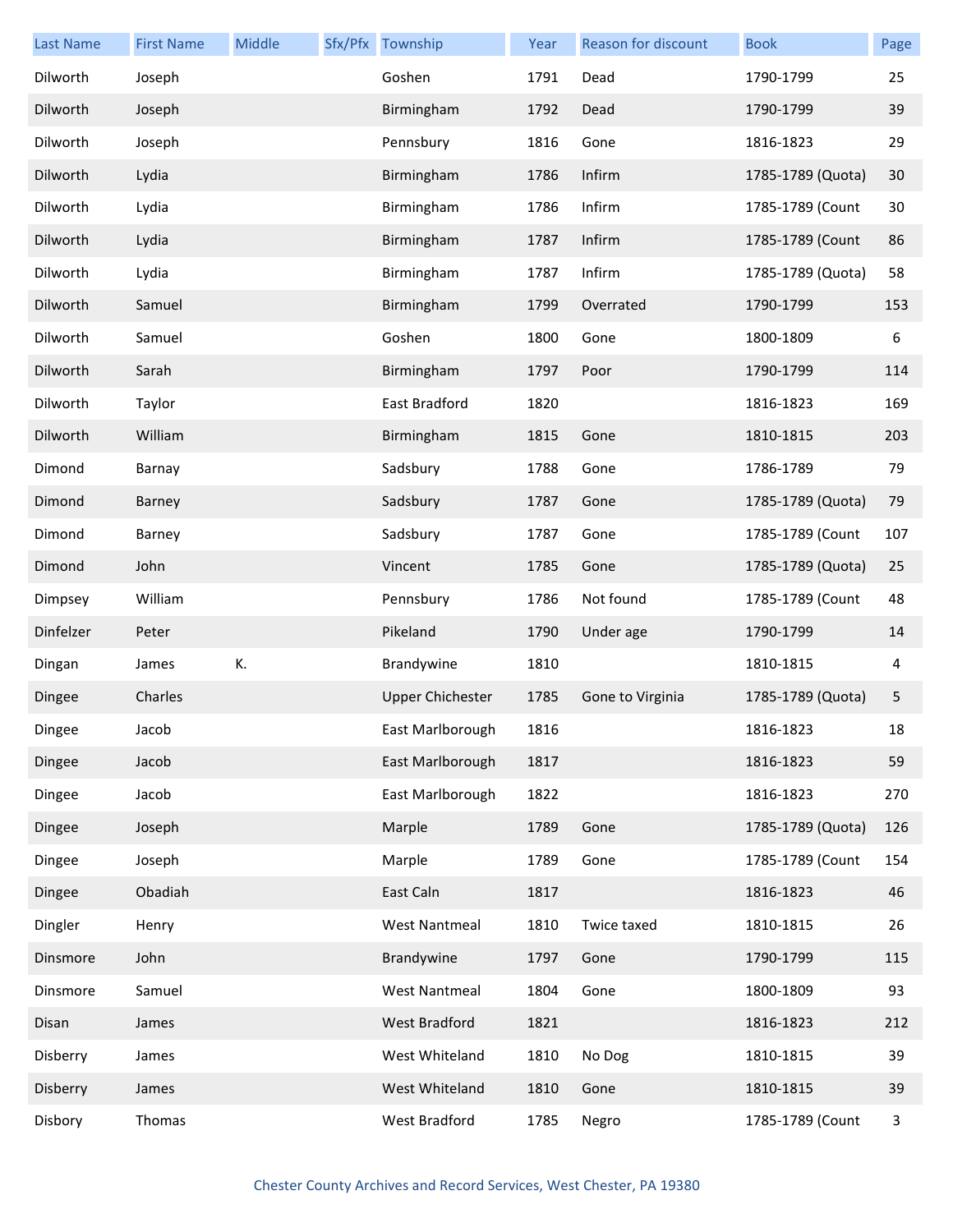| <b>Last Name</b> | <b>First Name</b> | Middle | Sfx/Pfx Township     | Year | <b>Reason for discount</b> | <b>Book</b>       | Page |
|------------------|-------------------|--------|----------------------|------|----------------------------|-------------------|------|
| Disen            | Samuel            |        | London Grove         | 1809 | Gone                       | 1800-1809         | 187  |
| Diser            | James             |        | Haverford            | 1787 | Poor                       | 1785-1789 (Quota) | 67   |
| Disman           | Benjamin          |        | Coventry             | 1813 | Gone                       | 1810-1815         | 129  |
| Disman           | Henry             |        | Coventry             | 1813 | Gone                       | 1810-1815         | 129  |
| Dismand          | Henry             |        | Coventry             | 1810 | Gone                       | 1810-1815         | 8    |
| Dison            | James             |        | West Bradford        | 1809 | Poor                       | 1800-1809         | 181  |
| Divan            | Edward            |        | Pennsbury            | 1820 |                            | 1816-1823         | 198  |
| Diven            | Edward            |        | Birmingham           | 1812 | Gone                       | 1810-1815         | 82   |
| Diven            | William           |        | West Caln            | 1814 |                            | 1810-1815         | 167  |
| Diven            | William           |        | West Caln            | 1822 |                            | 1816-1823         | 257  |
| Diver            | Patrick           |        | East Bradford        | 1801 | Gone                       | 1800-1809         | 21   |
| Divers           | Edward            |        | <b>Upper Oxford</b>  | 1797 | Gone                       | 1790-1799         | 127  |
| <b>Divers</b>    | Hugh              |        | New London           | 1792 | Gone                       | 1790-1799         | 49   |
| Divlin           | Roger             |        | East Caln            | 1788 | Poor                       | 1786-1789         | 6    |
| Dixon            | Amos              |        | Kennett              | 1789 | Overrated                  | 1785-1789 (Quota) | 124  |
| Dixon            | Amos              |        | Kennett              | 1789 | Overrated                  | 1785-1789 (Count  | 152  |
| Dixon            | Henry             |        | <b>West Nantmeal</b> | 1788 | Under age                  | 1785-1789 (Count  | 129  |
| Dixon            | Henry             |        | <b>West Nantmeal</b> | 1788 | Under age                  | 1785-1789 (Quota) | 101  |
| Dixon            | Henry             |        | Honey Brook          | 1789 | Gone                       | 1785-1789 (Quota) | 123  |
| Dixon            | Henry             |        | Honey Brook          | 1789 | Gone                       | 1785-1789 (Count  | 151  |
| Dixon            | Jehu              |        | New Garden           | 1785 | Gone                       | 1785-1789 (Quota) | 15   |
| Dixon            | John              |        | Kennett              | 1785 | Servant                    | 1785-1789 (Quota) | 11   |
| Dixon            | John              |        | Kennett              | 1786 | Gone                       | 1785-1789 (Count  | 67   |
| Dixon            | John              |        | Kennett              | 1786 | Gone                       | 1785-1789 (Quota) | 39   |
| Dixon            | John              |        | Kennett              | 1786 | Gone                       | 1785-1789 (Count  | 39   |
| Dixon            | John              |        | West Nottingham      | 1786 | Poor                       | 1785-1789 (Count  | 75   |
| Dixon            | John              |        | Kennett              | 1787 | Gone                       | 1786-1789         | 11   |
| Dixon            | John              |        | Kennett              | 1787 | Gone                       | 1786-1789         | 39   |
| Dixon            | John              |        | West Nottingham      | 1788 | Poor                       | 1786-1789         | 47   |
| Dixon            | John              |        | New Garden           | 1791 | Charged to land            | 1790-1799         | 30   |
| Dixon            | John              |        | New Garden           | 1797 | Charged to land            | 1790-1799         | 124  |
| Dixon            | John              |        | New Garden           | 1798 | Charged to land            | 1790-1799         | 143  |
| Dixon            | John              |        | New Garden           | 1799 | Charged to land            | 1790-1799         | 163  |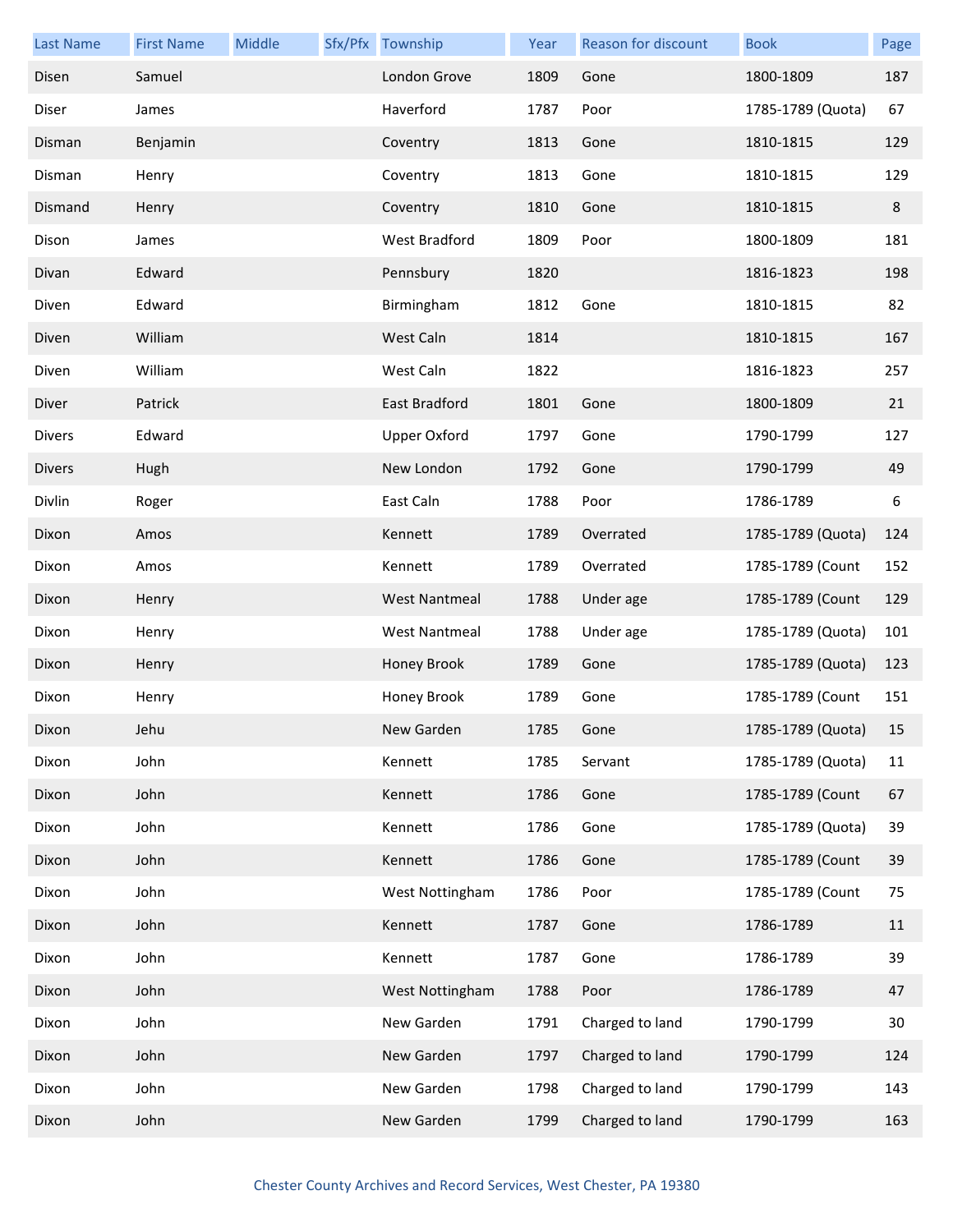| <b>Last Name</b> | <b>First Name</b> | Middle |     | Sfx/Pfx Township        | Year | <b>Reason for discount</b> | <b>Book</b>       | Page           |
|------------------|-------------------|--------|-----|-------------------------|------|----------------------------|-------------------|----------------|
| Dixon            | John              |        |     | New Garden              | 1800 | Charged to land            | 1800-1809         | 11             |
| Dixon            | John              |        |     | New Garden              | 1801 | Charged to land            | 1800-1809         | 31             |
| Dixon            | John              |        |     | New Garden              | 1802 | Charged to land            | 1800-1809         | 51             |
| Dixon            | John              |        |     | New Garden              | 1803 | Gone                       | 1800-1809         | 71             |
| Dixon            | John              |        |     | New Garden              | 1804 | Poor                       | 1800-1809         | 91             |
| Dixon            | Lewis             |        |     | Kennett                 | 1817 | Gone                       | 1816-1823         | 55             |
| Dixon            | Phineas           |        |     | East Bradford           | 1817 |                            | 1816-1823         | 43             |
| Dixon            | Thomas            |        |     | Kennett                 | 1816 | Gone                       | 1816-1823         | 14             |
| Dixon            | Wallace           |        |     | Uwchlan                 | 1815 | Gone                       | 1810-1815         | 236            |
| Dixon            | William           |        |     | West Fallowfield        | 1790 | Gone                       | 1790-1799         | 5              |
| Dixon            | William           |        |     | East Nottingham         | 1808 | Gone                       | 1800-1809         | 171            |
| Doake            | George            |        |     | <b>West Fallowfield</b> | 1809 | Poor                       | 1800-1809         | 185            |
| Doan             | Israel            |        |     | London Grove            | 1787 | Gone                       | 1785-1789 (Quota) | 68             |
| Doan             | Israel            |        |     | London Grove            | 1787 | Gone                       | 1785-1789 (Count  | 96             |
| Doan             | Israel            |        |     | London Grove            | 1788 | Gone                       | 1786-1789         | 68             |
| Doan             | Jonathan          |        |     | Londonderry             | 1787 | Gone                       | 1785-1789 (Count  | 96             |
| Doan             | Thomas            |        |     | Brandywine              | 1820 |                            | 1816-1823         | 171            |
| Doane            | Joseph            |        |     | New Garden              | 1805 | Poor                       | 1800-1809         | 110            |
| Dobbin           | John              |        |     | Brandywine              | 1810 | Not found                  | 1810-1815         | 4              |
| Dobbin           | John              |        |     | Brandywine              | 1819 | Dead                       | 1816-1823         | 129            |
| Dobbins          | John              |        |     | West Caln               | 1793 | Gone                       | 1790-1799         | 60             |
| Dobbins          | John              |        |     | West Caln               | 1814 |                            | 1810-1815         | 167            |
| Dobbins          | Joseph            |        |     | East Bradford           | 1785 | Gone                       | 1785-1789 (Quota) | $\overline{2}$ |
| Dobbons          | John              |        |     | West Caln               | 1807 | Gone                       | 1800-1809         | 142            |
| Dobson           | James             |        |     | Pennsbury               | 1806 | Gone                       | 1800-1809         | 134            |
| Dobson           | John              |        |     | East Bradford           | 1808 | Gone                       | 1800-1809         | 160            |
| Dobson           | Nicholas          |        |     | East Caln               | 1804 | Gone                       | 1800-1809         | 82             |
| Dobson           | Thomas            |        |     | Vincent                 | 1788 | Poor                       | 1786-1789         | 53             |
| Doddy            | William           |        |     | <b>Upper Oxford</b>     | 1817 |                            | 1816-1823         | 68             |
| Dodge            | David             |        |     | Tredyffrin              | 1819 |                            | 1816-1823         | 158            |
| Dodson           | John              |        | Sr. | East Nantmeal           | 1786 | Gone                       | 1785-1789 (Count  | 72             |
| Dodson           | John              |        | Sr. | East Nantmeal           | 1786 | Gone                       | 1785-1789 (Quota) | 44             |
| Dodson           | John              |        | Jr. | East Nantmeal           | 1786 | Gone                       | 1785-1789 (Count  | 44             |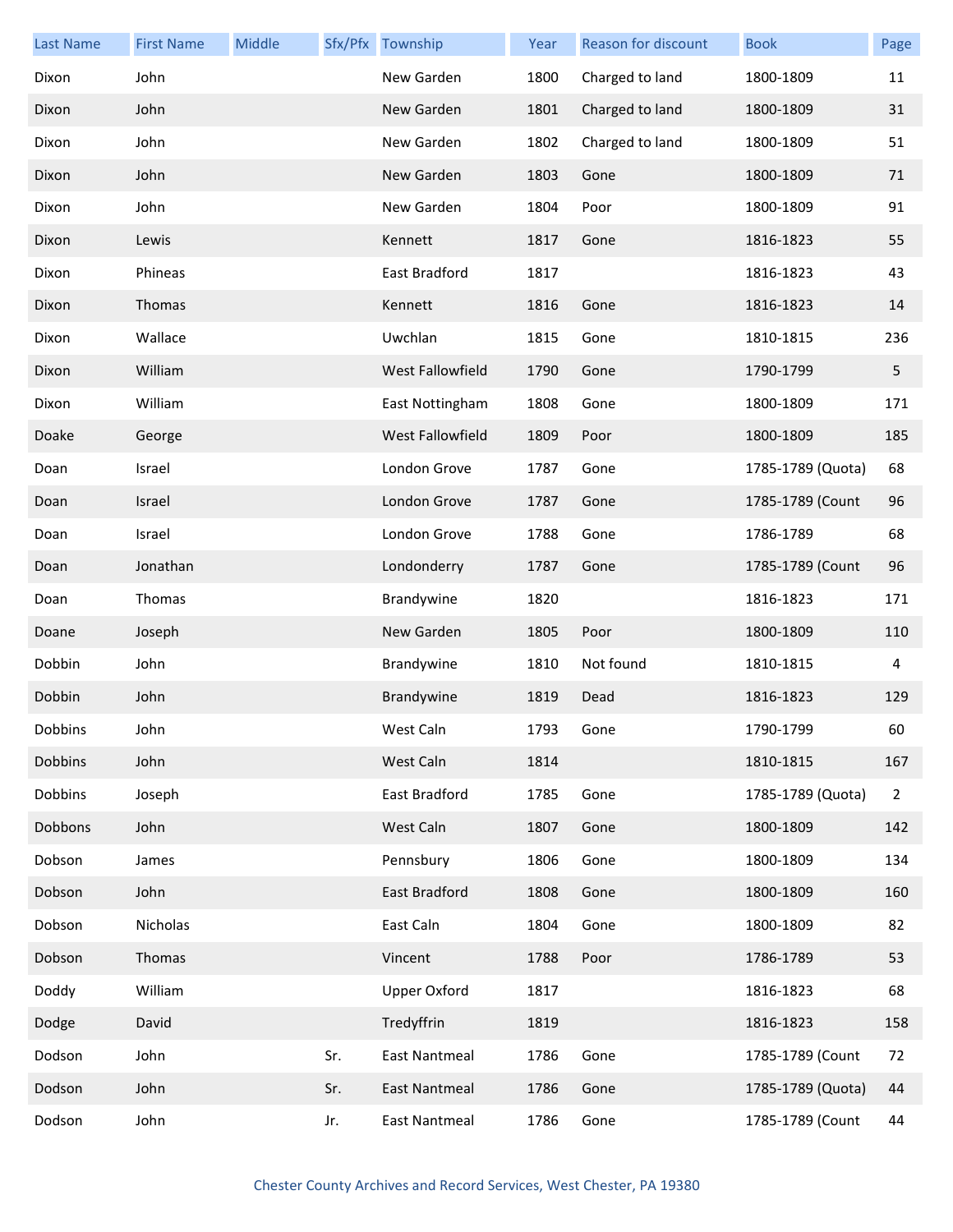| <b>Last Name</b> | <b>First Name</b> | Middle | Sfx/Pfx Township    | Year | Reason for discount                        | <b>Book</b>       | Page |
|------------------|-------------------|--------|---------------------|------|--------------------------------------------|-------------------|------|
| Dodson           | Thomas            |        | Vincent             | 1786 | Poor                                       | 1785-1789 (Count  | 81   |
| Dodson           | Thomas            |        | Coventry            | 1789 | Gone                                       | 1785-1789 (Quota) | 119  |
| Dodson           | Thomas            |        | Coventry            | 1789 | Gone                                       | 1785-1789 (Count  | 147  |
| Dodson           | Thomas            |        | Coventry            | 1790 | Gone                                       | 1790-1799         | 8    |
| Doeherty         | Edmond            |        | New Garden          | 1788 | Ran away                                   | 1786-1789         | 15   |
| Dogherty         | Patrick           |        | Kennett             | 1810 | Paid elsewhere                             | 1810-1815         | 14   |
| Dohony           | Philip            |        | East Nottingham     | 1793 |                                            | 1790-1799         | 69   |
| Dolan            | Charles           |        | Birmingham          | 1817 | Gone                                       | 1816-1823         | 42   |
| Dolan            | John              |        | Tredyffrin          | 1809 |                                            | 1800-1809         | 196  |
| Dolby            | Abner             |        | Brandywine          | 1791 | Gone                                       | 1790-1799         | 21   |
| Dolby            | Abram             |        | Vincent             | 1809 | Poor                                       | 1800-1809         | 197  |
| Dolby            | Isaiah            |        | Coventry            | 1816 |                                            | 1816-1823         | 8    |
| Dolby            | Isaiah            |        | Coventry            | 1819 |                                            | 1816-1823         | 133  |
| Dolby            | Isaiah            |        | Coventry            | 1822 |                                            | 1816-1823         | 259  |
| Dolby            | John              |        | Honey Brook         | 1811 | Gone                                       | 1810-1815         | 54   |
| Dolby            | John              |        | Honey Brook         | 1812 | Not found                                  | 1810-1815         | 94   |
| Dolby            | Michael           |        | <b>West Chester</b> | 1803 | Gone                                       | 1800-1809         | 80   |
| Dolton           | James             |        | Ridley              | 1785 | Gone                                       | 1785-1789 (Quota) | 22   |
| Doman            | John              |        | Charlestown         | 1786 | Paid in Germantown                         | 1785-1789 (Quota) | 34   |
| Domenic          | Charles           |        | Vincent             | 1821 |                                            | 1816-1823         | 246  |
| Donaghey         | Michael           |        | Pennsbury           | 1808 | Gone                                       | 1800-1809         | 174  |
| Donaghy          | James             |        | London Grove        | 1819 | Gone                                       | 1816-1823         | 141  |
| Donaghy          | Michael           |        | East Bradford       | 1806 | Gone                                       | 1800-1809         | 120  |
| Donahan          | Barney            |        | East Bradford       | 1821 |                                            | 1816-1823         | 211  |
| Donaho           | John              |        | West Nottingham     | 1821 |                                            | 1816-1823         | 234  |
| Donald           | Alexander         |        | Charlestown         | 1815 |                                            | 1810-1815         | 209  |
| Donald           | Andrew            |        | West Marlborough    | 1787 | Paid in West Fallowfield 1785-1789 (Count  |                   | 99   |
| Donald           | Andrew            |        | West Marlborough    | 1787 | Paid in West Fallowfield 1785-1789 (Quota) |                   | 71   |
| Donald           | Andrew            |        | West Marlborough    | 1788 | Paid in West Fallowfield 1786-1789         |                   | 71   |
| Donald           | Samuel            |        | East Caln           | 1819 |                                            | 1816-1823         | 130  |
| Donaldson        | James             |        | Coventry            | 1810 | Gone                                       | 1810-1815         | 8    |
| Donaldson        | James             |        | Coventry            | 1810 | Gone                                       | 1810-1815         | 8    |
| Donaldson        | John              |        | West Chester        | 1812 | Gone                                       | 1810-1815         | 121  |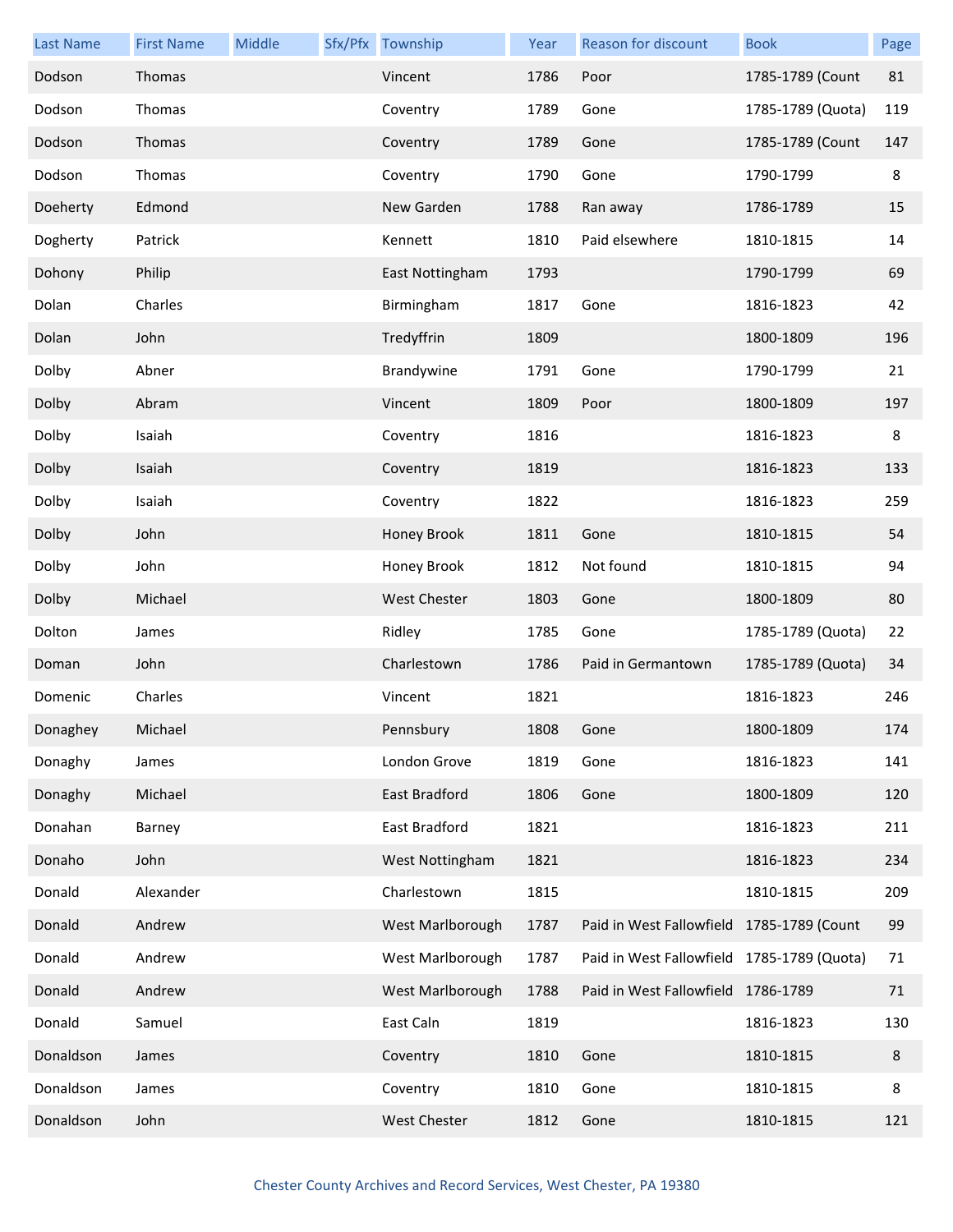| <b>Last Name</b> | <b>First Name</b> | Middle | Sfx/Pfx Township     | Year | Reason for discount | <b>Book</b>       | Page |
|------------------|-------------------|--------|----------------------|------|---------------------|-------------------|------|
| Donaldson        | Robert            |        | New London           | 1788 | Gone                | 1785-1789 (Count  | 130  |
| Donaldson        | Robert            |        | New London           | 1788 | Left the State      | 1785-1789 (Quota) | 102  |
| Donaldson        | Robert            |        | New London           | 1792 | Gone                | 1790-1799         | 49   |
| Donaldson        | William           |        | Easttown             | 1787 | Gone                | 1785-1789 (Quota) | 65   |
| Donaldson        | William           |        | Easttown             | 1787 |                     | 1785-1789 (Count  | 92   |
| Donaldson        | William           |        | Easttown             | 1788 |                     | 1786-1789         | 64   |
| Donaldson &      |                   |        | West Fallowfield     | 1786 | Error               | 1785-1789 (Count  | 38   |
| Donalley         | William           |        | New London           | 1786 | Dead                | 1785-1789 (Count  | 46   |
| Donally          | James             |        | Uwchlan              | 1805 | Gone                | 1800-1809         | 116  |
| Donally          | James             |        | West Caln            | 1816 |                     | 1816-1823         | 6    |
| Donally          | John              |        | West Bradford        | 1807 | Gone                | 1800-1809         | 141  |
| Donally          | John              |        | Goshen               | 1816 |                     | 1816-1823         | 12   |
| Donally          | John              |        | East Whiteland       | 1816 |                     | 1816-1823         | 38   |
| Donally          | John              |        | Westtown             | 1822 |                     | 1816-1823         | 290  |
| Donally          | Thomas            |        | <b>West Nantmeal</b> | 1822 |                     | 1816-1823         | 278  |
| Donally          | William           |        | Oxford               | 1785 | Gone                | 1785-1789 (Count  | 19   |
| Donally          | William           |        | New London           | 1786 | Dead                | 1785-1789 (Quota) | 46   |
| Donally          | William           |        | East Nottingham      | 1820 |                     | 1816-1823         | 191  |
| Donalson         | Griffith          |        | Brandywine           | 1821 |                     | 1816-1823         | 213  |
| Donaugh          | William           |        | Oxford               | 1785 | Ran away            | 1785-1789 (Quota) | 19   |
| Donaughy         | Alexander         |        | Oxford               | 1785 | Ran away            | 1785-1789 (Quota) | 19   |
| Donaven          | George            |        | West Whiteland       | 1785 | Gone                | 1785-1789 (Quota) | 28   |
| Done             | Israel            |        | Brandywine           | 1822 |                     | 1816-1823         | 255  |
| Done             | Jonathan          |        | Londonderry          | 1787 | Gone                | 1785-1789 (Quota) | 68   |
| Done             | Jonathan          |        | Londonderry          | 1787 | Gone                | 1786-1789         | 68   |
| Done             | Thomas            |        | Brandywine           | 1813 | Poor                | 1810-1815         | 125  |
| Done             | Thomas            |        | Brandywine           | 1822 |                     | 1816-1823         | 255  |
| Donell           | John              |        | Charlestown          | 1819 |                     | 1816-1823         | 132  |
| Donelly          | James             |        | Charlestown          | 1813 | Gone                | 1810-1815         | 128  |
| Donelly          | James             |        | West Bradford        | 1819 |                     | 1816-1823         | 128  |
| Donelly          | John              |        | West Bradford        | 1819 |                     | 1816-1823         | 128  |
| Donelly          | Patrick           |        | <b>Upper Oxford</b>  | 1807 |                     | 1800-1809         | 153  |
| Donlavy          | Henry             |        | East Caln            | 1800 | Overrated           | 1800-1809         | 3    |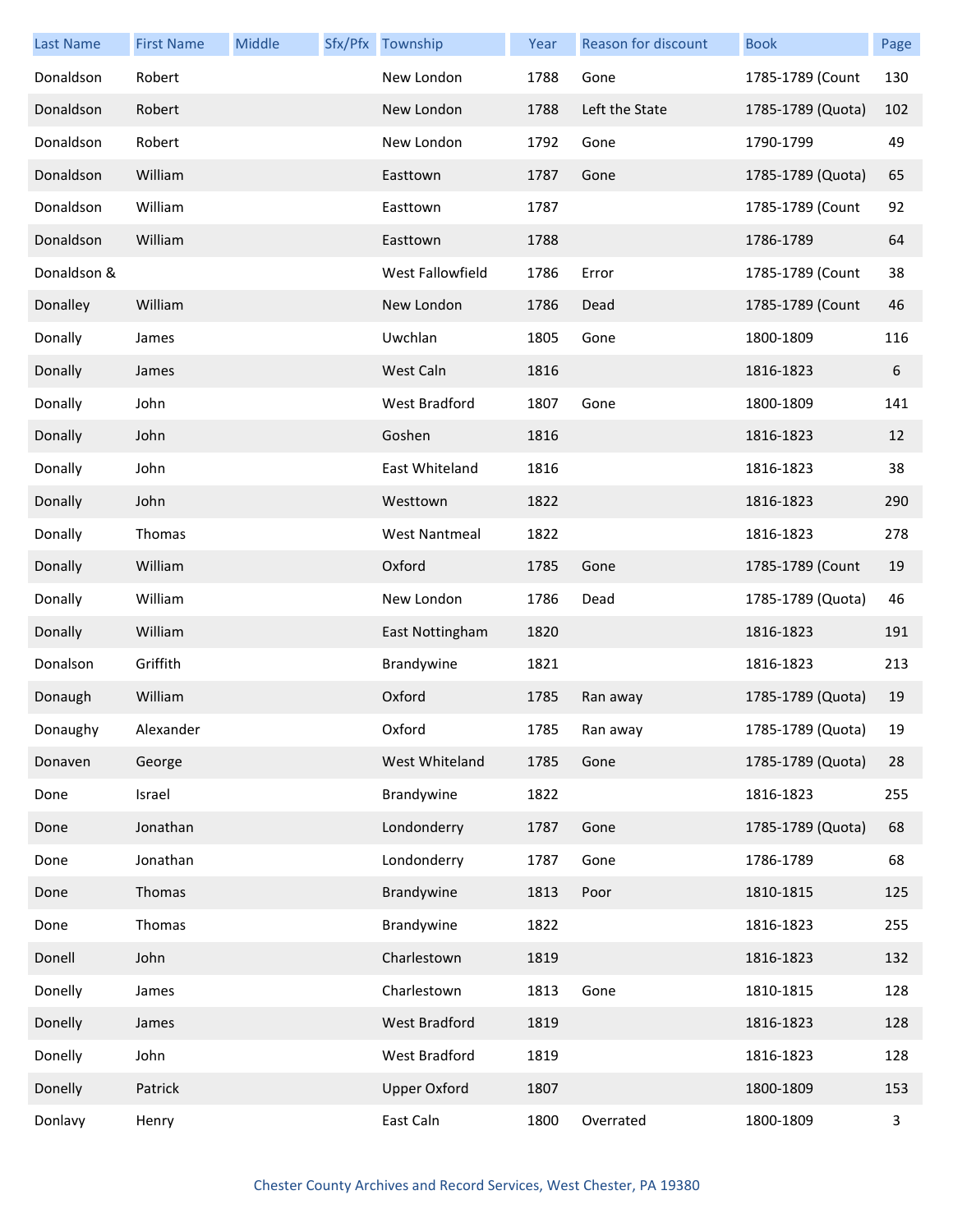| <b>Last Name</b> | <b>First Name</b> | Middle | Sfx/Pfx Township     | Year | Reason for discount   | <b>Book</b>       | Page           |
|------------------|-------------------|--------|----------------------|------|-----------------------|-------------------|----------------|
| Donly            | James             |        | Charlestown          | 1815 |                       | 1810-1815         | 209            |
| Donly            | John              |        | Goshen               | 1817 |                       | 1816-1823         | 53             |
| Donnall          | John              |        | <b>East Bradford</b> | 1812 | Gone                  | 1810-1815         | 83             |
| Donnall          | John              |        | Pennsbury            | 1814 | Gone                  | 1810-1815         | 190            |
| Donnally         | Thomas            |        | West Caln            | 1801 | Poor                  | 1800-1809         | 23             |
| Donnally         | William           |        | New London           | 1787 | Dead                  | 1786-1789         | 18             |
| Donnell          | Alexander         |        | Uwchlan              | 1811 | Not found             | 1810-1815         | 75             |
| Donnell          | Alexander         |        | Charlestown          | 1819 |                       | 1816-1823         | 132            |
| Donnell          | James             |        | Honey Brook          | 1815 |                       | 1810-1815         | 215            |
| Donnelly         | James             |        | Brandywine           | 1803 | Gone                  | 1800-1809         | 62             |
| Donnelly         | John              |        | West Marlborough     | 1786 | Gone                  | 1785-1789 (Count  | 43             |
| Donnelly         | Thomas            |        | Brandywine           | 1803 | Gone                  | 1800-1809         | 62             |
| Donnelly         | William           |        | <b>Upper Oxford</b>  | 1809 |                       | 1800-1809         | 193            |
| Donough          | Jesse             |        | Birmingham           | 1788 | Gone                  | 1785-1789 (Quota) | 86             |
| Donough          | Jesse             |        | Birmingham           | 1788 | Gone                  | 1785-1789 (Count  | 114            |
| Doogan           | Richard           |        | Edgmont              | 1788 | Gone                  | 1786-1789         | 65             |
| Doram            | John              |        | <b>Upper Darby</b>   | 1785 | Not found             | 1785-1789 (Count  | $\overline{7}$ |
| Doran            | John              |        | <b>Upper Darby</b>   | 1785 | Gone                  | 1785-1789 (Quota) | $\overline{7}$ |
| Dorey            | Joseph            | S.     | East Caln            | 1823 |                       | 1816-1823         | 299            |
| Doris            | Henry             |        | East Bradford        | 1796 | Gone                  | 1790-1799         | 95             |
| Dorlan           | George            |        | West Nantmeal        | 1823 |                       | 1816-1823         | 321            |
| Dorlan           | Nathan            |        | <b>West Nantmeal</b> | 1787 | Paid in another place | 1785-1789 (Count  | 101            |
| Dorlan           | Nathan            |        | <b>West Nantmeal</b> | 1787 | Paid in another place | 1785-1789 (Quota) | 73             |
| Dorlan           | Samuel            |        | Brandywine           | 1815 | Poor                  | 1810-1815         | 206            |
| Dorlen           | Samuel            |        | <b>West Nantmeal</b> | 1812 | Poor                  | 1810-1815         | 107            |
| Dorran           | Daniel            |        | West Caln            | 1810 | Not found             | 1810-1815         | 6              |
| Dorrough         | William           |        | Oxford               | 1790 | Gone                  | 1790-1799         | 13             |
| Dorrow           | William           |        | Oxford               | 1789 | Gone                  | 1785-1789 (Count  | 160            |
| Dorrow           | William           |        | Oxford               | 1789 | Gone                  | 1785-1789 (Quota) | 132            |
| Dorsey           | Abram             |        | New London           | 1817 |                       | 1816-1823         | 62             |
| Dorsey           | John              | L.     | East Nottingham      | 1817 |                       | 1816-1823         | 64             |
| Dorty            | Benjamin          | В.     | East Caln            | 1813 | Gone                  | 1810-1815         | 126            |
| Doud             | John              |        | East Bradford        | 1809 | Gone                  | 1800-1809         | 180            |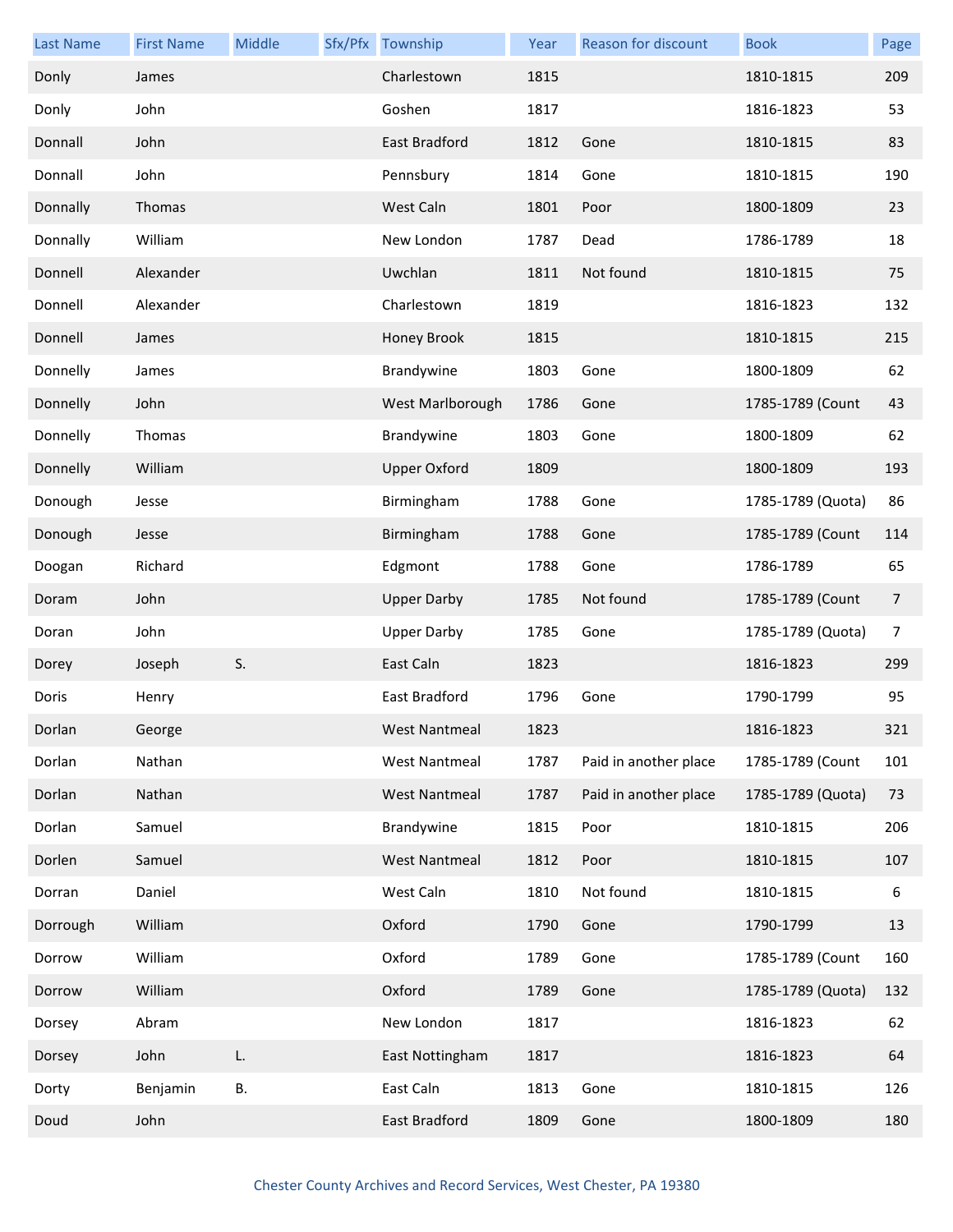| <b>Last Name</b> | <b>First Name</b> | Middle | Sfx/Pfx Township     | Year | Reason for discount  | <b>Book</b>       | Page |
|------------------|-------------------|--------|----------------------|------|----------------------|-------------------|------|
| Doud             | John              |        | London Britain       | 1823 |                      | 1816-1823         | 312  |
| Dougal           | David             |        | West Caln            | 1797 | Gone                 | 1790-1799         | 116  |
| Dougan           | Richard           |        | Edgmont              | 1787 | Gone                 | 1785-1789 (Count  | 93   |
| Dougerty         | Dennis            |        | West Caln            | 1814 | <b>Unseated land</b> | 1810-1815         | 167  |
| Dougherty        | Archibald         |        | Easttown             | 1815 | Unseated land        | 1810-1815         | 211  |
| Dougherty        | Archibald         |        | Easttown             | 1816 | Unseated land        | 1816-1823         | 9    |
| Dougherty        | Archy             |        | Tredyffrin           | 1814 | Gone                 | 1810-1815         | 194  |
| Dougherty        | Barney            |        | <b>West Nantmeal</b> | 1799 | Gone                 | 1790-1799         | 165  |
| Dougherty        | Barney            |        | <b>West Nantmeal</b> | 1800 | Gone                 | 1800-1809         | 13   |
| Dougherty        | Charles           |        | Concord              | 1785 | Gone                 | 1785-1789 (Quota) | 4    |
| Dougherty        | Charles           |        | Concord              | 1786 | Gone                 | 1785-1789 (Quota) | 32   |
| Dougherty        | Charles           |        | Concord              | 1786 | Gone                 | 1785-1789 (Count  | 32   |
| Dougherty        | Charles           |        | Concord              | 1787 | Gone off             | 1786-1789         | 4    |
| Dougherty        | Charles           |        | West Caln            | 1791 | Poor                 | 1790-1799         | 22   |
| Dougherty        | Charles           |        | West Caln            | 1792 | Poor                 | 1790-1799         | 41   |
| Dougherty        | Charles           |        | West Caln            | 1793 | Charged to land      | 1790-1799         | 60   |
| Dougherty        | Charles           |        | West Caln            | 1799 | Poor & Gone          | 1790-1799         | 155  |
| Dougherty        | Daniel            |        | New Garden           | 1792 | Gone                 | 1790-1799         | 49   |
| Dougherty        | Daniel            |        | Charlestown          | 1816 |                      | 1816-1823         | 7    |
| Dougherty        | Dennis            |        | West Caln            | 1814 |                      | 1810-1815         | 167  |
| Dougherty        | Dennis            |        | West Caln            | 1818 |                      | 1816-1823         | 89   |
| Dougherty        | Edmund            |        | New Garden           | 1786 | Ran away             | 1785-1789 (Quota) | 43   |
| Dougherty        | Edmund            |        | New Garden           | 1786 | Ran away             | 1785-1789 (Count  | 43   |
| Dougherty        | Edward            |        | West Caln            | 1789 | Gone                 | 1785-1789 (Quota) | 118  |
| Dougherty        | Edward            |        | West Caln            | 1789 | Gone                 | 1785-1789 (Quota) | 118  |
| Dougherty        | Edward            |        | West Caln            | 1789 | Gone                 | 1785-1789 (Count  | 146  |
| Dougherty        | Edward            |        | West Caln            | 1790 | Gone                 | 1790-1799         | 3    |
| Dougherty        | Edward            |        | West Fallowfield     | 1816 |                      | 1816-1823         | 11   |
| Dougherty        | Edward            |        | West Fallowfield     | 1817 |                      | 1816-1823         | 52   |
| Dougherty        | George            |        | West Caln            | 1798 | Gone                 | 1790-1799         | 135  |
| Dougherty        | Gravener          |        | Sadsbury             | 1821 |                      | 1816-1823         | 242  |
| Dougherty        | Gravenor          |        | Sadsbury             | 1820 |                      | 1816-1823         | 199  |
| Dougherty        | Hannah            |        | East Fallowfield     | 1818 | Poor                 | 1816-1823         | 93   |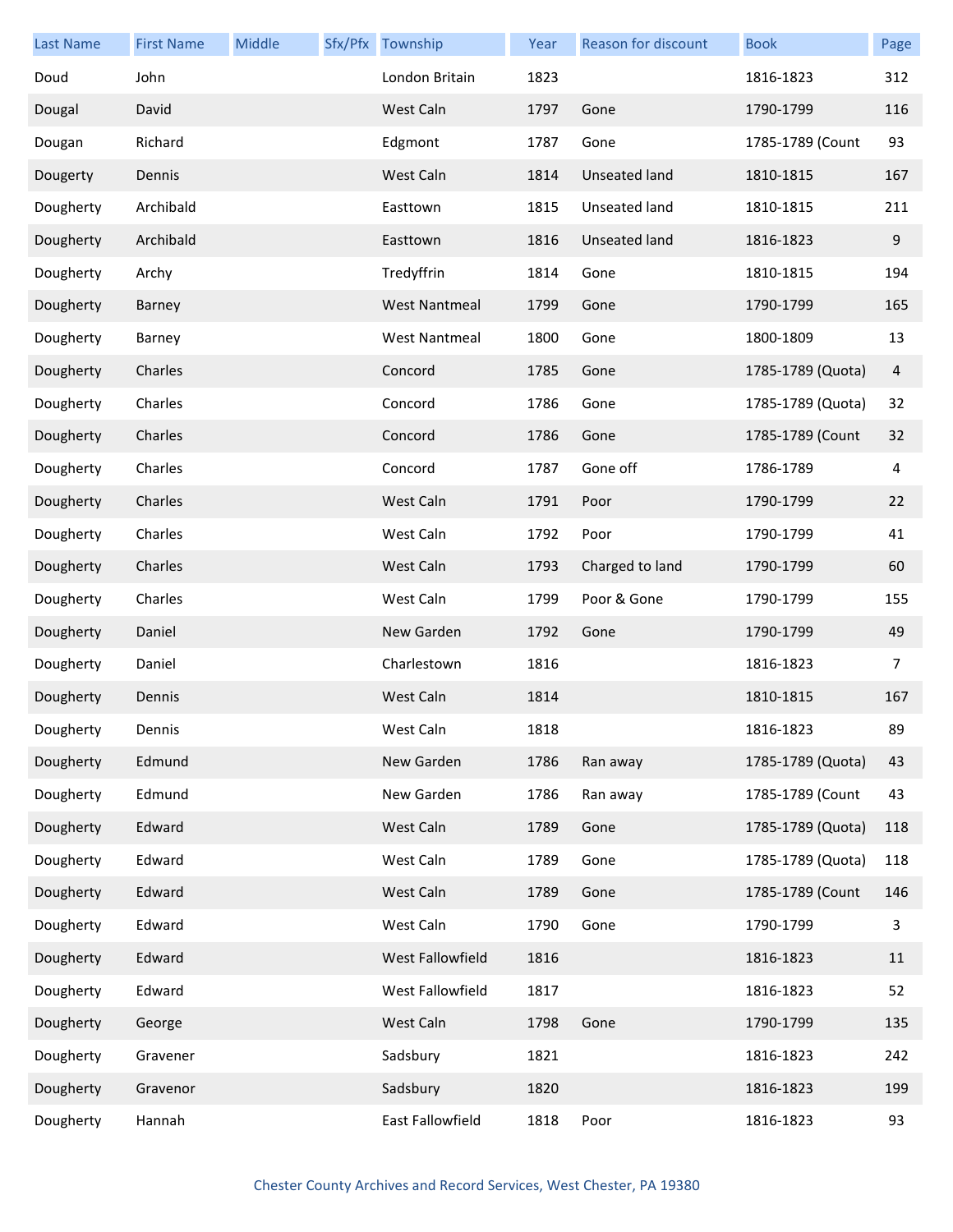| <b>Last Name</b> | <b>First Name</b> | Middle | Sfx/Pfx Township        | Year | Reason for discount | <b>Book</b>       | Page |
|------------------|-------------------|--------|-------------------------|------|---------------------|-------------------|------|
| Dougherty        | Hannah            |        | <b>East Fallowfield</b> | 1819 | Gone                | 1816-1823         | 135  |
| Dougherty        | Hugh              |        | East Caln               | 1797 | Gone                | 1790-1799         | 116  |
| Dougherty        | Hugh              |        | <b>Upper Oxford</b>     | 1797 | Gone                | 1790-1799         | 127  |
| Dougherty        | Hugh              |        | Willistown              | 1804 | Gone                | 1800-1809         | 98   |
| Dougherty        | Hugh              |        | Willistown              | 1804 | Gone                | 1800-1809         | 86   |
| Dougherty        | Hugh              |        | Brandywine              | 1811 | Gone                | 1810-1815         | 45   |
| Dougherty        | Hugh              |        | Newlin                  | 1816 | Paid elsewhere      | 1816-1823         | 20   |
| Dougherty        | Hugh              |        | West Caln               | 1817 |                     | 1816-1823         | 47   |
| Dougherty        | Hugh              |        | Brandywine              | 1821 |                     | 1816-1823         | 213  |
| Dougherty        | James             |        | East Nantmeal           | 1785 | Gone                | 1785-1789 (Count  | 17   |
| Dougherty        | James             |        | New Garden              | 1799 | Gone                | 1790-1799         | 163  |
| Dougherty        | James             |        | Goshen                  | 1817 |                     | 1816-1823         | 53   |
| Dougherty        | James             |        | Sadsbury                | 1819 |                     | 1816-1823         | 157  |
| Dougherty        | James             |        | Sadsbury                | 1821 |                     | 1816-1823         | 242  |
| Dougherty        | Jeremiah          |        | <b>East Nantmeal</b>    | 1814 | Poor                | 1810-1815         | 186  |
| Dougherty        | Jeremiah          |        | <b>East Nantmeal</b>    | 1818 |                     | 1816-1823         | 109  |
| Dougherty        | Jeremiah          |        | East Nantmeal           | 1819 |                     | 1816-1823         | 151  |
| Dougherty        | John              |        | Birmingham              | 1788 | Gone                | 1785-1789 (Quota) | 86   |
| Dougherty        | John              |        | Birmingham              | 1788 | Gone                | 1785-1789 (Count  | 114  |
| Dougherty        | John              |        | Tinicum                 | 1789 | Gone                | 1785-1789 (Count  | 165  |
| Dougherty        | John              |        | Tinicum                 | 1789 | Gone                | 1785-1789 (Quota) | 137  |
| Dougherty        | John              |        | West Whiteland          | 1804 | Gone                | 1800-1809         | 99   |
| Dougherty        | John              |        | London Grove            | 1806 | Gone                | 1800-1809         | 127  |
| Dougherty        | John              |        | Honey Brook             | 1806 | Gone                | 1800-1809         | 126  |
| Dougherty        | John              |        | Honey Brook             | 1807 | Gone                | 1800-1809         | 146  |
| Dougherty        | John              |        | Sadsbury                | 1810 | Gone                | 1810-1815         | 31   |
| Dougherty        | John              |        | Sadsbury                | 1811 | Gone                | 1810-1815         | 72   |
| Dougherty        | John              |        | Sadsbury                | 1812 | Gone                | 1810-1815         | 112  |
| Dougherty        | John              |        | Willistown              | 1814 | Gone                | 1810-1815         | 197  |
| Dougherty        | John              |        | Willistown              | 1815 | Gone                | 1810-1815         | 238  |
| Dougherty        | John              |        | Newlin                  | 1817 |                     | 1816-1823         | 61   |
| Dougherty        | John              |        | Tredyffrin              | 1820 |                     | 1816-1823         | 201  |
| Dougherty        | John              |        | Birmingham              | 1823 |                     | 1816-1823         | 295  |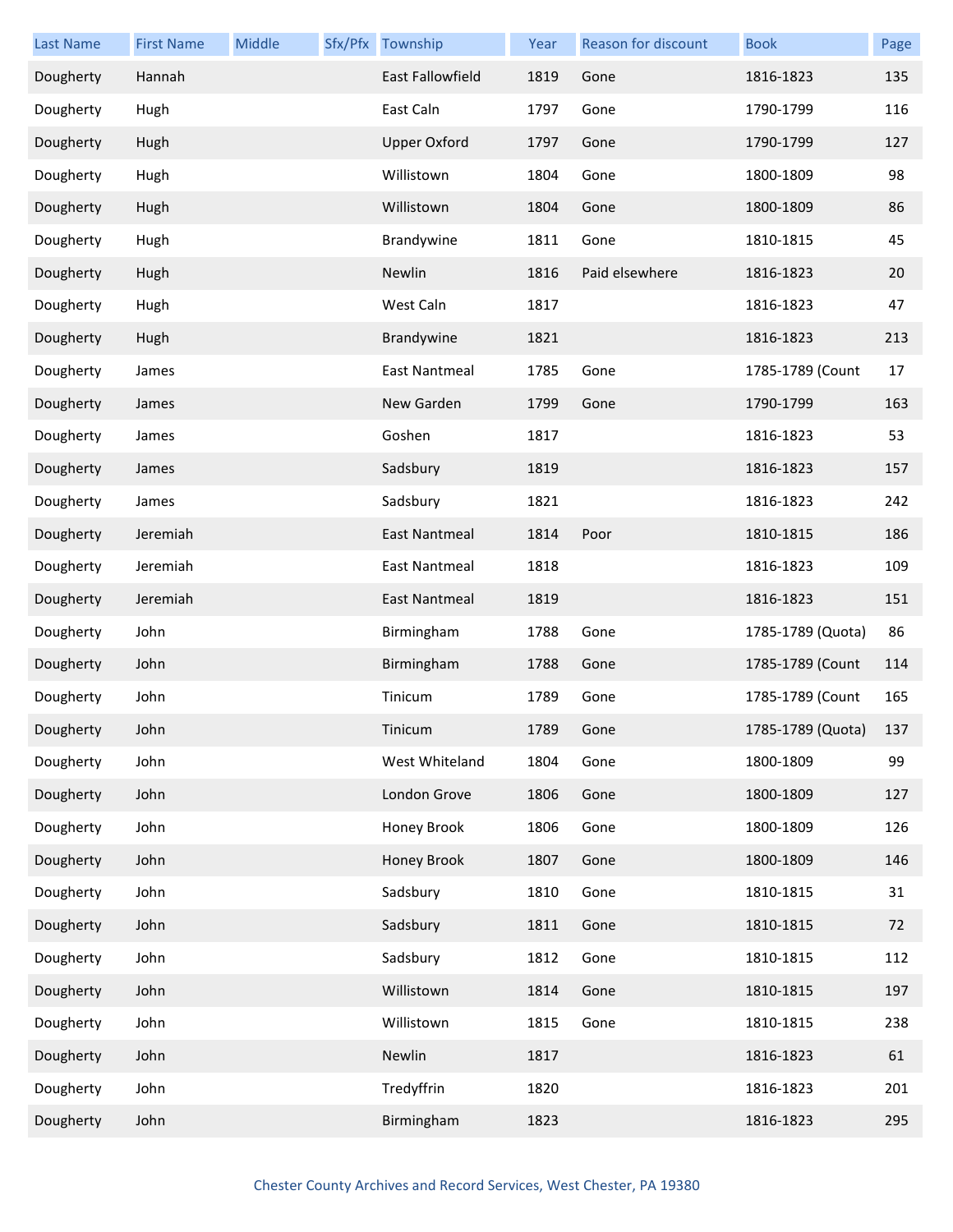| Last Name | <b>First Name</b> | Middle | Sfx/Pfx Township    | Year | Reason for discount | <b>Book</b>      | Page |
|-----------|-------------------|--------|---------------------|------|---------------------|------------------|------|
| Dougherty | Owen              |        | Londonderry         | 1800 | Gone                | 1800-1809        | 8    |
| Dougherty | Owen              |        | Londonderry         | 1803 | Poor                | 1800-1809        | 68   |
| Dougherty | Owen              |        | West Fallowfield    | 1810 | Poor                | 1810-1815        | 11   |
| Dougherty | Owen              |        | West Fallowfield    | 1811 | Gone                | 1810-1815        | 52   |
| Dougherty | Owen              |        | West Fallowfield    | 1811 | Gone                | 1810-1815        | 52   |
| Dougherty | Owen              |        | Londonderry         | 1812 | Enlisted            | 1810-1815        | 97   |
| Dougherty | Owen              |        | Londonderry         | 1823 |                     | 1816-1823        | 311  |
| Dougherty | Patrick           |        | London Britain      | 1785 | Gone                | 1785-1789 (Count | 12   |
| Dougherty | Patrick           |        | <b>Upper Oxford</b> | 1799 | Gone                | 1790-1799        | 166  |
| Dougherty | Patrick           |        | New Garden          | 1801 | Gone                | 1800-1809        | 31   |
| Dougherty | Patrick           |        | East Fallowfield    | 1806 | Infirm              | 1800-1809        | 124  |
| Dougherty | Patrick           |        | Kennett             | 1811 | Paid in New Garden  | 1810-1815        | 55   |
| Dougherty | Patrick           |        | East Fallowfield    | 1811 | Dead                | 1810-1815        | 51   |
| Dougherty | Patrick           |        | West Whiteland      | 1821 |                     | 1816-1823        | 250  |
| Dougherty | Patrick           |        | West Whiteland      | 1823 |                     | 1816-1823        | 335  |
| Dougherty | Peter             |        | East Fallowfield    | 1802 | Error               | 1800-1809        | 45   |
| Dougherty | Peter             |        | West Marlborough    | 1806 | Gone                | 1800-1809        | 129  |
| Dougherty | Peter             |        | East Bradford       | 1807 | Gone                | 1800-1809        | 140  |
| Dougherty | Peter             |        | East Fallowfield    | 1811 | Dead                | 1810-1815        | 51   |
| Dougherty | Peter             |        | East Fallowfield    | 1818 | Poor                | 1816-1823        | 93   |
| Dougherty | Peter             |        | East Fallowfield    | 1820 |                     | 1816-1823        | 177  |
| Dougherty | Peter             |        | East Fallowfield    | 1822 |                     | 1816-1823        | 261  |
| Dougherty | Philip            |        | East Fallowfield    | 1798 | Overrated           | 1790-1799        | 137  |
| Dougherty | Philip            |        | East Bradford       | 1802 | Gone                | 1800-1809        | 41   |
| Dougherty | Philip            |        | East Fallowfield    | 1813 | Poor                | 1810-1815        | 131  |
| Dougherty | Philip            |        | East Fallowfield    | 1813 | Poor                | 1810-1815        | 131  |
| Dougherty | Philip            |        | East Fallowfield    | 1814 | Poor                | 1810-1815        | 171  |
| Dougherty | Philip            |        | East Fallowfield    | 1815 | Poor                | 1810-1815        | 212  |
| Dougherty | Richard           |        | East Fallowfield    | 1816 |                     | 1816-1823        | 10   |
| Dougherty | Roger             |        | West Whiteland      | 1823 |                     | 1816-1823        | 335  |
| Dougherty | Samuel            |        | Kennett             | 1808 | Gone                | 1800-1809        | 166  |
| Dougherty | Samuel            |        | Charlestown         | 1817 |                     | 1816-1823        | 48   |
| Dougherty | Thomas            |        | Charlestown         | 1818 | Gone                | 1816-1823        | 90   |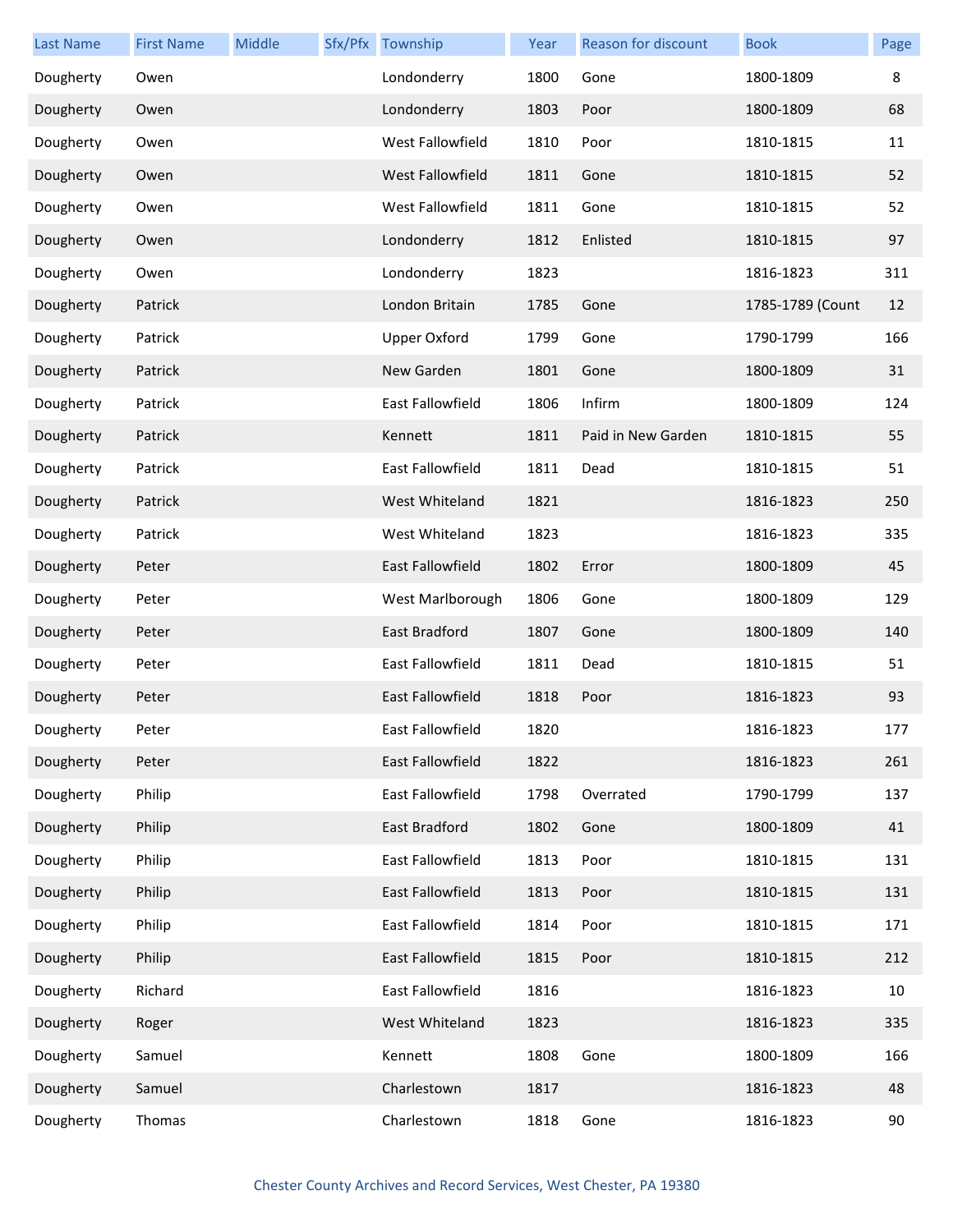| <b>Last Name</b> | <b>First Name</b> | Middle | Sfx/Pfx Township     | Year | Reason for discount  | <b>Book</b>       | Page |
|------------------|-------------------|--------|----------------------|------|----------------------|-------------------|------|
| Dougherty        | Thomas            |        | Pikeland             | 1819 |                      | 1816-1823         | 155  |
| Dougherty        | William           |        | Brandywine           | 1796 | Gone                 | 1790-1799         | 113  |
| Dougherty        | William           |        | Sadsbury             | 1813 | Gone                 | 1810-1815         | 152  |
| Doughety         | George            |        | London Britain       | 1817 |                      | 1816-1823         | 58   |
| Doughman         | Andrew            |        | Coventry             | 1816 |                      | 1816-1823         | 8    |
| Doughman         | Samuel            |        | <b>West Nantmeal</b> | 1806 | Minor                | 1800-1809         | 132  |
| Doughman         | Samuel            |        | <b>West Nantmeal</b> | 1820 |                      | 1816-1823         | 194  |
| Doughterman      | Frederick         |        | West Caln            | 1806 | Gone                 | 1800-1809         | 122  |
| Doughton         | John              |        | West Caln            | 1814 | <b>Unseated land</b> | 1810-1815         | 167  |
| Doughton         | Samuel            |        | West Caln            | 1822 |                      | 1816-1823         | 257  |
| Douglas          | David             |        | New Garden           | 1788 | Gone                 | 1785-1789 (Count  | 127  |
| Douglas          | James             |        | West Caln            | 1788 | Charged to land      | 1786-1789         | 62   |
| Douglas          | James             |        | West Caln            | 1789 | Charged to land      | 1785-1789 (Quota) | 118  |
| Douglas          | James             |        | Brandywine           | 1799 | Gone                 | 1790-1799         | 154  |
| Douglas          | John              |        | West Caln            | 1788 | Charged to land      | 1786-1789         | 62   |
| Douglas          | John              |        | Coventry             | 1789 | Gone                 | 1785-1789 (Count  | 147  |
| Douglas          | John              |        | Coventry             | 1789 | Gone                 | 1785-1789 (Quota) | 119  |
| Douglas          | John              |        | West Nottingham      | 1809 | Error                | 1800-1809         | 191  |
| Douglas          | John              |        | Westtown             | 1817 | Gone                 | 1816-1823         | 78   |
| Douglas          | Jonathan          |        | East Nantmeal        | 1791 | Gone                 | 1790-1799         | 32   |
| Douglas          | Joseph            |        | West Whiteland       | 1791 | Gone                 | 1790-1799         | 38   |
| Douglas          | Price             |        | Easttown             | 1799 | Broke his thigh      | 1790-1799         | 157  |
| Douglass         | (Widow)           |        | West Caln            | 1790 | Error                | 1790-1799         | 3    |
| Douglass         | James             |        | West Caln            | 1787 | Charged to land      | 1785-1789 (Count  | 90   |
| Douglass         | James             |        | West Caln            | 1788 | Purchased by J. Boyd | 1785-1789 (Quota) | 90   |
| Douglass         | James             |        | West Caln            | 1788 | Purchased by J. Boyd | 1785-1789 (Count  | 118  |
| Douglass         | James             |        | Pikeland             | 1822 |                      | 1816-1823         | 282  |
| Douglass         | James             |        | Pikeland             | 1823 |                      | 1816-1823         | 325  |
| Douglass         | John              |        | West Caln            | 1785 | Charged to land      | 1785-1789 (Count  | 6    |
| Douglass         | John              |        | <b>West Nantmeal</b> | 1786 | Gone                 | 1785-1789 (Quota) | 45   |
| Douglass         | John              |        | <b>West Nantmeal</b> | 1786 | Gone                 | 1785-1789 (Count  | 73   |
| Douglass         | John              |        | <b>West Nantmeal</b> | 1786 | Ran away             | 1785-1789 (Count  | 45   |
| Douglass         | John              |        | West Nantmeal        | 1787 | Ran away             | 1786-1789         | 17   |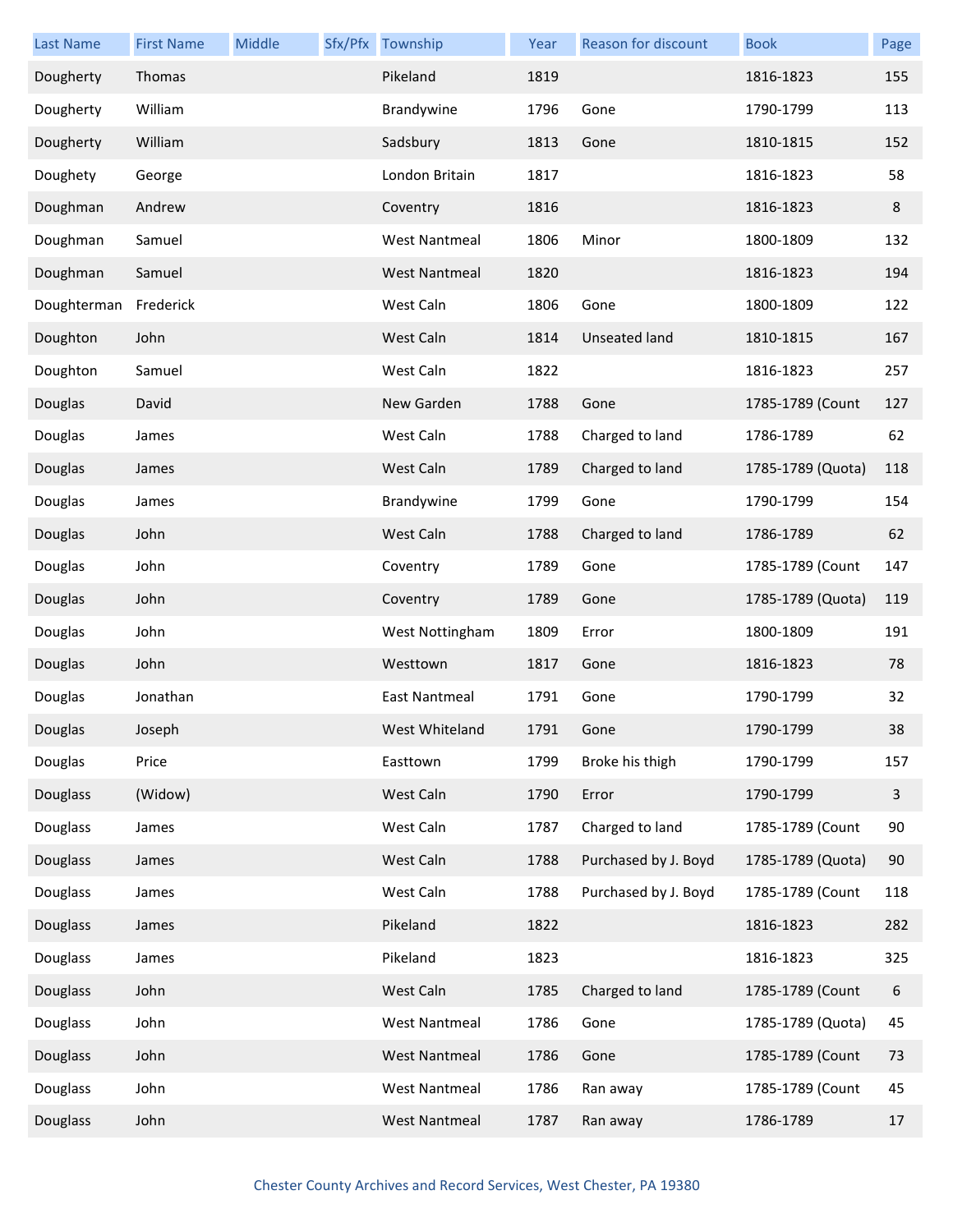| Last Name  | <b>First Name</b> | Middle |     | Sfx/Pfx Township     | Year | Reason for discount  | <b>Book</b>       | Page |
|------------|-------------------|--------|-----|----------------------|------|----------------------|-------------------|------|
| Douglass   | John              |        |     | West Caln            | 1787 | Charged to land      | 1785-1789 (Count  | 90   |
| Douglass   | John              |        |     | West Caln            | 1787 | Charged to land      | 1785-1789 (Quota) | 62   |
| Douglass   | John              |        |     | West Caln            | 1788 | Purchased by J. Boyd | 1785-1789 (Quota) | 90   |
| Douglass   | John              |        |     | West Caln            | 1788 | Purchased by J. Boyd | 1785-1789 (Count  | 118  |
| Douglass   | John              |        |     | West Nottingham      | 1808 |                      | 1800-1809         | 171  |
| Douglass   | Thomas            |        |     | West Caln            | 1785 | Charged to land      | 1785-1789 (Count  | 6    |
| Douglass   | William           |        |     | Radnor               | 1787 | Poor                 | 1785-1789 (Quota) | 78   |
| Douglass   | William           |        |     | Radnor               | 1787 | Poor                 | 1785-1789 (Count  | 106  |
| Douglass   | William           |        |     | Radnor               | 1788 | Poor                 | 1786-1789         | 78   |
| Douman     | Samuel            |        |     | <b>West Nantmeal</b> | 1819 |                      | 1816-1823         | 152  |
| Douverman  | Peter             |        |     | Vincent              | 1806 | Gone                 | 1800-1809         | 137  |
| Dovens     | John              |        |     | West Caln            | 1812 | Gone                 | 1810-1815         | 87   |
| Dovens     | Joseph            |        |     | West Caln            | 1812 | Dead                 | 1810-1815         | 87   |
| Dover      | Hugh              |        |     | Willistown           | 1816 |                      | 1816-1823         | 36   |
| Dovereher  | Benjamin          |        |     | New Garden           | 1788 | Poor                 | 1786-1789         | 15   |
| Doverman   | Andrew            |        |     | Vincent              | 1786 | Poor                 | 1786-1789         | 25   |
| Doverman   | Andrew            |        |     | Coventry             | 1818 | Dead                 | 1816-1823         | 91   |
| Doverman   | Peter             |        |     | Vincent              | 1820 |                      | 1816-1823         | 203  |
| Doverman   | Peter             |        |     | Vincent              | 1822 |                      | 1816-1823         | 288  |
| Dovershare | Benjamin          |        |     | New Garden           | 1786 | Poor                 | 1785-1789 (Quota) | 43   |
| Dowall     | Alexander         |        |     | Marple               | 1787 | Gone                 | 1785-1789 (Count  | 97   |
| Dowall     | James             |        |     | Tredyffrin           | 1820 |                      | 1816-1823         | 201  |
| Dowd       | John              |        |     | Kennett              | 1816 | Poor                 | 1816-1823         | 14   |
| Dowd       | Peter             |        |     | New Garden           | 1819 | Gone                 | 1816-1823         | 148  |
| Dowdal     | John              |        |     | West Caln            | 1805 | Gone                 | 1800-1809         | 102  |
| Dowdall    | John              |        | Jr. | West Bradford        | 1798 | Pays for land        | 1790-1799         | 134  |
| Dowdall    | John              |        | Jr. | West Bradford        | 1799 |                      | 1790-1799         | 154  |
| Dowdall    | John              |        | Jr. | West Bradford        | 1800 | Taxed for land       | 1800-1809         | 2    |
| Dowdle     | Henry             |        |     | Chester              | 1785 | Ran away             | 1785-1789 (Count  | 3    |
| Dowdle     | John              |        |     | West Bradford        | 1788 | Overrated            | 1785-1789 (Count  | 115  |
| Dowdle     | John              |        |     | West Bradford        | 1788 | Overrated            | 1785-1789 (Quota) | 87   |
| Dowdle     | John              |        |     | <b>West Bradford</b> | 1789 | Overrated            | 1785-1789 (Quota) | 115  |
| Dowdle     | John              |        |     | West Bradford        | 1789 | Overrated            | 1785-1789 (Count  | 143  |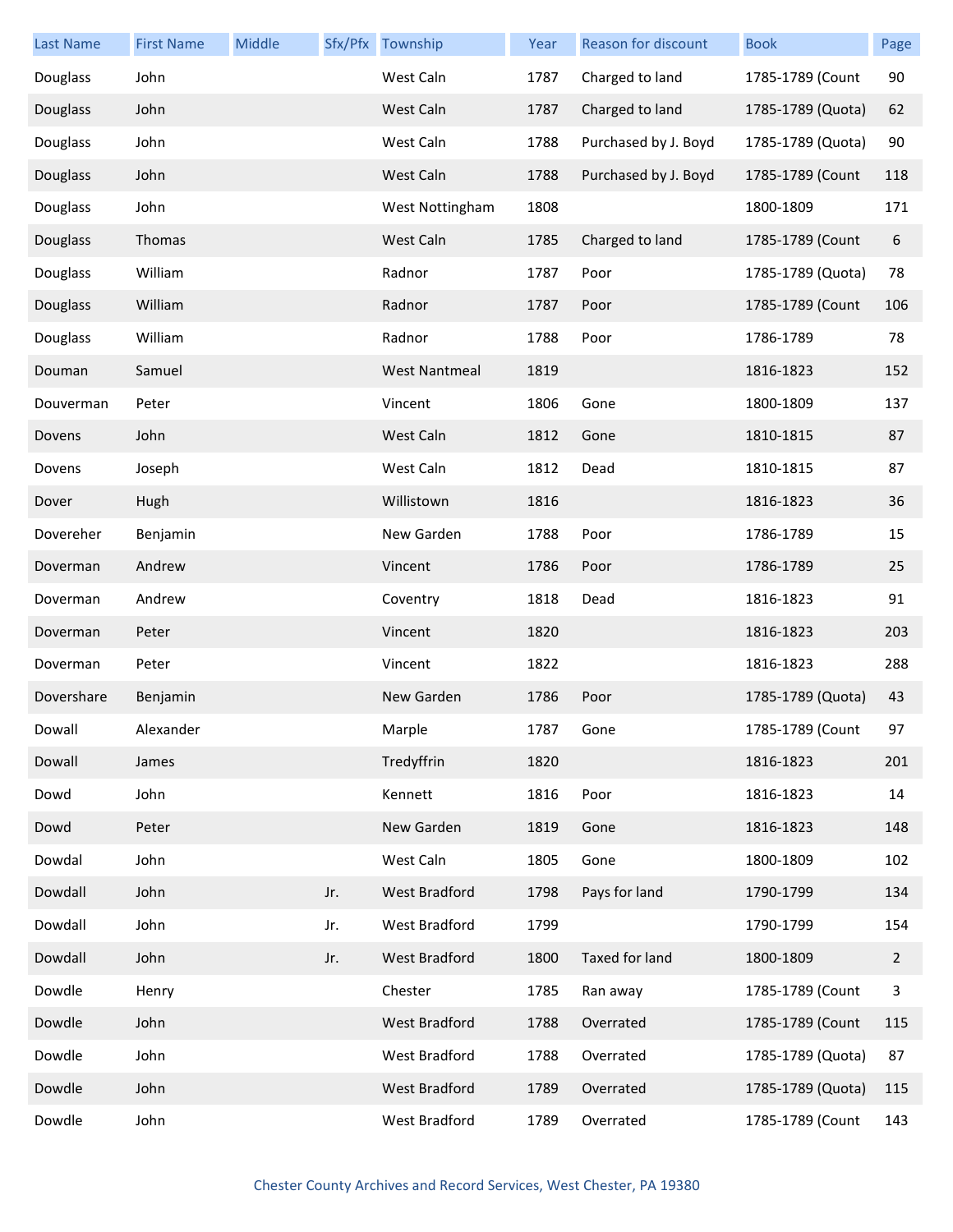| <b>Last Name</b> | <b>First Name</b> | Middle | Sfx/Pfx Township     | Year | <b>Reason for discount</b> | <b>Book</b>       | Page           |
|------------------|-------------------|--------|----------------------|------|----------------------------|-------------------|----------------|
| Dowdle           | John              |        | West Bradford        | 1790 | Gone                       | 1790-1799         | $\overline{2}$ |
| Dowdle           | William           |        | West Bradford        | 1786 | Gone                       | 1785-1789 (Quota) | 31             |
| Dowell           | Alexander         |        | Sadsbury             | 1820 |                            | 1816-1823         | 199            |
| Dowell           | Alexander         |        | Tredyffrin           | 1821 |                            | 1816-1823         | 243            |
| Dowell           | David             |        | Tredyffrin           | 1820 |                            | 1816-1823         | 201            |
| Dowell           | James             |        | Tredyffrin           | 1821 |                            | 1816-1823         | 243            |
| Dowenhour        | George            |        | Lower Darby          | 1788 | Gone                       | 1785-1789 (Count  | 120            |
| Dowlan           | Richard           |        | West Caln            | 1792 | Poor                       | 1790-1799         | 41             |
| Dowland          | John              |        | East Caln            | 1812 |                            | 1810-1815         | 86             |
| Dowlen           | Daniel            |        | Concord              | 1785 | Gone                       | 1785-1789 (Count  | $\overline{4}$ |
| Dowlen           | Richard           |        | West Caln            | 1789 | Poor                       | 1785-1789 (Count  | 146            |
| Dowler           | Joseph            |        | <b>West Nantmeal</b> | 1786 | Gone                       | 1785-1789 (Quota) | 45             |
| Dowler           | Joseph            |        | Honey Brook          | 1789 | Gone                       | 1785-1789 (Count  | 151            |
| Dowler           | Joseph            |        | Honey Brook          | 1789 | Gone                       | 1785-1789 (Quota) | 123            |
| Dowler           | Joseph            |        | Honey Brook          | 1790 | Gone                       | 1790-1799         | 6              |
| Dowler           | Richard           |        | West Caln            | 1788 |                            | 1785-1789 (Count  | 118            |
| Dowler           | Richard           |        | West Caln            | 1788 | Poor                       | 1785-1789 (Quota) | 90             |
| Dowler           | Richard           |        | West Caln            | 1789 | Poor                       | 1785-1789 (Quota) | 118            |
| Dowler           | Richard           |        | West Caln            | 1793 | Gone                       | 1790-1799         | 60             |
| Dowlin           | Charles           |        | London Britain       | 1822 |                            | 1816-1823         | 268            |
| Dowlin           | Daniel            |        | Newlin               | 1791 | Gone                       | 1790-1799         | 29             |
| Dowlin           | Daniel            |        | Willistown           | 1816 | Dead                       | 1816-1823         | 36             |
| Dowlin           | Isaac             |        | Uwchlan              | 1809 | Gone                       | 1800-1809         | 196            |
| Dowlin           | Isaac             |        | Uwchlan              | 1816 | Gone                       | 1816-1823         | 34             |
| Dowlin           | Isaac             |        | Brandywine           | 1819 |                            | 1816-1823         | 129            |
| Dowlin           | Isaac             |        | Brandywine           | 1820 |                            | 1816-1823         | 171            |
| Dowlin           | Jacob             |        | Brandywine           | 1812 | Poor                       | 1810-1815         | 85             |
| Dowlin           | Jacob             |        | Brandywine           | 1813 | Poor                       | 1810-1815         | 125            |
| Dowlin           | Jacob             |        | Brandywine           | 1822 |                            | 1816-1823         | 255            |
| Dowlin           | John              |        | Vincent              | 1786 | Gone                       | 1785-1789 (Count  | 53             |
| Dowlin           | John              |        | Vincent              | 1786 | Gone                       | 1786-1789         | 25             |
| Dowlin           | Joseph            |        | <b>West Nantmeal</b> | 1786 | Gone                       | 1785-1789 (Count  | 73             |
| Dowlin           | Levi              |        | Brandywine           | 1820 |                            | 1816-1823         | 171            |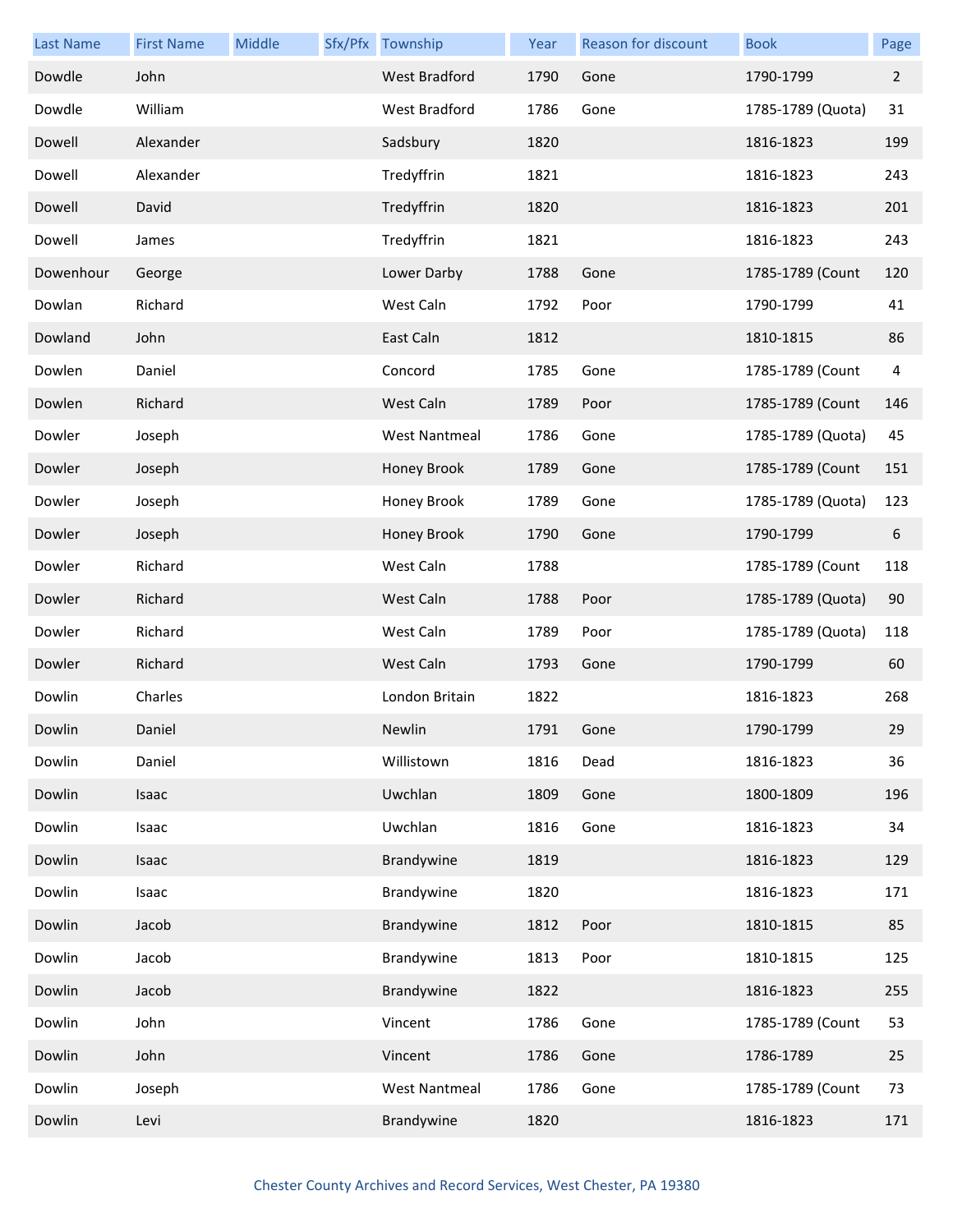| <b>Last Name</b> | <b>First Name</b> | Middle | Sfx/Pfx Township     | Year | Reason for discount | <b>Book</b>       | Page |
|------------------|-------------------|--------|----------------------|------|---------------------|-------------------|------|
| Dowlin           | Peter             |        | Willistown           | 1808 | Gone                | 1800-1809         | 177  |
| Dowlin           | Tarrence          |        | Easttown             | 1814 | Dog Dead            | 1810-1815         | 170  |
| Dowlin           | Torrance          |        | Willistown           | 1810 | No Dog              | 1810-1815         | 36   |
| Dowlin           | William           |        | Tredyffrin           | 1815 |                     | 1810-1815         | 235  |
| Dowling          | Daniel            |        | Newlin               | 1792 | Gone                | 1790-1799         | 48   |
| Dowling          | John              |        | Vincent              | 1786 | Gone                | 1785-1789 (Quota) | 53   |
| Dowling          | John              |        | Vincent              | 1786 | Not found           | 1785-1789 (Count  | 81   |
| Dowling          | John              |        | Vincent              | 1788 | Not found           | 1786-1789         | 53   |
| Dowling          | Peter             |        | Willistown           | 1789 | Under age           | 1785-1789 (Count  | 167  |
| Dowling          | Peter             |        | Willistown           | 1789 | Under age           | 1785-1789 (Quota) | 139  |
| Dowling          | Terrence          |        | Willistown           | 1804 | Gone                | 1800-1809         | 98   |
| Dowling          | Terrence          |        | Willistown           | 1804 | Gone                | 1800-1809         | 86   |
| Dowling          | Terrence          |        | Willistown           | 1811 | Gone                | 1810-1815         | 80   |
| Downes           | George            |        | Sadsbury             | 1822 |                     | 1816-1823         | 284  |
| Downey           | Hunt              |        | West Whiteland       | 1819 | No Dog              | 1816-1823         | 165  |
| Downey           | John              |        | Pikeland             | 1808 | Paid in Uwchlan     | 1800-1809         | 174  |
| Downey           | William           |        | Haverford            | 1786 | Sick                | 1785-1789 (Count  | 39   |
| Downey           | William           |        | Haverford            | 1787 | Sick                | 1786-1789         | 11   |
| Downey           | William           |        | Uwchlan              | 1791 | Gone                | 1790-1799         | 36   |
| Downey           | William           |        | Uwchlan              | 1792 | Gone                | 1790-1799         | 55   |
| Downey           | William           |        | West Caln            | 1817 |                     | 1816-1823         | 47   |
| Downey           | William           |        | <b>West Nantmeal</b> | 1819 |                     | 1816-1823         | 152  |
| Downing          | David             |        | Willistown           | 1819 |                     | 1816-1823         | 162  |
| Downing          | John              |        | East Caln            | 1799 | Pays land tax       | 1790-1799         | 155  |
| Downing          | John              |        | Uwchlan              | 1808 | Error               | 1800-1809         | 176  |
| Downing          | Joseph            |        | Uwchlan              | 1808 | Error               | 1800-1809         | 176  |
| Downing          | Levi              |        | West Caln            | 1810 | Not found           | 1810-1815         | 6    |
| Downing          | Levi              |        | West Caln            | 1810 | Gone                | 1810-1815         | 6    |
| Downing          | Richard           |        | East Caln            | 1786 | Error               | 1785-1789 (Count  | 62   |
| Downing          | Richard           |        | East Caln            | 1787 | Error               | 1786-1789         | 34   |
| Downing          | Richard           |        | East Caln            | 1819 | No Dog              | 1816-1823         | 130  |
| Downing          | Samuel            |        | West Whiteland       | 1787 | Paid in East Caln   | 1785-1789 (Quota) | 84   |
| Downing          | Samuel            |        | Sadsbury             | 1803 |                     | 1800-1809         | 75   |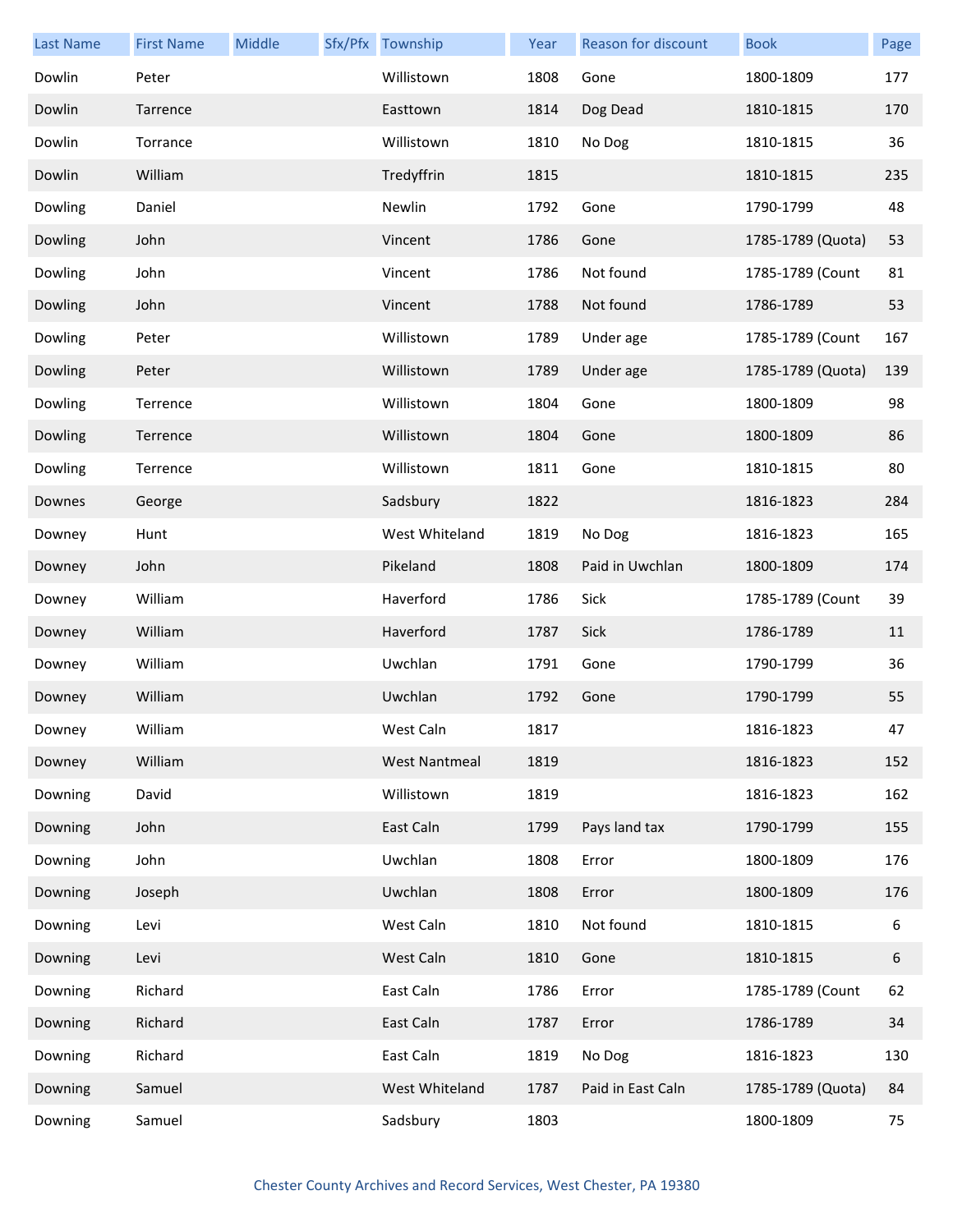| Last Name    | <b>First Name</b> | Middle | Sfx/Pfx Township     | Year | <b>Reason for discount</b> | <b>Book</b>       | Page |
|--------------|-------------------|--------|----------------------|------|----------------------------|-------------------|------|
| Downing      | Samuel            |        | Brandywine           | 1805 | <b>Unseated land</b>       | 1800-1809         | 101  |
| Downing      | Samuel            |        | Uwchlan              | 1808 | Error                      | 1800-1809         | 176  |
| Downing      | Samuel            |        | West Caln            | 1823 |                            | 1816-1823         | 300  |
| Downing      | Thomas            |        | Uwchlan              | 1808 | Error                      | 1800-1809         | 176  |
| Downing      | Thomas            |        | East Caln            | 1811 | Error                      | 1810-1815         | 46   |
| Downing      | Thomas            |        | Uwchlan              | 1813 | Mistake                    | 1810-1815         | 155  |
| Downing      | William           |        | Haverford            | 1786 | Sick                       | 1785-1789 (Quota) | 39   |
| Downing      | William           |        | Oxford               | 1787 | Charged to land            | 1785-1789 (Count  | 103  |
| Downing      | William           |        | Oxford               | 1788 | Charged to land            | 1786-1789         | 75   |
| Downing      | William           |        | Uwchlan              | 1821 |                            | 1816-1823         | 245  |
| Downs        | George            | T.     | London Britain       | 1823 |                            | 1816-1823         | 312  |
| Downs        | John              |        | Goshen               | 1785 | Poor                       | 1785-1789 (Quota) | 10   |
| Downy        | William           |        | <b>West Nantmeal</b> | 1822 |                            | 1816-1823         | 278  |
| Doyl         | John              |        | Lower Darby          | 1787 | Not found                  | 1785-1789 (Quota) | 64   |
| Doyl         | John              |        | Lower Darby          | 1788 | Not found                  | 1786-1789         | 64   |
| Doyle        | Edward            |        | Lower Darby          | 1789 | Gone                       | 1785-1789 (Quota) | 119  |
| Doyle        | Edward            |        | Darby                | 1789 | Gone                       | 1785-1789 (Count  | 147  |
| Doyle        | John              |        | Lower Darby          | 1787 | Not found                  | 1785-1789 (Count  | 92   |
| Doyle        | Martin            |        | West Whiteland       | 1821 |                            | 1816-1823         | 250  |
| Doyle        | Mathew            |        | Kennett              | 1785 | Poor                       | 1785-1789 (Quota) | 11   |
| Doyle        | Mathew            |        | New Garden           | 1804 | Dead                       | 1800-1809         | 91   |
| Doyle        | Stephen           |        | East Marlborough     | 1813 | Gone                       | 1810-1815         | 139  |
| Doyle        | Stephen           |        | East Marlborough     | 1813 | Gone                       | 1810-1815         | 139  |
| Doyle        | Stephen           |        | East Marlborough     | 1814 | Gone                       | 1810-1815         | 179  |
| Doyle        | Stephen           |        | Kennett              | 1822 |                            | 1816-1823         | 266  |
| Doyle        | William           |        | Radnor               | 1789 | Gone                       | 1785-1789 (Count  | 163  |
| Doyle        | William           |        | Radnor               | 1789 | Gone                       | 1785-1789 (Quota) | 140  |
| Drain        | John              |        | West Fallowfield     | 1818 |                            | 1816-1823         | 94   |
| Drain        | John              |        | Sadsbury             | 1821 |                            | 1816-1823         | 242  |
| Drain        | Patrick           |        | Sadsbury             | 1821 |                            | 1816-1823         | 242  |
| Drake        | John              |        | West Caln            | 1814 | Gone                       | 1810-1815         | 167  |
| Drake        | John              |        | Pikeland             | 1815 |                            | 1810-1815         | 233  |
| <b>Drake</b> | John              |        | Charlestown          | 1817 |                            | 1816-1823         | 48   |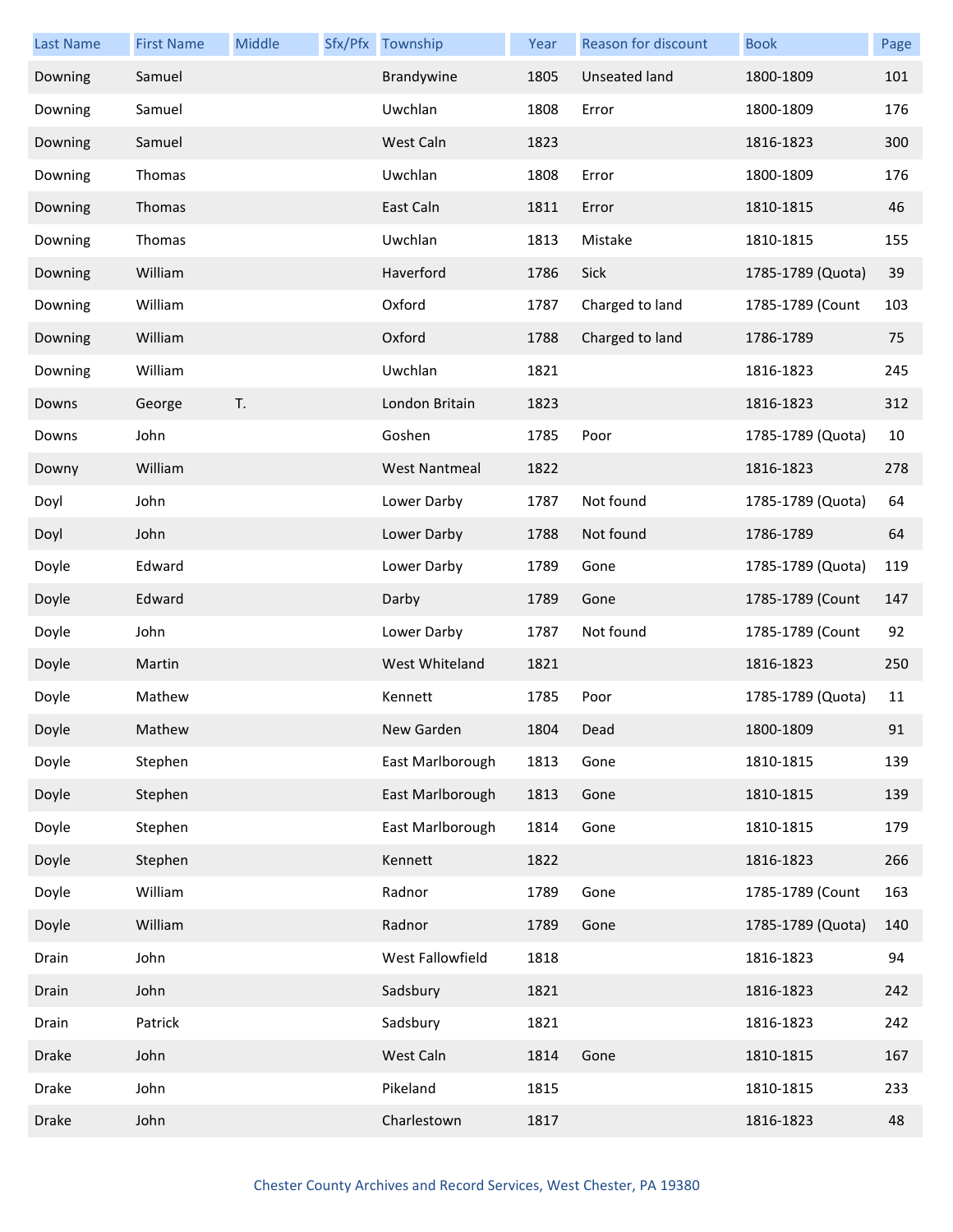| <b>Last Name</b> | <b>First Name</b> | Middle | Sfx/Pfx Township   | Year | <b>Reason for discount</b> | <b>Book</b>       | Page           |
|------------------|-------------------|--------|--------------------|------|----------------------------|-------------------|----------------|
| Draper           | Andrew            | A. D.  | Newlin             | 1819 |                            | 1816-1823         | 146            |
| Drenan           | James             |        | East Nottingham    | 1822 |                            | 1816-1823         | 275            |
| Drenen           | Joseph            |        | Lower Oxford       | 1820 |                            | 1816-1823         | 196            |
| Drennon          | James             |        | East Nottingham    | 1810 |                            | 1810-1815         | 23             |
| Drennon          | Joseph            |        | East Nottingham    | 1810 |                            | 1810-1815         | 23             |
| <b>Dresser</b>   | James             |        | Westtown           | 1812 | No Dog                     | 1810-1815         | 118            |
| Dresser          | John              |        | Goshen             | 1785 | Gone                       | 1785-1789 (Count  | 10             |
| <b>Dresser</b>   | John              |        | East Marlborough   | 1788 | Gone                       | 1785-1789 (Count  | 126            |
| <b>Dresser</b>   | John              |        | East Marlborough   | 1788 | Gone                       | 1785-1789 (Quota) | 98             |
| Dring            | Jephthah          |        | Goshen             | 1816 |                            | 1816-1823         | 12             |
| Dring            | Thomas            |        | Westtown           | 1787 | Gone                       | 1786-1789         | 55             |
| Dring            | Thomas            |        | Westtown           | 1787 | Gone                       | 1785-1789 (Quota) | 83             |
| Dring            | Thomas            |        | Westtown           | 1787 | Gone                       | 1785-1789 (Count  | 111            |
| Dring            | Thomas            |        | Westtown           | 1788 | Gone                       | 1786-1789         | 83             |
| Dring            | Thomas            |        | Goshen             | 1797 | Gone                       | 1790-1799         | 119            |
| Drummer          | William           |        | East Nottingham    | 1810 | Paid in Oxford             | 1810-1815         | 23             |
| Drummond         | William           |        | East Nottingham    | 1816 |                            | 1816-1823         | 23             |
| Dryser           | John              |        | East Marlborough   | 1789 | Gone                       | 1785-1789 (Quota) | 127            |
| Dryser           | John              |        | East Marlborough   | 1790 | Gone                       | 1790-1799         | 9              |
| Drysor           | John              |        | East Marlborough   | 1789 | Gone                       | 1785-1789 (Count  | 155            |
| Duborah          | Daniel            |        | East Whiteland     | 1807 | Poor                       | 1800-1809         | 158            |
| Dubree           | Nathan            |        | Sadsbury           | 1822 |                            | 1816-1823         | 284            |
| <b>Ducats</b>    | William           |        | East Bradford      | 1823 |                            | 1816-1823         | 296            |
| Duer             | John              |        | West Chester       | 1819 | No Dog                     | 1816-1823         | 166            |
| Duff             | Andrew            |        | Oxford             | 1785 | Gone                       | 1785-1789 (Count  | 19             |
| Duff             | Annel             |        | Oxford             | 1785 | Ran away                   | 1785-1789 (Quota) | 19             |
| Duff             | Samuel            |        | <b>Upper Darby</b> | 1788 | Gone                       | 1785-1789 (Count  | 119            |
| Duff             | Samuel            |        | <b>Upper Darby</b> | 1788 | Gone                       | 1785-1789 (Quota) | 91             |
| Duff             | Thomas            |        | East Whiteland     | 1804 | Not in township            | 1800-1809         | 99             |
| Duffee           | Patrick           |        | Charlestown        | 1810 | Dead                       | 1810-1815         | $\overline{7}$ |
| Duffee           | William           |        | Thornbury          | 1820 |                            | 1816-1823         | 200            |
| Duffey           | Dennis            |        | West Whiteland     | 1787 | Not found                  | 1785-1789 (Quota) | 84             |
| Duffey           | Patrick           |        | Charlestown        | 1809 | Dead                       | 1800-1809         | 183            |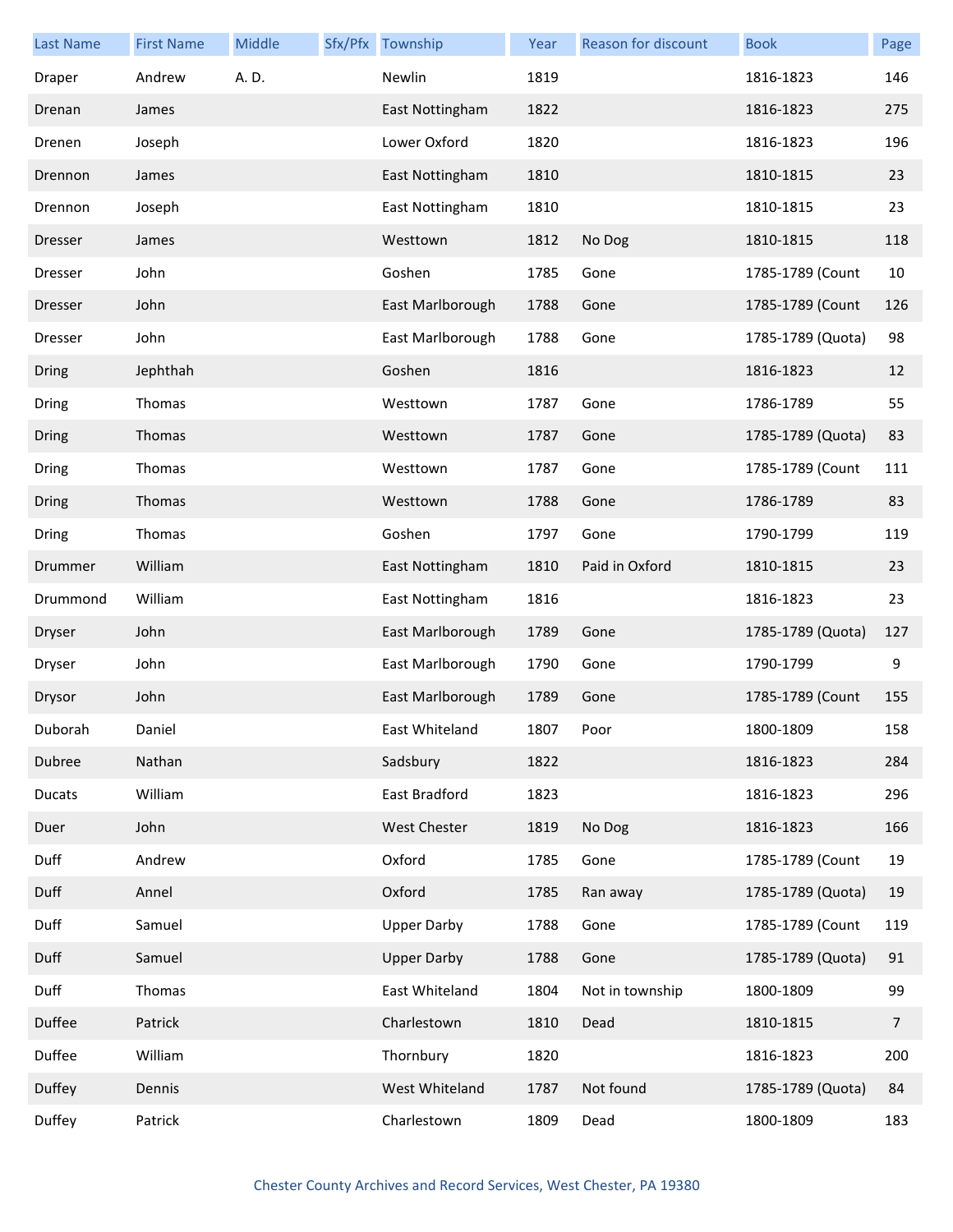| <b>Last Name</b> | <b>First Name</b> | Middle |     | Sfx/Pfx Township     | Year | Reason for discount    | <b>Book</b>       | Page |
|------------------|-------------------|--------|-----|----------------------|------|------------------------|-------------------|------|
| Duffey           | Ricahrd           |        |     | Pennsbury            | 1811 | Ran away               | 1810-1815         | 70   |
| Duffey           | Richard           |        |     | Pennsbury            | 1811 | Ran away               | 1810-1815         | 70   |
| Duffin           | William           |        |     | Tredyffrin           | 1821 |                        | 1816-1823         | 243  |
| Duffy            | Edward            |        |     | West Bradford        | 1811 | Gone                   | 1810-1815         | 44   |
| Duffy            | James             |        |     | East Whiteland       | 1819 |                        | 1816-1823         | 164  |
| Duffy            | John              |        |     | Goshen               | 1798 | Gone                   | 1790-1799         | 138  |
| Duffy            | Michael           |        |     | West Goshen          | 1821 |                        | 1816-1823         | 222  |
| Duffy            | Patrick           |        |     | Charlestown          | 1806 | Gone                   | 1800-1809         | 123  |
| Duffy            | Patrick           |        |     | East Whiteland       | 1807 | Gone                   | 1800-1809         | 158  |
| Dugan            | Gibson            |        |     | West Caln            | 1820 |                        | 1816-1823         | 173  |
| Dugan            | James             |        |     | West Caln            | 1795 | Not found              | 1790-1799         | 79   |
| Dugan            | James             |        |     | <b>East Nantmeal</b> | 1804 | Gone                   | 1800-1809         | 92   |
| Dugan            | James             |        | Jr. | East Nantmeal        | 1805 | Poor                   | 1800-1809         | 112  |
| Dugan            | James             |        |     | East Nantmeal        | 1806 | Gone                   | 1800-1809         | 132  |
| Dugan            | James             |        |     | <b>East Nantmeal</b> | 1807 | Gone                   | 1800-1809         | 152  |
| Dugan            | James             |        |     | <b>East Nantmeal</b> | 1813 | No Dog                 | 1810-1815         | 146  |
| Dugan            | John              |        |     | East Whiteland       | 1798 | Gone                   | 1790-1799         | 151  |
| Dugan            | John              |        |     | Goshen               | 1799 | Paid in West Whiteland | 1790-1799         | 158  |
| Dugan            | John              |        |     | West Caln            | 1807 | Paid in Brandywine     | 1800-1809         | 142  |
| Dugan            | John              |        |     | Brandywine           | 1813 | Poor                   | 1810-1815         | 125  |
| Dugan            | John              |        |     | West Caln            | 1814 |                        | 1810-1815         | 167  |
| Dugan            | John              |        |     | East Caln            | 1818 |                        | 1816-1823         | 88   |
| Dugan            | John              |        |     | East Caln            | 1820 |                        | 1816-1823         | 172  |
| Dugan            | John              |        |     | East Caln            | 1822 |                        | 1816-1823         | 256  |
| Dugan            | John              |        |     | Brandywine           | 1822 |                        | 1816-1823         | 255  |
| Dugan            | Michael           |        |     | East Whiteland       | 1788 | Gone                   | 1785-1789 (Quota) | 111  |
| Dugan            | Michael           |        |     | East Whiteland       | 1788 | Gone                   | 1785-1789 (Count  | 139  |
| Dugan            | Michael           |        |     | Goshen               | 1791 | Gone                   | 1790-1799         | 25   |
| Dugan            | Michael           |        |     | Goshen               | 1793 | Gone                   | 1790-1799         | 63   |
| Dugan            | Philip            |        |     | London Grove         | 1815 | Gone                   | 1810-1815         | 217  |
| Dugan            | Richard           |        |     | Aston                | 1787 | Gone                   | 1785-1789 (Quota) | 57   |
| Dugan            | Richard           |        |     | Aston                | 1787 | Gone                   | 1785-1789 (Count  | 85   |
| Dugan            | Richard           |        |     | Aston                | 1787 | Gone                   | 1786-1789         | 57   |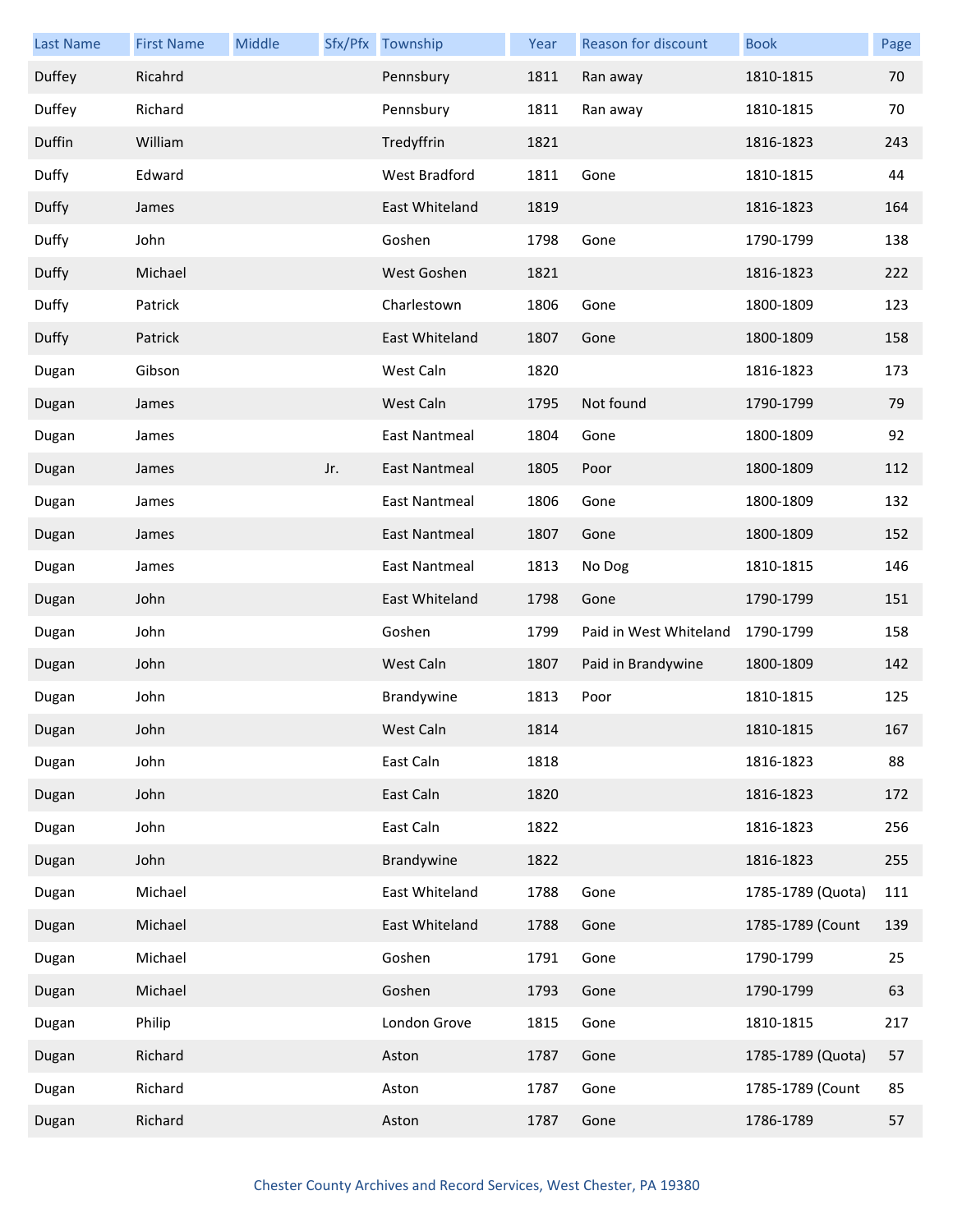| <b>Last Name</b> | <b>First Name</b> | Middle | Sfx/Pfx Township     | Year | Reason for discount     | <b>Book</b>       | Page           |
|------------------|-------------------|--------|----------------------|------|-------------------------|-------------------|----------------|
| Dugan            | Richard           |        | Edgmont              | 1787 | Gone                    | 1785-1789 (Quota) | 64             |
| Dugan            | William           |        | Londonderry          | 1805 | Not found               | 1800-1809         | 108            |
| Dugan            | William           |        | New London           | 1823 |                         | 1816-1823         | 316            |
| Duggan           | John              |        | Radnor               | 1785 | Gone                    | 1785-1789 (Count  | 22             |
| <b>Duglas</b>    | James             |        | West Caln            | 1789 | Charged to land         | 1785-1789 (Count  | 146            |
| <b>Duglass</b>   | David             |        | New Garden           | 1788 | Gone                    | 1785-1789 (Quota) | 99             |
| Dulle            | Frederick         | F.     | Charlestown          | 1819 |                         | 1816-1823         | 132            |
| Duly             | Thomas            |        | East Bradford        | 1814 | Gone                    | 1810-1815         | 163            |
| Dumphy           | James             |        | Goshen               | 1809 | Gone                    | 1800-1809         | 185            |
| Dun              | John              |        | East Caln            | 1808 | Gone                    | 1800-1809         | 162            |
| Dun              | John              |        | West Marlborough     | 1812 | Gone                    | 1810-1815         | 100            |
| Dun              | John              |        | West Fallowfield     | 1820 |                         | 1816-1823         | 178            |
| Dun              | Nathaniel         |        | East Caln            | 1805 | Gone                    | 1800-1809         | 102            |
| Dun              | Richardson        |        | London Grove         | 1801 | Gone                    | 1800-1809         | 27             |
| Dun              | Robert            |        | West Bradford        | 1807 | Paid in East Caln       | 1800-1809         | 141            |
| Dun              | Robert            |        | <b>West Bradford</b> | 1809 | Paid elsewhere          | 1800-1809         | 181            |
| Dun              | Thomas            |        | Charlestown          | 1818 | Gone                    | 1816-1823         | 90             |
| Dun              | William           |        | East Bradford        | 1800 | Paid in Lancaster Count | 1800-1809         | $\mathbf{1}$   |
| Dun              | William           |        | West Fallowfield     | 1822 |                         | 1816-1823         | 262            |
| Dun              | William           |        | Sadsbury             | 1823 |                         | 1816-1823         | 327            |
| Dunan            | George            |        | East Whiteland       | 1817 |                         | 1816-1823         | 79             |
| Dunbar           | Charles           |        | West Fallowfield     | 1806 | Poor                    | 1800-1809         | 125            |
| Dunbar           | George            |        | West Chester         | 1823 |                         | 1816-1823         | 336            |
| Dunbar           | Matthew           |        | Coventry             | 1820 |                         | 1816-1823         | 174            |
| Dunbar           | Nicholas          |        | Charlestown          | 1796 | Gone                    | 1790-1799         | 97             |
| Dunbar           | Robert            |        | <b>Upper Darby</b>   | 1785 | Poor                    | 1785-1789 (Quota) | 7              |
| Dunbar           | Robert            |        | <b>Upper Darby</b>   | 1785 | Poor                    | 1785-1789 (Count  | $\overline{7}$ |
| Dunbar           | Robert            |        | East Caln            | 1786 | Gone                    | 1785-1789 (Quota) | 34             |
| Dunbar           | Robert            |        | East Caln            | 1786 | Gone                    | 1785-1789 (Count  | 34             |
| Dunbar           | Robert            |        | East Caln            | 1788 | Gone off                | 1786-1789         | 6              |
| Dunbar           | Robert            |        | <b>Upper Darby</b>   | 1789 | Paid in Philadelphia    | 1785-1789 (Quota) | 120            |
| Dunbar           | Robert            |        | <b>Upper Darby</b>   | 1789 | Paid in Philadelphia    | 1785-1789 (Count  | 148            |
| Dunbar           | Robert            |        | Brandywine           | 1805 | Poor                    | 1800-1809         | 101            |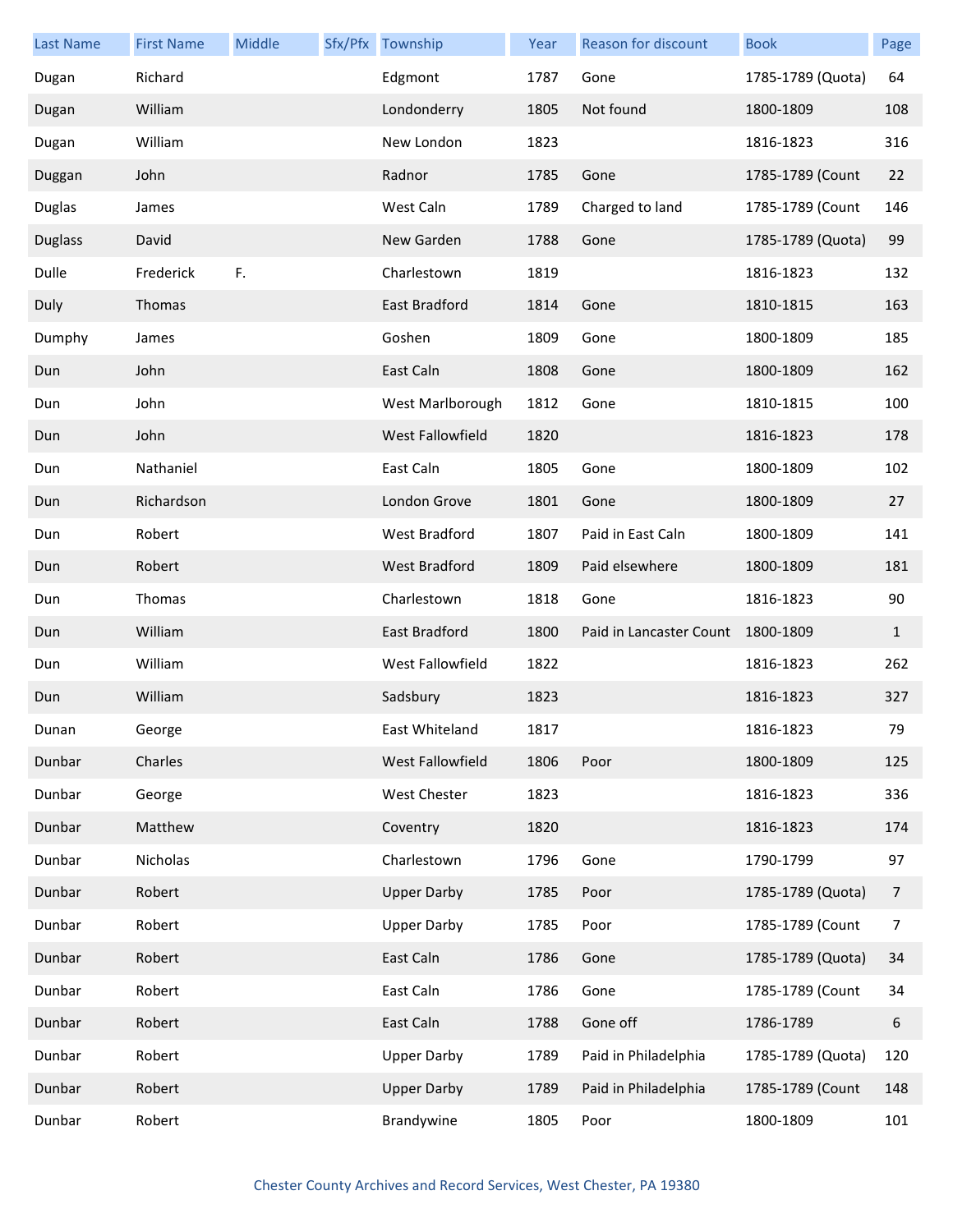| <b>Last Name</b> | <b>First Name</b> | Middle | Sfx/Pfx Township        | Year | <b>Reason for discount</b> | <b>Book</b>       | Page         |
|------------------|-------------------|--------|-------------------------|------|----------------------------|-------------------|--------------|
| Dunbarr          | Cahrles           |        | <b>West Fallowfield</b> | 1804 | Poor                       | 1800-1809         | 85           |
| Dunbarr          | Charles           |        | West Fallowfield        | 1809 | Poor                       | 1800-1809         | 185          |
| Duncan           | George            |        | Charlestown             | 1822 |                            | 1816-1823         | 258          |
| Duncan           | James             |        | West Marlborough        | 1804 | Gone                       | 1800-1809         | 89           |
| Duncan           | James             |        | New Garden              | 1817 |                            | 1816-1823         | 63           |
| Duncan           | John              |        | West Caln               | 1786 | Charged to land            | 1785-1789 (Count  | 62           |
| Duncan           | John              |        | West Caln               | 1786 | Charged to land            | 1785-1789 (Count  | 34           |
| Duncan           | John              |        | West Caln               | 1786 | Charged to land            | 1785-1789 (Quota) | 35           |
| Duncan           | John              |        | West Caln               | 1787 | Charged to land            | 1785-1789 (Count  | 90           |
| Duncan           | John              |        | West Caln               | 1787 | Charged to land            | 1785-1789 (Quota) | 62           |
| Duncan           | John              |        | West Caln               | 1787 | Charged to land            | 1786-1789         | 62           |
| Duncan           | John              |        | West Caln               | 1788 | Charged to land            | 1786-1789         | 6            |
| Duncan           | John              |        | West Caln               | 1788 | Charged to land            | 1786-1789         | 34           |
| Duncan           | Patrick           |        | New London              | 1798 | Gone                       | 1790-1799         | 143          |
| Duncan           | Robert            |        | Charlestown             | 1822 |                            | 1816-1823         | 258          |
| Dunhower         | George            |        | Lower Darby             | 1788 | Gone                       | 1785-1789 (Quota) | 92           |
| Dunkan           | John              |        | West Caln               | 1788 | Charged to land            | 1786-1789         | 6            |
| Dunken           | James             |        | Uwchlan                 | 1785 | Gone                       | 1785-1789 (Count  | 25           |
| Dunken           | Samuel            |        | Thornbury               | 1785 | Poor                       | 1785-1789 (Count  | 24           |
| Dunkin           | Benjamin          |        | East Caln               | 1819 |                            | 1816-1823         | 130          |
| Dunkin           | James             |        | West Marlborough        | 1808 | Gone                       | 1800-1809         | 169          |
| Dunkin           | Robert            |        | Charlestown             | 1823 |                            | 1816-1823         | 301          |
| Dunlap           |                   |        | West Nottingham         | 1789 | Gone                       | 1785-1789 (Count  | 159          |
| Dunlap           |                   |        | West Nottingham         | 1789 | Gone                       | 1785-1789 (Quota) | 131          |
| Dunlap           | Alexander         |        | East Bradford           | 1810 | No such man                | 1810-1815         | $\mathbf{2}$ |
| Dunlap           | Alexander         |        | East Whiteland          | 1811 | Gone                       | 1810-1815         | 78           |
| Dunlap           | Archibald         |        | East Nantmeal           | 1790 | Gone                       | 1790-1799         | 12           |
| Dunlap           | Archibald         |        | East Nantmeal           | 1797 | Gone                       | 1790-1799         | 126          |
| Dunlap           | Daniel            |        | West Caln               | 1788 | Gone                       | 1785-1789 (Quota) | 90           |
| Dunlap           | Daniel            |        | West Caln               | 1789 | Under age                  | 1785-1789 (Count  | 146          |
| Dunlap           | Daniel            |        | West Caln               | 1789 | Under age                  | 1785-1789 (Quota) | 118          |
| Dunlap           | Daniel            |        | Honey Brook             | 1800 | Gone                       | 1800-1809         | 7            |
| Dunlap           | Daniel            |        | Honey Brook             | 1809 | Poor                       | 1800-1809         | 186          |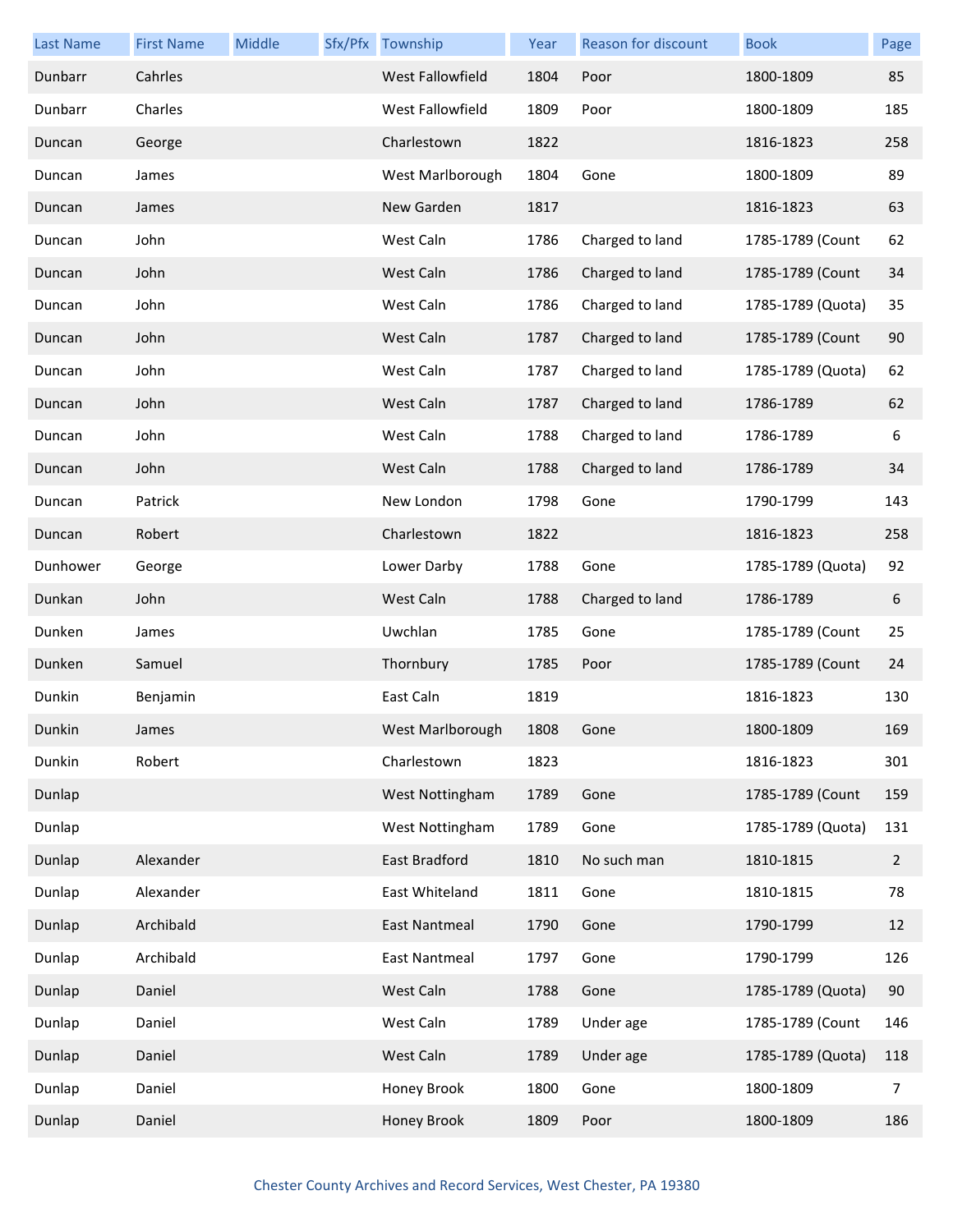| <b>Last Name</b> | <b>First Name</b> | Middle | Sfx/Pfx Township     | Year | Reason for discount | <b>Book</b>       | Page |
|------------------|-------------------|--------|----------------------|------|---------------------|-------------------|------|
| Dunlap           | David             |        | Honey Brook          | 1807 | Gone                | 1800-1809         | 146  |
| Dunlap           | David             |        | West Caln            | 1811 | Gone                | 1810-1815         | 47   |
| Dunlap           | Enoch             |        | <b>West Nantmeal</b> | 1809 | Gone                | 1800-1809         | 192  |
| Dunlap           | Enoch             |        | West Caln            | 1814 | Gone                | 1810-1815         | 167  |
| Dunlap           | Enoch             |        | Brandywine           | 1820 |                     | 1816-1823         | 171  |
| Dunlap           | Enoch             |        | Brandywine           | 1821 |                     | 1816-1823         | 213  |
| Dunlap           | George            |        | Tredyffrin           | 1802 | Under age           | 1800-1809         | 56   |
| Dunlap           | George            |        | Charlestown          | 1812 | Gone                | 1810-1815         | 88   |
| Dunlap           | George            |        | Tredyffrin           | 1815 | Gone                | 1810-1815         | 235  |
| Dunlap           | George            |        | Charlestown          | 1819 |                     | 1816-1823         | 132  |
| Dunlap           | George            |        | West Caln            | 1823 |                     | 1816-1823         | 300  |
| Dunlap           | Henry             |        | New Garden           | 1804 | Gone                | 1800-1809         | 91   |
| Dunlap           | Henry             |        | Willistown           | 1806 | Poor                | 1800-1809         | 137  |
| Dunlap           | Henry             |        | Willistown           | 1821 |                     | 1816-1823         | 247  |
| Dunlap           | Hugh              |        | Easttown             | 1791 | Gone                | 1790-1799         | 24   |
| Dunlap           | Hugh              |        | Easttown             | 1792 | Gone                | 1790-1799         | 43   |
| Dunlap           | Hugh              |        | Lower Oxford         | 1816 |                     | 1816-1823         | 28   |
| Dunlap           | James             |        | West Fallowfield     | 1787 | Poor                | 1785-1789 (Quota) | 66   |
| Dunlap           | James             |        | London Grove         | 1791 | Gone                | 1790-1799         | 27   |
| Dunlap           | James             |        | London Grove         | 1792 | Gone                | 1790-1799         | 46   |
| Dunlap           | James             |        | London Grove         | 1793 | Married             | 1790-1799         | 65   |
| Dunlap           | James             |        | <b>West Nantmeal</b> | 1806 | Gone                | 1800-1809         | 132  |
| Dunlap           | James             |        | West Caln            | 1812 | Gone                | 1810-1815         | 87   |
| Dunlap           | James             |        | Charlestown          | 1819 |                     | 1816-1823         | 132  |
| Dunlap           | John              |        | Lower Chichester     | 1785 | Gone                | 1785-1789 (Quota) | 5    |
| Dunlap           | John              |        | <b>West Nantmeal</b> | 1804 | Gone                | 1800-1809         | 93   |
| Dunlap           | John              |        | <b>West Nantmeal</b> | 1805 | Gone                | 1800-1809         | 112  |
| Dunlap           | John              |        | <b>West Nantmeal</b> | 1809 | Gone                | 1800-1809         | 192  |
| Dunlap           | John              |        | <b>West Nantmeal</b> | 1810 |                     | 1810-1815         | 26   |
| Dunlap           | John              |        | <b>West Nantmeal</b> | 1810 |                     | 1810-1815         | 26   |
| Dunlap           | John              |        | Pennsbury            | 1811 | Gone                | 1810-1815         | 70   |
| Dunlap           | John              |        | West Caln            | 1811 | Poor                | 1810-1815         | 47   |
| Dunlap           | John              |        | West Caln            | 1814 | Gone                | 1810-1815         | 167  |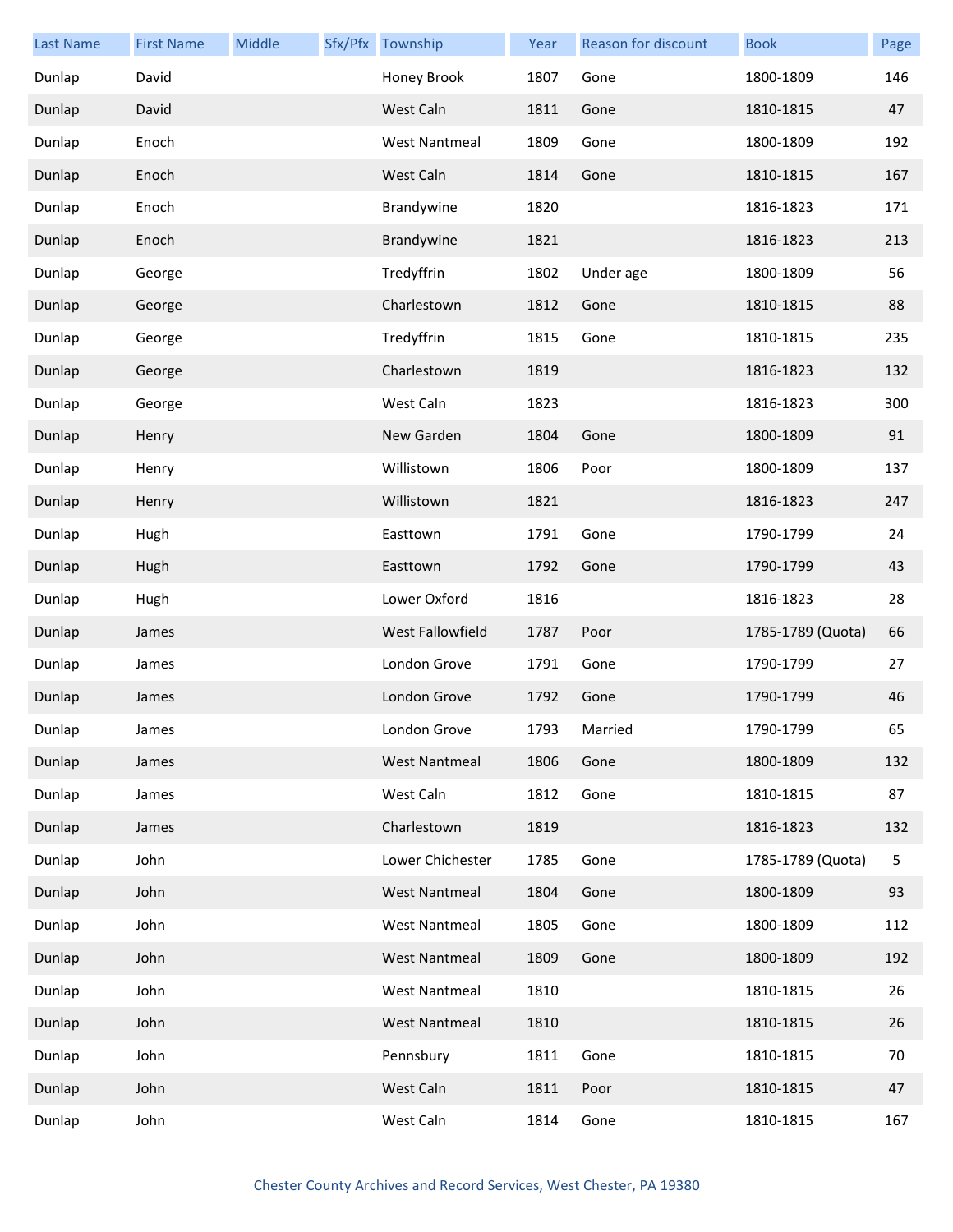| <b>Last Name</b> | <b>First Name</b> | Middle | Sfx/Pfx Township        | Year | <b>Reason for discount</b> | <b>Book</b>       | Page |
|------------------|-------------------|--------|-------------------------|------|----------------------------|-------------------|------|
| Dunlap           | John              |        | Londonderry             | 1817 |                            | 1816-1823         | 57   |
| Dunlap           | John              |        | West Fallowfield        | 1822 |                            | 1816-1823         | 262  |
| Dunlap           | John              |        | West Caln               | 1823 |                            | 1816-1823         | 300  |
| Dunlap           | Robert            |        | West Whiteland          | 1809 | Gone                       | 1800-1809         | 199  |
| Dunlap           | Robert            |        | East Bradford           | 1814 | Gone                       | 1810-1815         | 163  |
| Dunlap           | Robert            |        | West Chester            | 1816 |                            | 1816-1823         | 40   |
| Dunlap           | Robert            |        | West Whiteland          | 1820 |                            | 1816-1823         | 207  |
| Dunlap           | William           |        | Easttown                | 1791 | Gone                       | 1790-1799         | 24   |
| Dunlap           | William           |        | Easttown                | 1792 | Gone                       | 1790-1799         | 43   |
| Dunlap           | William           |        | Charlestown             | 1818 | Gone                       | 1816-1823         | 90   |
| Dunlap           | William           |        | <b>East Fallowfield</b> | 1819 | Not found                  | 1816-1823         | 135  |
| Dunlap           | William           |        | East Bradford           | 1821 |                            | 1816-1823         | 211  |
| Dunlavy          | John              |        | New Garden              | 1817 |                            | 1816-1823         | 63   |
| Dunlevy          | Henry             |        | East Caln               | 1811 | Gone                       | 1810-1815         | 46   |
| Dunlevy          | Henry             |        | East Caln               | 1812 |                            | 1810-1815         | 86   |
| Dunn             | Andrew            |        | London Grove            | 1785 | Gone                       | 1785-1789 (Quota) | 12   |
| Dunn             | Andrew            |        | East Caln               | 1792 | Gone                       | 1790-1799         | 41   |
| Dunn             | Archibald         |        | East Caln               | 1788 | Gone                       | 1785-1789 (Count  | 118  |
| Dunn             | Archibald         |        | East Caln               | 1788 | Gone                       | 1785-1789 (Quota) | 90   |
| Dunn             | George            |        | Newtown                 | 1787 | Not found                  | 1785-1789 (Count  | 101  |
| Dunn             | George            |        | Newtown                 | 1787 | Gone                       | 1785-1789 (Quota) | 73   |
| Dunn             | Henry             |        | Ridley                  | 1787 | Not found                  | 1785-1789 (Count  | 106  |
| Dunn             | Henry             |        | Ridley                  | 1787 | Not found                  | 1785-1789 (Quota) | 78   |
| Dunn             | Henry             |        | Ridley                  | 1788 | Not found                  | 1786-1789         | 78   |
| Dunn             | Henry             |        | Goshen                  | 1789 | Gone                       | 1785-1789 (Count  | 150  |
| Dunn             | Henry             |        | Goshen                  | 1789 | Gone                       | 1785-1789 (Quota) | 122  |
| Dunn             | John              |        | Lower Darby             | 1787 | Not found                  | 1785-1789 (Count  | 92   |
| Dunn             | John              |        | Lower Darby             | 1787 | Not found                  | 1785-1789 (Quota) | 64   |
| Dunn             | John              |        | Lower Darby             | 1788 | Not found                  | 1786-1789         | 64   |
| Dunn             | John              |        | Ridley                  | 1788 | Gone                       | 1785-1789 (Quota) | 106  |
| Dunn             | John              |        | Ridley                  | 1788 | Gone                       | 1785-1789 (Count  | 134  |
| Dunn             | John              |        | Pennsbury               | 1797 | Gone                       | 1790-1799         | 128  |
| Dunn             | John              |        | Goshen                  | 1799 | Paid in East Bradford      | 1790-1799         | 158  |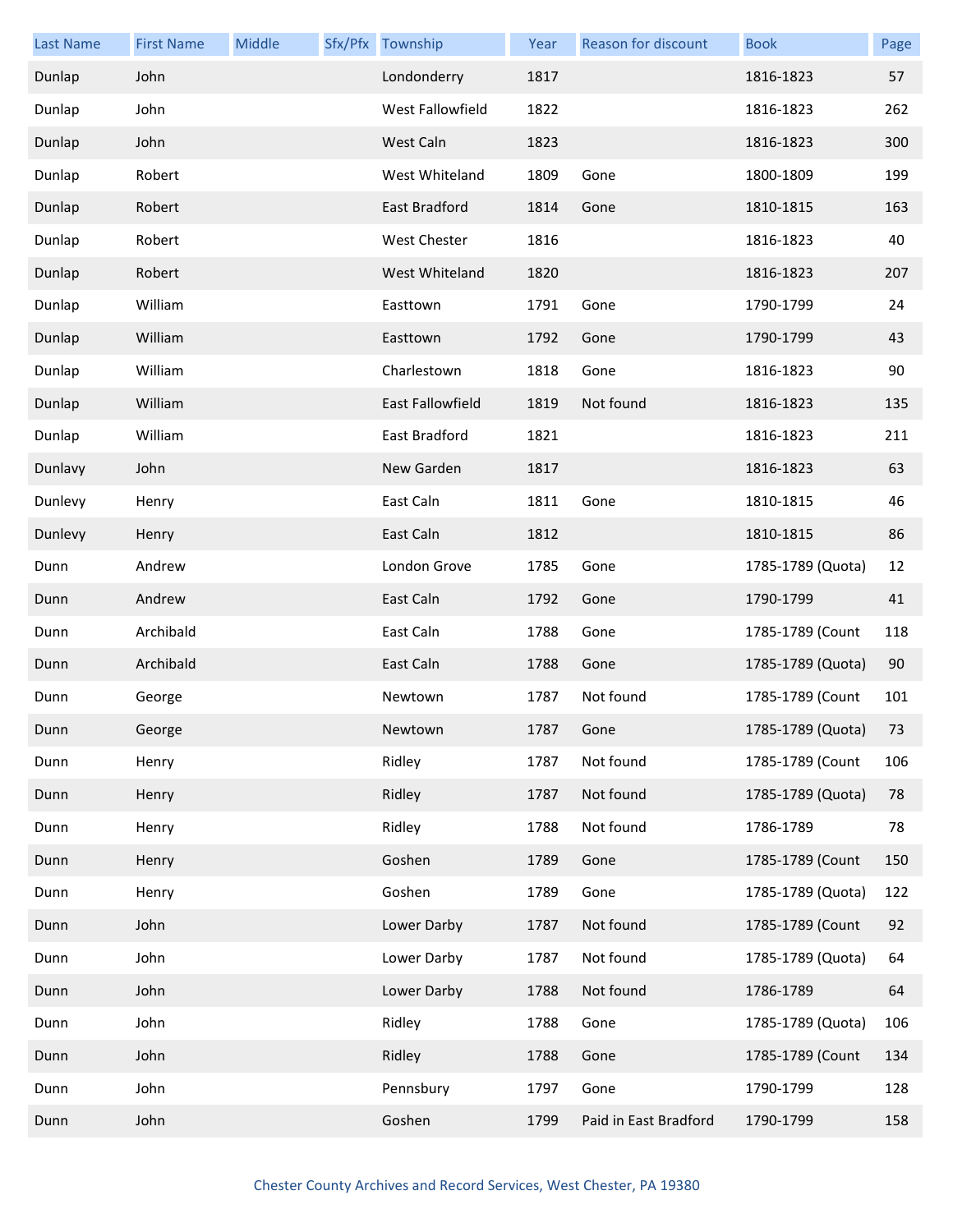| <b>Last Name</b> | <b>First Name</b> | Middle | Sfx/Pfx Township     | Year | Reason for discount | <b>Book</b>       | Page |
|------------------|-------------------|--------|----------------------|------|---------------------|-------------------|------|
| Dunn             | John              |        | East Bradford        | 1803 | Error               | 1800-1809         | 61   |
| Dunn             | John              |        | East Bradford        | 1804 | Gone                | 1800-1809         | 81   |
| Dunn             | Nathaniel         |        | East Caln            | 1797 | Gone                | 1790-1799         | 116  |
| Dunn             | Philip            |        | Goshen               | 1793 | Gone                | 1790-1799         | 63   |
| Dunn             | Robert            |        | East Caln            | 1786 | Gone                | 1785-1789 (Quota) | 34   |
| Dunn             | Robert            |        | <b>West Bradford</b> | 1806 | Paid in East Caln   | 1800-1809         | 121  |
| Dunn             | Robert            |        | West Bradford        | 1811 | Gone                | 1810-1815         | 44   |
| Dunn             | Robert            |        | Brandywine           | 1811 | No such man         | 1810-1815         | 45   |
| Dunn             | William           |        | Sadsbury             | 1822 |                     | 1816-1823         | 284  |
| Dunninghowe      | Peter             |        | <b>West Nantmeal</b> | 1812 | Gone                | 1810-1815         | 107  |
| Dunninghowe      | Peter             |        | <b>West Nantmeal</b> | 1812 | Gone                | 1810-1815         | 107  |
| Duno             | Barny             |        | Brandywine           | 1813 | Gone                | 1810-1815         | 125  |
| Dunshea          | Thomas            |        | Honey Brook          | 1789 | Gone                | 1785-1789 (Count  | 151  |
| Dunshea          | Thomas            |        | Honey Brook          | 1789 | Gone                | 1785-1789 (Quota) | 123  |
| Dunwin           | George            |        | West Whiteland       | 1785 | Gone to Virginia    | 1785-1789 (Count  | 28   |
| Dunwoody         | David             |        | West Whiteland       | 1788 | Overrated           | 1785-1789 (Count  | 140  |
| Dunwoody         | David             |        | West Whiteland       | 1804 | Gone                | 1800-1809         | 99   |
| Dunwoody         | James             |        | West Whiteland       | 1788 | Overrated           | 1785-1789 (Count  | 140  |
| Dunwoody         | James             |        | West Whiteland       | 1788 | Overrated           | 1785-1789 (Quota) | 112  |
| Dunwoody         | James             |        | West Whiteland       | 1803 | Loss of stock       | 1800-1809         | 79   |
| Dunwoody         | James             |        | West Nantmeal        | 1811 | Twice taxed         | 1810-1815         | 62   |
| Dunwoody         | John              |        | West Whiteland       | 1788 | Gone to Virginia    | 1785-1789 (Count  | 140  |
| Dunwoody         | John              |        | West Whiteland       | 1788 | In Virginia         | 1785-1789 (Quota) | 112  |
| Dunwoody         | John              |        | <b>West Nantmeal</b> | 1823 |                     | 1816-1823         | 321  |
| Dunwoody         | John              |        | Charlestown          | 1823 |                     | 1816-1823         | 301  |
| Dunwoody         | William           |        | <b>West Nantmeal</b> | 1787 | Gone                | 1785-1789 (Quota) | 73   |
| Dunwoody         | William           |        | <b>West Nantmeal</b> | 1787 | Poor                | 1785-1789 (Count  | 101  |
| Dunwoody         | William           |        | <b>West Nantmeal</b> | 1788 | Gone                | 1785-1789 (Quota) | 101  |
| Dunwoody         | William           |        | <b>West Nantmeal</b> | 1788 | Gone                | 1785-1789 (Count  | 129  |
| <b>Duois</b>     | Mishael           |        | Tredyffrin           | 1817 |                     | 1816-1823         | 74   |
| Durdorf          | Abram             |        | Honey Brook          | 1823 |                     | 1816-1823         | 308  |
| Durdorf          | John              |        | Honey Brook          | 1808 | Gone                | 1800-1809         | 166  |
| Durnal           | George            |        | Tredyffrin           | 1814 | Gone                | 1810-1815         | 194  |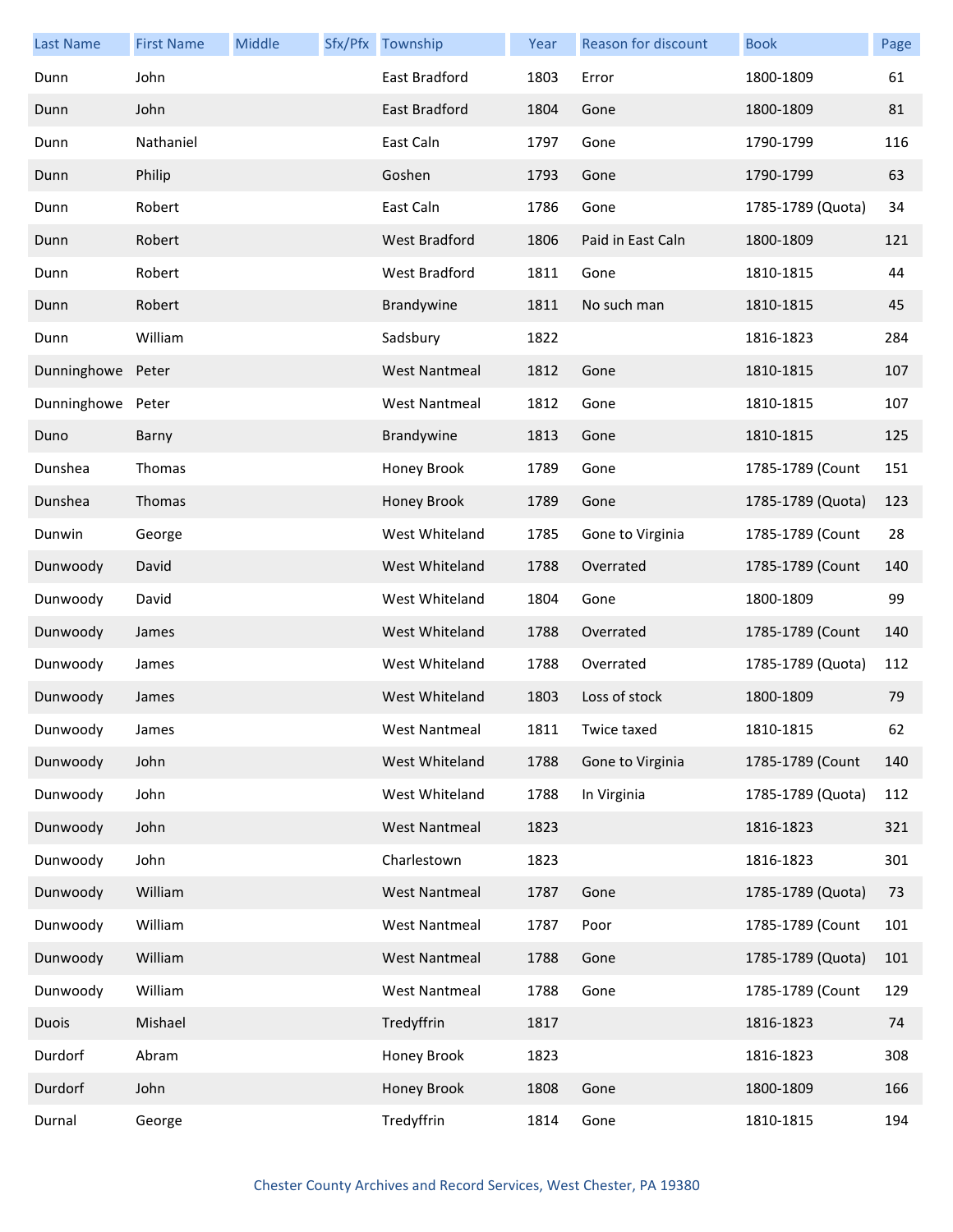| <b>Last Name</b> | <b>First Name</b> | Middle |     | Sfx/Pfx Township        | Year | <b>Reason for discount</b> | <b>Book</b>       | Page                    |
|------------------|-------------------|--------|-----|-------------------------|------|----------------------------|-------------------|-------------------------|
| Durnal           | Samuel            |        |     | Tredyffrin              | 1803 | Gone                       | 1800-1809         | 76                      |
| Durnell          | John              |        |     | Ridley                  | 1785 | Gone                       | 1785-1789 (Quota) | 22                      |
| Durnell          | John              |        |     | Ridley                  | 1785 | Gone                       | 1785-1789 (Count  | 22                      |
| Durnell          | John              |        |     | Tinicum                 | 1786 |                            | 1785-1789 (Quota) | 52                      |
| Durnell          | John              |        |     | Tinicum                 | 1787 | Not found                  | 1785-1789 (Count  | 108                     |
| Durnell          | John              |        |     | Tinicum                 | 1788 | Not found                  | 1786-1789         | 80                      |
| Durnell          | Thomas            |        |     | West Bradford           | 1785 | Gone                       | 1785-1789 (Quota) | 3                       |
| Durnell          | Thomas            |        |     | East Whiteland          | 1802 | Gone                       | 1800-1809         | 59                      |
| Durnell          | William           |        |     | East Marlborough        | 1796 | Gone                       | 1790-1799         | 103                     |
| Durnell          | William           |        |     | East Marlborough        | 1801 | Gone                       | 1800-1809         | 29                      |
| Dutton           | Benjamin          |        |     | East Whiteland          | 1820 |                            | 1816-1823         | 206                     |
| Dutton           | Benjamin          |        | Jr. | East Whiteland          | 1820 |                            | 1816-1823         | 206                     |
| Dutton           | Benjamin          | Ρ.     |     | East Whiteland          | 1820 | <b>Unseated land</b>       | 1816-1823         | 206                     |
| Dutton           | James             |        |     | Thornbury               | 1786 | Gone                       | 1785-1789 (Quota) | 52                      |
| Dutton           | John              |        |     | <b>Upper Chichester</b> | 1787 | Poor                       | 1785-1789 (Count  | 89                      |
| Dutton           | John              |        |     | <b>Upper Chichester</b> | 1787 | Poor                       | 1785-1789 (Quota) | 61                      |
| Dutton           | John              |        |     | <b>Upper Chichester</b> | 1788 | Poor                       | 1786-1789         | 61                      |
| Dutton           | Richard           |        |     | Lower Chichester        | 1787 | Charged to land            | 1785-1789 (Quota) | 61                      |
| Dutton           | Richard           |        |     | Kennett                 | 1815 | Gone                       | 1810-1815         | 216                     |
| Dysart           | James             |        |     | Haverford               | 1787 | Poor                       | 1785-1789 (Count  | 95                      |
| Dysart           | James             |        |     | Haverford               | 1788 | Poor                       | 1786-1789         | 67                      |
| Dysart           | William           |        |     | Oxford                  | 1786 | Gone                       | 1785-1789 (Count  | 75                      |
| Dysart           | William           |        |     | Oxford                  | 1787 | Gone                       | 1785-1789 (Quota) | 75                      |
| Dysart           | William           |        |     | Oxford                  | 1787 | Gone                       | 1785-1789 (Count  | 103                     |
| Dysart           | William           |        |     | Oxford                  | 1788 | Gone                       | 1786-1789         | 75                      |
| Dysert           | James             |        |     | <b>Upper Oxford</b>     | 1797 | Gone                       | 1790-1799         | 127                     |
| Dysert           | William           |        |     | Oxford                  | 1787 | Gone                       | 1786-1789         | 47                      |
| Dyson            | Isaiah            |        |     | West Chester            | 1822 |                            | 1816-1823         | 293                     |
| Dyson            | James             |        |     | West Bradford           | 1816 |                            | 1816-1823         | $\overline{\mathbf{3}}$ |
| Dyson            | James             |        |     | West Bradford           | 1819 |                            | 1816-1823         | 128                     |
| Eaby             | Isaac             |        |     | West Caln               | 1814 | <b>Unseated land</b>       | 1810-1815         | 167                     |
| Eaby             | Isaac             |        |     | West Caln               | 1821 |                            | 1816-1823         | 215                     |
| Eaby             | Isaac             |        |     | West Caln               | 1823 |                            | 1816-1823         | 300                     |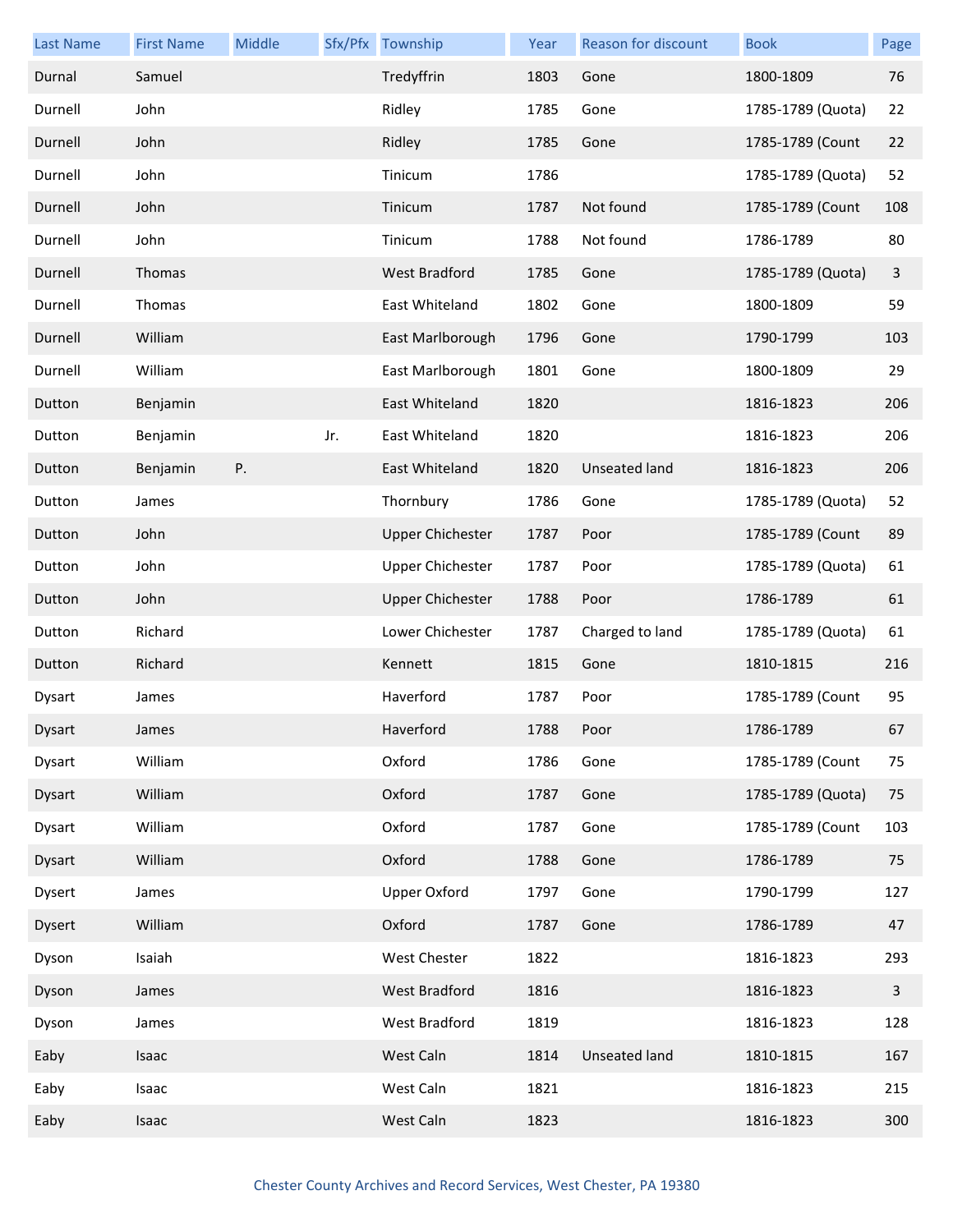| <b>Last Name</b> | <b>First Name</b> | Middle | Sfx/Pfx Township     | Year | Reason for discount | <b>Book</b>       | Page |
|------------------|-------------------|--------|----------------------|------|---------------------|-------------------|------|
| Eaby             | Jacob             |        | West Caln            | 1823 |                     | 1816-1823         | 300  |
| Eaby & Cling     |                   |        | West Caln            | 1814 |                     | 1810-1815         | 167  |
| Eaches           | Evan              |        | Goshen               | 1787 | Paid in Edgmont     | 1785-1789 (Count  | 94   |
| Eaches           | Evan              |        | Goshen               | 1787 | Paid in Edgmont     | 1785-1789 (Quota) | 66   |
| Eaches           | Francis           |        | West Whiteland       | 1785 | Gone                | 1785-1789 (Quota) | 28   |
| Eaches           | Reuben            |        | West Goshen          | 1819 |                     | 1816-1823         | 138  |
| Eaches           | Robert            |        | London Grove         | 1786 | Gone                | 1785-1789 (Quota) | 40   |
| Eachus           | Benjamin          |        | Honey Brook          | 1822 |                     | 1816-1823         | 265  |
| Eachus           | David             |        | West Goshen          | 1822 |                     | 1816-1823         | 264  |
| Eachus           | David             |        | West Goshen          | 1823 |                     | 1816-1823         | 307  |
| Eachus           | Emmor             |        | West Whiteland       | 1807 | Gone                | 1800-1809         | 159  |
| Eachus           | Emmor             |        | <b>East Nantmeal</b> | 1822 |                     | 1816-1823         | 277  |
| Eachus           | Emmor             |        | Vincent              | 1823 |                     | 1816-1823         | 331  |
| Eachus           | Evan              |        | Goshen               | 1787 | Paid in Edgmont     | 1786-1789         | 66   |
| Eachus           | Jesse             |        | Pikeland             | 1819 |                     | 1816-1823         | 155  |
| Eachus           | Jesse             |        | Pikeland             | 1822 |                     | 1816-1823         | 282  |
| Eachus           | Jesse             |        | Vincent              | 1822 |                     | 1816-1823         | 288  |
| Eachus           | John              |        | Goshen               | 1816 |                     | 1816-1823         | 12   |
| Eachus           | John              |        | East Nantmeal        | 1816 |                     | 1816-1823         | 25   |
| Eachus           | John              |        | East Nantmeal        | 1817 |                     | 1816-1823         | 66   |
| Eachus           | Paris             |        | Vincent              | 1797 | Gone                | 1790-1799         | 130  |
| Eachus           | Paris             |        | Honey Brook          | 1815 |                     | 1810-1815         | 215  |
| Eachus           | Paris             |        | Honey Brook          | 1822 |                     | 1816-1823         | 265  |
| Eachus           | Phineas           |        | East Caln            | 1823 |                     | 1816-1823         | 299  |
| Eachus           | Phinehas          |        | Thornbury            | 1789 | Overrated           | 1785-1789 (Quota) | 136  |
| Eachus           | Phinehas          |        | Thornbury            | 1789 | Overrated           | 1785-1789 (Count  | 165  |
| Eachus           | Richard           |        | West Caln            | 1813 | Gone                | 1810-1815         | 127  |
| Eachus           | Robert            |        | London Grove         | 1786 | Gone to Virginia    | 1785-1789 (Count  | 40   |
| Eachus           | Robert            |        | London Grove         | 1788 | Gone to Virginia    | 1786-1789         | 12   |
| Eachus           | Robert            |        | Brandywine           | 1821 |                     | 1816-1823         | 213  |
| Eachus           | Sylvester         |        | Honey Brook          | 1818 |                     | 1816-1823         | 97   |
| Eachus           | Virgil            |        | East Bradford        | 1788 | Gone                | 1785-1789 (Count  | 114  |
| Eachus           | Virgil            |        | East Bradford        | 1788 | Gone                | 1785-1789 (Quota) | 86   |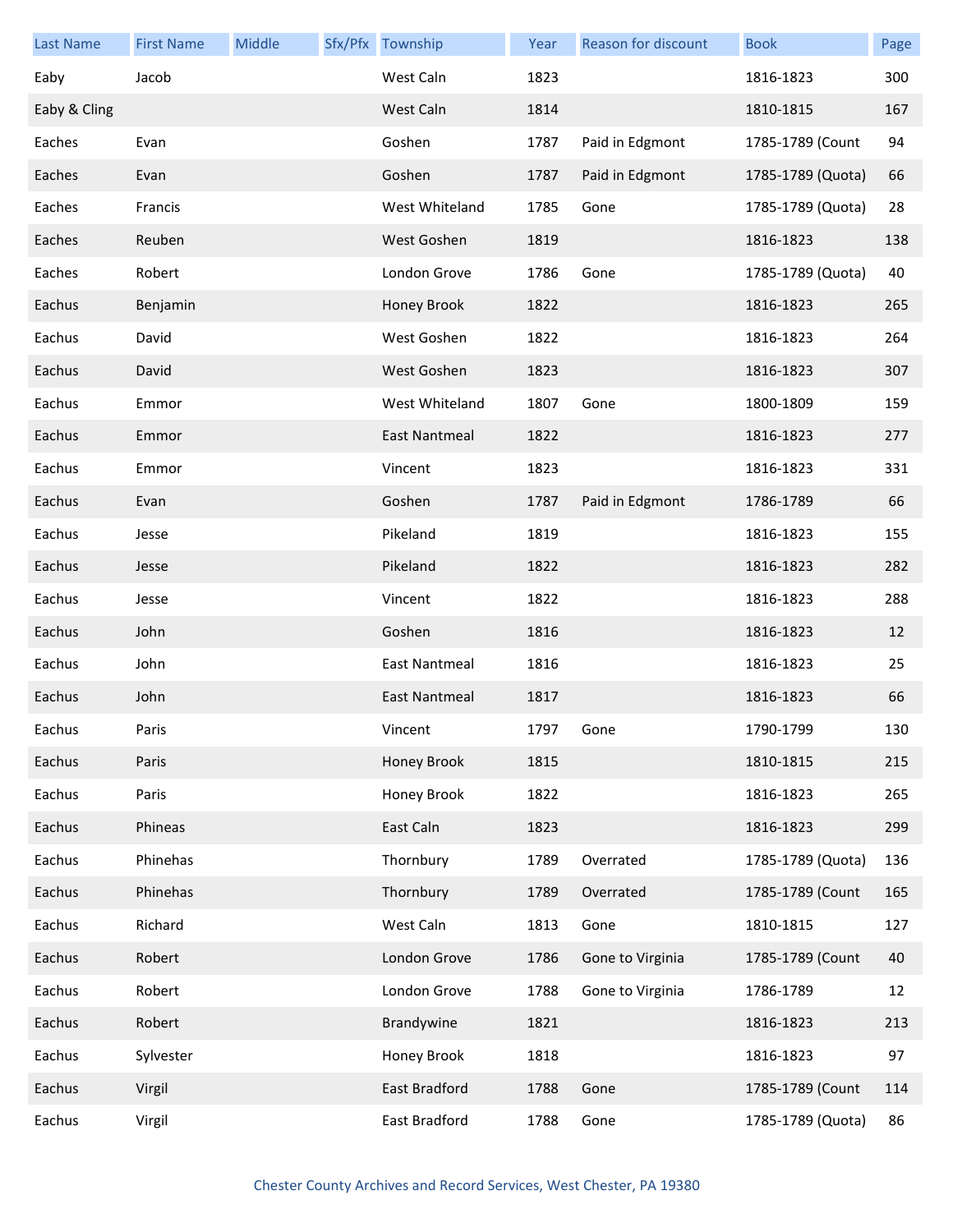| <b>Last Name</b> | <b>First Name</b> | Middle |     | Sfx/Pfx Township     | Year | Reason for discount  | <b>Book</b>       | Page |
|------------------|-------------------|--------|-----|----------------------|------|----------------------|-------------------|------|
| Eachus           | William           |        |     | Goshen               | 1789 | Overrated            | 1785-1789 (Quota) | 122  |
| Eachus           | William           |        | Jr. | Goshen               | 1789 | Overrated            | 1785-1789 (Count  | 150  |
| Eachus           | William           |        |     | West Goshen          | 1819 |                      | 1816-1823         | 138  |
| Eagen            | John              |        |     | East Caln            | 1806 | Gone                 | 1800-1809         | 122  |
| Eager            |                   |        |     | <b>West Nantmeal</b> | 1785 | Gone                 | 1785-1789 (Quota) | 17   |
| Eagins           | George            |        |     | Tredyffrin           | 1805 | Gone                 | 1800-1809         | 115  |
| Eagle            |                   |        |     | Coventry             | 1809 | <b>Unseated land</b> | 1800-1809         | 183  |
| Eakins           | John              |        |     | Tredyffrin           | 1822 |                      | 1816-1823         | 285  |
| Earl             | Edward            |        |     | Haverford            | 1785 | Not found            | 1785-1789 (Quota) | 11   |
| Earl             | Edward            |        |     | <b>Upper Darby</b>   | 1786 | Gone                 | 1785-1789 (Quota) | 35   |
| Earl             | Edward            |        |     | <b>Upper Darby</b>   | 1786 | Gone                 | 1785-1789 (Count  | 35   |
| Earles           | John              |        |     | Tredyffrin           | 1819 |                      | 1816-1823         | 158  |
| Earley           | Henry             |        |     | West Marlborough     | 1785 | Gone                 | 1785-1789 (Count  | 15   |
| Earley           | Henry             |        |     | Londonderry          | 1809 | Gone                 | 1800-1809         | 187  |
| Earley           | James             |        |     | West Fallowfield     | 1801 | Gone                 | 1800-1809         | 25   |
| Early            | Henry             |        |     | Londonderry          | 1810 | Old                  | 1810-1815         | 16   |
| Early            | Henry             |        |     | Londonderry          | 1811 | Not found            | 1810-1815         | 57   |
| Early            | Henry             |        |     | Londonderry          | 1815 |                      | 1810-1815         | 218  |
| Early            | John              |        |     | West Fallowfield     | 1800 | Gone                 | 1800-1809         | 6    |
| Early            | John              |        |     | Uwchlan              | 1804 | Gone                 | 1800-1809         | 97   |
| Early            | John              |        |     | West Bradford        | 1805 | Poor                 | 1800-1809         | 101  |
| Early            | John              |        |     | West Bradford        | 1806 | Poor                 | 1800-1809         | 121  |
| Earns            | William           |        |     | Charlestown          | 1799 | Gone                 | 1790-1799         | 156  |
| Earns            | William           |        |     | Charlestown          | 1802 | Gone                 | 1800-1809         | 44   |
| Earsdal          | Patrick           |        |     | Newlin               | 1815 | Gone                 | 1810-1815         | 222  |
| Earsdale         | Patrick           |        |     | Newlin               | 1815 | No Dog               | 1810-1815         | 222  |
| East             | Abraham           |        |     | East Nantmeal        | 1809 |                      | 1800-1809         | 192  |
| East             | Abram             |        |     | East Nantmeal        | 1815 | Unseated land        | 1810-1815         | 227  |
| Eastburn         | Anos              |        |     | New London           | 1820 |                      | 1816-1823         | 189  |
| Eastburn         | John              |        |     | Tredyffrin           | 1820 | Unseated land        | 1816-1823         | 201  |
| Eastburn         | Samuel            |        |     | Tredyffrin           | 1820 | Unseated land        | 1816-1823         | 201  |
| Eastburn         | Thomas            |        |     | West Fallowfield     | 1797 | Gone                 | 1790-1799         | 119  |
| Eastburn         | Thomas            |        |     | West Fallowfield     | 1799 | Poor                 | 1790-1799         | 158  |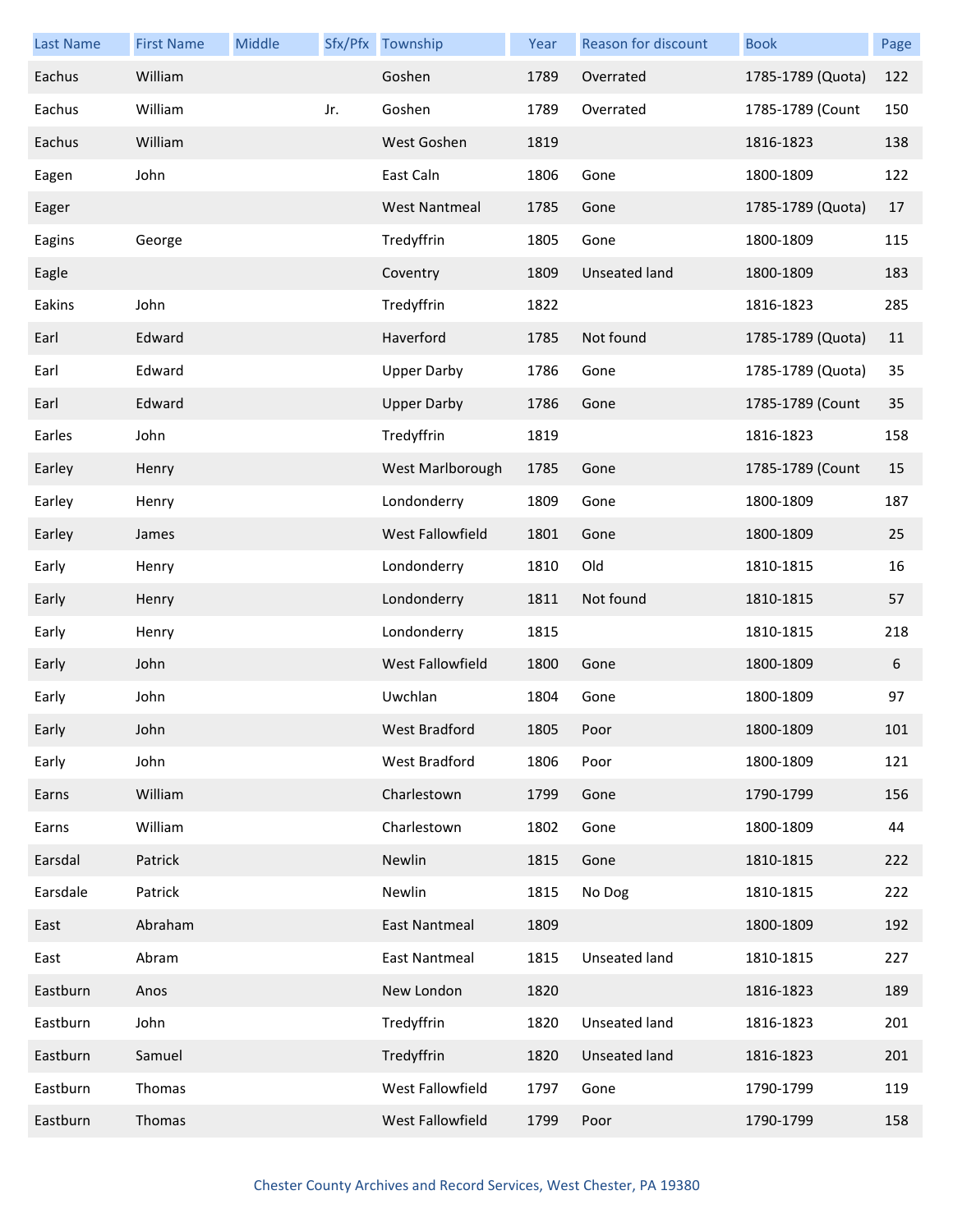| <b>Last Name</b> | <b>First Name</b> | Middle | Sfx/Pfx Township     | Year | Reason for discount | <b>Book</b>       | Page           |
|------------------|-------------------|--------|----------------------|------|---------------------|-------------------|----------------|
| Eastburns        | Thomas            |        | West Fallowfield     | 1803 | Gone                | 1800-1809         | 65             |
| Eaton            | Benjamin          |        | Bethel               | 1785 | Gone to Virginia    | 1785-1789 (Quota) | $\mathbf{1}$   |
| Eaton            | Isaac             |        | Tredyffrin           | 1803 | Gone                | 1800-1809         | 76             |
| Eaton            | Isaac             |        | London Britain       | 1814 | Gone                | 1810-1815         | 178            |
| Eaton            | Thomas            |        | New Garden           | 1805 | Gone                | 1800-1809         | 110            |
| Eaton            | William           |        | <b>West Chester</b>  | 1819 |                     | 1816-1823         | 166            |
| Eavans           | Caleb             |        | Pikeland             | 1810 | Gone                | 1810-1815         | 30             |
| Eavans           | Caleb             |        | Pikeland             | 1810 | Gone                | 1810-1815         | 30             |
| Eavans           | Joel              |        | Tredyffrin           | 1810 | Dead                | 1810-1815         | 33             |
| Eavenson         | Aaron             |        | East Bradford        | 1812 | Gone                | 1810-1815         | 83             |
| Eavenson         | Richard           |        | Birmingham           | 1785 | Poor                | 1785-1789 (Count  | $\overline{2}$ |
| Eavenson         | Richard           |        | East Fallowfield     | 1812 | No Dog              | 1810-1815         | 91             |
| Eccles           | William           |        | Lower Oxford         | 1812 | Ran away            | 1810-1815         | 109            |
| Eccles           | William           |        | Lower Oxford         | 1812 | Ran away            | 1810-1815         | 109            |
| Eccles           | William           |        | East Bradford        | 1817 |                     | 1816-1823         | 43             |
| Eccly            | William           |        | East Bradford        | 1816 |                     | 1816-1823         | $\overline{2}$ |
| Echoff           | David             |        | East Caln            | 1823 |                     | 1816-1823         | 299            |
| Echoff           | William           |        | West Marlborough     | 1812 | No Dog              | 1810-1815         | 100            |
| Echoff           | William           |        | West Marlborough     | 1812 | Gone                | 1810-1815         | 100            |
| Echoff           | William           |        | West Marlborough     | 1820 |                     | 1816-1823         | 187            |
| Ecker            | Henry             |        | Coventry             | 1812 | Gone                | 1810-1815         | 89             |
| Ecker            | Henry             |        | Coventry             | 1812 | Gone                | 1810-1815         | 89             |
| Ecker            | Jacob             |        | Vincent              | 1819 | Error               | 1816-1823         | 161            |
| Eckerman         | William           |        | <b>West Nantmeal</b> | 1805 | Gone                | 1800-1809         | 112            |
| Eckhart          | Abram             |        | <b>West Nantmeal</b> | 1805 | Gone                | 1800-1809         | 112            |
| Eckhoff          | Joseph            |        | West Bradford        | 1790 | Gone                | 1790-1799         | $\overline{2}$ |
| Eckhoff          | Samuel            |        | Newlin               | 1788 | Gone                | 1785-1789 (Quota) | 100            |
| Eckhoff          | Samuel            |        | Newlin               | 1788 | Gone                | 1785-1789 (Count  | 128            |
| Eckhoof          | Josiah            |        | Newlin               | 1792 | Poor                | 1790-1799         | 48             |
| Eckhoof          | William           |        | Newlin               | 1802 | Poor                | 1800-1809         | 50             |
| Eckles           | Samuel            |        | East Nottingham      | 1797 | Gone                | 1790-1799         | 125            |
| Eckles           | Samuel            |        | East Nottingham      | 1803 | Gone                | 1800-1809         | 71             |
| <b>Eckles</b>    | Thomas            |        | East Nottingham      | 1803 | Gone                | 1800-1809         | 71             |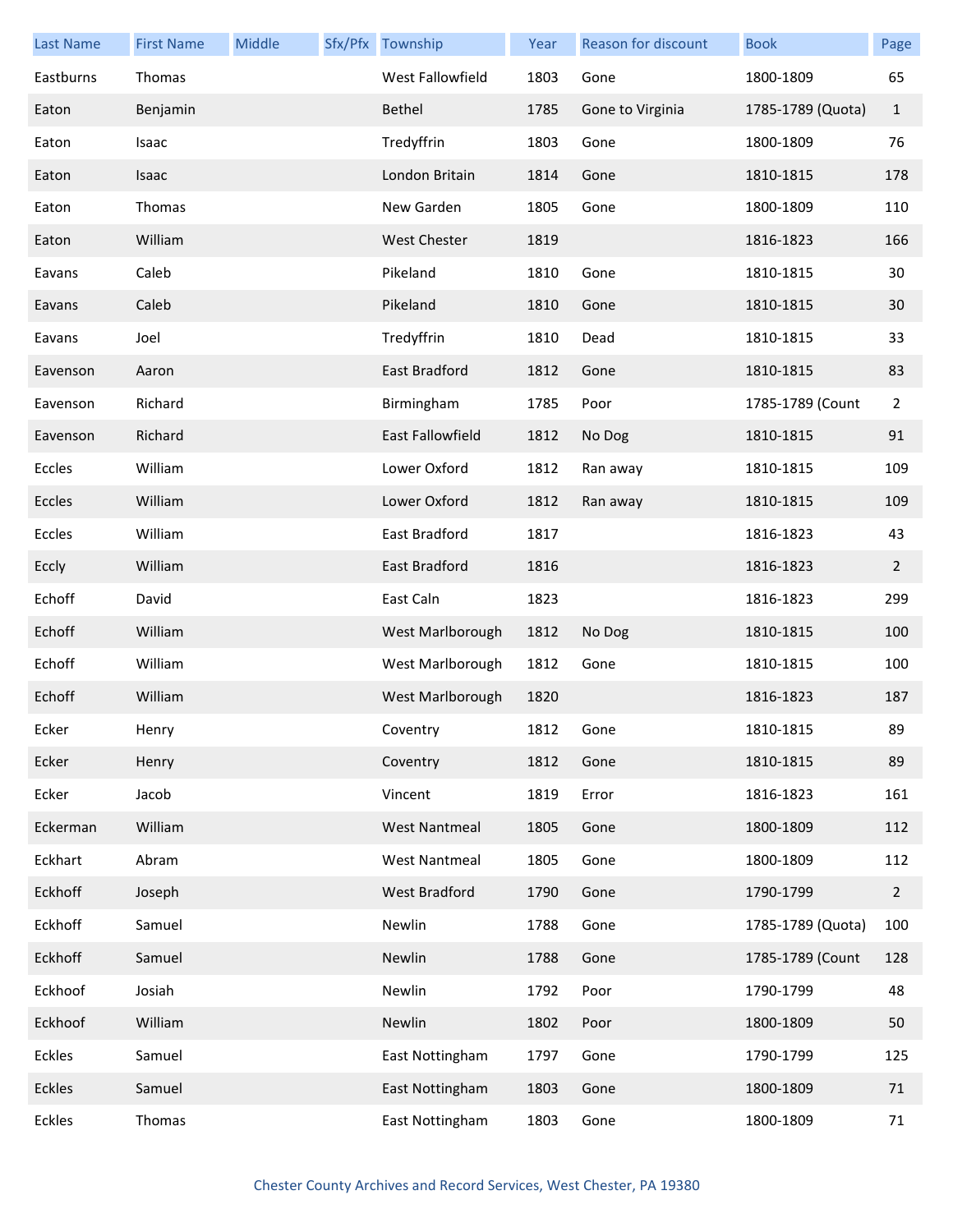| <b>Last Name</b> | <b>First Name</b> | Middle |        | Sfx/Pfx Township     | Year | <b>Reason for discount</b> | <b>Book</b>       | Page |
|------------------|-------------------|--------|--------|----------------------|------|----------------------------|-------------------|------|
| <b>Eckles</b>    | William           |        |        | Lower Oxford         | 1811 | Poor                       | 1810-1815         | 68   |
| Edgar            | John              |        |        | <b>West Nantmeal</b> | 1785 | Gone                       | 1785-1789 (Count  | 17   |
| Edgar            | John              |        |        | <b>West Nantmeal</b> | 1786 | Gone                       | 1785-1789 (Count  | 73   |
| Edgar            | John              |        |        | <b>West Nantmeal</b> | 1786 | Gone                       | 1785-1789 (Quota) | 45   |
| Edgar            | John              |        |        | West Fallowfield     | 1798 | Charged to land            | 1790-1799         | 138  |
| Edgar            | John              |        |        | Tredyffrin           | 1804 | Gone                       | 1800-1809         | 96   |
| Edge             | Jacob             |        |        | Vincent              | 1786 | Gone                       | 1785-1789 (Count  | 53   |
| Edge             | Jacob             |        |        | Pikeland             | 1786 | Gone                       | 1785-1789 (Count  | 76   |
| Edge             | Jacob             |        |        | Vincent              | 1786 | Gone                       | 1785-1789 (Quota) | 53   |
| Edge             | Jacob             |        |        | Vincent              | 1786 | Gone                       | 1786-1789         | 25   |
| Edge             | Jacob             |        |        | Pikeland             | 1788 | Gone                       | 1786-1789         | 48   |
| Edger            | James             |        |        | East Nottingham      | 1823 |                            | 1816-1823         | 318  |
| Edminston        | David             |        | Estate | West Nottingham      | 1811 | <b>Unseated land</b>       | 1810-1815         | 67   |
| Edminston        | David             |        | Estate | West Nottingham      | 1814 | Unseated land              | 1810-1815         | 185  |
| Edmiston         | (Widow)           |        |        | Oxford               | 1785 | Gone                       | 1785-1789 (Count  | 19   |
| Edmiston         | David             |        | Estate | West Nottingham      | 1816 | Unseated land              | 1816-1823         | 24   |
| Edmond           | David             |        |        | Tredyffrin           | 1805 | Gone                       | 1800-1809         | 115  |
| Edmund           | Henry             |        |        | Vincent              | 1806 | Gone                       | 1800-1809         | 137  |
| Edmunds          | William           |        |        | Charlestown          | 1819 |                            | 1816-1823         | 132  |
| Edward           | Isaac             |        |        | Middletown           | 1787 | Overrated                  | 1786-1789         | 14   |
| Edward           | John              |        |        | East Caln            | 1814 | Unseated land              | 1810-1815         | 166  |
| Edward           | Joshua            |        |        | West Marlborough     | 1813 | Gone                       | 1810-1815         | 140  |
| Edward           | Nathan            |        |        | West Marlborough     | 1788 | Gone                       | 1785-1789 (Quota) | 99   |
| Edward           | Nathan            |        |        | West Marlborough     | 1789 | Poor                       | 1785-1789 (Count  | 155  |
| Edward           | Thomas            |        |        | Thornbury            | 1789 | Gone                       | 1786-1789         | 80   |
| Edwards          | Amos              |        |        | Willistown           | 1822 |                            | 1816-1823         | 289  |
| Edwards          | David             |        |        | New London           | 1809 |                            | 1800-1809         | 190  |
| Edwards          | David             |        |        | <b>Upper Oxford</b>  | 1810 | No Dog                     | 1810-1815         | 27   |
| Edwards          | Griffith          |        |        | West Marlborough     | 1812 | Gone                       | 1810-1815         | 100  |
| Edwards          | Isaac             |        |        | Middletown           | 1786 | Overrated                  | 1785-1789 (Quota) | 42   |
| Edwards          | Isaac             |        |        | Middletown           | 1786 | Overrated                  | 1785-1789 (Count  | 42   |
| Edwards          | Isaac             |        |        | Penn                 | 1821 |                            | 1816-1823         | 240  |
| Edwards          | James             |        |        | West Caln            | 1810 |                            | 1810-1815         | 6    |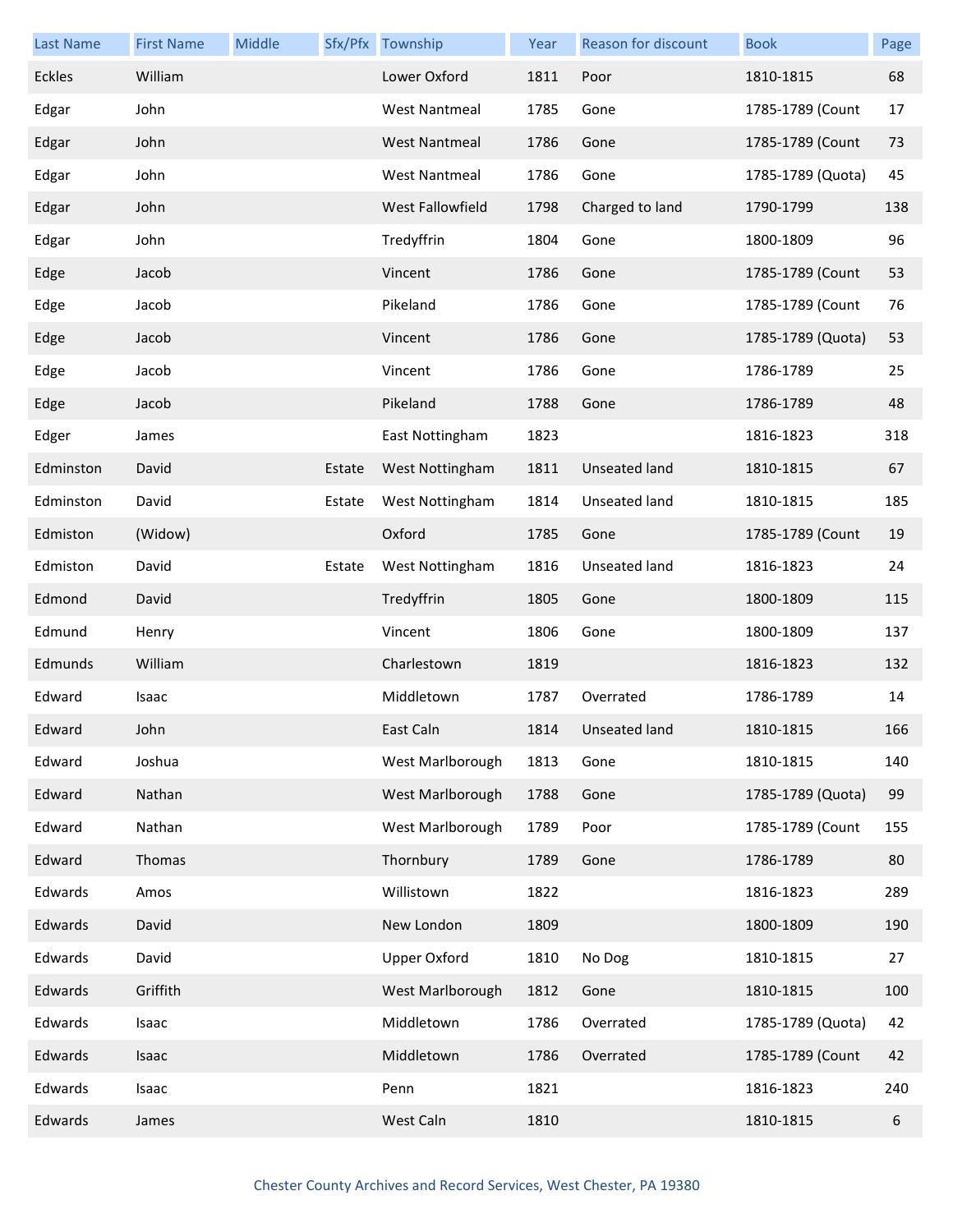| <b>Last Name</b> | <b>First Name</b> | Middle | Sfx/Pfx Township        | Year | Reason for discount  | <b>Book</b>       | Page             |
|------------------|-------------------|--------|-------------------------|------|----------------------|-------------------|------------------|
| Edwards          | James             |        | Vincent                 | 1815 |                      | 1810-1815         | 237              |
| Edwards          | John              |        | Newtown                 | 1785 | Gone                 | 1785-1789 (Count  | 16               |
| Edwards          | John              |        | East Marlborough        | 1785 | Gone                 | 1785-1789 (Count  | 14               |
| Edwards          | John              |        | Birmingham              | 1785 | Gone                 | 1785-1789 (Quota) | $\overline{2}$   |
| Edwards          | John              |        | Goshen                  | 1785 | Poor                 | 1785-1789 (Quota) | 10               |
| Edwards          | John              |        | Goshen                  | 1786 | Not found            | 1785-1789 (Quota) | 38               |
| Edwards          | John              |        | Goshen                  | 1786 | Not found            | 1786-1789         | 10               |
| Edwards          | John              |        | Goshen                  | 1786 | Not found            | 1785-1789 (Count  | 38               |
| Edwards          | John              |        | Aston                   | 1789 | Overrated            | 1785-1789 (Quota) | 113              |
| Edwards          | John              |        | Thornbury               | 1789 | Gone                 | 1785-1789 (Count  | 165              |
| Edwards          | John              |        | Thornbury               | 1789 | Poor                 | 1785-1789 (Quota) | 136              |
| Edwards          | John              |        | Aston                   | 1789 | Overrated            | 1785-1789 (Count  | 141              |
| Edwards          | John              |        | East Whiteland          | 1813 | Gone                 | 1810-1815         | 159              |
| Edwards          | John              |        | East Caln               | 1815 | <b>Unseated land</b> | 1810-1815         | 207              |
| Edwards          | John              |        | East Caln               | 1817 |                      | 1816-1823         | 46               |
| Edwards          | John              |        | East Caln               | 1818 |                      | 1816-1823         | 88               |
| Edwards          | John              |        | East Caln               | 1819 | Unseated land        | 1816-1823         | 130              |
| Edwards          | John              |        | West Fallowfield        | 1820 |                      | 1816-1823         | 178              |
| Edwards          | John              |        | Lower Oxford            | 1823 |                      | 1816-1823         | 323              |
| Edwards          | Jonathan          |        | Penn                    | 1822 |                      | 1816-1823         | 281              |
| Edwards          | Lydia             |        | West Nottingham         | 1797 | Poor                 | 1790-1799         | 125              |
| Edwards          | Moses             |        | Brandywine              | 1810 | Dog Killed           | 1810-1815         | 4                |
| Edwards          | Moses             |        | East Caln               | 1812 |                      | 1810-1815         | 86               |
| Edwards          | Nathan            |        | West Marlborough        | 1788 | Gone                 | 1785-1789 (Count  | 127              |
| Edwards          | Nathan            |        | West Marlborough        | 1789 | Gone                 | 1785-1789 (Quota) | 127              |
| Edwards          | Nathan            |        | West Caln               | 1810 |                      | 1810-1815         | $\boldsymbol{6}$ |
| Edwards          | Nathan            |        | West Caln               | 1819 |                      | 1816-1823         | 131              |
| Edwards          | Nathan            |        | West Caln               | 1820 |                      | 1816-1823         | 173              |
| Edwards          | Nathan            |        | West Caln               | 1821 |                      | 1816-1823         | 215              |
| Edwards          | Osaac             |        | <b>Upper Providence</b> | 1785 | Paid in Middletown   | 1785-1789 (Count  | 21               |
| Edwards          | Philip            |        | Marple                  | 1788 | Lame                 | 1785-1789 (Count  | 125              |
| Edwards          | Philip            |        | Marple                  | 1788 | Lame                 | 1785-1789 (Quota) | 97               |
| Edwards          | Plummer           |        | West Marlborough        | 1803 | Under age            | 1800-1809         | 69               |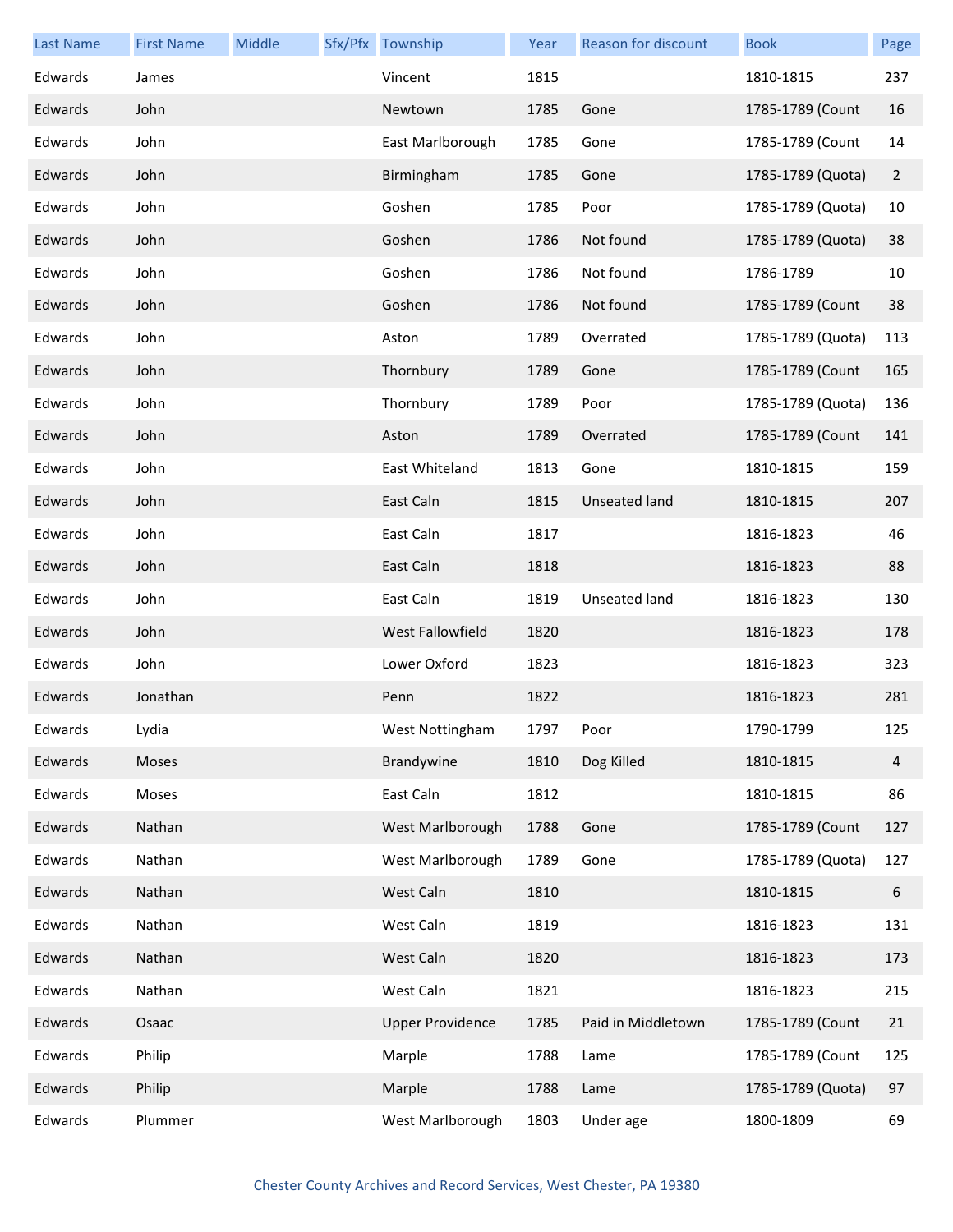| <b>Last Name</b> | <b>First Name</b> | Middle | Sfx/Pfx Township     | Year | <b>Reason for discount</b> | <b>Book</b>       | Page           |
|------------------|-------------------|--------|----------------------|------|----------------------------|-------------------|----------------|
| Edwards          | Robert            |        | East Whiteland       | 1822 |                            | 1816-1823         | 291            |
| Edwards          | Samuel            |        | East Fallowfield     | 1799 | Gone                       | 1790-1799         | 157            |
| Edwards          | Thomas            |        | <b>Upper Darby</b>   | 1785 | Gone                       | 1785-1789 (Quota) | 7              |
| Edwards          | Thomas            |        | <b>West Nantmeal</b> | 1785 | Gone                       | 1785-1789 (Count  | 17             |
| Edwards          | Thomas            |        | <b>Upper Darby</b>   | 1785 | Gone                       | 1785-1789 (Count  | $\overline{7}$ |
| Edwards          | Thomas            |        | Chester              | 1786 | Poor                       | 1785-1789 (Count  | 59             |
| Edwards          | Thomas            |        | Thornbury            | 1787 | Gone                       | 1785-1789 (Count  | 108            |
| Edwards          | Thomas            |        | Thornbury            | 1788 | Gone                       | 1785-1789 (Quota) | 108            |
| Edwards          | thomas            |        | Thornbury            | 1788 | Gone                       | 1785-1789 (Count  | 136            |
| Edwards          | Thomas            |        | Chester              | 1788 | Poor                       | 1786-1789         | 59             |
| Edwards          | Thomas            |        | Aston                | 1789 | Poor                       | 1785-1789 (Count  | 141            |
| Edwards          | Thomas            |        | Aston                | 1789 | Poor                       | 1785-1789 (Quota) | 113            |
| Edwards          | Thomas            |        | East Caln            | 1812 | <b>Unseated land</b>       | 1810-1815         | 86             |
| Edwards          | Thomas            |        | Sadsbury             | 1812 | No Dog                     | 1810-1815         | 112            |
| Edwards          | Thomas            |        | East Caln            | 1815 | <b>Unseated land</b>       | 1810-1815         | 207            |
| Edwards          | Thomas            |        | East Caln            | 1817 |                            | 1816-1823         | 46             |
| Edwards          | Thomas            |        | East Caln            | 1818 |                            | 1816-1823         | 88             |
| Edwards          | Thomas            |        | East Caln            | 1819 | Unseated land              | 1816-1823         | 130            |
| Edwards          | Thomas            |        | East Caln            | 1821 |                            | 1816-1823         | 214            |
| Edwards          | Thomas            |        | East Caln            | 1822 | Unseated land              | 1816-1823         | 256            |
| Edwards          | Thomas            |        | East Caln            | 1823 |                            | 1816-1823         | 299            |
| Edwards          | William           |        | Lower Darby          | 1788 | Dead                       | 1785-1789 (Count  | 120            |
| Edwards          | William           |        | Lower Darby          | 1788 | Dead                       | 1785-1789 (Quota) | 92             |
| Edwards          | William           |        | Willistown           | 1812 | Twice taxed                | 1810-1815         | 117            |
| Edwards          | William           |        | Londonderry          | 1820 |                            | 1816-1823         | 185            |
| Edwards          | William           |        | West Marlborough     | 1822 |                            | 1816-1823         | 271            |
| Egdone           | John              |        | Tredyffrin           | 1805 | Poor                       | 1800-1809         | 115            |
| Ehrinzeller      | Jacob             |        | West Goshen          | 1819 |                            | 1816-1823         | 138            |
| Eiffert          | Charles           |        | East Caln            | 1818 |                            | 1816-1823         | 88             |
| Eirs             | jacob             |        | West Caln            | 1808 |                            | 1800-1809         | 162            |
| Ekhoff           | William           |        | Sadsbury             | 1803 | Gone                       | 1800-1809         | 75             |
| Ekins            | Jesse             |        | Tredyffrin           | 1810 | No Dog                     | 1810-1815         | 33             |
| Ekins            | Jesse             |        | Tredyffrin           | 1811 | No Dog                     | 1810-1815         | 74             |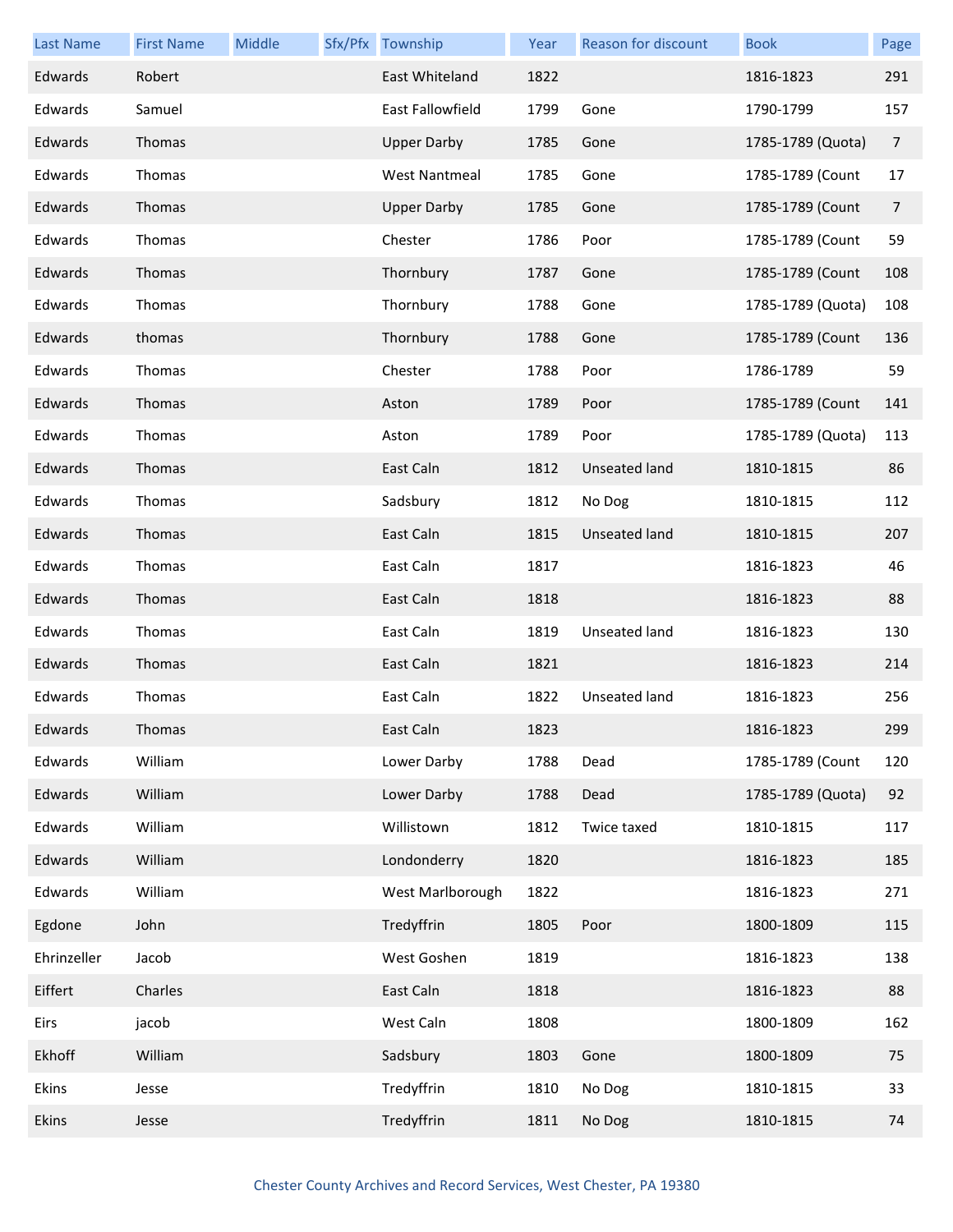| <b>Last Name</b> | <b>First Name</b> | Middle | Sfx/Pfx Township        | Year | Reason for discount     | <b>Book</b>       | Page |
|------------------|-------------------|--------|-------------------------|------|-------------------------|-------------------|------|
| Elder            | James             |        | Tredyffrin              | 1790 | Gone                    | 1790-1799         | 15   |
| Elder            | John              |        | East Whiteland          | 1820 |                         | 1816-1823         | 206  |
| Elder            | John              |        | East Whiteland          | 1821 |                         | 1816-1823         | 249  |
| Eldridge         | Enos              |        | Willistown              | 1821 |                         | 1816-1823         | 247  |
| Eldridge         | Joseph            |        | Goshen                  | 1814 | One Dog                 | 1810-1815         | 173  |
| Eldridge         | Samuel            |        | <b>East Fallowfield</b> | 1801 | Paid in West Marlborou  | 1800-1809         | 25   |
| Eli              | Moses             |        | East Nottingham         | 1820 |                         | 1816-1823         | 191  |
| Eliott           | Elijah            |        | Brandywine              | 1822 |                         | 1816-1823         | 255  |
| Elk Forge        |                   |        | New London              | 1800 | Charged to land         | 1800-1809         | 11   |
| Elk Forge Com    |                   |        | New London              | 1795 | Can't be got            | 1790-1799         | 86   |
| Elk Forge Com    |                   |        | New London              | 1801 | Charged to land         | 1800-1809         | 30   |
| Elk Forge Com    |                   |        | New London              | 1802 | Charged to land         | 1800-1809         | 50   |
| Elliot           | Daniel            |        | Sadsbury                | 1805 | Gone                    | 1800-1809         | 115  |
| Elliot           | Elizabeth         |        | <b>East Fallowfield</b> | 1816 |                         | 1816-1823         | 10   |
| Elliot           | George            |        | Brandywine              | 1808 | Gone                    | 1800-1809         | 161  |
| Elliot           | James             |        | <b>West Nantmeal</b>    | 1807 | Gone                    | 1800-1809         | 152  |
| Elliot           | James             |        | New Garden              | 1810 | Gone                    | 1810-1815         | 22   |
| Elliot           | Joseph            |        | Uwchlan                 | 1815 | Gone                    | 1810-1815         | 236  |
| Elliot           | Thomas            |        | Brandywine              | 1806 | Gone                    | 1800-1809         | 121  |
| Elliott          | Benjamin          |        | Lower Darby             | 1786 | Overflowing of the tide | 1785-1789 (Quota) | 36   |
| Elliott          | Benjamin          |        | East Caln               | 1821 |                         | 1816-1823         | 214  |
| Elliott          | Daniel            |        | Sadsbury                | 1806 | Gone                    | 1800-1809         | 135  |
| Elliott          | Elijah            |        | Brandywine              | 1821 |                         | 1816-1823         | 213  |
| Elliott          | Elizabeth         |        | East Fallowfield        | 1822 |                         | 1816-1823         | 261  |
| Elliott          | George            |        | Brandywine              | 1809 | Gone                    | 1800-1809         | 181  |
| Elliott          | James             |        | East Caln               | 1785 | Gone                    | 1785-1789 (Count  | 6    |
| Elliott          | James             |        | London Grove            | 1811 | Not found               | 1810-1815         | 58   |
| Elliott          | James             |        | Coventry                | 1816 |                         | 1816-1823         | 8    |
| Elliott          | James             |        | Sadsbury                | 1820 |                         | 1816-1823         | 199  |
| Elliott          | John              |        | Charlestown             | 1821 |                         | 1816-1823         | 217  |
| Elliott          | Moses             |        | East Fallowfield        | 1793 | Under age               | 1790-1799         | 62   |
| Elliott          | Robert            |        | East Caln               | 1785 | Transported             | 1785-1789 (Quota) | 6    |
| Elliott          | Robert            |        | East Fallowfield        | 1823 |                         | 1816-1823         | 304  |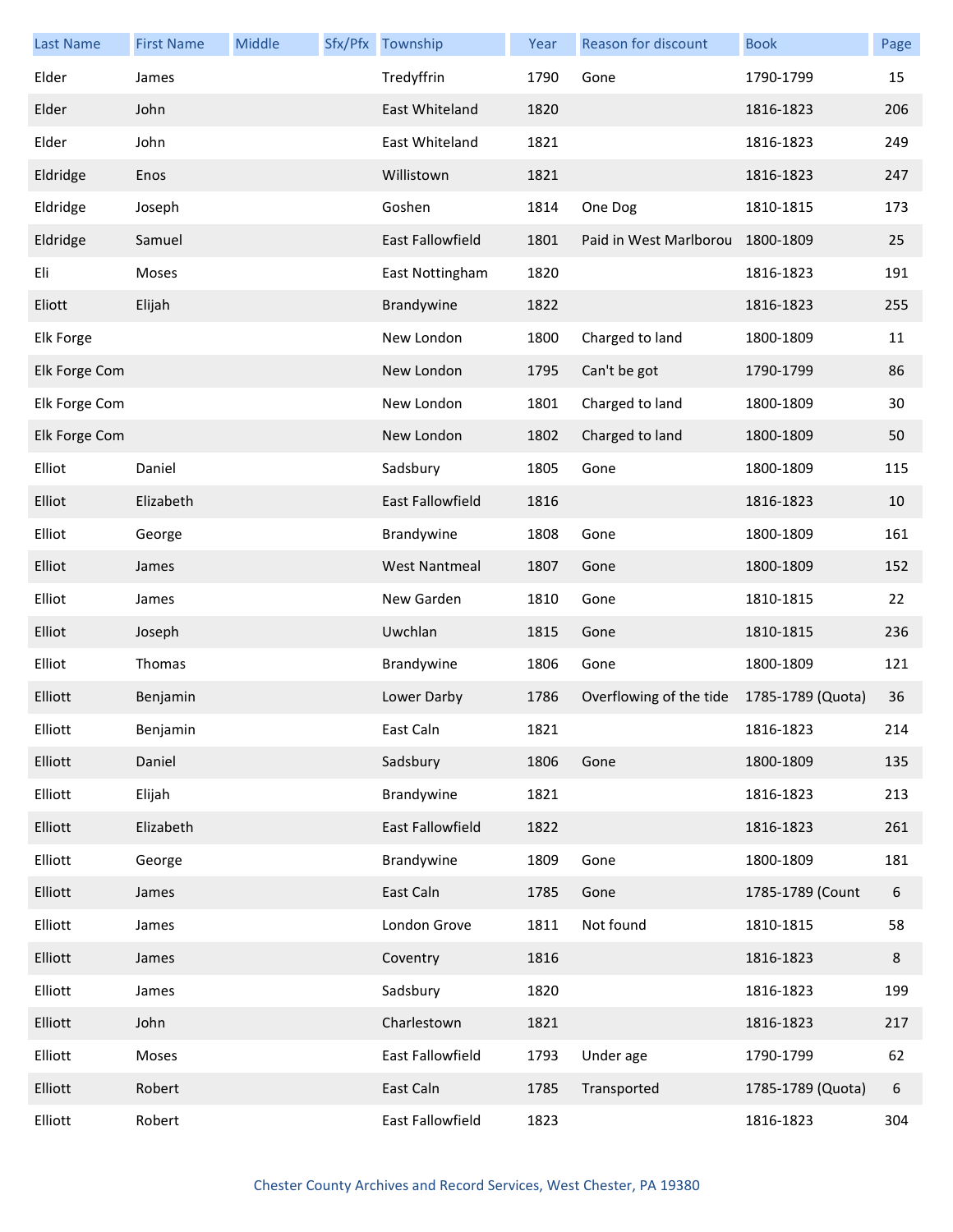| <b>Last Name</b> | <b>First Name</b> | Middle | Sfx/Pfx Township     | Year | <b>Reason for discount</b> | <b>Book</b>       | Page |
|------------------|-------------------|--------|----------------------|------|----------------------------|-------------------|------|
| Elliott          | Thomas            |        | <b>West Chester</b>  | 1819 | Gone                       | 1816-1823         | 166  |
| Elliott          | William           |        | East Marlborough     | 1793 | Gone                       | 1790-1799         | 66   |
| Elliott          | William           |        | Brandywine           | 1797 | Overrated                  | 1790-1799         | 115  |
| Elliott          | William           |        | Tredyffrin           | 1816 |                            | 1816-1823         | 32   |
| Elliott          | William           |        | Tredyffrin           | 1819 |                            | 1816-1823         | 158  |
| Elliott          | William           |        | Tredyffrin           | 1820 |                            | 1816-1823         | 201  |
| Elliott          | William           |        | Pennsbury            | 1821 |                            | 1816-1823         | 239  |
| <b>Ellis</b>     | Arthur            |        | Goshen               | 1786 | Gone                       | 1785-1789 (Quota) | 38   |
| Ellis            | Arthur            |        | Goshen               | 1786 | Gone                       | 1785-1789 (Quota) | 38   |
| Ellis            | Charles           |        | Marple               | 1787 | Gone                       | 1785-1789 (Quota) | 69   |
| <b>Ellis</b>     | Charles           |        | Marple               | 1787 | Gone                       | 1785-1789 (Count  | 97   |
| Ellis            | Elisha            |        | <b>West Nantmeal</b> | 1786 | Poor                       | 1785-1789 (Quota) | 45   |
| Ellis            | Elisha            |        | <b>West Nantmeal</b> | 1786 | Poor                       | 1785-1789 (Count  | 73   |
| Ellis            | Elisha            |        | <b>West Nantmeal</b> | 1787 | Poor                       | 1785-1789 (Count  | 101  |
| <b>Ellis</b>     | Elisha            |        | <b>West Nantmeal</b> | 1787 | Poor                       | 1785-1789 (Quota) | 73   |
| <b>Ellis</b>     | Elisha            |        | Honey Brook          | 1789 | Gone                       | 1785-1789 (Quota) | 123  |
| Ellis            | Elisha            |        | Honey Brook          | 1789 | Gone                       | 1785-1789 (Count  | 151  |
| Ellis            | Elisha            |        | Honey Brook          | 1798 | Poor                       | 1790-1799         | 139  |
| <b>Ellis</b>     | Elisha            |        | <b>West Nantmeal</b> | 1804 | Poor                       | 1800-1809         | 93   |
| Ellis            | Elisha            |        | <b>East Nantmeal</b> | 1808 | Gone                       | 1800-1809         | 172  |
| <b>Ellis</b>     | Humphrey          |        | Haverford            | 1789 | Married                    | 1785-1789 (Quota) | 123  |
| Ellis            | James             |        | Kennett              | 1797 | Not found                  | 1790-1799         | 120  |
| <b>Ellis</b>     | James             |        | New Garden           | 1821 |                            | 1816-1823         | 232  |
| Ellis            | John              |        | Coventry             | 1802 | Gone                       | 1800-1809         | 43   |
| <b>Ellis</b>     | Jonathan          |        | Haverford            | 1788 | Overrated                  | 1785-1789 (Count  | 123  |
| Ellis            | Jonathan          |        | Haverford            | 1788 | Overrated                  | 1785-1789 (Quota) | 95   |
| Ellis            | Jonathan          |        | Haverford            | 1789 | Overrated                  | 1785-1789 (Count  | 151  |
| Ellis            | Jonathan          |        | Haverford            | 1789 | Overrated                  | 1785-1789 (Quota) | 123  |
| <b>Ellis</b>     | Jonathan          |        | Uwchlan              | 1801 | Under age                  | 1800-1809         | 37   |
| Ellis            | Jonathan          |        | Tredyffrin           | 1803 | Gone                       | 1800-1809         | 76   |
| <b>Ellis</b>     | Thomas            |        | Easttown             | 1786 | Gone                       | 1785-1789 (Count  | 37   |
| Ellis            | Thomas            |        | Easttown             | 1786 | Dead                       | 1785-1789 (Quota) | 37   |
| <b>Ellis</b>     | Thomas            |        | Easttown             | 1786 | Dead                       | 1785-1789 (Quota) | 37   |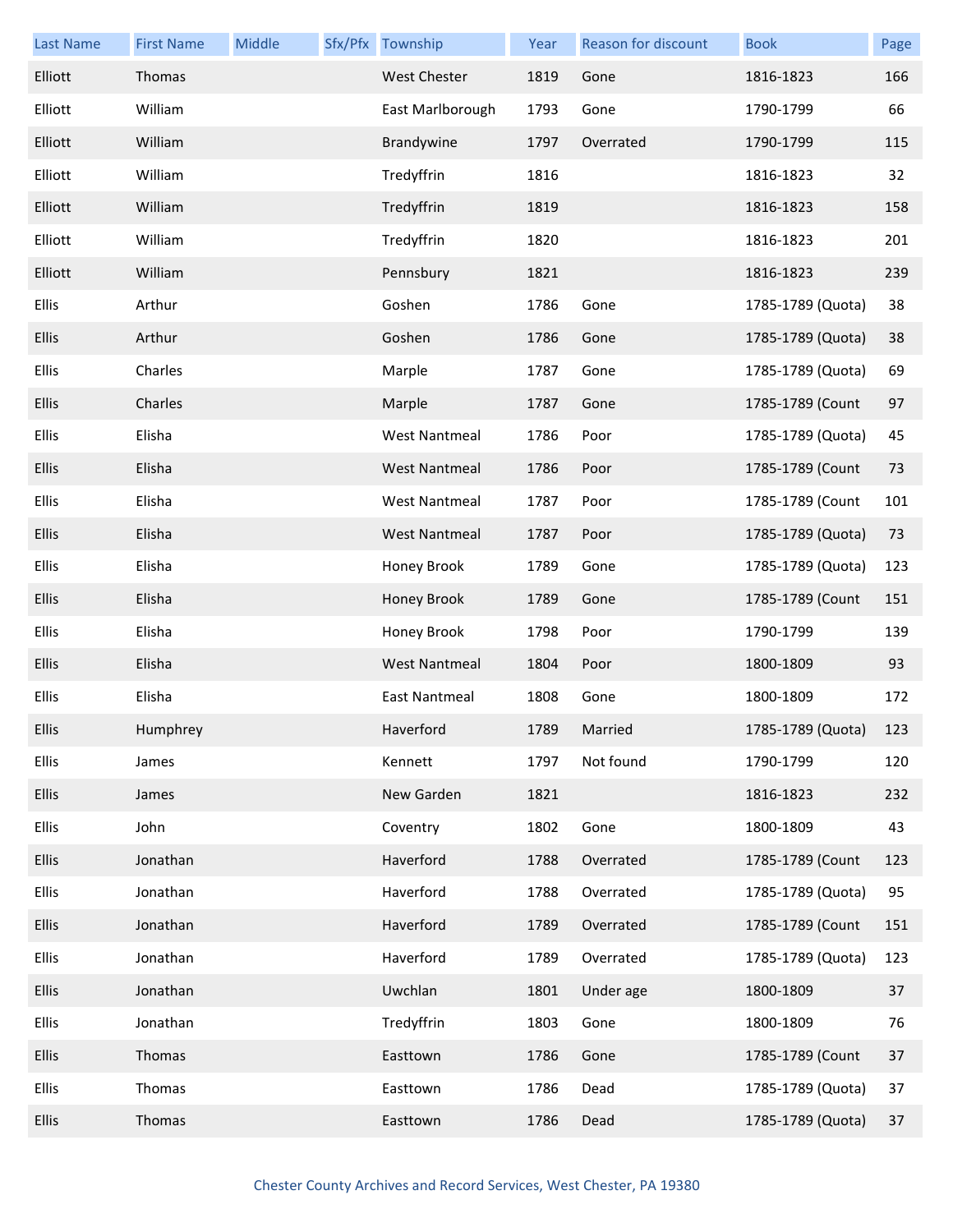| <b>Last Name</b> | <b>First Name</b> | Middle    |     | Sfx/Pfx Township | Year | Reason for discount | <b>Book</b>       | Page |
|------------------|-------------------|-----------|-----|------------------|------|---------------------|-------------------|------|
| <b>Ellis</b>     | Thomas            |           |     | Easttown         | 1787 | Gone                | 1786-1789         | 9    |
| Ellmaker         | George            |           |     | Honey Brook      | 1815 | No Dog              | 1810-1815         | 215  |
| Ellmaker         | Leonard           |           |     | Sadsbury         | 1816 | No Dog              | 1816-1823         | 31   |
| Elmaker          | Leonard           |           |     | Sadsbury         | 1790 | Charged to land     | 1790-1799         | 15   |
| Elmaker          | Leonard           |           |     | Sadsbury         | 1792 | Lancaster County    | 1790-1799         | 53   |
| Elsbey           | Joseph            |           |     | Uwchlan          | 1791 | Poor                | 1790-1799         | 36   |
| Elsby            | Joseph            |           |     | Uwchlan          | 1789 | Poor                | 1785-1789 (Quota) | 137  |
| Elsby            | Joseph            |           |     | Uwchlan          | 1789 | Poor                | 1785-1789 (Count  | 166  |
| Elsworth         | Francis           | <b>B.</b> |     | East Nottingham  | 1817 |                     | 1816-1823         | 64   |
| Elton            | Amos              |           |     | West Nottingham  | 1815 | Gone                | 1810-1815         | 226  |
| Elton            | Robert            |           | Jr. | Brandywine       | 1793 | Gone                | 1790-1799         | 59   |
| Elton            | Samuel            |           |     | West Marlborough | 1788 | Gone                | 1785-1789 (Count  | 127  |
| Elton            | Samuel            |           |     | West Marlborough | 1788 | Gone                | 1785-1789 (Quota) | 99   |
| Elton            | Thomas            |           |     | West Caln        | 1801 | Gone                | 1800-1809         | 23   |
| Elton            | Thomas            |           |     | West Fallowfield | 1808 | Gone                | 1800-1809         | 165  |
| Elwell           | Isaac             |           |     | Charlestown      | 1819 |                     | 1816-1823         | 132  |
| Elworthey        | nathan            |           |     | Aston            | 1786 |                     | 1785-1789 (Quota) | 29   |
| Embree           | Elisha            |           |     | East Bradford    | 1819 |                     | 1816-1823         | 127  |
| Embree           | James             |           |     | East Bradford    | 1818 |                     | 1816-1823         | 85   |
| Embree           | James             |           |     | West Caln        | 1820 |                     | 1816-1823         | 173  |
| Emery            | George            |           |     | Pikeland         | 1793 | Losses              | 1790-1799         | 72   |
| Emery            | Henry             |           |     | Uwchlan          | 1809 | Gone                | 1800-1809         | 196  |
| Emery            | Philip            |           |     | Pikeland         | 1790 | Losses              | 1790-1799         | 14   |
| Emery            | Thomas            |           |     | East Nottingham  | 1798 | Gone                | 1790-1799         | 144  |
| Emery            | Thomas            |           |     | East Nottingham  | 1800 | Gone                | 1800-1809         | 12   |
| Emirck           | John              |           |     | Vincent          | 1786 | Gone                | 1786-1789         | 25   |
| Emirck           | John              |           |     | Vincent          | 1786 | Gone                | 1785-1789 (Quota) | 53   |
| Emlen            | James             |           |     | Middletown       | 1788 | Overrated           | 1785-1789 (Quota) | 98   |
| Emlen            | James             |           |     | Middletown       | 1788 | Overrated           | 1785-1789 (Count  | 126  |
| Emmick           | Peter             |           |     | Vincent          | 1787 | Gone                | 1785-1789 (Quota) | 81   |
| Emmick           | Peter             |           |     | Vincent          | 1787 | Gone                | 1785-1789 (Count  | 109  |
| Emmick           | Peter             |           |     | Vincent          | 1788 | Gone                | 1786-1789         | 81   |
| Emmit            | Charles           |           |     | New London       | 1823 |                     | 1816-1823         | 316  |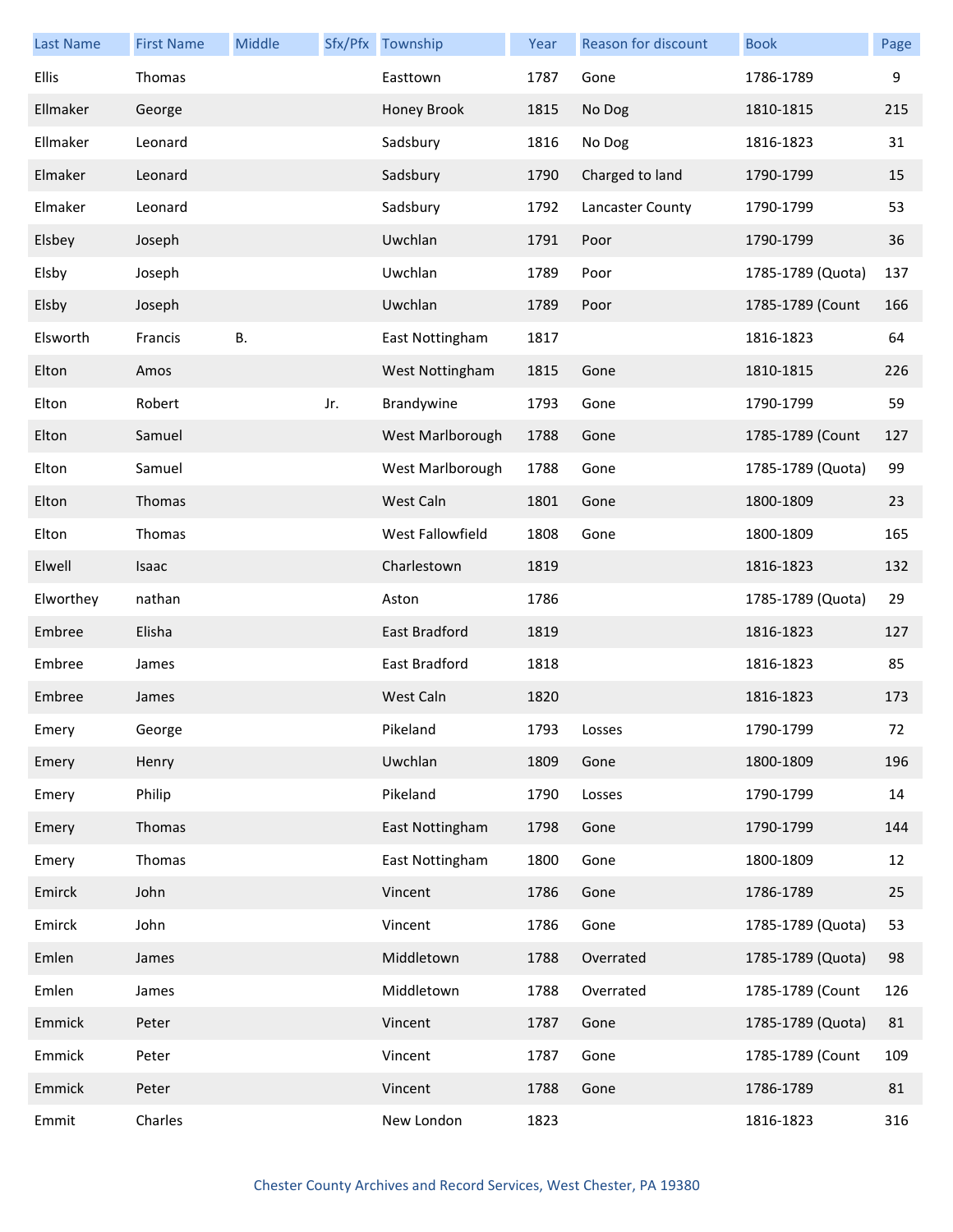| <b>Last Name</b> | <b>First Name</b> | Middle | Sfx/Pfx Township     | Year | Reason for discount | <b>Book</b>       | Page           |
|------------------|-------------------|--------|----------------------|------|---------------------|-------------------|----------------|
| Emold            | Edward            |        | Coventry             | 1798 | Gone                | 1790-1799         | 136            |
| Emole            | Christian         |        | East Nantmeal        | 1810 | No Dog              | 1810-1815         | 25             |
| Emole            | Christian         |        | East Nantmeal        | 1812 | No Dog              | 1810-1815         | 106            |
| Emole            | Joseph            |        | Coventry             | 1816 |                     | 1816-1823         | 8              |
| Emon             | Laurence          |        | Coventry             | 1805 | Gone                | 1800-1809         | 103            |
| Emore            | Laurence          |        | Coventry             | 1806 | Gone                | 1800-1809         | 123            |
| Emrey            | George            |        | Pikeland             | 1791 | Infirm              | 1790-1799         | 33             |
| Emrey            | George            |        | Pikeland             | 1803 | Overrated           | 1800-1809         | 75             |
| Emrey            | John              |        | Vincent              | 1818 | Paid in Pikeland    | 1816-1823         | 119            |
| Emrey            | Philip            |        | Pikeland             | 1791 | Peculiar hardship   | 1790-1799         | 33             |
| Emrey            | Philip            |        | Pikeland             | 1799 | Overrated           | 1790-1799         | 167            |
| Emrey            | Philip            |        | Pikeland             | 1801 | Poor                | 1800-1809         | 35             |
| Emrick           | John              |        | Vincent              | 1786 | Gone                | 1785-1789 (Count  | 53             |
| Emrick           | Samuel            |        | Charlestown          | 1820 |                     | 1816-1823         | 175            |
| Emry             | George            |        | Pikeland             | 1789 | Overrated           | 1785-1789 (Count  | 162            |
| Emry             | George            |        | Charlestown          | 1806 | Gone                | 1800-1809         | 123            |
| Emry             | George            |        | Pikeland             | 1817 |                     | 1816-1823         | 71             |
| Emry             | George            |        | Pikeland             | 1823 |                     | 1816-1823         | 325            |
| Emry             | John              |        | East Whiteland       | 1819 | Gone                | 1816-1823         | 164            |
| Emry             | John              |        | Pikeland             | 1819 |                     | 1816-1823         | 155            |
| Emry             | Peter             |        | Honey Brook          |      | 1800 Pays land tax  | 1800-1809         | $7^{\circ}$    |
| Emry             | Peter             |        | East Nantmeal        | 1821 |                     | 1816-1823         | 235            |
| Emry             | Philip            |        | Pikeland             | 1789 | Married             | 1785-1789 (Count  | 162            |
| Emry             | Philip            |        | <b>East Nantmeal</b> | 1815 | Unseated land       | 1810-1815         | 227            |
| Endsworth        | Samuel            |        | Nether Providence    | 1788 | Paid in Chester     | 1785-1789 (Quota) | 105            |
| England          | David             |        | East Marlborough     | 1819 | No Dog              | 1816-1823         | 144            |
| England          | Erasmus           |        | West Chester         | 1818 |                     | 1816-1823         | 124            |
| England          | John              |        | Brandywine           | 1808 | Gone                | 1800-1809         | 161            |
| England          | Joseph            |        | <b>West Bradford</b> | 1800 | Gone                | 1800-1809         | $\overline{2}$ |
| England          | Joseph            |        | Brandywine           | 1809 | Poor                | 1800-1809         | 181            |
| England          | Joseph            |        | Brandywine           | 1810 | Gone                | 1810-1815         | $\overline{4}$ |
| England          | Joseph            |        | Brandywine           | 1811 | Unseated land       | 1810-1815         | 45             |
| England          | Joseph            |        | East Bradford        | 1823 |                     | 1816-1823         | 296            |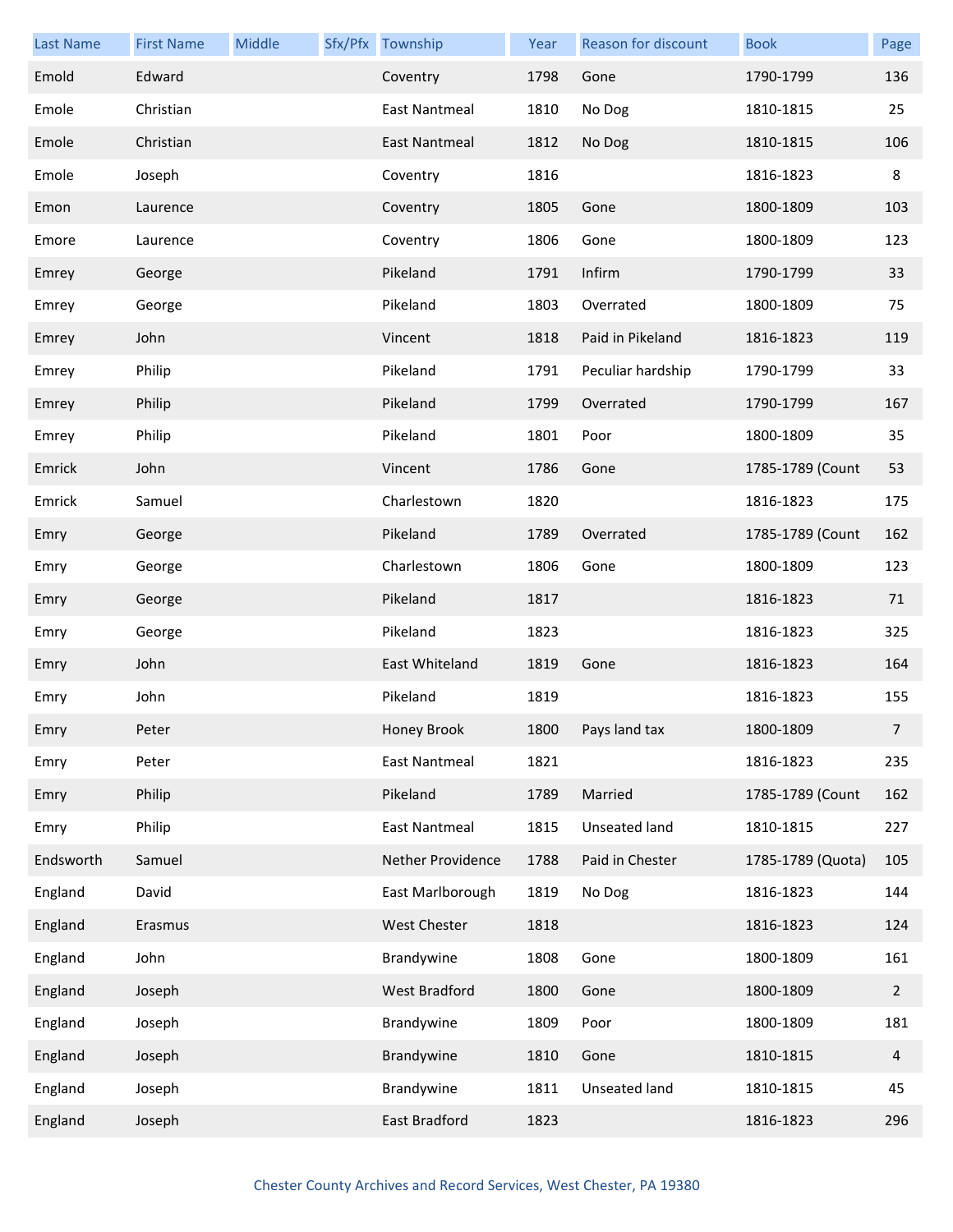| <b>Last Name</b> | <b>First Name</b> | Middle |     | Sfx/Pfx Township     | Year | <b>Reason for discount</b> | <b>Book</b>       | Page |
|------------------|-------------------|--------|-----|----------------------|------|----------------------------|-------------------|------|
| England          | Joshua            |        |     | West Caln            | 1812 | Gone                       | 1810-1815         | 87   |
| England          | Nun               |        |     | Pennsbury            | 1785 | Poor                       | 1785-1789 (Count  | 20   |
| England          | Samuel            |        |     | East Marlborough     | 1808 | Gone                       | 1800-1809         | 168  |
| England          | William           |        | Jr. | <b>West Bradford</b> | 1808 | Crippled                   | 1800-1809         | 161  |
| Engle            | Elias             |        |     | Middletown           | 1786 | Poor                       | 1785-1789 (Count  | 42   |
| Engle            | Elias             |        |     | Middletown           | 1787 | Poor                       | 1786-1789         | 14   |
| Engle            | Elias             |        |     | Nether Providence    | 1787 | Twice entered              | 1785-1789 (Quota) | 77   |
| Engle            | John              |        |     | Chester              | 1787 | Gone to Jersey             | 1785-1789 (Count  | 87   |
| Engle            | John              |        |     | Chester              | 1787 | Gone to Jersey             | 1785-1789 (Quota) | 59   |
| Engle            | John              |        |     | Chester              | 1788 | Gone to Jersey             | 1786-1789         | 31   |
| Engle            | John              |        |     | West Caln            | 1814 | Unseated land              | 1810-1815         | 167  |
| Engle            | Joseph            |        |     | Tredyffrin           | 1806 | Gone                       | 1800-1809         | 135  |
| Enos             | Ceasar            |        |     | Kennett              | 1823 |                            | 1816-1823         | 309  |
| Ensworth         | Samuel            |        |     | Chester              | 1786 | Paid in Providence         | 1785-1789 (Count  | 31   |
| Ensworth         | Samuel            |        |     | Chester              | 1786 | Paid in Nether Providen    | 1785-1789 (Quota) | 31   |
| Ensworth         | Samuel            |        |     | Chester              | 1786 | Paid in Providence         | 1785-1789 (Count  | 59   |
| Ensworth         | Samuel            |        |     | Chester              | 1787 | Paid in Providence         | 1785-1789 (Quota) | 59   |
| Ensworth         | Samuel            |        |     | Chester              | 1787 | Paid in Providence         | 1785-1789 (Count  | 87   |
| Ensworth         | Samuel            |        |     | Nether Providence    | 1788 | Paid Christie              | 1785-1789 (Count  | 133  |
| Ensworth         | Samuel            |        |     | Chester              | 1788 | Paid in Providence         | 1786-1789         | 31   |
| Ensworth         | Samuel            |        |     | Chester              | 1788 | Paid in Providence         | 1786-1789         | 59   |
| Enterkin         | James             |        |     | West Caln            | 1809 | Old & Poor                 | 1800-1809         | 182  |
| Entricken        | James             |        |     | East Caln            | 1786 | Gone                       | 1785-1789 (Quota) | 34   |
| Entricken        | Samuel            |        |     | East Nottingham      | 1785 | Gone                       | 1785-1789 (Count  | 18   |
| Entriken         | Caleb             |        |     | West Goshen          | 1823 | Error                      | 1816-1823         | 307  |
| Entriken         | Ε.                |        |     | East Bradford        | 1823 |                            | 1816-1823         | 296  |
| Entriken         | James             |        |     | East Caln            | 1785 | Poor                       | 1785-1789 (Count  | 6    |
| Entriken         | James             |        |     | East Caln            | 1787 | Poor                       | 1785-1789 (Count  | 90   |
| Entriken         | James             |        |     | East Caln            | 1787 | Poor & Gone                | 1785-1789 (Quota) | 62   |
| Entriken         | James             |        |     | West Caln            | 1808 |                            | 1800-1809         | 162  |
| Entriken         | James             |        |     | Honey Brook          | 1817 |                            | 1816-1823         | 54   |
| Entriken         | John              |        |     | Sadsbury             | 1807 | Paid elsewhere             | 1800-1809         | 155  |
| Entriken         | S.                |        |     | East Bradford        | 1823 |                            | 1816-1823         | 296  |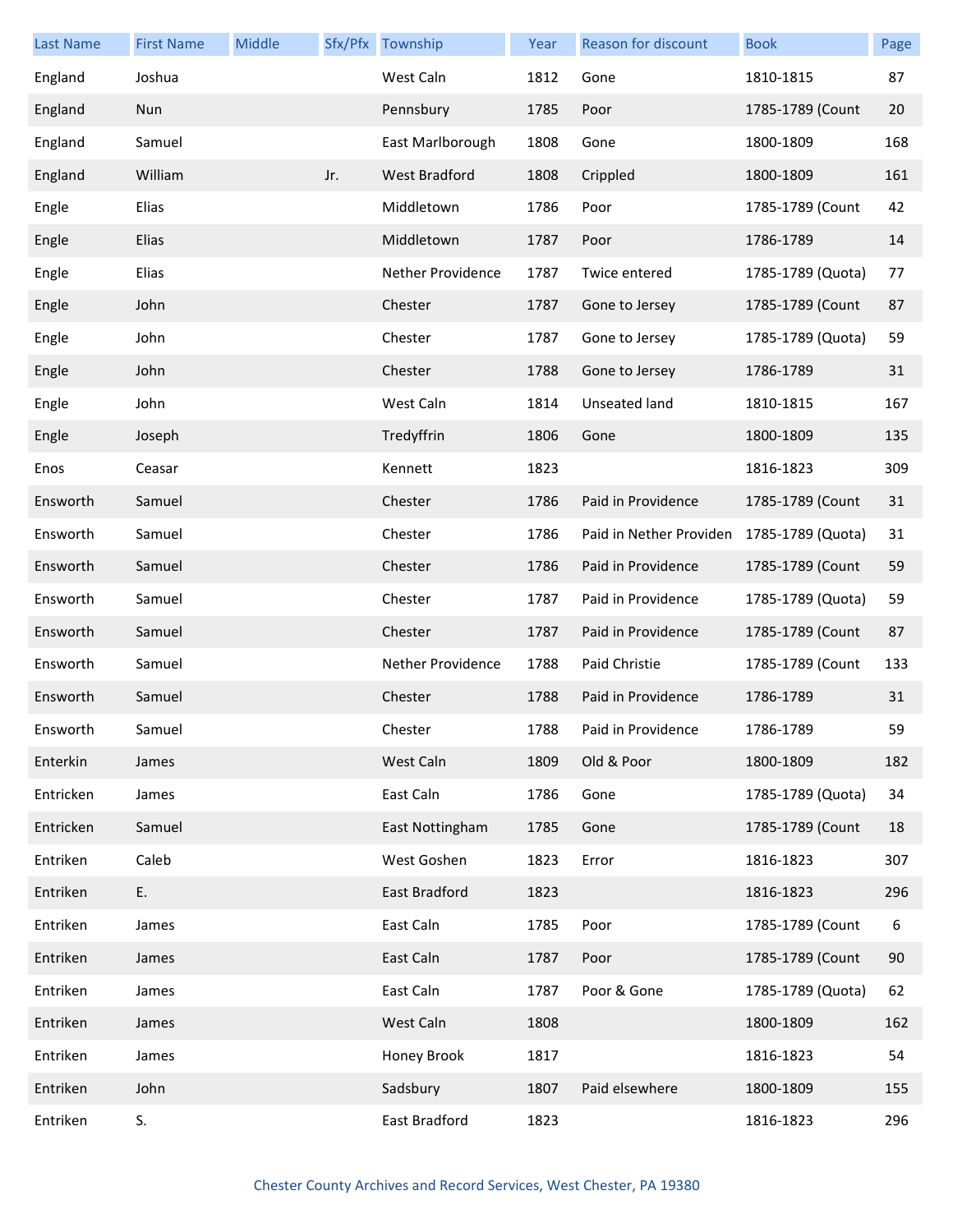| <b>Last Name</b> | <b>First Name</b> | Middle | Sfx/Pfx Township     | Year | Reason for discount | <b>Book</b>       | Page         |
|------------------|-------------------|--------|----------------------|------|---------------------|-------------------|--------------|
| Entriken         | Thomas            |        | Sadsbury             | 1816 |                     | 1816-1823         | 31           |
| Entrikin         | Caleb             |        | <b>West Bradford</b> | 1819 |                     | 1816-1823         | 128          |
| Entrikin         | Jacob             |        | East Bradford        | 1819 |                     | 1816-1823         | 127          |
| Entrikin         | James             |        | Vincent              | 1818 | Gone                | 1816-1823         | 119          |
| Entrikin         | Reuben            |        | Brandywine           | 1821 |                     | 1816-1823         | 213          |
| Entrikin         | Samuel            |        | Westtown             | 1808 | Overcharged         | 1800-1809         | 178          |
| Entrikin         | William           |        | Pikeland             | 1822 |                     | 1816-1823         | 282          |
| Enworth          | Samuel            |        | Chester              | 1787 | Paid in Providence  | 1786-1789         | $\mathbf{3}$ |
| Erey             | George            |        | Charlestown          | 1793 | Gone                | 1790-1799         | 61           |
| Ermit            | George            |        | Pikeland             | 1792 | Gone                | 1790-1799         | 52           |
| Ernes            | George            |        | East Nantmeal        | 1785 | Gone                | 1785-1789 (Count  | 17           |
| Erns             | William           |        | Vincent              | 1810 | Gone                | 1810-1815         | 35           |
| Ernst            | John              |        | Pikeland             | 1820 |                     | 1816-1823         | 197          |
| Ernst            | Matthias          |        | Coventry             | 1808 | Gone                | 1800-1809         | 163          |
| Erwin            | David             |        | East Nottingham      | 1793 | Poor                | 1790-1799         | 69           |
| Erwin            | Francis           |        | East Nottingham      | 1785 | Gone                | 1785-1789 (Quota) | 18           |
| Erwin            | George            |        | West Caln            | 1791 | Paid in Brandywine  | 1790-1799         | 22           |
| Erwin            | George            |        | Sadsbury             | 1797 | Gone                | 1790-1799         | 128          |
| Erwin            | Joel              |        | East Nottingham      | 1810 |                     | 1810-1815         | 23           |
| Erwin            | Joel              |        | East Nottingham      | 1815 | Poor                | 1810-1815         | 225          |
| Erwin            | Joel              |        | East Nottingham      | 1815 |                     | 1810-1815         | 225          |
| Erwin            | Joel              |        | East Nottingham      | 1821 |                     | 1816-1823         | 233          |
| Erwin            | John              |        | Uwchlan              | 1785 | Gone                | 1785-1789 (Count  | 25           |
| Erwin            | John              |        | Brandywine           | 1792 | Gone                | 1790-1799         | 40           |
| Erwin            | John              |        | West Caln            | 1797 | Gone                | 1790-1799         | 116          |
| Erwin            | John              |        | East Nottingham      | 1799 | Gone                | 1790-1799         | 164          |
| Erwin            | John              |        | Brandywine           | 1810 |                     | 1810-1815         | 4            |
| Erwin            | John              |        | Brandywine           | 1810 | Poor                | 1810-1815         | 4            |
| Erwin            | Jonathan          |        | West Caln            | 1792 | Gone                | 1790-1799         | 41           |
| Erwin            | Nathan            |        | East Caln            | 1788 | Gone off            | 1786-1789         | 6            |
| Erwin            | Nathaniel         |        | East Caln            | 1786 | Gone                | 1785-1789 (Count  | 62           |
| Erwin            | Nathaniel         |        | East Caln            | 1788 | Gone                | 1786-1789         | 34           |
| Erwin            | Robert            |        | West Caln            | 1810 | Gone                | 1810-1815         | 6            |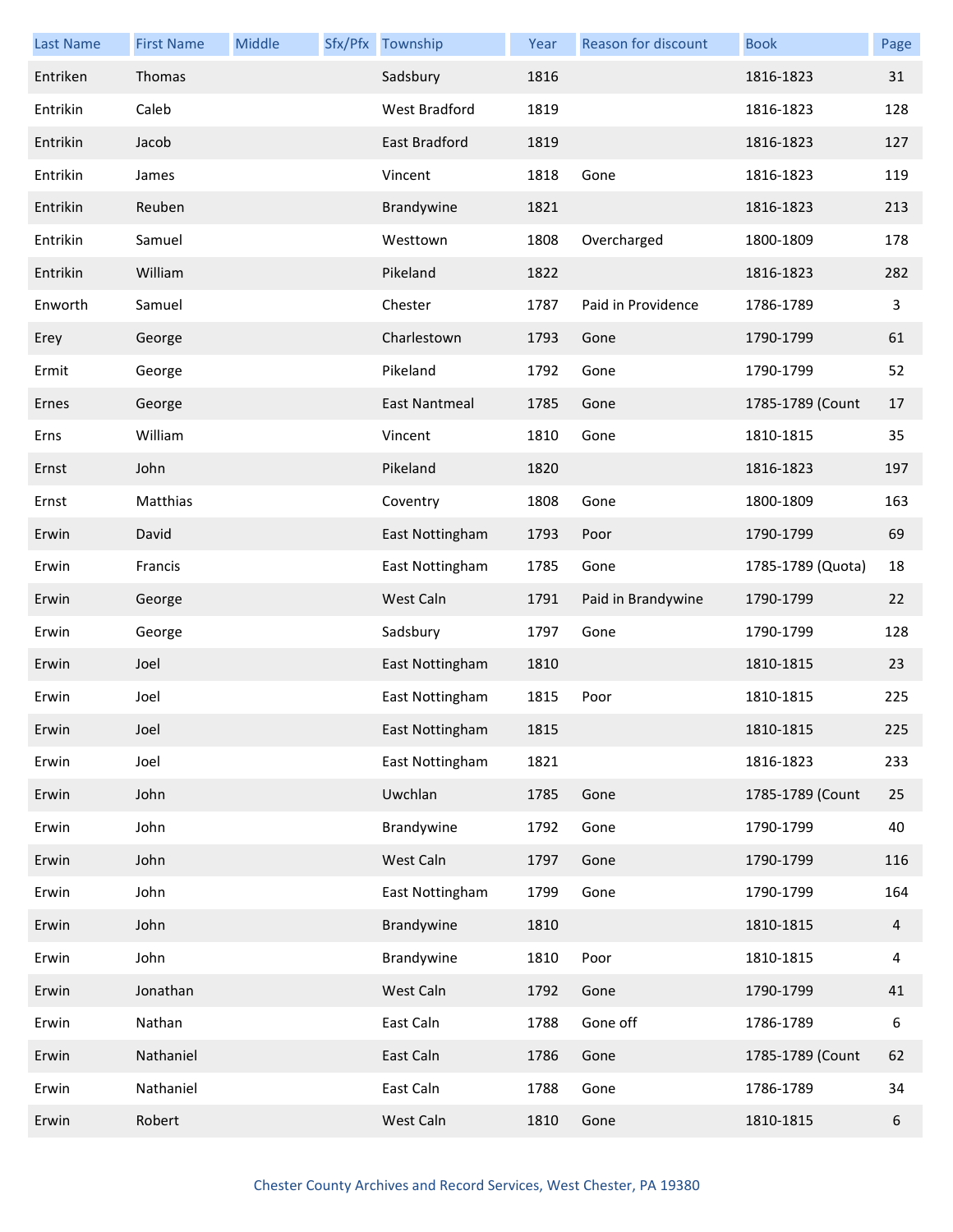| <b>Last Name</b> | <b>First Name</b> | Middle |     | Sfx/Pfx Township     | Year | Reason for discount | <b>Book</b>       | Page           |
|------------------|-------------------|--------|-----|----------------------|------|---------------------|-------------------|----------------|
| Erwin            | Robert            |        |     | Lower Oxford         | 1815 | Gone                | 1810-1815         | 230            |
| Erwin            | Thomas            |        |     | Sadsbury             | 1816 |                     | 1816-1823         | 31             |
| Erwin            | William           |        |     | West Nottingham      | 1786 | Gone                | 1785-1789 (Quota) | 47             |
| Erwin            | William           |        |     | Brandywine           | 1810 | Under age           | 1810-1815         | $\overline{4}$ |
| Erwing           | William           |        |     | Lower Oxford         | 1812 | Not found           | 1810-1815         | 109            |
| Erwins           | John              |        |     | Lower Chichester     | 1787 | Non-resident        | 1785-1789 (Quota) | 61             |
| Esick            | Henry             |        |     | Uwchlan              | 1805 |                     | 1800-1809         | 116            |
| Esler            | Andrew            |        |     | Tredyffrin           | 1795 | Gone                | 1790-1799         | 91             |
| Esler            | Andrew            |        |     | Tredyffrin           | 1796 | Not found           | 1790-1799         | 109            |
| Esler            | Andrew            |        |     | Tredyffrin           | 1797 | Gone                | 1790-1799         | 129            |
| Esler            | Andrew            |        |     | Tredyffrin           | 1798 | Gone                | 1790-1799         | 149            |
| Esseck           | George            |        |     | Vincent              | 1802 | Gone                | 1800-1809         | 57             |
| Esseck           | Jacob             |        |     | <b>West Nantmeal</b> | 1808 | Gone                | 1800-1809         | 172            |
| Esseck           | Jacob             |        |     | Charlestown          | 1816 |                     | 1816-1823         | $\overline{7}$ |
| Esseck           | John              |        |     | Uwchlan              | 1811 | Gone                | 1810-1815         | 75             |
| Esseck           | John              |        |     | Uwchlan              | 1811 | Gone                | 1810-1815         | 75             |
| Essecks          | John              |        |     | <b>West Nantmeal</b> | 1798 | Under age           | 1790-1799         | 145            |
| Essex            | Jacob             |        |     | <b>West Nantmeal</b> | 1805 | Gone                | 1800-1809         | 113            |
| Essick           | George            |        |     | <b>West Nantmeal</b> | 1817 |                     | 1816-1823         | 67             |
| Essick           | Henry             |        | Jr. | Uwchlan              | 1812 | Gone                | 1810-1815         | 115            |
| Essick           | John              |        |     | Coventry             | 1816 |                     | 1816-1823         | 8              |
| Essick           | John              |        |     | <b>East Nantmeal</b> | 1817 |                     | 1816-1823         | 66             |
| Essick           | Michael           |        |     | East Nantmeal        | 1817 |                     | 1816-1823         | 66             |
| Essick           | Rudolph           |        |     | <b>West Nantmeal</b> | 1816 |                     | 1816-1823         | 26             |
| Essick           | Samuel            |        |     | <b>West Nantmeal</b> | 1818 |                     | 1816-1823         | 110            |
| Essick           | Samuel            |        |     | Uwchlan              | 1822 |                     | 1816-1823         | 287            |
| Essick           | Samuel            |        |     | <b>West Nantmeal</b> | 1822 |                     | 1816-1823         | 278            |
| Essig            | George            |        |     | Vincent              | 1822 |                     | 1816-1823         | 288            |
| Essik            | Michael           |        |     | <b>West Nantmeal</b> | 1816 | Paid elsewhere      | 1816-1823         | 26             |
| Eston            | Robert            |        |     | Lower Oxford         | 1812 | Ran away            | 1810-1815         | 109            |
| Esworthy         | Joseph            |        |     | Westtown             | 1804 | Gone                | 1800-1809         | 98             |
| Esworthy         | Joseph            |        |     | Sadsbury             | 1823 |                     | 1816-1823         | 327            |
| Esworthy         | Richard           |        |     | New London           | 1810 | Gone                | 1810-1815         | 21             |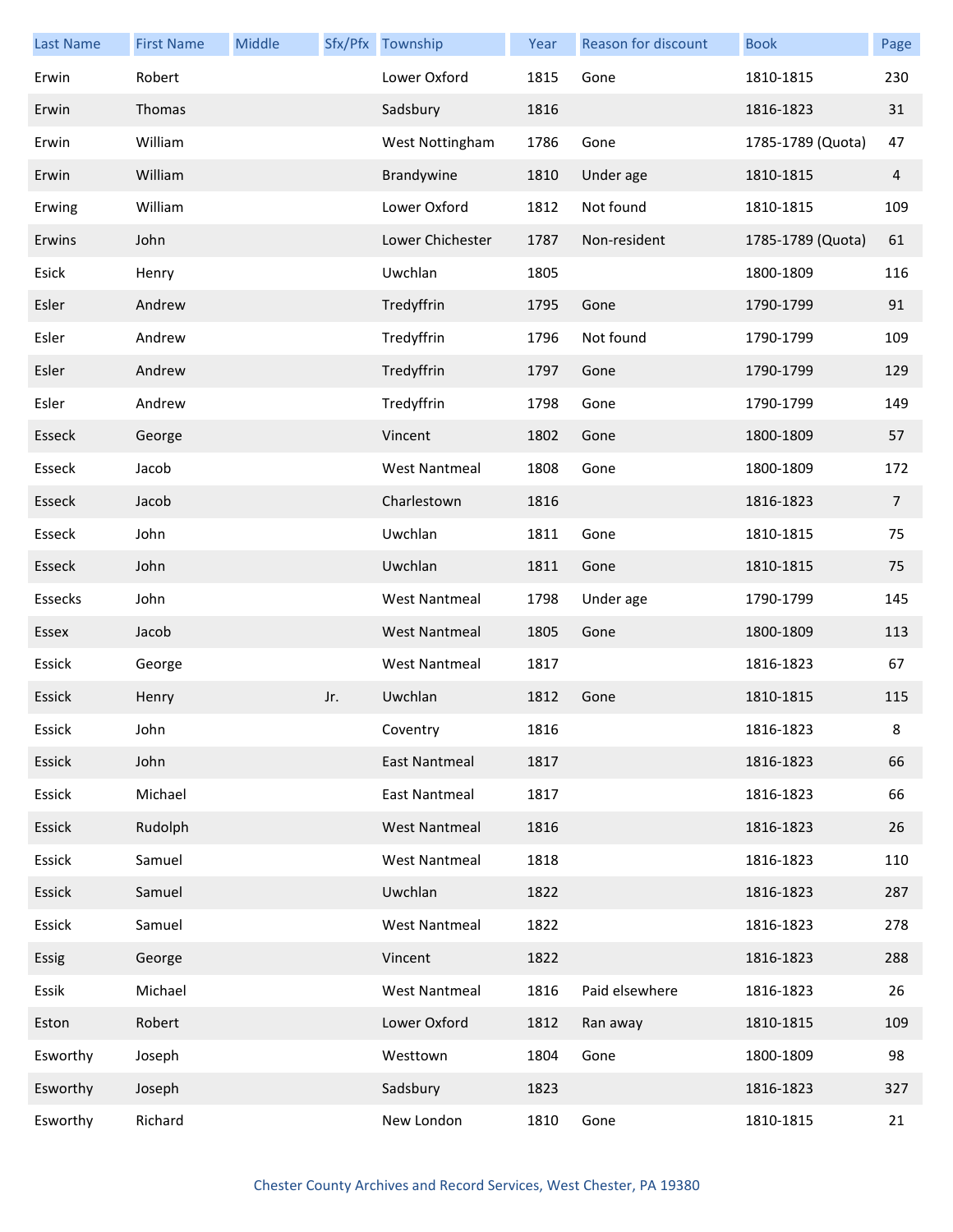| <b>Last Name</b> | <b>First Name</b> | Middle | Sfx/Pfx Township     | Year | Reason for discount | <b>Book</b>       | Page |
|------------------|-------------------|--------|----------------------|------|---------------------|-------------------|------|
| Esworthy         | Thomas            |        | Goshen               | 1814 | Under age           | 1810-1815         | 173  |
| Etmore           | Jonathan          |        | Tredyffrin           | 1805 | Gone                | 1800-1809         | 115  |
| Eton             | Amos              |        | West Fallowfield     | 1821 |                     | 1816-1823         | 220  |
| Evance           | John              |        | <b>West Nantmeal</b> | 1812 | Gone                | 1810-1815         | 107  |
| Evans            | Alexander         |        | West Whiteland       | 1814 | Gone                | 1810-1815         | 200  |
| Evans            | Aquilla           |        | Radnor               | 1787 |                     | 1785-1789 (Count  | 106  |
| Evans            | Aquilla           |        | Radnor               | 1787 | Overrated           | 1785-1789 (Quota) | 78   |
| Evans            | Aquilla           |        | Radnor               | 1788 |                     | 1786-1789         | 78   |
| Evans            | Benjamin          |        | Coventry             | 1790 | Gone                | 1790-1799         | 8    |
| Evans            | Benjamin          |        | Tredyffrin           | 1815 |                     | 1810-1815         | 235  |
| Evans            | Benjamin          |        | Coventry             | 1815 | Gone                | 1810-1815         | 210  |
| Evans            | Benjamin          |        | Charlestown          | 1821 |                     | 1816-1823         | 217  |
| Evans            | Benjamin          |        | Pikeland             | 1822 |                     | 1816-1823         | 282  |
| Evans            | Benjamin          |        | Pikeland             | 1823 |                     | 1816-1823         | 325  |
| Evans            | Benjamin          |        | Charlestown          | 1823 |                     | 1816-1823         | 301  |
| Evans            | <b>Britain</b>    |        | Tredyffrin           | 1806 | Gone                | 1800-1809         | 135  |
| Evans            | Caleb             |        | Vincent              | 1812 | Gone                | 1810-1815         | 116  |
| Evans            | Caleb             |        | Vincent              | 1812 | Gone                | 1810-1815         | 116  |
| Evans            | Caleb             |        | Pikeland             | 1818 | Dog Mad             | 1816-1823         | 113  |
| Evans            | Cornelius         | D.     | East Nottingham      | 1807 | Gone                | 1800-1809         | 151  |
| Evans            | Daniel            |        | Radnor               | 1785 | Gone                | 1785-1789 (Count  | 22   |
| Evans            | Daniel            |        | Vincent              | 1799 |                     | 1790-1799         | 170  |
| Evans            | Daniel            |        | Uwchlan              | 1813 | Gone                | 1810-1815         | 155  |
| Evans            | Daniel            |        | Tredyffrin           | 1815 | Gone                | 1810-1815         | 235  |
| Evans            | David             |        | Vincent              | 1786 | Poor                | 1785-1789 (Count  | 81   |
| Evans            | David             |        | Vincent              | 1789 | Poor                | 1786-1789         | 53   |
| Evans            | David             |        | East Nantmeal        | 1801 | Cripple             | 1800-1809         | 32   |
| Evans            | Edward            |        | Middletown           | 1788 | Poor                | 1785-1789 (Quota) | 98   |
| Evans            | Edward            |        | Middletown           | 1788 | Poor                | 1785-1789 (Count  | 126  |
| Evans            | Edward            |        | Vincent              | 1797 | Charged to land     | 1790-1799         | 130  |
| Evans            | Edward            |        | Easttown             | 1802 | Gone                | 1800-1809         | 44   |
| Evans            | Eleazer           |        | Coventry             | 1789 | Gone                | 1785-1789 (Count  | 147  |
| Evans            | Eliazer           |        | Coventry             | 1789 | Gone                | 1785-1789 (Quota) | 119  |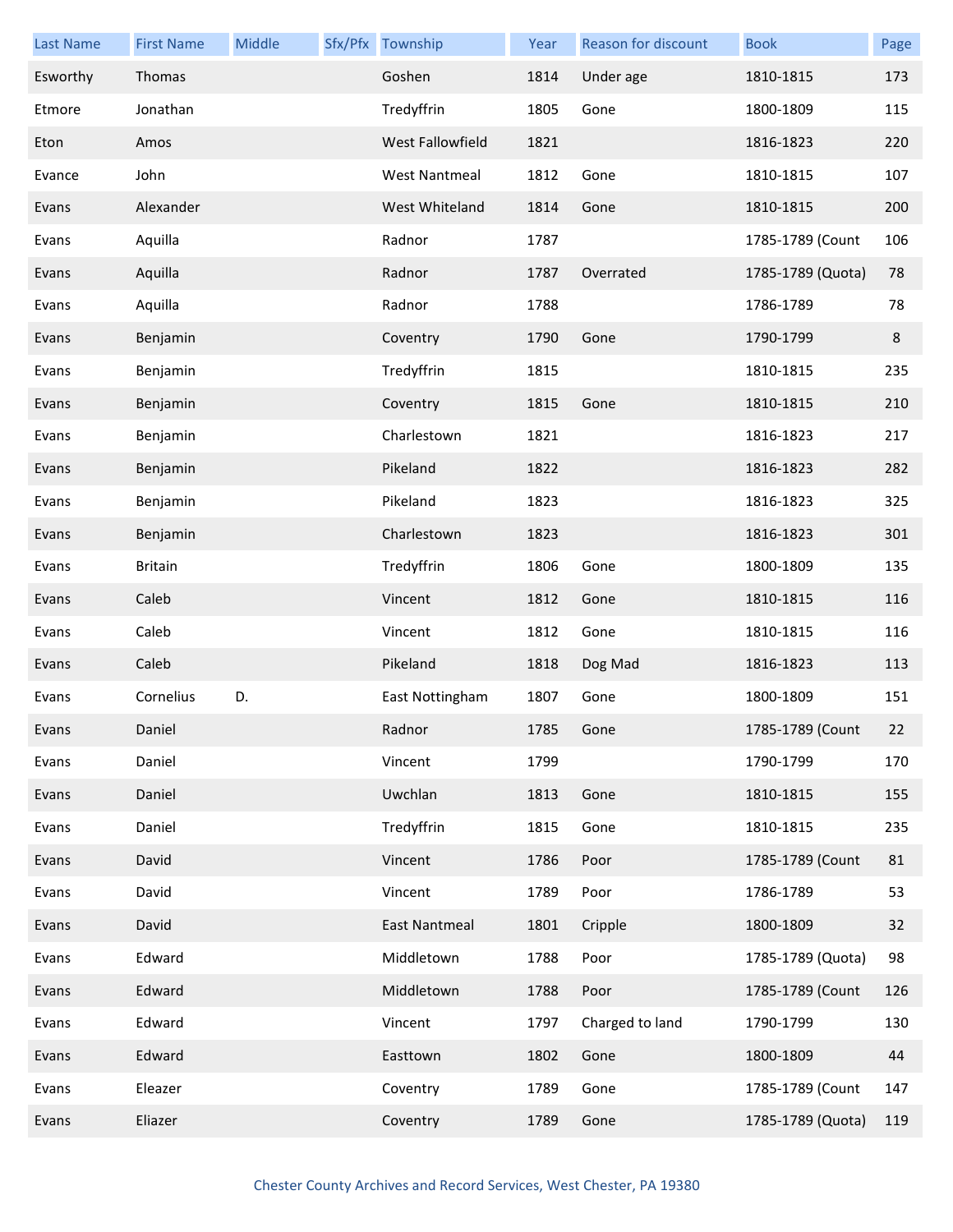| <b>Last Name</b> | <b>First Name</b> | Middle |     | Sfx/Pfx Township   | Year | Reason for discount | <b>Book</b>       | Page           |
|------------------|-------------------|--------|-----|--------------------|------|---------------------|-------------------|----------------|
| Evans            | Elijah            |        |     | East Nottingham    | 1785 | Gone                | 1785-1789 (Quota) | 18             |
| Evans            | Elijah            |        |     | East Nottingham    | 1785 |                     | 1785-1789 (Count  | 18             |
| Evans            | Elijah            |        |     | West Nottingham    | 1786 | Gone                | 1785-1789 (Quota) | 47             |
| Evans            | Elijah            |        |     | West Nottingham    | 1786 | Gone                | 1785-1789 (Count  | 47             |
| Evans            | Elijah            |        |     | West Nottingham    | 1787 | Gone                | 1786-1789         | 19             |
| Evans            | Elijah            |        |     | Pikeland           | 1806 | Minor               | 1800-1809         | 134            |
| Evans            | Enoch             |        |     | Honey Brook        | 1810 | Gone                | 1810-1815         | 13             |
| Evans            | Evan              |        |     | Pikeland           | 1785 | Paid in Vincent     | 1785-1789 (Quota) | 20             |
| Evans            | Evan              |        |     | <b>Upper Darby</b> | 1785 | Poor                | 1785-1789 (Quota) | $\overline{7}$ |
| Evans            | Evan              |        |     | Vincent            | 1785 | Gone                | 1785-1789 (Count  | 26             |
| Evans            | Evan              |        |     | Vincent            | 1791 | Ages parents        | 1790-1799         | 36             |
| Evans            | Evan              |        |     | Uwchlan            | 1795 | Gone                | 1790-1799         | 91             |
| Evans            | Evan              |        |     | Vincent            | 1805 | Gone                | 1800-1809         | 117            |
| Evans            | Evan              |        |     | Charlestown        | 1807 | Gone                | 1800-1809         | 143            |
| Evans            | Ezekiel           |        |     | East Caln          | 1790 | Gone                | 1790-1799         | 2              |
| Evans            | Ezekiel           |        |     | East Caln          | 1792 | Gone                | 1790-1799         | 41             |
| Evans            | George            |        |     | West Marlborough   | 1801 | Gone                | 1800-1809         | 29             |
| Evans            | Henry             |        |     | Coventry           | 1788 | Dead                | 1785-1789 (Quota) | 88             |
| Evans            | Henry             |        |     | Coventry           | 1788 |                     | 1785-1789 (Count  | 116            |
| Evans            | Isaac             |        |     | Uwchlan            | 1786 | Mistake             | 1785-1789 (Count  | 82             |
| Evans            | Isaac             |        |     | Uwchlan            | 1786 | Gone                | 1785-1789 (Quota) | 54             |
| Evans            | Isaac             |        |     | Uwchlan            | 1786 | Gone                | 1785-1789 (Count  | 54             |
| Evans            | Isaac             |        |     | Uwchlan            | 1787 | Mistake             | 1786-1789         | 54             |
| Evans            | Isaac             |        |     | Uwchlan            | 1823 |                     | 1816-1823         | 330            |
| Evans            | Ithamer           |        |     | Coventry           | 1821 |                     | 1816-1823         | 216            |
| Evans            | James             |        |     | Uwchlan            | 1788 | Gone                | 1785-1789 (Count  | 138            |
| Evans            | James             |        |     | Uwchlan            | 1788 | Gone                | 1785-1789 (Quota) | 110            |
| Evans            | James             |        |     | Vincent            | 1790 | Gone                | 1790-1799         | 17             |
| Evans            | James             |        |     | Uwchlan            | 1796 | Gone                | 1790-1799         | 110            |
| Evans            | James             |        | Jr. | Vincent            | 1800 | Pays land tax       | 1800-1809         | 18             |
| Evans            | James             |        |     | Uwchlan            | 1805 | Gone                | 1800-1809         | 116            |
| Evans            | James             |        |     | Uwchlan            | 1806 | Gone                | 1800-1809         | 136            |
| Evans            | James             |        |     | Goshen             | 1807 | Gone                | 1800-1809         | 145            |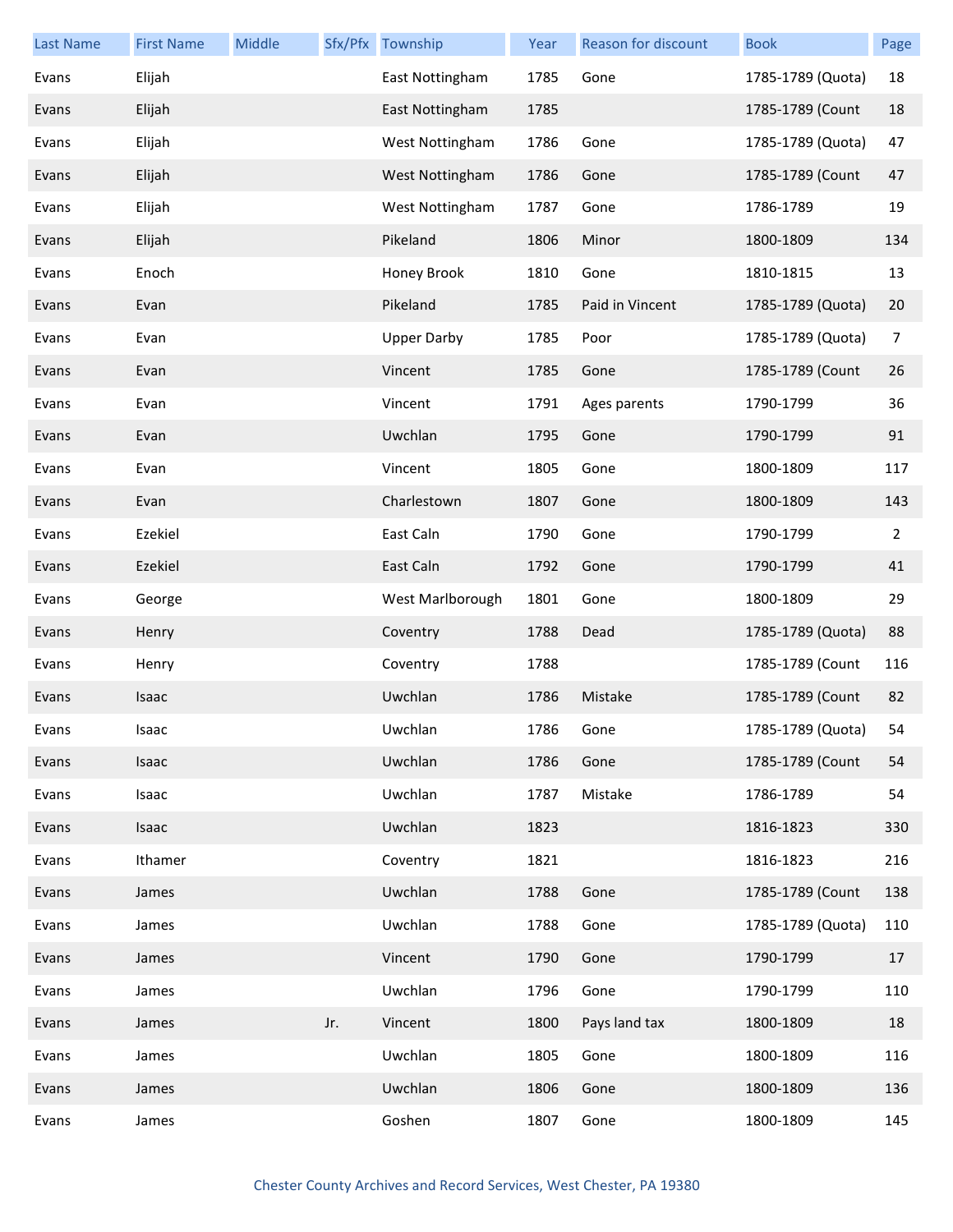| <b>Last Name</b> | <b>First Name</b> | Middle | Sfx/Pfx Township | Year | Reason for discount  | <b>Book</b>       | Page |
|------------------|-------------------|--------|------------------|------|----------------------|-------------------|------|
| Evans            | James             |        | Uwchlan          | 1819 |                      | 1816-1823         | 160  |
| Evans            | James             |        | Uwchlan          | 1820 |                      | 1816-1823         | 202  |
| Evans            | Jane              |        | Edgmont          | 1787 | Chair broke          | 1785-1789 (Quota) | 64   |
| Evans            | Jeremiah          |        | New London       | 1790 | Gone                 | 1790-1799         | 10   |
| Evans            | Jesse             |        | East Nantmeal    | 1787 | Overrated            | 1785-1789 (Count  | 100  |
| Evans            | Jesse             |        | East Nantmeal    | 1787 | Overrated            | 1785-1789 (Quota) | 72   |
| Evans            | Jesse             |        | Uwchlan          | 1819 |                      | 1816-1823         | 160  |
| Evans            | Jesse             |        | Uwchlan          | 1820 |                      | 1816-1823         | 202  |
| Evans            | John              |        | Uwchlan          | 1788 | Gone                 | 1785-1789 (Count  | 138  |
| Evans            | John              |        | Uwchlan          | 1788 | Gone                 | 1785-1789 (Quota) | 110  |
| Evans            | John              |        | Vincent          | 1793 | Gone                 | 1790-1799         | 74   |
| Evans            | John              |        | Uwchlan          | 1806 | Dead                 | 1800-1809         | 136  |
| Evans            | John              |        | Vincent          | 1811 | Dog Dead             | 1810-1815         | 76   |
| Evans            | John              |        | Brandywine       | 1813 | Gone                 | 1810-1815         | 125  |
| Evans            | John              |        | Goshen           | 1814 | Dead                 | 1810-1815         | 173  |
| Evans            | John              |        | Willistown       | 1816 | Gone                 | 1816-1823         | 36   |
| Evans            | John              |        | Tredyffrin       | 1817 | Minor                | 1816-1823         | 74   |
| Evans            | John              |        | Pikeland         | 1818 | Gone                 | 1816-1823         | 113  |
| Evans            | John              |        | Willistown       | 1819 | <b>Unseated land</b> | 1816-1823         | 162  |
| Evans            | John              |        | Charlestown      | 1821 |                      | 1816-1823         | 217  |
| Evans            | John              |        | Sadsbury         | 1821 |                      | 1816-1823         | 242  |
| Evans            | John              |        | Sadsbury         | 1822 |                      | 1816-1823         | 284  |
| Evans            | John              |        | Vincent          | 1822 |                      | 1816-1823         | 288  |
| Evans            | John              | C.     | Willistown       | 1809 | Gone                 | 1800-1809         | 197  |
| Evans            | John              | C.     | Willistown       | 1820 | Unseated land        | 1816-1823         | 204  |
| Evans            | John              | C.     | Willistown       | 1821 | Unseated land        | 1816-1823         | 247  |
| Evans            | John              | C.     | Willistown       | 1822 | Unseated land        | 1816-1823         | 289  |
| Evans            | Joseph            |        | New London       | 1785 | Not found            | 1785-1789 (Quota) | 18   |
| Evans            | Joseph            |        | Vincent          | 1800 | Twice taxed          | 1800-1809         | 18   |
| Evans            | Joseph            |        | West Fallowfield | 1811 | Gone                 | 1810-1815         | 52   |
| Evans            | Joseph            |        | Easttown         | 1814 | Dog Mad              | 1810-1815         | 170  |
| Evans            | Joseph            |        | Easttown         | 1817 | No Dog               | 1816-1823         | 50   |
| Evans            | Joseph            |        | Easttown         | 1818 | Dog Mad              | 1816-1823         | 92   |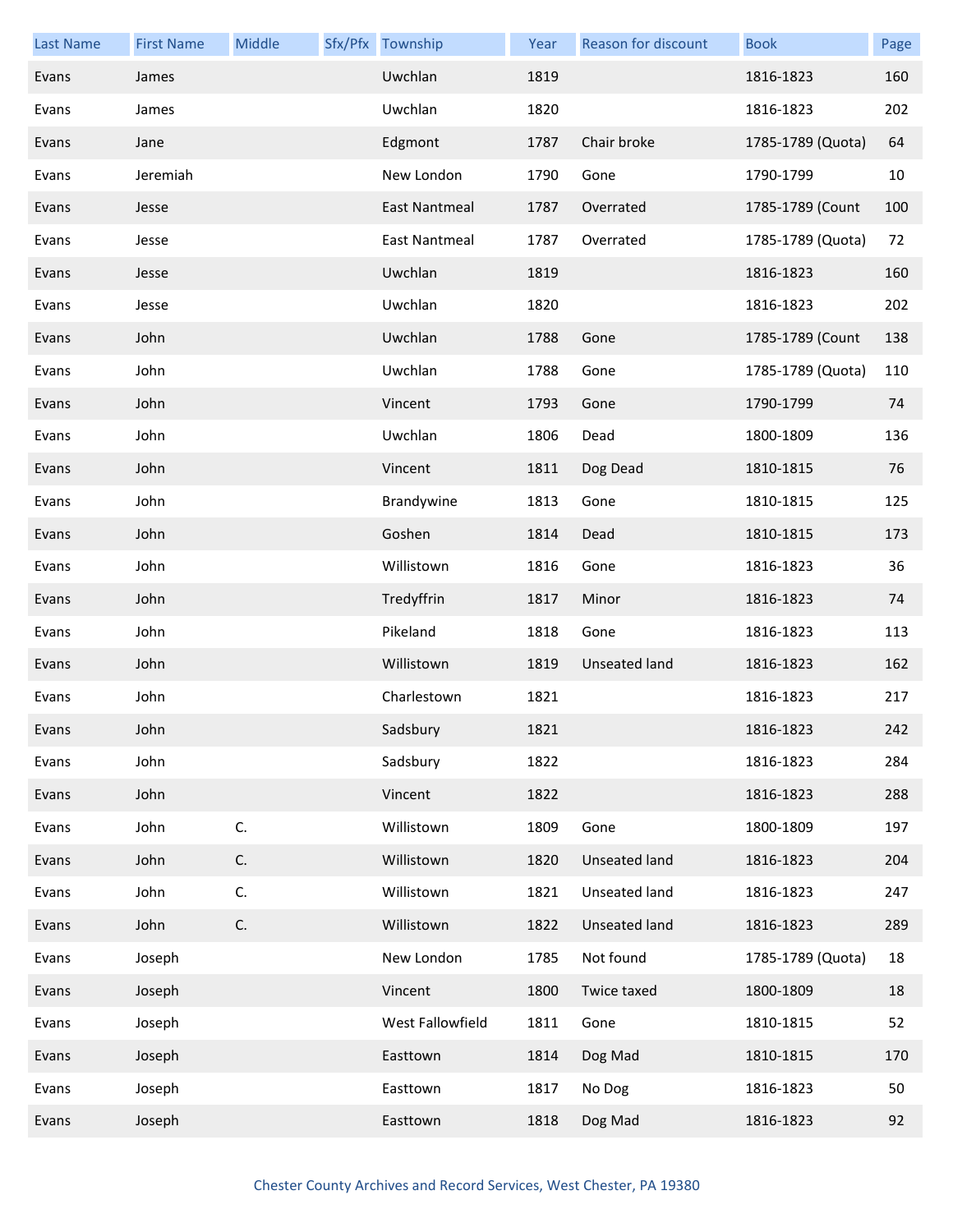| <b>Last Name</b> | <b>First Name</b> | Middle | Sfx/Pfx Township     | Year | <b>Reason for discount</b> | <b>Book</b>       | Page         |
|------------------|-------------------|--------|----------------------|------|----------------------------|-------------------|--------------|
| Evans            | Joshua            |        | Vincent              | 1799 | Moved                      | 1790-1799         | 170          |
| Evans            | Josiah            |        | Tredyffrin           | 1792 | Poor                       | 1790-1799         | 54           |
| Evans            | Josiah            |        | Tredyffrin           | 1796 | Poor                       | 1790-1799         | 109          |
| Evans            | Levi              |        | West Whiteland       | 1823 |                            | 1816-1823         | 335          |
| Evans            | Lewis             |        | <b>East Nantmeal</b> | 1813 | Gone                       | 1810-1815         | 146          |
| Evans            | Lewis             |        | Uwchlan              | 1815 | Gone                       | 1810-1815         | 236          |
| Evans            | Lewis             |        | East Nantmeal        | 1816 |                            | 1816-1823         | 25           |
| Evans            | Lewis             |        | East Nantmeal        | 1818 | Overcharged                | 1816-1823         | 109          |
| Evans            | Lidya             |        | Radnor               | 1789 | Poor                       | 1785-1789 (Quota) | 140          |
| Evans            | Lot               |        | Vincent              | 1821 |                            | 1816-1823         | 246          |
| Evans            | Lydia             |        | Radnor               | 1789 | Poor                       | 1785-1789 (Count  | 163          |
| Evans            | Mary              |        | Willistown           | 1787 | Poor                       | 1785-1789 (Count  | 110          |
| Evans            | Mary              |        | Willistown           | 1789 | Poor                       | 1786-1789         | 82           |
| Evans            | Moses             |        | Tredyffrin           | 1820 |                            | 1816-1823         | 201          |
| Evans            | Nathan            |        | West Whiteland       | 1798 | Gone                       | 1790-1799         | 152          |
| Evans            | Owen              |        | East Nantmeal        | 1786 | Gone                       | 1785-1789 (Quota) | 44           |
| Evans            | Owen              |        | <b>East Nantmeal</b> | 1786 | Under age                  | 1785-1789 (Count  | 44           |
| Evans            | Owen              |        | East Nantmeal        | 1786 | Under age                  | 1785-1789 (Count  | 72           |
| Evans            | Owen              |        | Willistown           | 1795 | Gone                       | 1790-1799         | 92           |
| Evans            | Peter             |        | London Britain       | 1796 | Charged to land            | 1790-1799         | 102          |
| Evans            | Randal            |        | East Caln            | 1793 | Gone                       | 1790-1799         | 60           |
| Evans            | Randal            |        | Tredyffrin           | 1812 | Dog Dead                   | 1810-1815         | 114          |
| Evans            | Reuben            |        | East Bradford        | 1820 |                            | 1816-1823         | 169          |
| Evans            | Richard           |        | Tredyffrin           | 1803 | Gone                       | 1800-1809         | 76           |
| Evans            | Robert            |        | Tredyffrin           | 1809 | Gone                       | 1800-1809         | 196          |
| Evans            | Samuel            |        | Aston                | 1785 | Overrated                  | 1785-1789 (Count  | $\mathbf{1}$ |
| Evans            | Samuel            |        | Aston                | 1785 | Overrated                  | 1785-1789 (Quota) | $\mathbf{1}$ |
| Evans            | Samuel            |        | Aston                | 1788 | Overrated                  | 1785-1789 (Count  | 113          |
| Evans            | Samuel            |        | Aston                | 1788 | Overrated                  | 1785-1789 (Quota) | 85           |
| Evans            | Samuel            |        | London Britain       | 1793 | Gone                       | 1790-1799         | 66           |
| Evans            | Samuel            |        | Vincent              | 1822 |                            | 1816-1823         | 288          |
| Evans            | Silas             |        | Uwchlan              | 1810 | Gone                       | 1810-1815         | 34           |
| Evans            | Silas             |        | West Fallowfield     | 1813 | Gone                       | 1810-1815         | 132          |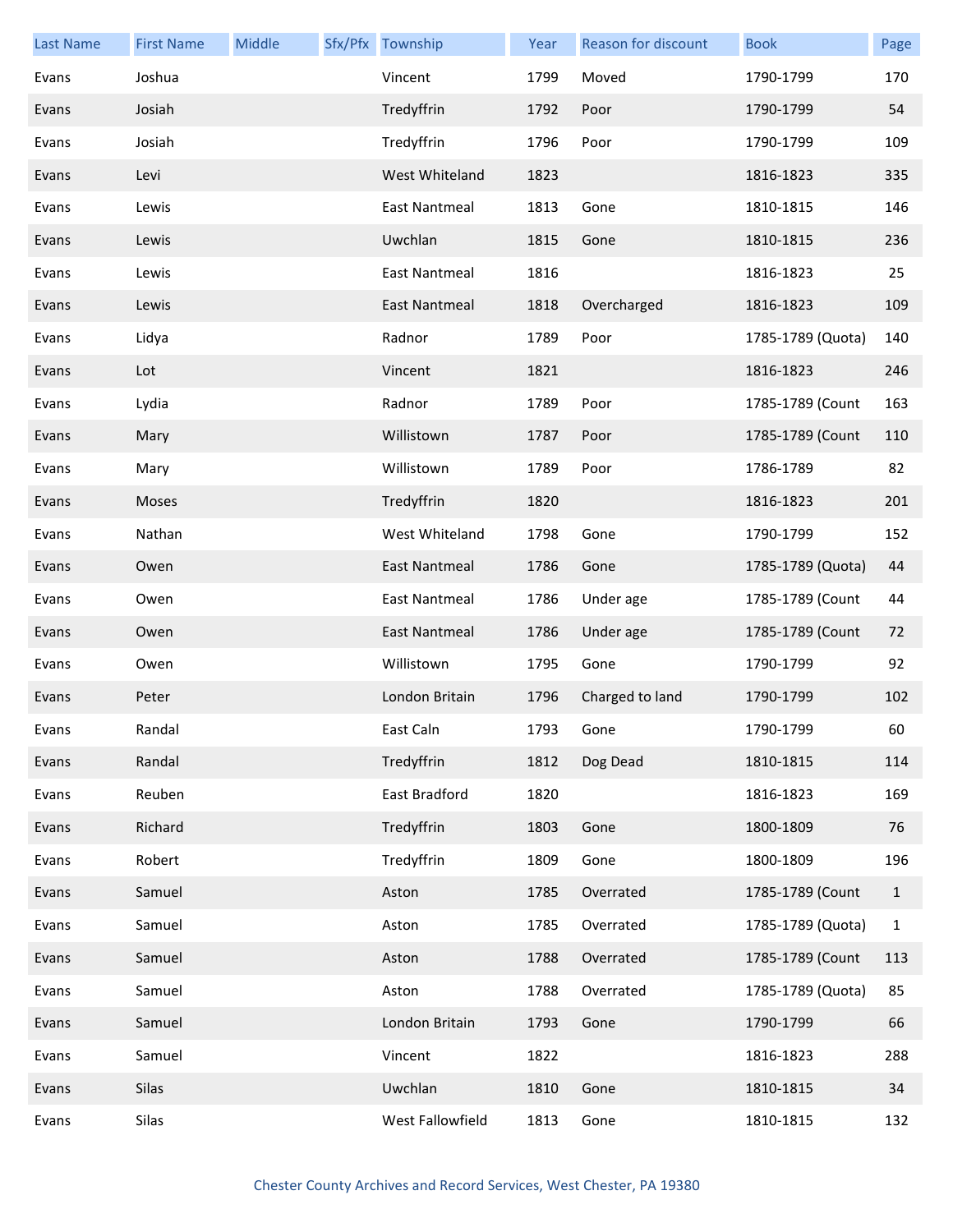| <b>Last Name</b> | <b>First Name</b> | Middle |        | Sfx/Pfx Township     | Year | Reason for discount | <b>Book</b>       | Page |
|------------------|-------------------|--------|--------|----------------------|------|---------------------|-------------------|------|
| Evans            | Thomas            |        |        | Uwchlan              | 1785 | Gone                | 1785-1789 (Count  | 25   |
| Evans            | Thomas            |        |        | Uwchlan              | 1787 | Overrated           | 1785-1789 (Count  | 110  |
| Evans            | Thomas            |        |        | Uwchlan              | 1787 | Overrated           | 1785-1789 (Quota) | 82   |
| Evans            | Thomas            |        |        | Uwchlan              | 1788 | Overrated           | 1786-1789         | 82   |
| Evans            | Thomas            |        |        | Coventry             | 1789 | Gone                | 1785-1789 (Quota) | 119  |
| Evans            | Thomas            |        |        | Coventry             | 1789 | Gone                | 1785-1789 (Count  | 147  |
| Evans            | Thomas            |        |        | Vincent              | 1796 | Poor                | 1790-1799         | 111  |
| Evans            | Thomas            |        |        | West Marlborough     | 1797 | Gone                | 1790-1799         | 123  |
| Evans            | Thomas            |        |        | Uwchlan              | 1806 | Error               | 1800-1809         | 136  |
| Evans            | Thomas            |        |        | Uwchlan              | 1807 | Gone                | 1800-1809         | 156  |
| Evans            | Thomas            |        |        | Tredyffrin           | 1809 |                     | 1800-1809         | 196  |
| Evans            | Thomas            |        |        | East Fallowfield     | 1815 | Unseated land       | 1810-1815         | 212  |
| Evans            | Thomas            |        | Estate | Vincent              | 1820 |                     | 1816-1823         | 203  |
| Evans            | Thomas            |        |        | Vincent              | 1822 |                     | 1816-1823         | 288  |
| Evans            | William           |        |        | Chester              | 1786 | Poor                | 1785-1789 (Count  | 59   |
| Evans            | William           |        |        | East Whiteland       | 1786 | Poor                | 1785-1789 (Count  | 83   |
| Evans            | William           |        |        | Chester              | 1788 | Poor                | 1786-1789         | 59   |
| Evans            | William           |        |        | East Whiteland       | 1788 | Poor                | 1786-1789         | 55   |
| Evans            | William           |        |        | New Garden           | 1802 | Gone                | 1800-1809         | 51   |
| Evans            | William           |        |        | East Fallowfield     | 1813 | Gone                | 1810-1815         | 131  |
| Evans            | William           |        |        | West Whiteland       | 1814 | Gone                | 1810-1815         | 200  |
| Evans            | William           |        |        | Willistown           | 1818 |                     | 1816-1823         | 120  |
| Evans            | William           |        |        | Willistown           | 1819 |                     | 1816-1823         | 162  |
| Evanshone        | George            |        |        | East Fallowfield     | 1820 |                     | 1816-1823         | 177  |
| Evanson          | Aaron             |        |        | East Bradford        | 1799 | Sickness            | 1790-1799         | 153  |
| Evanson          | Aaron             |        |        | Thornbury            | 1805 | Gone                | 1800-1809         | 116  |
| Evanson          | Aaron             |        |        | West Caln            | 1822 |                     | 1816-1823         | 257  |
| Evanson          | Eli               |        |        | West Caln            | 1817 |                     | 1816-1823         | 47   |
| Eve              | Abraham           |        |        | Vincent              | 1822 |                     | 1816-1823         | 288  |
| Eve              | Daniel            |        |        | <b>East Nantmeal</b> | 1817 |                     | 1816-1823         | 66   |
| Eve              | John              |        |        | East Nantmeal        | 1815 | Minor               | 1810-1815         | 227  |
| Eve              | John              |        |        | Tredyffrin           | 1819 |                     | 1816-1823         | 158  |
| Evenson          | Aaron             |        |        | Westtown             | 1819 |                     | 1816-1823         | 163  |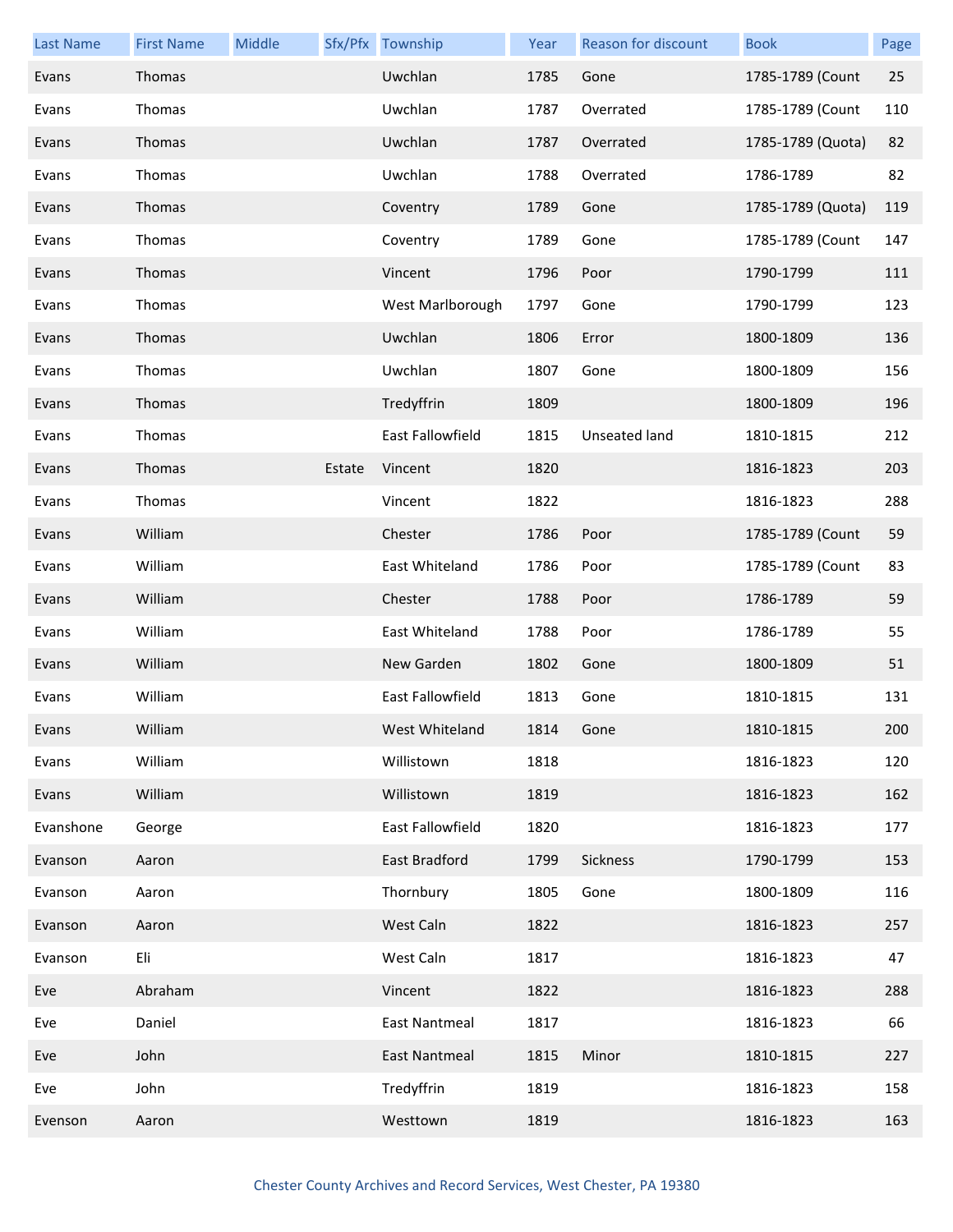| <b>Last Name</b> | <b>First Name</b> | Middle | Sfx/Pfx Township     | Year | Reason for discount | <b>Book</b>       | Page           |
|------------------|-------------------|--------|----------------------|------|---------------------|-------------------|----------------|
| Evenson          | John              |        | Thornbury            | 1788 | Gone                | 1785-1789 (Count  | 136            |
| Everard          | Seth              |        | Chester              | 1785 | Error               | 1785-1789 (Count  | $\overline{3}$ |
| Everhart         | Benjamin          |        | Vincent              | 1819 |                     | 1816-1823         | 161            |
| Everhart         | Benjamin          |        | Vincent              | 1822 |                     | 1816-1823         | 288            |
| Everhart         | Christian         |        | East Nantmeal        | 1793 | Gone                | 1790-1799         | 70             |
| Everhart         | George            |        | Vincent              | 1814 | Gone                | 1810-1815         | 196            |
| Everhart         | James             |        | Uwchlan              | 1811 | Paid elsewhere      | 1810-1815         | 75             |
| Everhart         | John              |        | Uwchlan              | 1811 | Paid elsewhere      | 1810-1815         | 75             |
| Everhart         | John              |        | Coventry             | 1822 |                     | 1816-1823         | 259            |
| Everhart         | Samuel            |        | Vincent              | 1792 | Gone                | 1790-1799         | 55             |
| Everley          | David             |        | Goshen               | 1798 | Twice taxed         | 1790-1799         | 138            |
| Everley          | David             |        | Tredyffrin           | 1810 | Gone                | 1810-1815         | 33             |
| Everley          | Phinehas          |        | Goshen               | 1797 | Gone                | 1790-1799         | 119            |
| Everly           | Aaron             |        | West Whiteland       | 1819 | No Dog              | 1816-1823         | 165            |
| Everly           | David             |        | Tredyffrin           | 1811 | Gone                | 1810-1815         | 74             |
| Everly           | David             |        | Goshen               | 1817 |                     | 1816-1823         | 53             |
| Everly           | David             |        | East Whiteland       | 1819 |                     | 1816-1823         | 164            |
| Everly           | Jacob             |        | East Whiteland       | 1821 |                     | 1816-1823         | 249            |
| Everly           | John              |        | East Caln            | 1812 |                     | 1810-1815         | 86             |
| Everly           | John              |        | Brandywine           | 1820 |                     | 1816-1823         | 171            |
| Everly           | John              |        | East Whiteland       | 1821 |                     | 1816-1823         | 249            |
| Everly           | William           |        | West Whiteland       | 1789 | Paid in Caln        | 1785-1789 (Count  | 168            |
| Everly           | William           |        | West Whiteland       | 1789 | Paid in Caln        | 1785-1789 (Quota) | 140            |
| Eversan          | Aaron             |        | Goshen               | 1793 | Gone                | 1790-1799         | 63             |
| Every            | Daniel            |        | East Marlborough     | 1792 | Poor                | 1790-1799         | 47             |
| Every            | Daniel            |        | East Marlborough     | 1795 | Old age             | 1790-1799         | 84             |
| Every            | Daniel            |        | East Marlborough     | 1801 | <b>Blind</b>        | 1800-1809         | 29             |
| Eves             | John              |        | <b>East Nantmeal</b> | 1822 |                     | 1816-1823         | 277            |
| Eveson           | Aaron             |        | Goshen               | 1789 | Poor                | 1785-1789 (Count  | 150            |
| Eveson           | Aaron             |        | Goshen               | 1789 | Poor                | 1785-1789 (Quota) | 122            |
| Eveson           | Jacob             |        | Aston                | 1789 | Under age           | 1785-1789 (Count  | 141            |
| Eveson           | John              |        | Thornbury            | 1788 | Gone                | 1785-1789 (Quota) | 108            |
| Eveson           | John              |        | Uwchlan              | 1789 | Poor                | 1785-1789 (Quota) | 137            |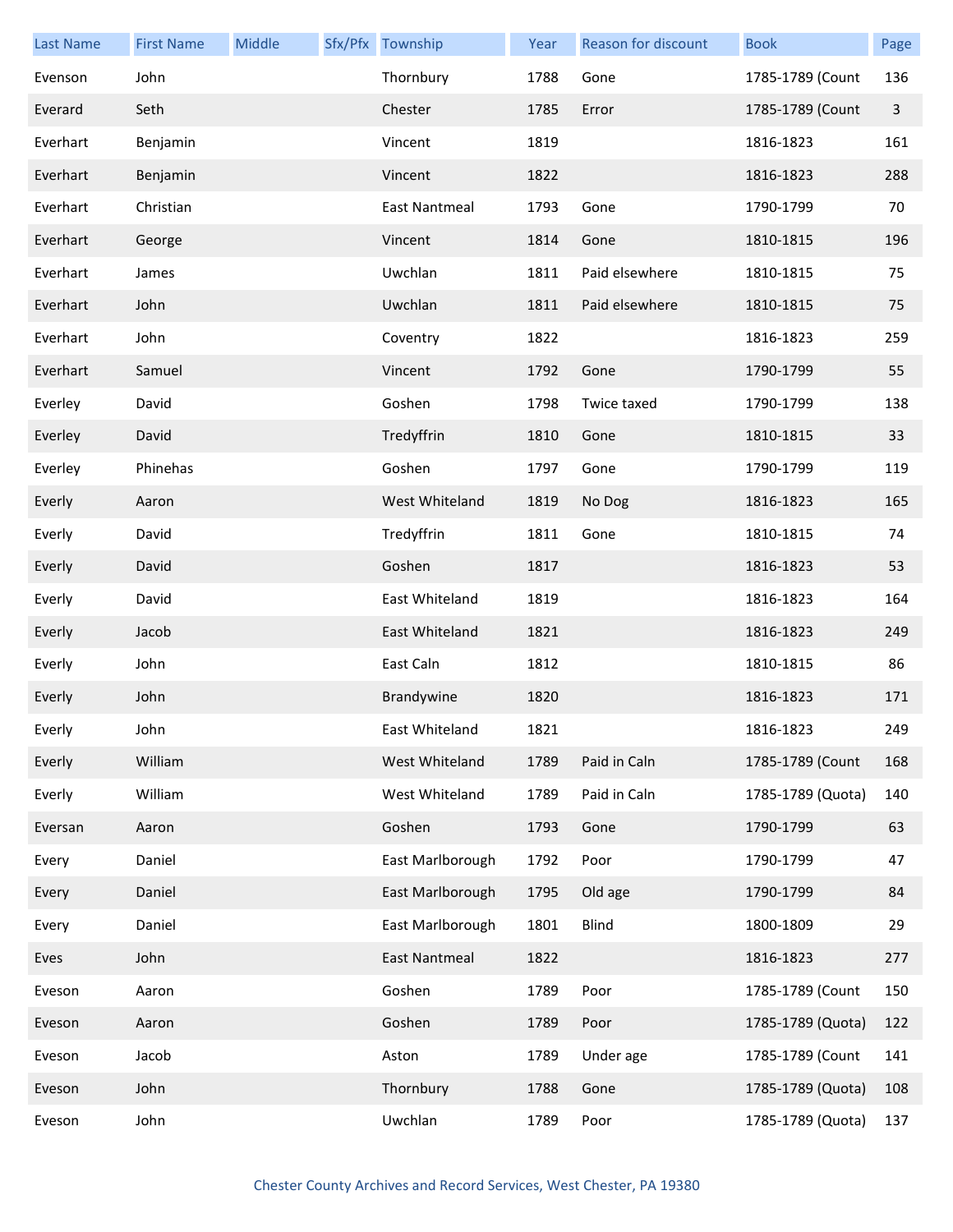| <b>Last Name</b> | <b>First Name</b> | Middle |     | Sfx/Pfx Township     | Year | Reason for discount   | <b>Book</b>       | Page |
|------------------|-------------------|--------|-----|----------------------|------|-----------------------|-------------------|------|
| Eveson           | John              |        |     | Uwchlan              | 1789 | Poor                  | 1785-1789 (Count  | 166  |
| Evil             | William           |        |     | West Fallowfield     | 1816 |                       | 1816-1823         | 11   |
| Evis             | John              |        |     | Uwchlan              | 1789 | Poor                  | 1785-1789 (Count  | 166  |
| Evis             | John              |        |     | Uwchlan              | 1789 | Poor                  | 1785-1789 (Quota) | 137  |
| Evison           | Aaron             |        |     | West Caln            | 1820 |                       | 1816-1823         | 173  |
| Ewart            | Robert            |        |     | Newlin               | 1817 |                       | 1816-1823         | 61   |
| Ewen             | Thomas            |        |     | West Whiteland       | 1804 | Gone                  | 1800-1809         | 99   |
| Ewen             | Thomas            |        |     | New London           | 1816 |                       | 1816-1823         | 21   |
| Ewin             | Joel              |        |     | East Nottingham      | 1809 | <b>Unseated land</b>  | 1800-1809         | 191  |
| Ewin             | Thomas            |        |     | East Nantmeal        | 1821 |                       | 1816-1823         | 235  |
| Ewing            | Adam              |        |     | Charlestown          | 1821 |                       | 1816-1823         | 217  |
| Ewing            | Alexander         |        |     | Lower Oxford         | 1815 | Gone                  | 1810-1815         | 230  |
| Ewing            | David             |        |     | Lower Oxford         | 1822 |                       | 1816-1823         | 280  |
| Ewing            | James             |        |     | Oxford               | 1793 | Overrated             | 1790-1799         | 71   |
| Ewing            | James             |        |     | Lower Oxford         | 1815 | Gone                  | 1810-1815         | 230  |
| Ewing            | James             |        |     | Lower Oxford         | 1818 |                       | 1816-1823         | 111  |
| Ewing            | James             |        |     | Lower Oxford         | 1820 |                       | 1816-1823         | 196  |
| Ewing            | James             |        |     | East Nantmeal        | 1823 |                       | 1816-1823         | 320  |
| Ewing            | Jesse             |        | Jr. | Lower Oxford         | 1820 |                       | 1816-1823         | 196  |
| Ewing            | John              |        |     | Westtown             | 1786 | Gone                  | 1786-1789         | 27   |
| Ewing            | John              |        |     | Westtown             | 1786 | Gone                  | 1785-1789 (Count  | 55   |
| Ewing            | John              |        |     | Oxford               | 1793 | Gone                  | 1790-1799         | 71   |
| Ewing            | John              |        |     | East Nantmeal        | 1800 | Paid in West Nantmeal | 1800-1809         | 13   |
| Ewing            | John              |        |     | Lower Oxford         | 1812 | Not found             | 1810-1815         | 109  |
| Ewing            | John              |        |     | Lower Oxford         | 1814 | Gone                  | 1810-1815         | 189  |
| Ewing            | John              |        |     | Lower Oxford         | 1815 | Gone                  | 1810-1815         | 230  |
| Ewing            | John              |        |     | East Nottingham      | 1815 | Gone                  | 1810-1815         | 225  |
| Ewing            | John              |        |     | East Nottingham      | 1820 |                       | 1816-1823         | 191  |
| Ewing            | Matthew           |        |     | Lower Oxford         | 1805 | Error                 | 1800-1809         | 113  |
| Ewing            | Thomas            |        |     | <b>West Nantmeal</b> | 1808 | Gone                  | 1800-1809         | 172  |
| Ewing            | Thomas            |        |     | East Nantmeal        | 1810 | Poor                  | 1810-1815         | 25   |
| Ewing            | Thomas            |        | Jr. | New London           | 1810 | Infirm                | 1810-1815         | 21   |
| Ewing            | Thomas            |        |     | East Nantmeal        | 1810 | Poor                  | 1810-1815         | 25   |